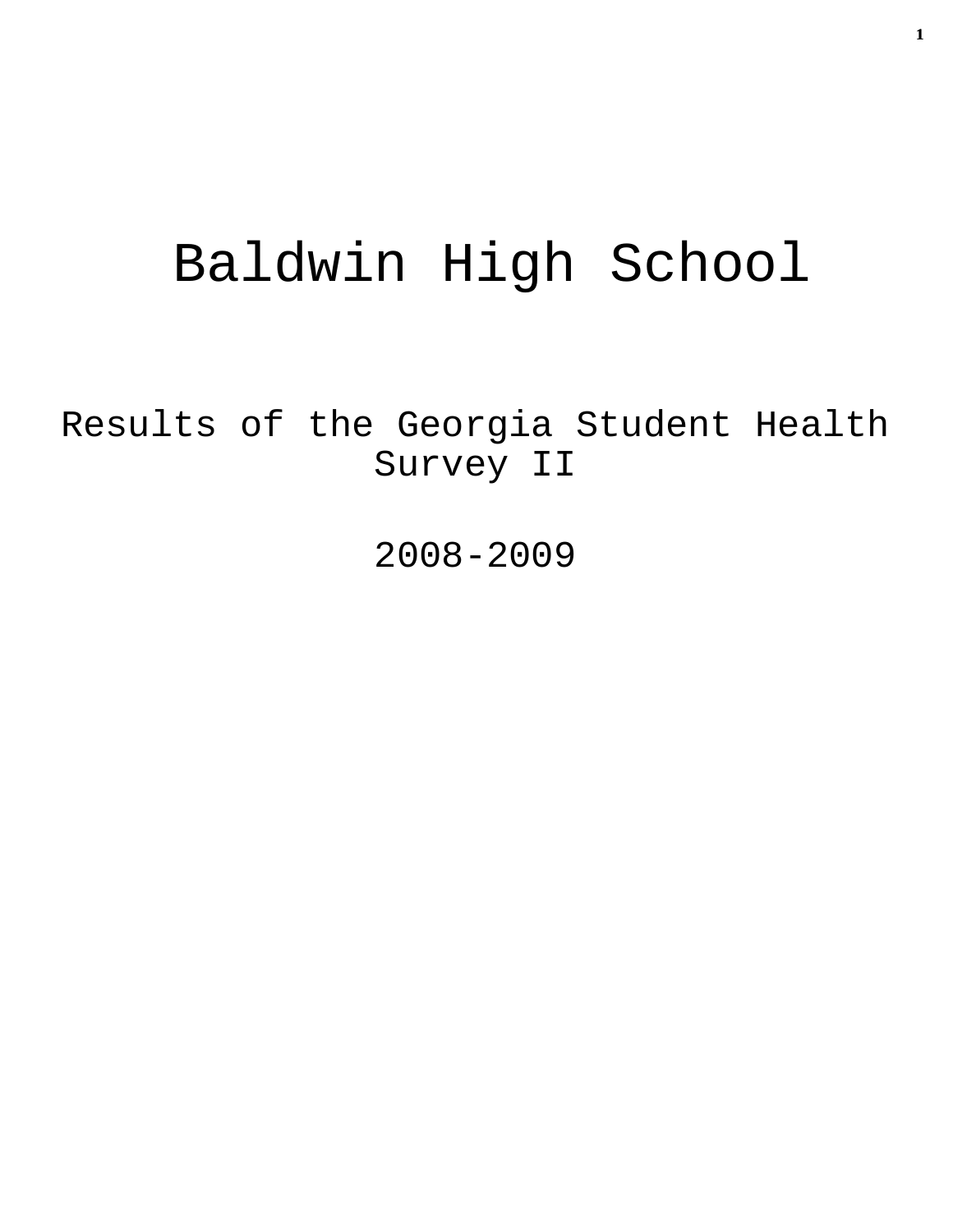# *Demographics* **2**

| Grade                    |    |  |  |  |
|--------------------------|----|--|--|--|
| <b>Grade   Frequency</b> |    |  |  |  |
| 10                       | 18 |  |  |  |
| 12                       | 55 |  |  |  |

| <b>Frequency</b> | <b>Table of Gender by Grade</b> |              |             |              |  |  |
|------------------|---------------------------------|--------------|-------------|--------------|--|--|
| <b>Col Pct</b>   |                                 | Grade(Grade) |             |              |  |  |
|                  | Gender(Gender)                  | 10           | 12          | <b>Total</b> |  |  |
|                  | <b>Female</b>                   | 38.89        | 30<br>54.55 | 37           |  |  |
|                  | <b>Male</b>                     | 11<br>61.11  | 25<br>45.45 | 36           |  |  |
|                  | <b>Total</b>                    | 18           | 55          | 73           |  |  |

| <b>Frequency</b> |
|------------------|
| <b>Col Pct</b>   |

| <b>Table of Ethnicity by Grade</b> |              |             |              |  |  |  |
|------------------------------------|--------------|-------------|--------------|--|--|--|
|                                    | Grade(Grade) |             |              |  |  |  |
| <b>Ethnicity</b> (Ethnicity)       | 10           | 12          | <b>Total</b> |  |  |  |
| <b>Black</b>                       | 12<br>66.67  | 38<br>69.09 | 50           |  |  |  |
| <b>Hispanic</b>                    | 5.56         | 0<br>0.00   |              |  |  |  |
| White                              | 5<br>27.78   | 11<br>20.00 | 16           |  |  |  |
| <b>Other</b>                       | 0<br>0.00    | 6<br>10.91  | 6            |  |  |  |
| <b>Total</b>                       | 18           | 55          | 73           |  |  |  |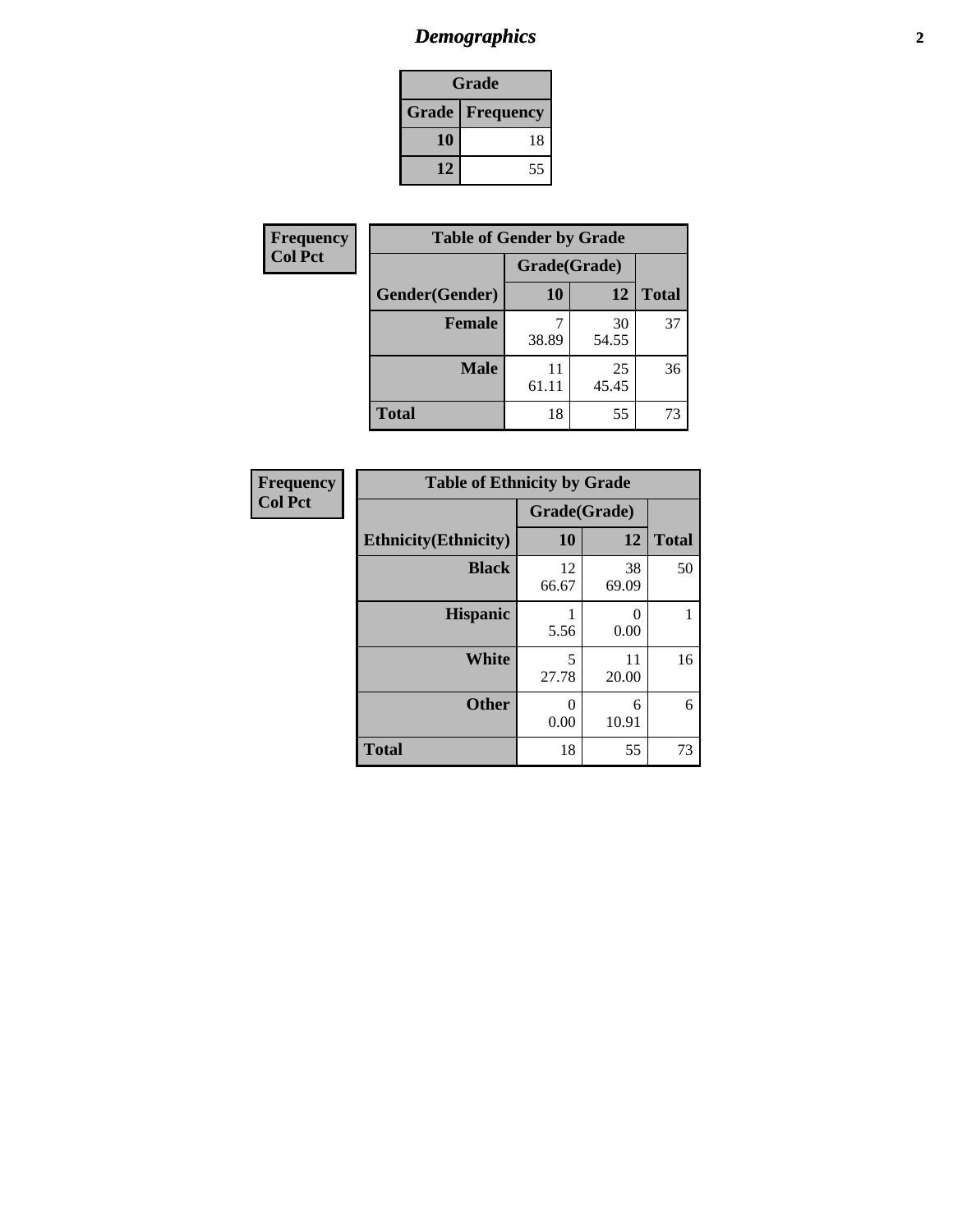#### *Title IV, Part A, Schedule A* **3** *Goal 1: Ensure that all schools are drug-free Baseline Data: Year 2008-2009 Prevalence of Drug Use*

| Frequency      | <b>Table of AlcoholAlt by Grade</b> |                         |             |              |  |  |
|----------------|-------------------------------------|-------------------------|-------------|--------------|--|--|
| <b>Col Pct</b> | AlcoholAlt(Alcohol                  | Grade(Grade)            |             |              |  |  |
|                | use, past 30 days)                  | 10                      | 12          | <b>Total</b> |  |  |
|                | Yes                                 | $\mathfrak{D}$<br>11.11 | 8<br>14.55  | 10           |  |  |
|                | N <sub>0</sub>                      | 16<br>88.89             | 47<br>85.45 | 63           |  |  |
|                | <b>Total</b>                        | 18                      | 55          | 73           |  |  |

| <b>Frequency</b> | <b>Table of TobaccoAny by Grade</b> |              |             |              |  |
|------------------|-------------------------------------|--------------|-------------|--------------|--|
| <b>Col Pct</b>   | TobaccoAny(Tobacco                  | Grade(Grade) |             |              |  |
|                  | use, past 30 days)                  | <b>10</b>    | 12          | <b>Total</b> |  |
|                  | Yes                                 | 5.56         | 6<br>10.91  |              |  |
|                  | N <sub>0</sub>                      | 17<br>94.44  | 49<br>89.09 | 66           |  |
|                  | <b>Total</b>                        | 18           | 55          | 73           |  |

| Frequency<br><b>Col Pct</b> | <b>Table of MarijuanaAlt by Grade</b> |                         |             |              |  |
|-----------------------------|---------------------------------------|-------------------------|-------------|--------------|--|
|                             | MarijuanaAlt(Marijuana                | Grade(Grade)            |             |              |  |
|                             | use, past 30 days)                    | 10                      | 12          | <b>Total</b> |  |
|                             | Yes                                   | $\mathfrak{D}$<br>11.11 | 5<br>9.09   |              |  |
|                             | N <sub>0</sub>                        | 16<br>88.89             | 50<br>90.91 | 66           |  |
|                             | <b>Total</b>                          | 18                      | 55          | 73           |  |

| Frequency<br><b>Col Pct</b> | <b>Table of OtherDrugAny by Grade</b>                  |              |             |              |  |
|-----------------------------|--------------------------------------------------------|--------------|-------------|--------------|--|
|                             | <b>OtherDrugAny(Other</b><br>Grade(Grade)<br>drug use, |              |             |              |  |
|                             | past 30 days)                                          | 10           | 12          | <b>Total</b> |  |
|                             | Yes                                                    | 0.00         | 4<br>7.27   | 4            |  |
|                             | N <sub>0</sub>                                         | 18<br>100.00 | 51<br>92.73 | 69           |  |
|                             | <b>Total</b>                                           | 18           | 55          | 73           |  |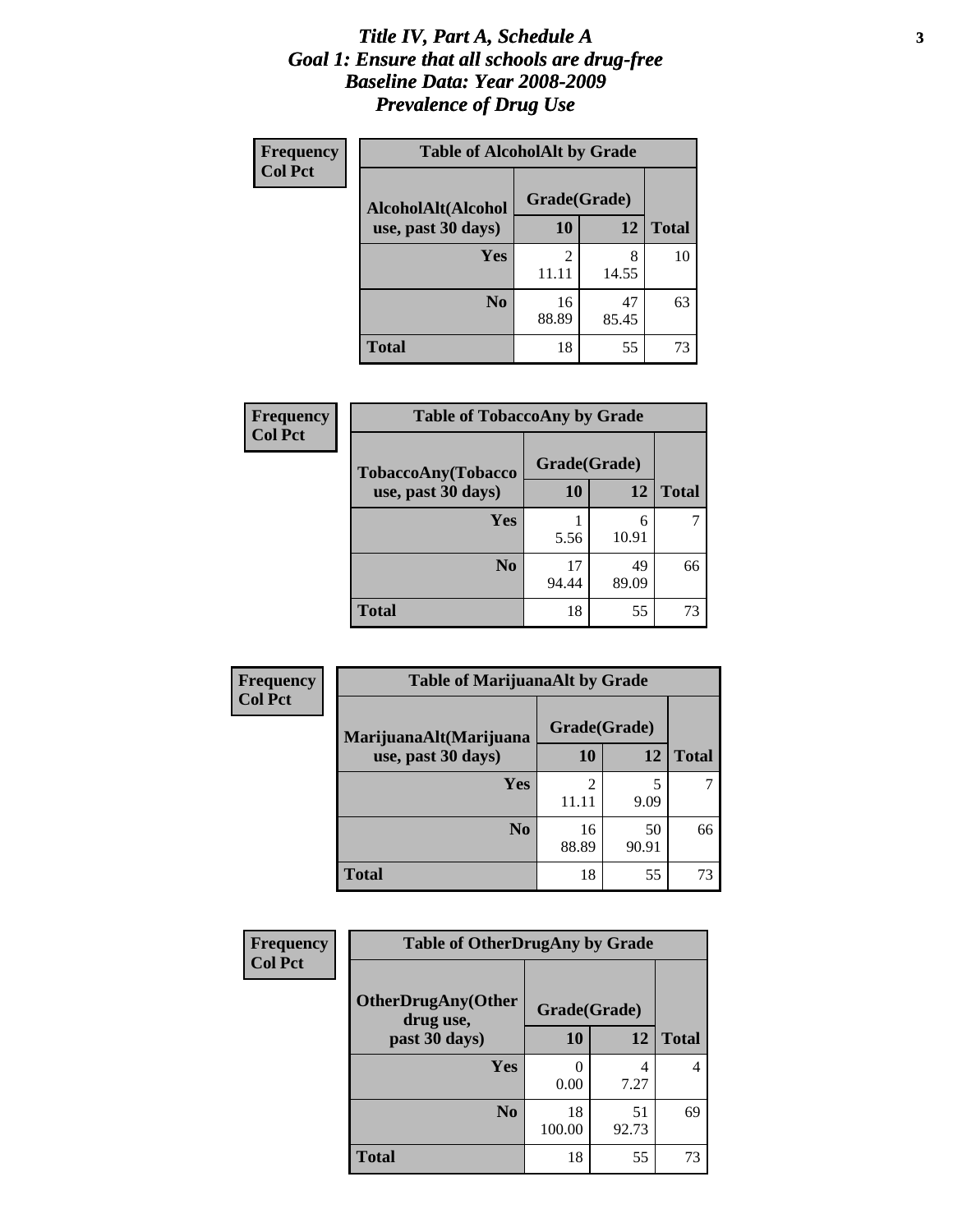#### *Average Age of Onset of Use* **4** *Results for "Average Age of Onset of Use" questions exclude students who said they did not use that substance*

| <b>Variable</b>    | Label                                                              | <b>Mean</b> |
|--------------------|--------------------------------------------------------------------|-------------|
| Alcoholinit2       | I started using alcohol when I was                                 | 14.29       |
| Cigarettesinit2    | I started smoking tobacco when I was                               | 13.10       |
| Smokelessinit2     | I started chewing tobacco when I was                               | 11.75       |
| Marijuanainit2     | I started using marijuana when I was                               | 14.29       |
| Cocaineinit2       | I started using cocaine when I was                                 | 15.00       |
| Inhalantsinit2     | I started using inhalants when I was                               | 15.00       |
| Steroidsinit2      | I started using steroids when I was                                | 16.00       |
| Ecstasyinit2       | I started using ecstasy when I was                                 | 16.50       |
| Methinit2          | I started using methamphetamines when I was                        | 18.00       |
| Hallucinogensinit2 | I started using hallucinogens when I was                           | 17.00       |
| Prescriptioninit2  | I started using prescription drugs not prescribed to me when I was | 15.00       |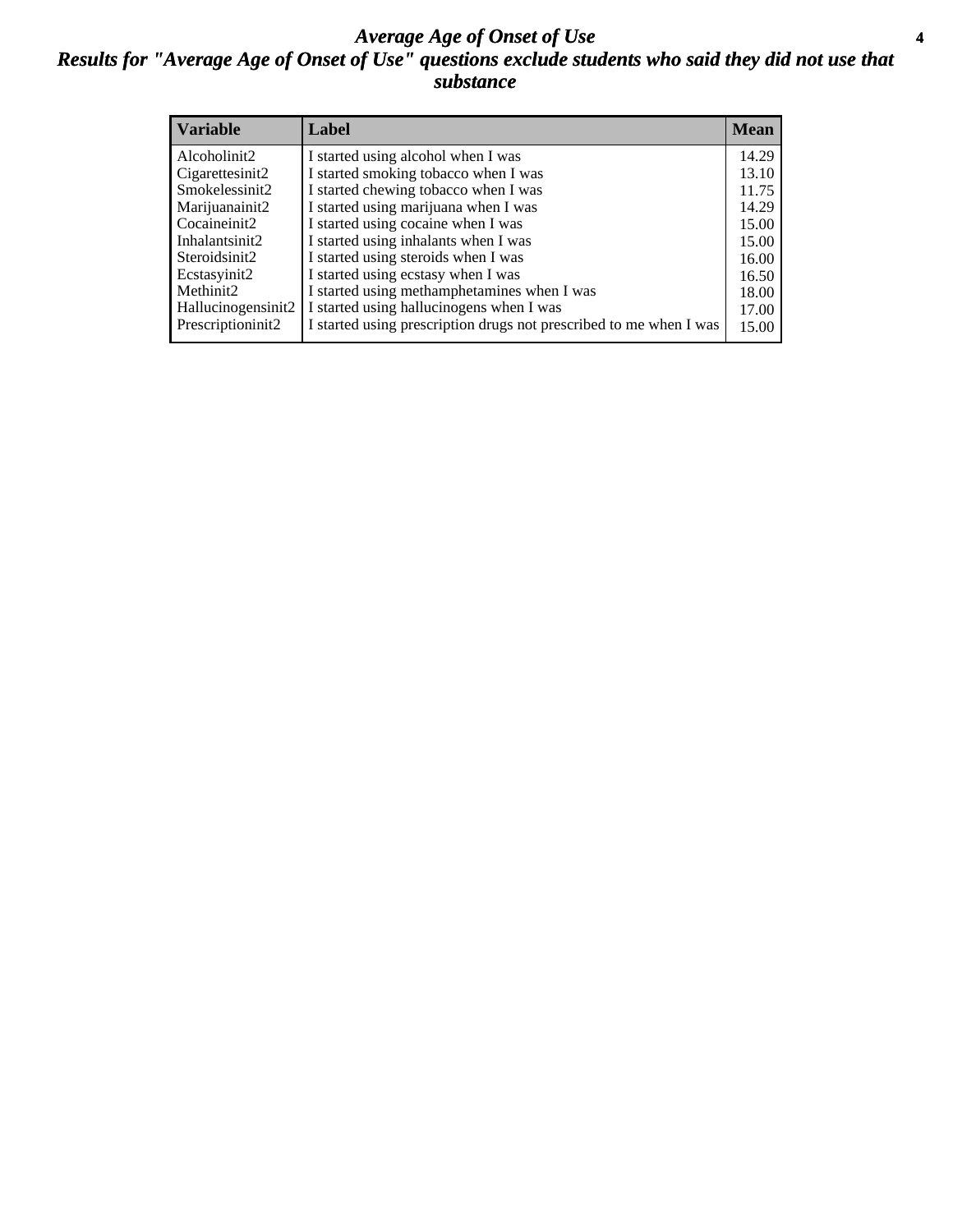# *Perception of Health Risk* **5**

| <b>Frequency</b> | <b>Table of Alcoholharmdich by Grade</b> |              |             |              |  |
|------------------|------------------------------------------|--------------|-------------|--------------|--|
| <b>Col Pct</b>   | Alcoholharmdich(I<br>think alcohol is    | Grade(Grade) |             |              |  |
|                  | harmful)                                 | 10           | 12          | <b>Total</b> |  |
|                  | <b>Yes</b>                               | 18<br>100.00 | 47<br>85.45 | 65           |  |
|                  | N <sub>0</sub>                           | 0.00         | 8<br>14.55  | 8            |  |
|                  | <b>Total</b>                             | 18           | 55          | 73           |  |

| <b>Frequency</b> |                                                   | <b>Table of Tobaccoharmdich by Grade</b> |             |              |  |
|------------------|---------------------------------------------------|------------------------------------------|-------------|--------------|--|
| <b>Col Pct</b>   | Tobaccoharmdich(I<br>think tobacco is<br>harmful) | Grade(Grade)                             |             |              |  |
|                  |                                                   | 10                                       | 12          | <b>Total</b> |  |
|                  | Yes                                               | 18<br>100.00                             | 50<br>90.91 | 68           |  |
|                  | N <sub>0</sub>                                    | 0<br>0.00                                | 5<br>9.09   |              |  |
|                  | Total                                             | 18                                       | 55          | 73           |  |

| <b>Frequency</b> | <b>Table of Marijuanaharmdich by Grade</b> |              |             |              |  |  |
|------------------|--------------------------------------------|--------------|-------------|--------------|--|--|
| <b>Col Pct</b>   | Marijuanaharmdich(I<br>think marijuana is  | Grade(Grade) |             |              |  |  |
|                  | harmful)                                   | 10           | 12          | <b>Total</b> |  |  |
|                  | Yes                                        | 18<br>100.00 | 43<br>78.18 | 61           |  |  |
|                  | N <sub>0</sub>                             | 0.00         | 12<br>21.82 | 12           |  |  |
|                  | <b>Total</b>                               | 18           | 55          | 73           |  |  |

| Frequency      | <b>Table of Otherdrugharmdich by Grade</b>   |              |             |              |
|----------------|----------------------------------------------|--------------|-------------|--------------|
| <b>Col Pct</b> | Otherdrugharmdich(I<br>think other drugs are | Grade(Grade) |             |              |
|                | harmful)                                     | 10           | 12          | <b>Total</b> |
|                | <b>Yes</b>                                   | 18<br>100.00 | 50<br>90.91 | 68           |
|                | N <sub>0</sub>                               | 0.00         | 9.09        | 5            |
|                | <b>Total</b>                                 | 18           | 55          | 73           |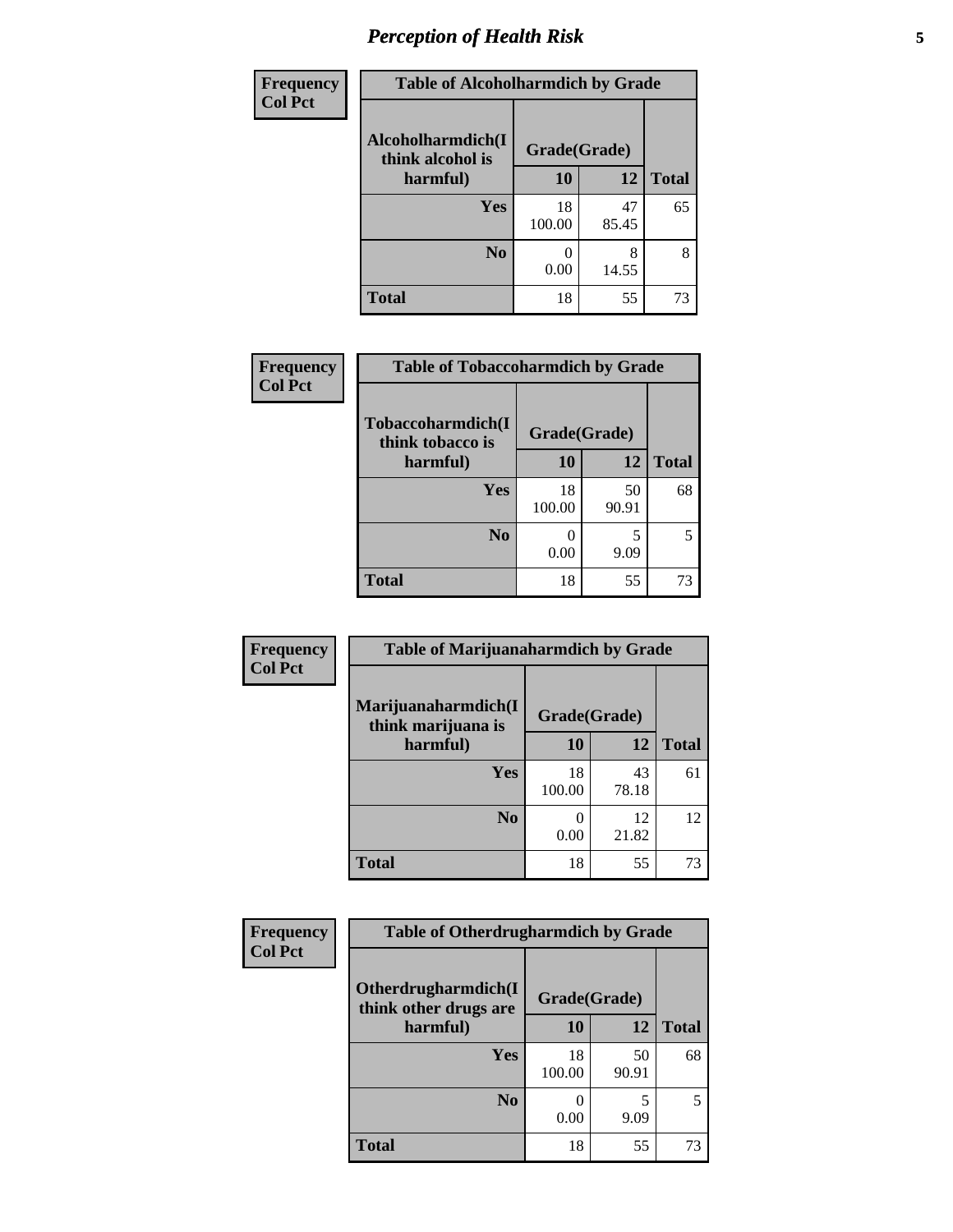# *Social Disapproval* **6**

| <b>Frequency</b> |                                                             | <b>Table of Alcoholpeerdich by Grade</b> |             |              |  |  |
|------------------|-------------------------------------------------------------|------------------------------------------|-------------|--------------|--|--|
| <b>Col Pct</b>   | Alcoholpeerdich(My<br>friends would<br>disapprove if I used | Grade(Grade)                             |             |              |  |  |
|                  | alcohol)                                                    | 10                                       | 12          | <b>Total</b> |  |  |
|                  | <b>Yes</b>                                                  | 12<br>66.67                              | 33<br>60.00 | 45           |  |  |
|                  | N <sub>0</sub>                                              | 6<br>33.33                               | 22<br>40.00 | 28           |  |  |
|                  | <b>Total</b>                                                | 18                                       | 55          | 73           |  |  |

| <b>Frequency</b> |
|------------------|
| <b>Col Pct</b>   |

| <b>Table of Tobaccopeerdich by Grade</b>                    |              |             |              |  |  |
|-------------------------------------------------------------|--------------|-------------|--------------|--|--|
| Tobaccopeerdich(My<br>friends would<br>disapprove if I used | Grade(Grade) |             |              |  |  |
| tobacco)                                                    | 10           | 12          | <b>Total</b> |  |  |
| Yes                                                         | 13<br>72.22  | 37<br>67.27 | 50           |  |  |
| N <sub>0</sub>                                              | 5<br>27.78   | 18<br>32.73 | 23           |  |  |
| <b>Total</b>                                                | 18           | 55          | 73           |  |  |

| <b>Frequency</b> | <b>Table of Marijuanapeerdich by Grade</b>                    |              |             |              |  |
|------------------|---------------------------------------------------------------|--------------|-------------|--------------|--|
| <b>Col Pct</b>   | Marijuanapeerdich(My<br>friends would<br>disapprove if I used | Grade(Grade) |             |              |  |
|                  | marijuana)                                                    | 10           | 12          | <b>Total</b> |  |
|                  | <b>Yes</b>                                                    | 14<br>77.78  | 37<br>67.27 | 51           |  |
|                  | N <sub>0</sub>                                                | 4<br>22.22   | 18<br>32.73 | 22           |  |
|                  | <b>Total</b>                                                  | 18           | 55          | 73           |  |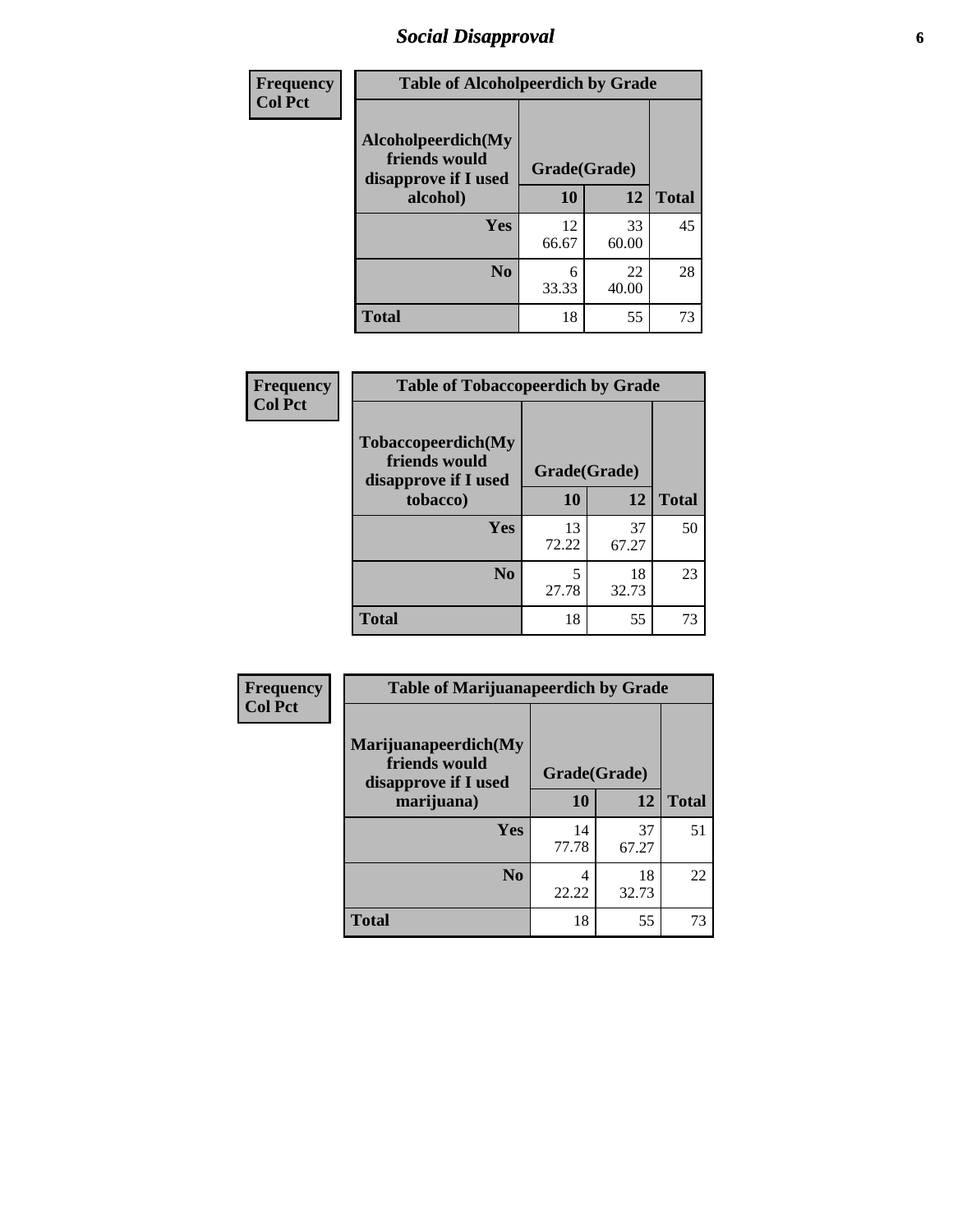# *Social Disapproval* **7**

| Frequency      | <b>Table of Otherdrugpeerdich by Grade</b>                    |              |             |              |  |
|----------------|---------------------------------------------------------------|--------------|-------------|--------------|--|
| <b>Col Pct</b> | Otherdrugpeerdich(My<br>friends would<br>disapprove if I used | Grade(Grade) |             |              |  |
|                | other drugs)                                                  | 10           | 12          | <b>Total</b> |  |
|                | Yes                                                           | 14<br>77.78  | 45<br>81.82 | 59           |  |
|                | N <sub>0</sub>                                                | 4<br>22.22   | 10<br>18.18 | 14           |  |
|                | <b>Total</b>                                                  | 18           | 55          | 73           |  |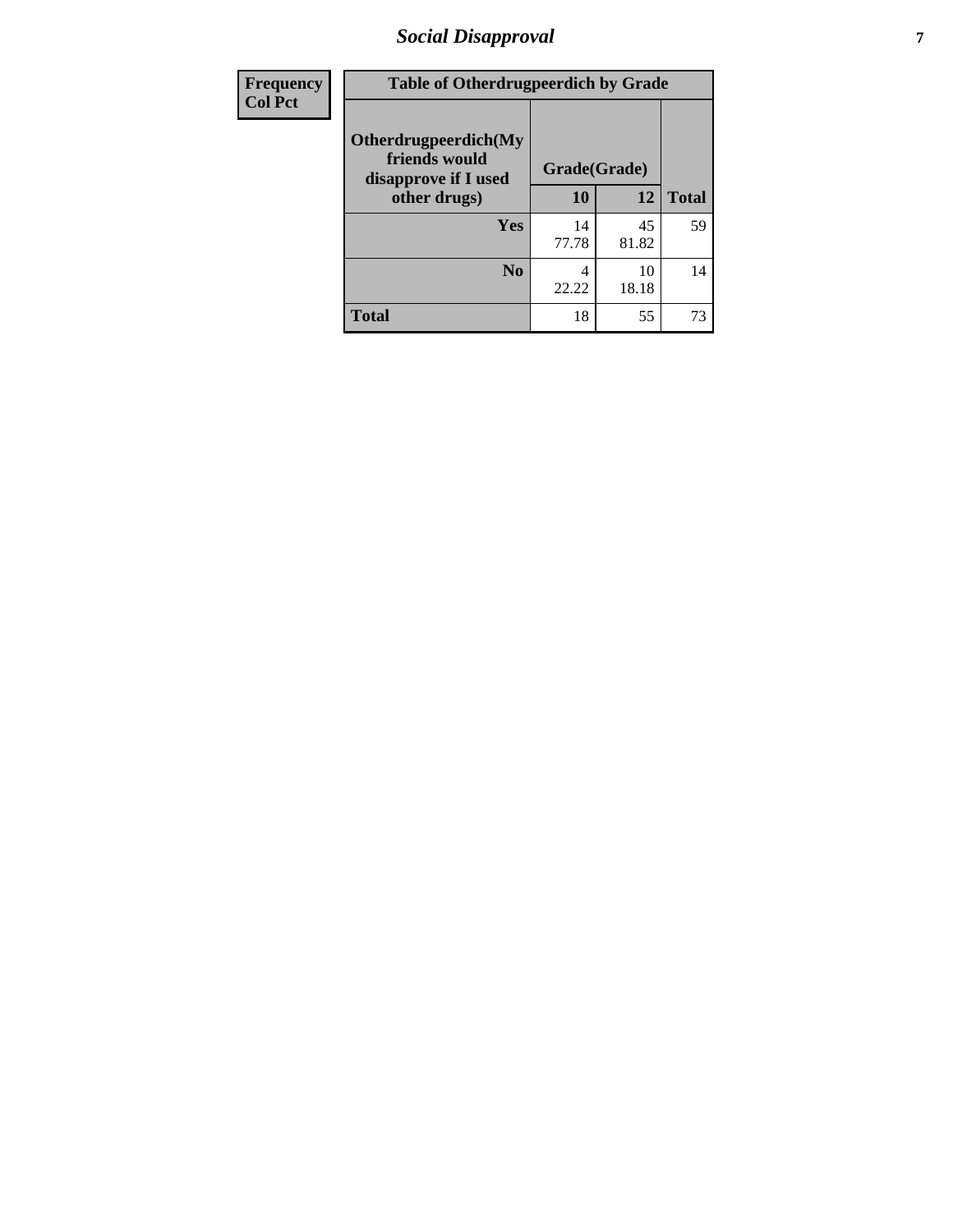#### Title IV, Part A, Schedule A **8** *Goal 2: To help ensure that all schools are safe and disciplined Baseline Data: Year 2008-2009 Student Involvement in Gang Activity*

| Frequency      | <b>Table of Gangself by Grade</b>                                                                 |                    |             |              |  |
|----------------|---------------------------------------------------------------------------------------------------|--------------------|-------------|--------------|--|
| <b>Col Pct</b> | Gangself(I<br>have<br>participated<br>in illegal<br>gang<br>activities in<br>the past 30<br>days) | Grade(Grade)<br>10 | 12          | <b>Total</b> |  |
|                | Yes                                                                                               | 1<br>5.56          | 3<br>5.45   | 4            |  |
|                | N <sub>0</sub>                                                                                    | 17<br>94.44        | 52<br>94.55 | 69           |  |
|                | <b>Total</b>                                                                                      | 18                 | 55          | 73           |  |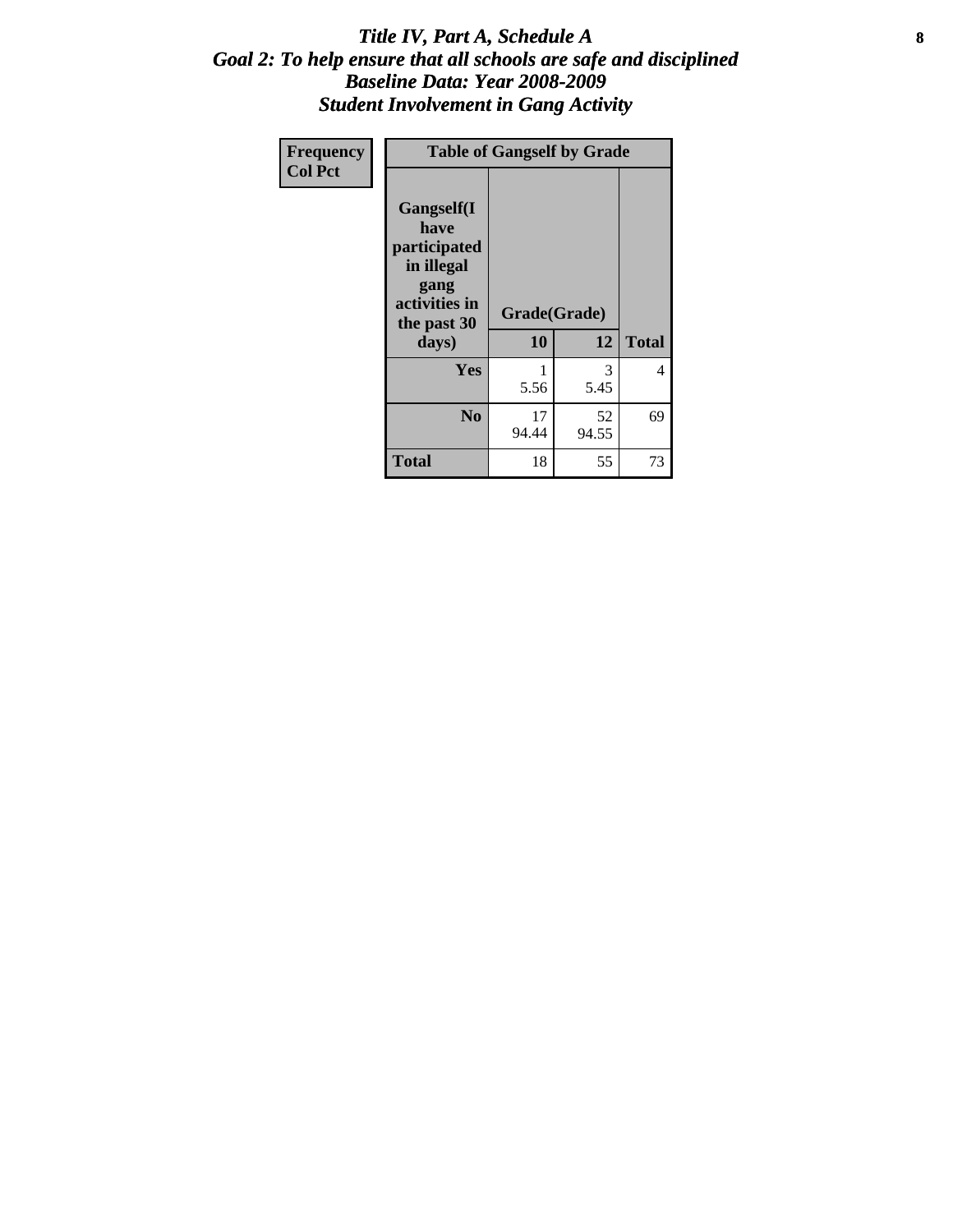# *Student Perception of School Safety* **9**

| <b>Frequency</b> |
|------------------|
| <b>Row Pct</b>   |

| <b>Table of Grade by Safeschool</b> |                                                                                                                                      |                                                        |             |            |    |  |
|-------------------------------------|--------------------------------------------------------------------------------------------------------------------------------------|--------------------------------------------------------|-------------|------------|----|--|
|                                     |                                                                                                                                      | Safeschool (School is a place at which I feel<br>safe) |             |            |    |  |
| Grade(Grade)                        | Somewhat  <br><b>Somewhat</b><br><b>Strongly</b><br><b>Strongly</b><br><b>Disagree</b><br>Agree<br>Disagree<br><b>Total</b><br>Agree |                                                        |             |            |    |  |
| 10                                  | 2<br>11.11                                                                                                                           | 38.89                                                  | 6<br>33.33  | 3<br>16.67 | 18 |  |
| 12                                  | 6<br>10.91                                                                                                                           | 30<br>54.55                                            | 10<br>18.18 | 9<br>16.36 | 55 |  |
| <b>Total</b>                        | 8                                                                                                                                    | 37                                                     | 16          | 12         | 73 |  |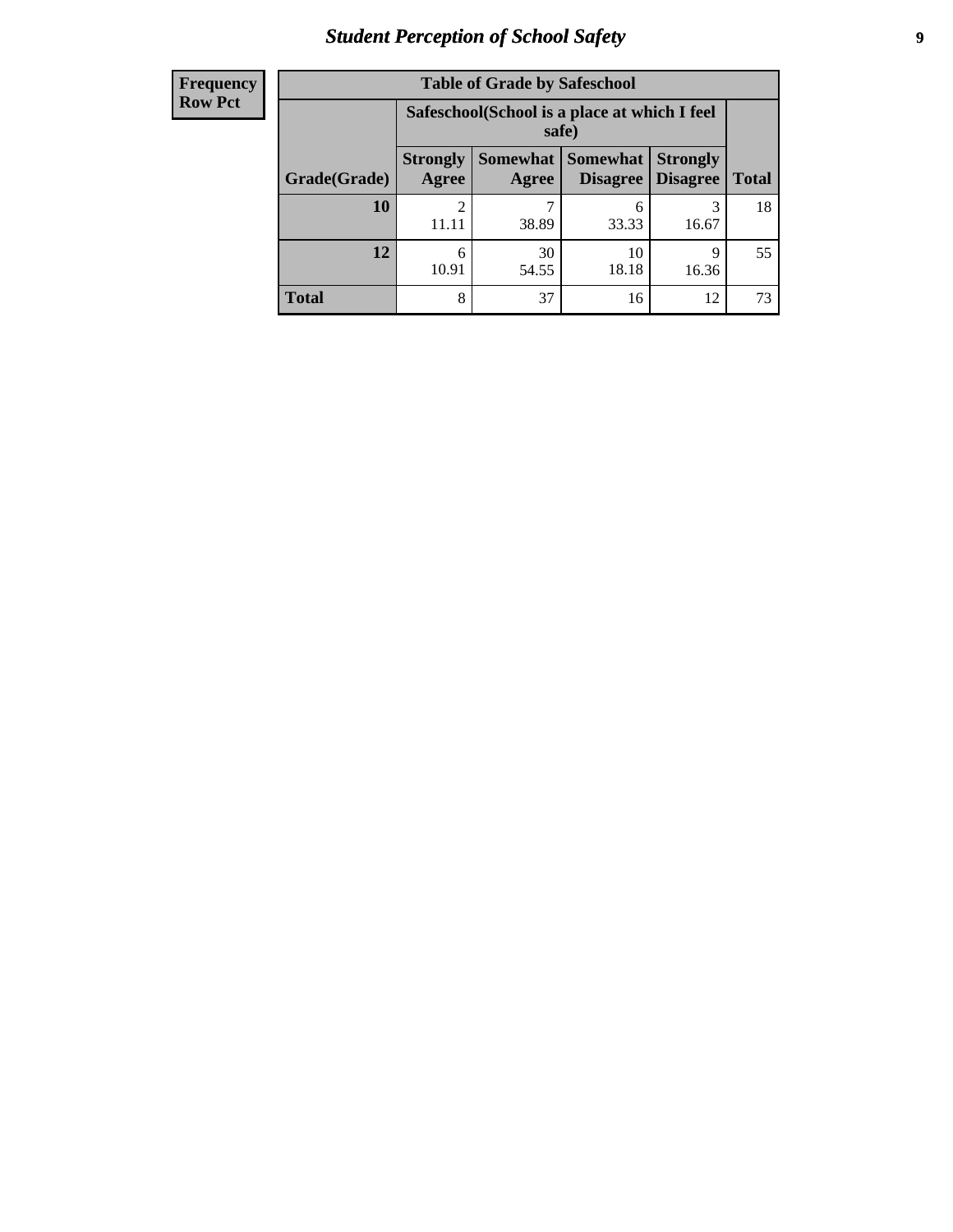#### *Students Who Have Been Bullied* **10**

| Frequency      | <b>Table of Grade by Bullied</b> |                  |                                                                                  |                         |                          |                   |              |
|----------------|----------------------------------|------------------|----------------------------------------------------------------------------------|-------------------------|--------------------------|-------------------|--------------|
| <b>Row Pct</b> |                                  |                  | <b>Bullied</b> (I have been bullied by<br>other students in the past 30<br>days) |                         |                          |                   |              |
|                | Grade(Grade)                     | 0<br><b>Days</b> | 1 or<br>2<br>days                                                                | 3 <sub>to</sub><br>days | <b>6 to</b><br>9<br>days | All<br>30<br>days | <b>Total</b> |
|                | 10                               | 16<br>88.89      | 0<br>0.00                                                                        | $\mathcal{D}$<br>11.11  | 0<br>0.00                | 0<br>0.00         | 18           |
|                | 12                               | 51<br>92.73      | 2<br>3.64                                                                        | 0.00                    | 1.82                     | 1.82              | 55           |
|                | <b>Total</b>                     | 67               | $\overline{2}$                                                                   | $\overline{2}$          | 1                        |                   | 73           |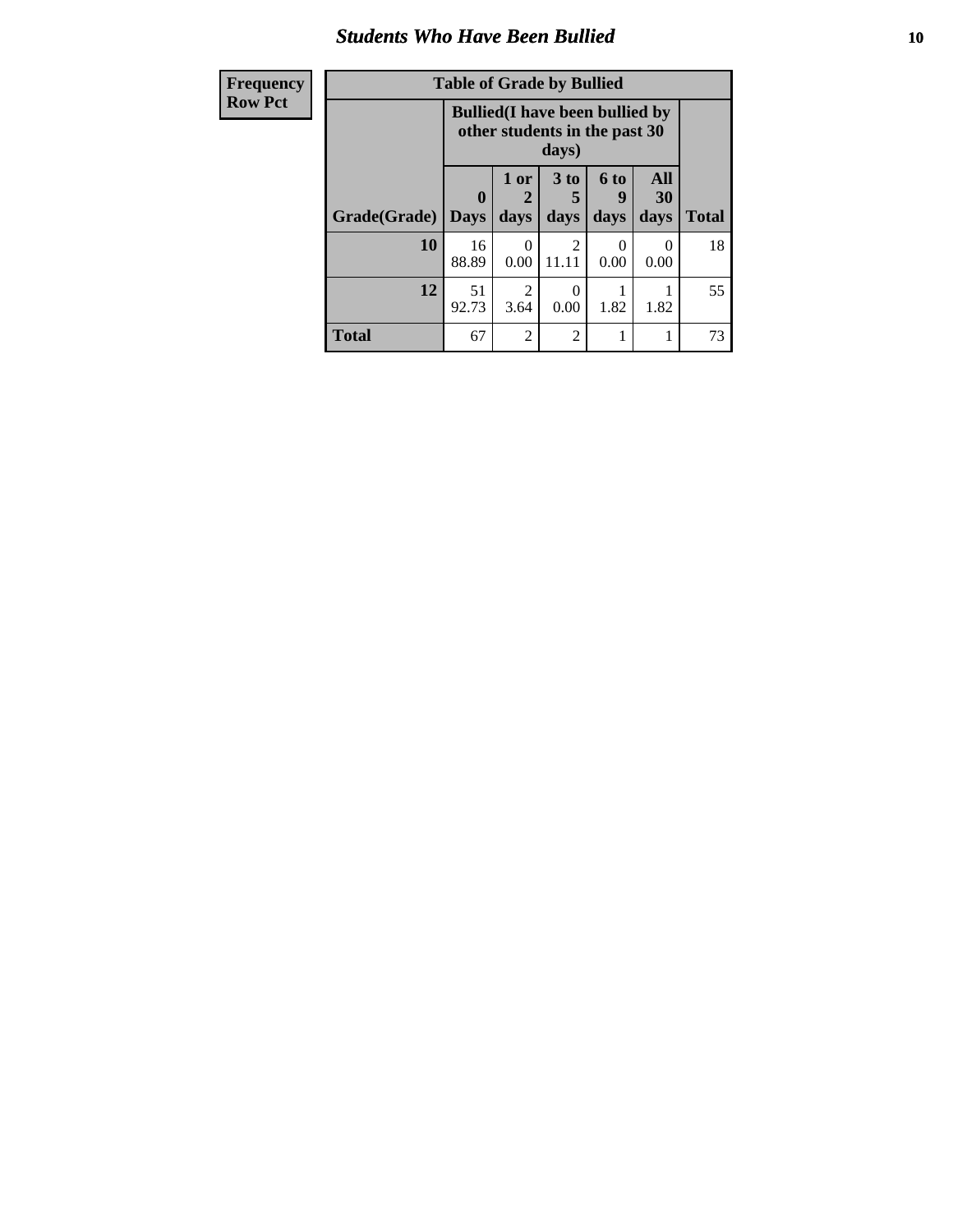#### *School Climate* **11**

| Frequency      | <b>Table of SchoolClimate1 by Grade</b> |                         |             |              |  |  |
|----------------|-----------------------------------------|-------------------------|-------------|--------------|--|--|
| <b>Col Pct</b> | SchoolClimate1(I<br>like school)        | Grade(Grade)<br>10      | 12          | <b>Total</b> |  |  |
|                | <b>Strongly Agree</b>                   | 3<br>16.67              | 11<br>20.00 | 14           |  |  |
|                | <b>Somewhat Agree</b>                   | 12<br>66.67             | 34<br>61.82 | 46           |  |  |
|                | <b>Somewhat Disagree</b>                | $\mathfrak{D}$<br>11.11 | 5<br>9.09   | 7            |  |  |
|                | <b>Strongly Disagree</b>                | 5.56                    | 5<br>9.09   | 6            |  |  |
|                | <b>Total</b>                            | 18                      | 55          | 73           |  |  |

| <b>Frequency</b> |
|------------------|
| <b>Col Pct</b>   |

| <b>Table of SchoolClimate2 by Grade</b>           |                    |                        |              |  |
|---------------------------------------------------|--------------------|------------------------|--------------|--|
| SchoolClimate2(I<br>feel successful at<br>school) | Grade(Grade)<br>10 | 12                     | <b>Total</b> |  |
| <b>Strongly Agree</b>                             | 38.89              | 18<br>32.73            | 25           |  |
| <b>Somewhat Agree</b>                             | 8<br>44.44         | 29<br>52.73            | 37           |  |
| <b>Somewhat Disagree</b>                          | 3<br>16.67         | 6<br>10.91             | 9            |  |
| <b>Strongly Disagree</b>                          | 0.00               | $\mathfrak{D}$<br>3.64 | 2            |  |
| <b>Total</b>                                      | 18                 | 55                     | 73           |  |

| Frequency      | <b>Table of SchoolClimate3 by Grade</b>                                      |                           |             |              |
|----------------|------------------------------------------------------------------------------|---------------------------|-------------|--------------|
| <b>Col Pct</b> | <b>SchoolClimate3(My</b><br>school has high<br>standards for<br>achievement) | Grade(Grade)<br>10        | 12          | <b>Total</b> |
|                |                                                                              |                           |             |              |
|                | <b>Strongly Agree</b>                                                        | 5<br>27.78                | 8<br>14.55  | 13           |
|                | <b>Somewhat Agree</b>                                                        | 10<br>55.56               | 36<br>65.45 | 46           |
|                | <b>Somewhat Disagree</b>                                                     | 3<br>16.67                | 7<br>12.73  | 10           |
|                | <b>Strongly Disagree</b>                                                     | $\mathbf{\Omega}$<br>0.00 | 4<br>7.27   | 4            |
|                | Total                                                                        | 18                        | 55          | 73           |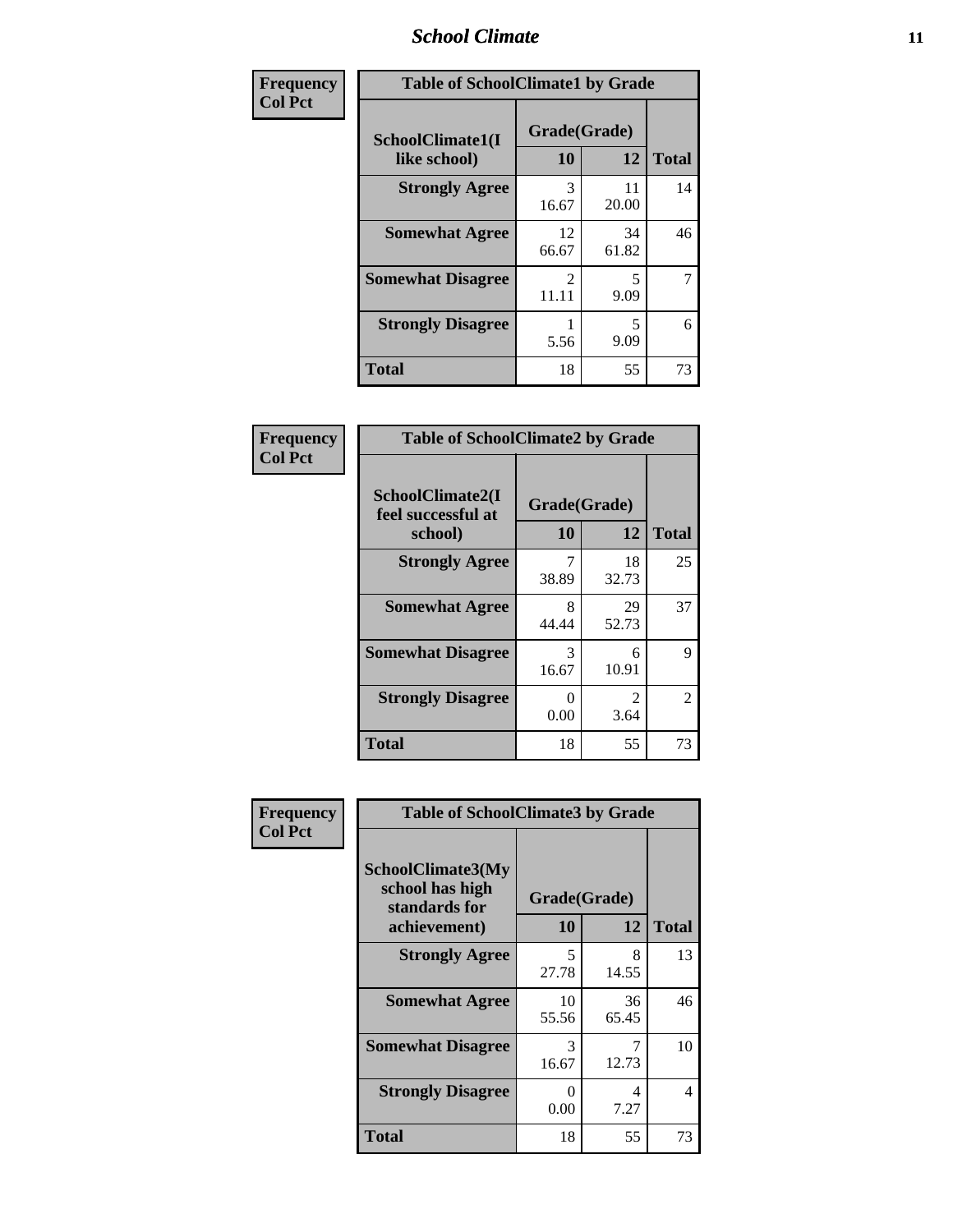#### *School Climate* **12**

| Frequency      | <b>Table of SchoolClimate4 by Grade</b>                              |                    |             |              |
|----------------|----------------------------------------------------------------------|--------------------|-------------|--------------|
| <b>Col Pct</b> | <b>SchoolClimate4(My</b><br>school sets clear<br>rules for behavior) | Grade(Grade)<br>10 | 12          | <b>Total</b> |
|                | <b>Strongly Agree</b>                                                | 4<br>22.22         | 12<br>21.82 | 16           |
|                | <b>Somewhat Agree</b>                                                | 10<br>55.56        | 31<br>56.36 | 41           |
|                | <b>Somewhat Disagree</b>                                             | 4<br>22.22         | 8<br>14.55  | 12           |
|                | <b>Strongly Disagree</b>                                             | 0<br>0.00          | 4<br>7.27   | 4            |
|                | <b>Total</b>                                                         | 18                 | 55          | 73           |

| <b>Table of SchoolClimate5 by Grade</b>                   |              |             |              |  |  |  |
|-----------------------------------------------------------|--------------|-------------|--------------|--|--|--|
| SchoolClimate5(I<br>know what to do in<br>an emergency at | Grade(Grade) |             |              |  |  |  |
| school)                                                   | 10           | 12          | <b>Total</b> |  |  |  |
| <b>Strongly Agree</b>                                     | 8<br>44.44   | 21<br>38.18 | 29           |  |  |  |
| <b>Somewhat Agree</b>                                     | 6<br>33.33   | 27<br>49.09 | 33           |  |  |  |
| <b>Somewhat Disagree</b>                                  | 3<br>16.67   | 4<br>7.27   | 7            |  |  |  |
| <b>Strongly Disagree</b>                                  | 5.56         | 3<br>5.45   | 4            |  |  |  |
| <b>Total</b>                                              | 18           | 55          | 73           |  |  |  |

| Frequency      | <b>Table of SchoolClimate6 by Grade</b>                  |                         |             |              |
|----------------|----------------------------------------------------------|-------------------------|-------------|--------------|
| <b>Col Pct</b> | <b>SchoolClimate6(Teachers</b><br>treat me with respect) | Grade(Grade)<br>10      | 12          | <b>Total</b> |
|                | <b>Strongly Agree</b>                                    | 5<br>27.78              | 9<br>16.36  | 14           |
|                | <b>Somewhat Agree</b>                                    | 6<br>33.33              | 33<br>60.00 | 39           |
|                | <b>Somewhat Disagree</b>                                 | 5<br>27.78              | 10<br>18.18 | 15           |
|                | <b>Strongly Disagree</b>                                 | $\mathfrak{D}$<br>11.11 | 3<br>5.45   | 5            |
|                | <b>Total</b>                                             | 18                      | 55          | 73           |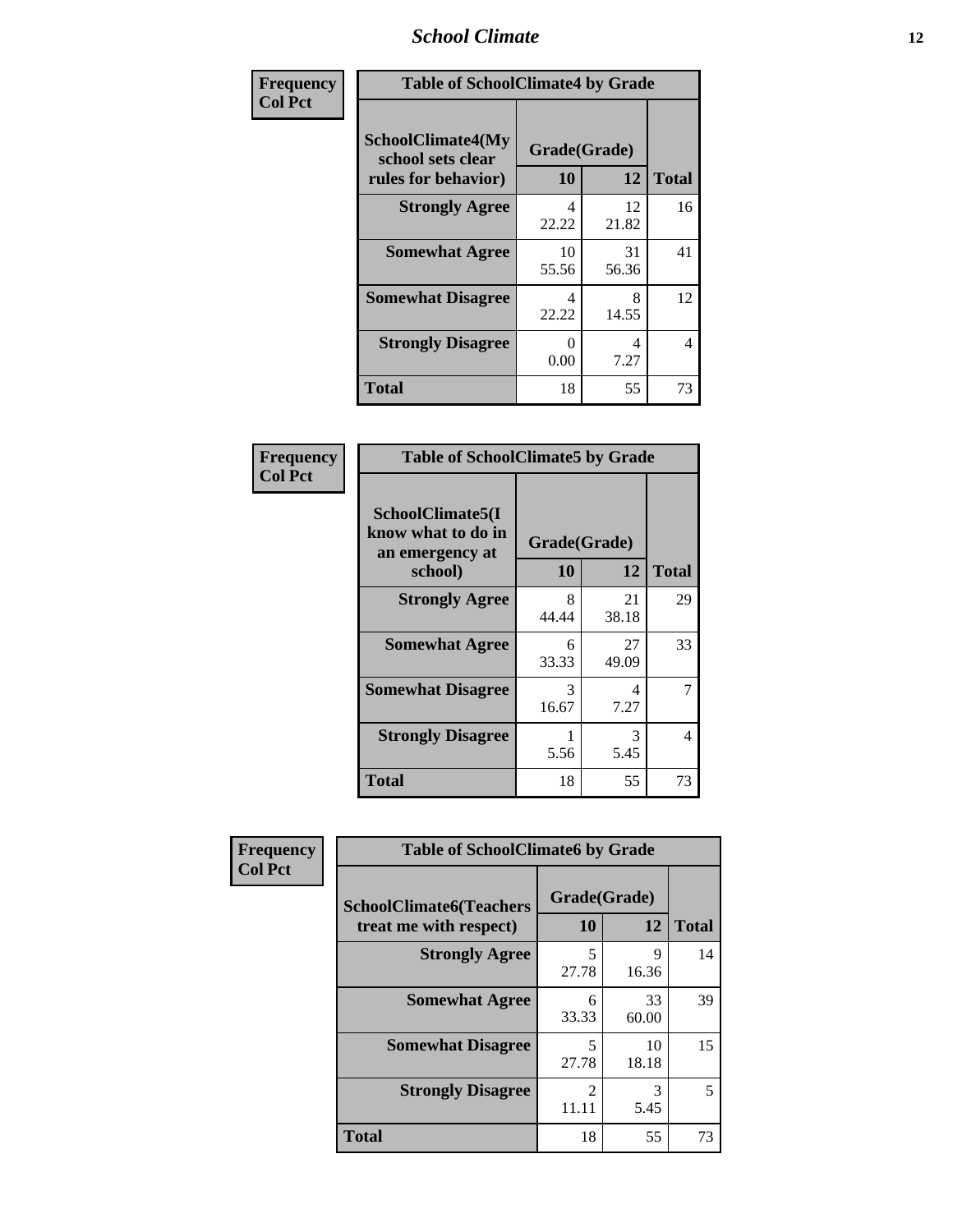#### *School Climate* **13**

| Frequency      | <b>Table of SchoolClimate7 by Grade</b>                                       |                           |             |              |
|----------------|-------------------------------------------------------------------------------|---------------------------|-------------|--------------|
| <b>Col Pct</b> | <b>SchoolClimate7(Behaviors</b><br>in my class allow the<br>teacher to teach) | Grade(Grade)<br><b>10</b> | 12          | <b>Total</b> |
|                | <b>Strongly Agree</b>                                                         | $\Omega$<br>0.00          | 7<br>12.73  |              |
|                | <b>Somewhat Agree</b>                                                         | $\mathbf Q$<br>50.00      | 27<br>49.09 | 36           |
|                | <b>Somewhat Disagree</b>                                                      | 6<br>33.33                | 14<br>25.45 | 20           |
|                | <b>Strongly Disagree</b>                                                      | 3<br>16.67                | 12.73       | 10           |
|                | <b>Total</b>                                                                  | 18                        | 55          | 73           |

| Frequency      | <b>Table of SchoolClimate8 by Grade</b>                                 |                                   |             |              |
|----------------|-------------------------------------------------------------------------|-----------------------------------|-------------|--------------|
| <b>Col Pct</b> | <b>SchoolClimate8(Students</b><br>are frequently<br>recognized for good | Grade(Grade)                      |             |              |
|                | behavior)                                                               | 10                                | 12          | <b>Total</b> |
|                | <b>Strongly Agree</b>                                                   | 3<br>16.67                        | 5<br>9.09   | 8            |
|                | <b>Somewhat Agree</b>                                                   | $\overline{\phantom{0}}$<br>27.78 | 19<br>34.55 | 24           |
|                | <b>Somewhat Disagree</b>                                                | 5<br>27.78                        | 18<br>32.73 | 23           |
|                | <b>Strongly Disagree</b>                                                | 5<br>27.78                        | 13<br>23.64 | 18           |
|                | <b>Total</b>                                                            | 18                                | 55          | 73           |

| Frequency      | <b>Table of SchoolClimate9 by Grade</b>                                           |                         |             |              |
|----------------|-----------------------------------------------------------------------------------|-------------------------|-------------|--------------|
| <b>Col Pct</b> | SchoolClimate9(School<br>counselor would be<br>helpful if I needed<br>assistance) | Grade(Grade)<br>10      | 12          | <b>Total</b> |
|                | <b>Strongly Agree</b>                                                             | 38.89                   | 16<br>29.09 | 23           |
|                | <b>Somewhat Agree</b>                                                             | 7<br>38.89              | 25<br>45.45 | 32           |
|                | <b>Somewhat Disagree</b>                                                          | $\mathfrak{D}$<br>11.11 | 13<br>23.64 | 15           |
|                | <b>Strongly Disagree</b>                                                          | 2<br>11.11              | 1.82        | 3            |
|                | Total                                                                             | 18                      | 55          | 73           |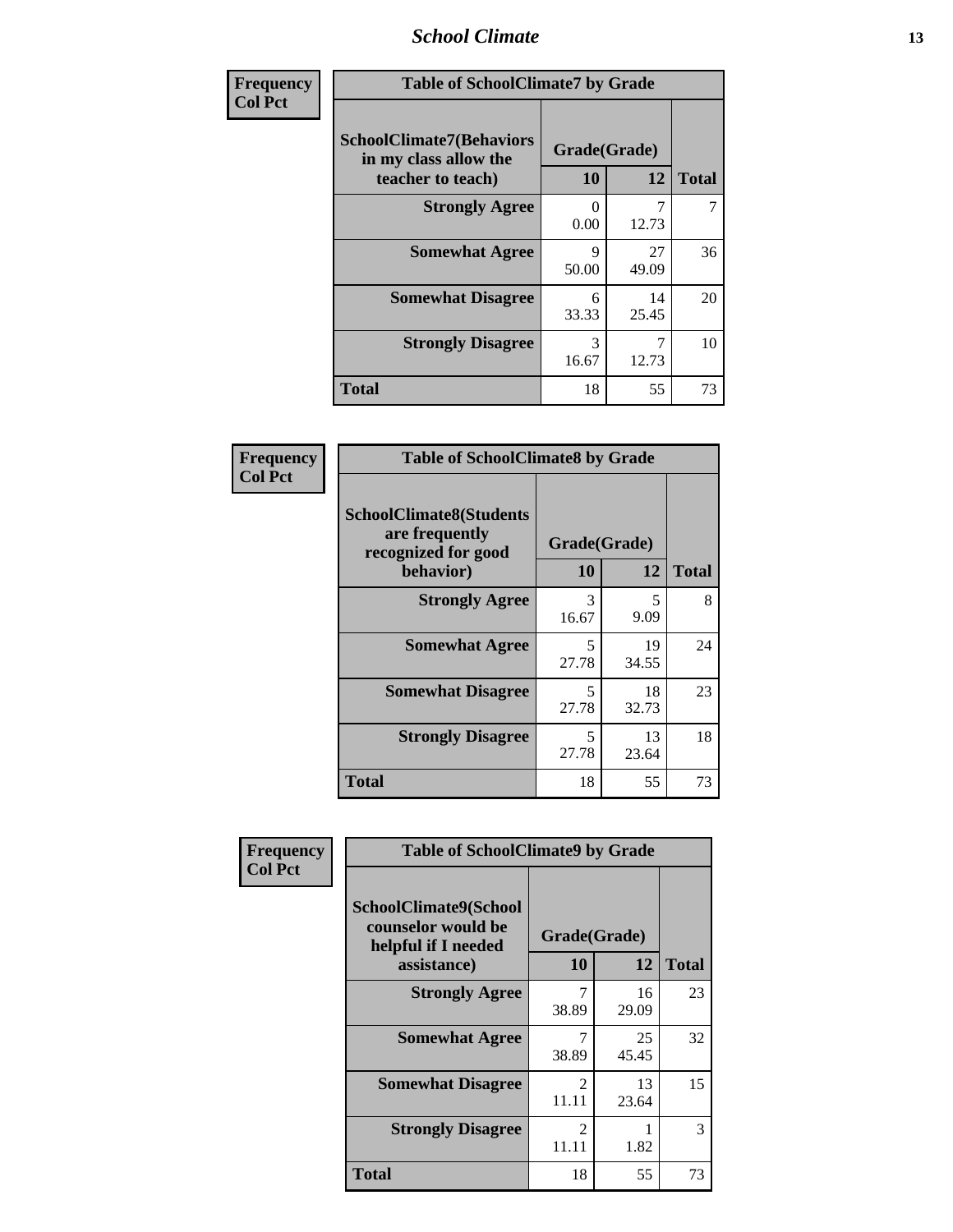### *Reasons for Dropping Out* **14**

| Frequency      | <b>Table of Dropoutreason by Grade</b>                                   |             |                    |                |
|----------------|--------------------------------------------------------------------------|-------------|--------------------|----------------|
| <b>Col Pct</b> | Dropoutreason(If<br>I dropped out the<br>reason would<br>most likely be) | 10          | Grade(Grade)<br>12 | <b>Total</b>   |
|                | <b>Won't Drop out</b>                                                    | 13<br>72.22 | 35<br>63.64        | 48             |
|                | <b>Bored</b>                                                             | 0<br>0.00   | 4<br>7.27          | $\overline{4}$ |
|                | <b>Family Reasons</b>                                                    | 0<br>0.00   | 5<br>9.09          | 5              |
|                | <b>Being Bullied</b>                                                     | 5.56        | 1.82               | 2              |
|                | <b>Other</b>                                                             | 4<br>22.22  | 10<br>18.18        | 14             |
|                | <b>Total</b>                                                             | 18          | 55                 | 73             |

| Frequency      | <b>Table of Dropout by Grade</b>                                       |                    |              |    |  |
|----------------|------------------------------------------------------------------------|--------------------|--------------|----|--|
| <b>Col Pct</b> | Dropout(I<br>have<br>thought<br>about<br>dropping<br>out of<br>school) | Grade(Grade)<br>10 | <b>Total</b> |    |  |
|                |                                                                        |                    | 12           |    |  |
|                | Yes                                                                    | 3<br>16.67         | 17<br>30.91  | 20 |  |
|                | N <sub>0</sub>                                                         | 15<br>83.33        | 38<br>69.09  | 53 |  |
|                | <b>Total</b>                                                           | 18                 | 55           | 73 |  |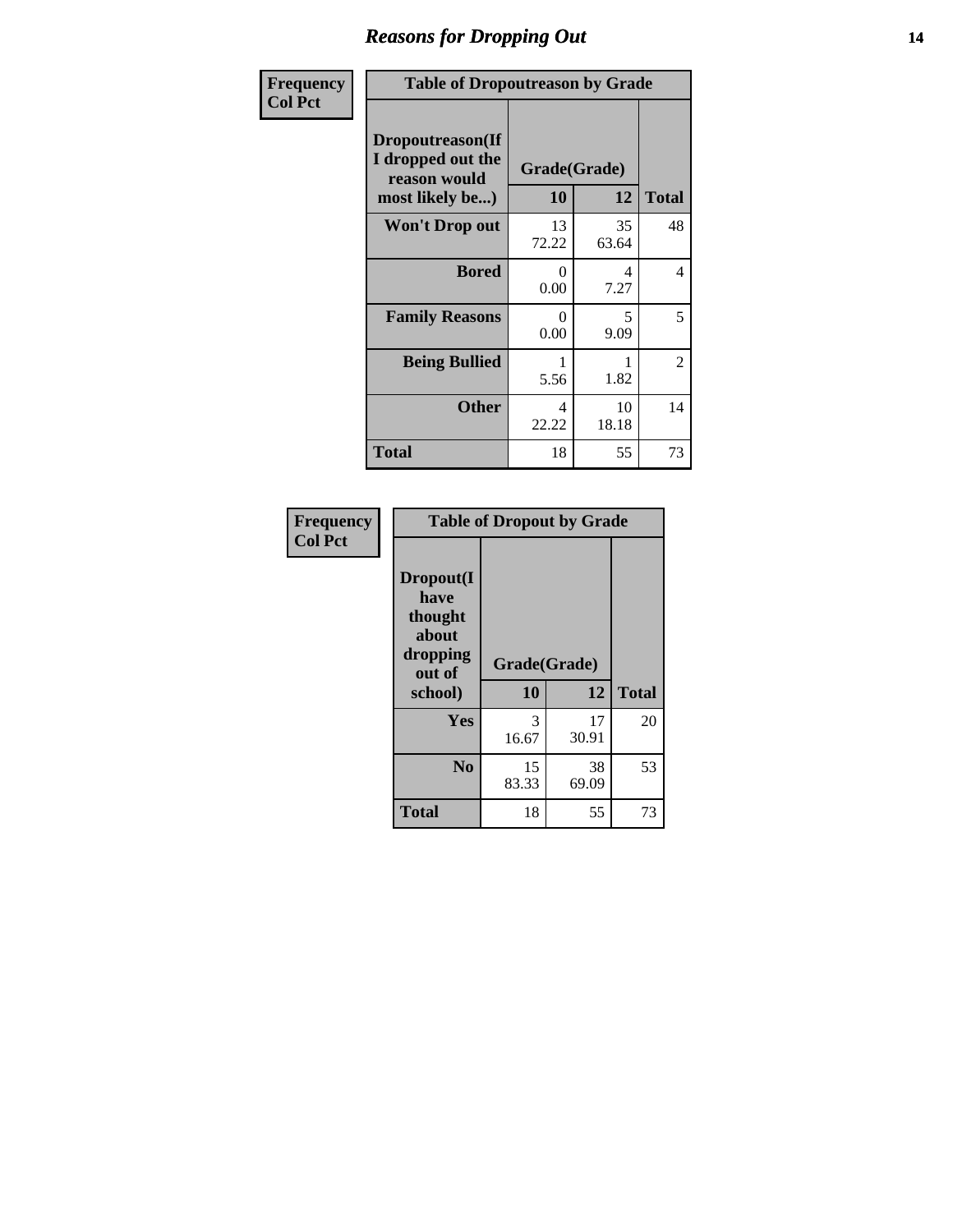*School Safety* **15**

| Frequency      | <b>Table of Gangself by Grade</b>                                                                 |                          |             |              |
|----------------|---------------------------------------------------------------------------------------------------|--------------------------|-------------|--------------|
| <b>Col Pct</b> | Gangself(I<br>have<br>participated<br>in illegal<br>gang<br>activities in<br>the past 30<br>days) | Grade(Grade)<br>10<br>12 |             | <b>Total</b> |
|                |                                                                                                   |                          |             |              |
|                | Yes                                                                                               |                          | 3           | 4            |
|                |                                                                                                   | 5.56                     | 5.45        |              |
|                | N <sub>0</sub>                                                                                    | 17<br>94.44              | 52<br>94.55 | 69           |
|                | <b>Total</b>                                                                                      | 18                       | 55          | 73           |

| Frequency<br><b>Col Pct</b> | <b>Table of Gangpeers by Grade</b>                                                                                             |                    |             |              |  |
|-----------------------------|--------------------------------------------------------------------------------------------------------------------------------|--------------------|-------------|--------------|--|
|                             | <b>Gangpeers</b> (I<br>have friends<br>who have<br>participated<br>in illegal<br>gang<br>activities in<br>the past 30<br>days) | Grade(Grade)<br>10 | 12          | <b>Total</b> |  |
|                             | Yes                                                                                                                            | 7<br>38.89         | 12<br>21.82 | 19           |  |
|                             | N <sub>0</sub>                                                                                                                 | 11<br>61.11        | 43<br>78.18 | 54           |  |
|                             | <b>Total</b>                                                                                                                   | 18                 | 55          | 73           |  |

| Frequency      | <b>Table of Pickedon by Grade</b>                                   |                         |                        |              |
|----------------|---------------------------------------------------------------------|-------------------------|------------------------|--------------|
| <b>Col Pct</b> | <b>Pickedon</b> (I have<br>been picked on or<br>teased at school in | Grade(Grade)            |                        |              |
|                | the past 30 days)                                                   | 10                      | 12                     | <b>Total</b> |
|                | <b>Strongly Agree</b>                                               | $\mathfrak{D}$<br>11.11 | $\mathfrak{D}$<br>3.64 | 4            |
|                | <b>Somewhat Agree</b>                                               | 38.89                   | 8<br>14.55             | 15           |
|                | <b>Somewhat Disagree</b>                                            | 3<br>16.67              | 5<br>9.09              | 8            |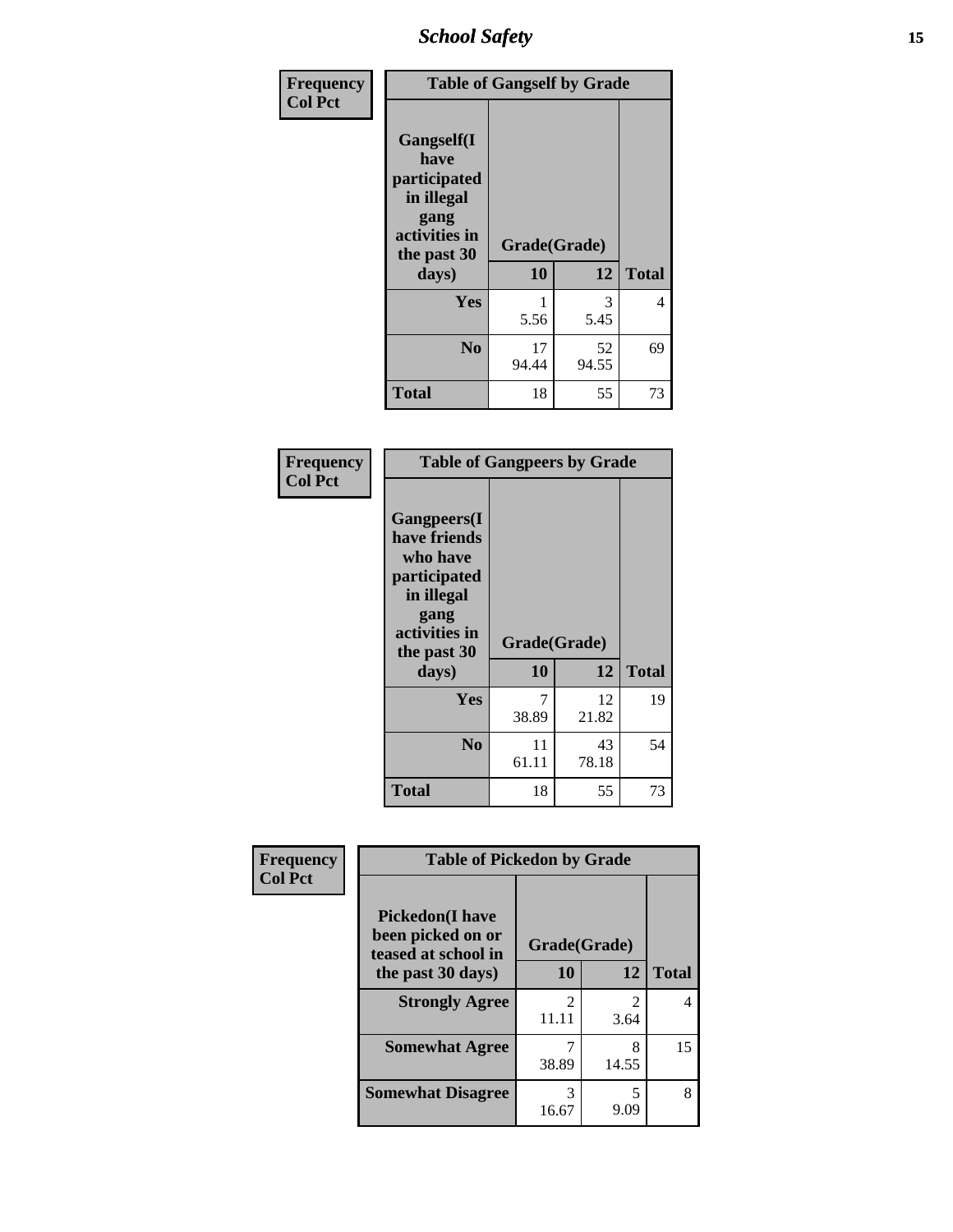*School Safety* **16**

| <b>Frequency</b> | <b>Table of Pickedon by Grade</b>                                                        |                    |             |              |  |  |  |  |
|------------------|------------------------------------------------------------------------------------------|--------------------|-------------|--------------|--|--|--|--|
| <b>Col Pct</b>   | <b>Pickedon</b> (I have<br>been picked on or<br>teased at school in<br>the past 30 days) | Grade(Grade)<br>10 | 12          | <b>Total</b> |  |  |  |  |
|                  | <b>Strongly Disagree</b>                                                                 | 6<br>33.33         | 40<br>72.73 | 46           |  |  |  |  |
|                  | <b>Total</b>                                                                             | 18                 | 55          | 73           |  |  |  |  |

| Frequency      | <b>Table of Safeschool by Grade</b>                      |                    |             |              |  |  |  |  |
|----------------|----------------------------------------------------------|--------------------|-------------|--------------|--|--|--|--|
| <b>Col Pct</b> | Safeschool(School<br>is a place at which I<br>feel safe) | Grade(Grade)<br>10 | 12          | <b>Total</b> |  |  |  |  |
|                | <b>Strongly Agree</b>                                    | 2<br>11.11         | 6<br>10.91  | 8            |  |  |  |  |
|                | <b>Somewhat Agree</b>                                    | 7<br>38.89         | 30<br>54.55 | 37           |  |  |  |  |
|                | <b>Somewhat Disagree</b>                                 | 6<br>33.33         | 10<br>18.18 | 16           |  |  |  |  |
|                | <b>Strongly Disagree</b>                                 | 3<br>16.67         | 9<br>16.36  | 12           |  |  |  |  |
|                | <b>Total</b>                                             | 18                 | 55          | 73           |  |  |  |  |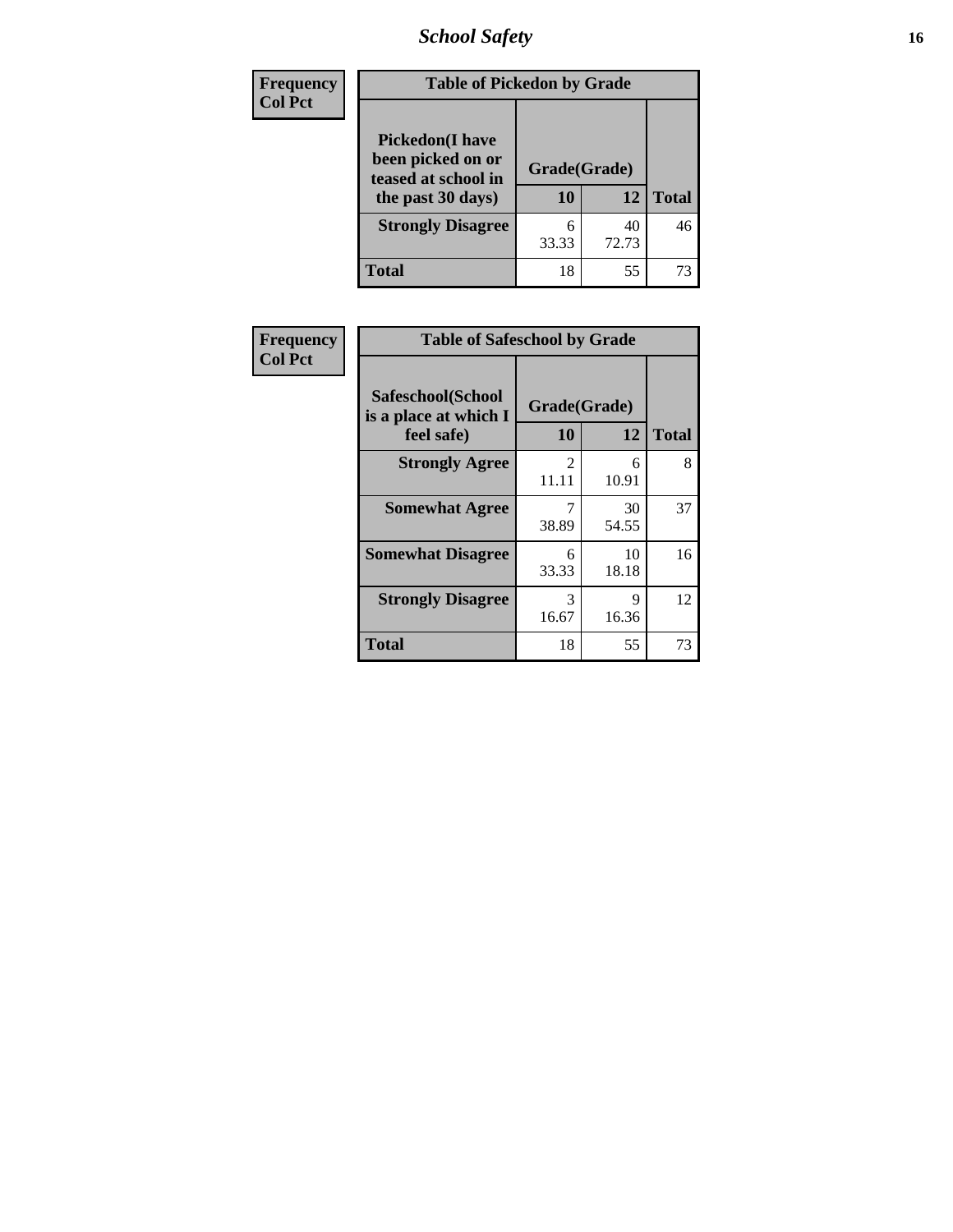*School Safety* **17**

| <b>Frequency</b> | <b>Table of Grade by Bullied</b> |             |                        |                                                                                  |                      |                  |              |  |  |  |
|------------------|----------------------------------|-------------|------------------------|----------------------------------------------------------------------------------|----------------------|------------------|--------------|--|--|--|
| <b>Row Pct</b>   |                                  |             |                        | <b>Bullied</b> (I have been bullied by<br>other students in the past 30<br>days) |                      |                  |              |  |  |  |
|                  |                                  | $\mathbf 0$ | 1 or<br>$\mathbf{2}$   | 3 to<br>5                                                                        | 6 <sub>to</sub><br>9 | <b>All</b><br>30 |              |  |  |  |
|                  | Grade(Grade)   Days              |             | days                   | days                                                                             | days                 | days             | <b>Total</b> |  |  |  |
|                  | 10                               | 16<br>88.89 | $\Omega$<br>0.00       | $\mathfrak{D}$<br>11.11                                                          | 0<br>0.00            | 0.00             | 18           |  |  |  |
|                  | 12                               | 51<br>92.73 | $\overline{2}$<br>3.64 | 0<br>0.00                                                                        | 1.82                 | 1.82             | 55           |  |  |  |
|                  | <b>Total</b>                     | 67          | $\overline{2}$         | $\mathfrak{D}$                                                                   | 1                    |                  | 73           |  |  |  |

| Frequency      | <b>Table of Grade by Bulliedothers</b> |                         |                                                                   |                        |              |
|----------------|----------------------------------------|-------------------------|-------------------------------------------------------------------|------------------------|--------------|
| <b>Row Pct</b> |                                        |                         | <b>Bulliedothers</b> (I<br>bullied others in<br>the past 30 days) |                        |              |
|                | Grade(Grade)                           | $\bf{0}$<br><b>Days</b> | 1 or<br>days                                                      | All<br>30<br>days      | <b>Total</b> |
|                | 10                                     | 18<br>100.00            | 0<br>0.00                                                         | 0<br>0.00              | 18           |
|                | 12                                     | 52<br>94.55             | 1.82                                                              | $\overline{c}$<br>3.64 | 55           |
|                | <b>Total</b>                           | 70                      | 1                                                                 | 2                      | 73           |

| Frequency      | <b>Table of Grade by Weaponschool</b> |                                                                         |                    |              |
|----------------|---------------------------------------|-------------------------------------------------------------------------|--------------------|--------------|
| <b>Row Pct</b> |                                       | Weaponschool(I<br>brought a weapon<br>to school in the<br>past 30 days) |                    |              |
|                | Grade(Grade)                          | 0 Days                                                                  | $1$ or $2$<br>days | <b>Total</b> |
|                | 10                                    | 17<br>94.44                                                             | 5.56               | 18           |
|                | 12                                    | 54<br>98.18                                                             | 1.82               | 55           |
|                | Total                                 | 71                                                                      | $\overline{c}$     | 73           |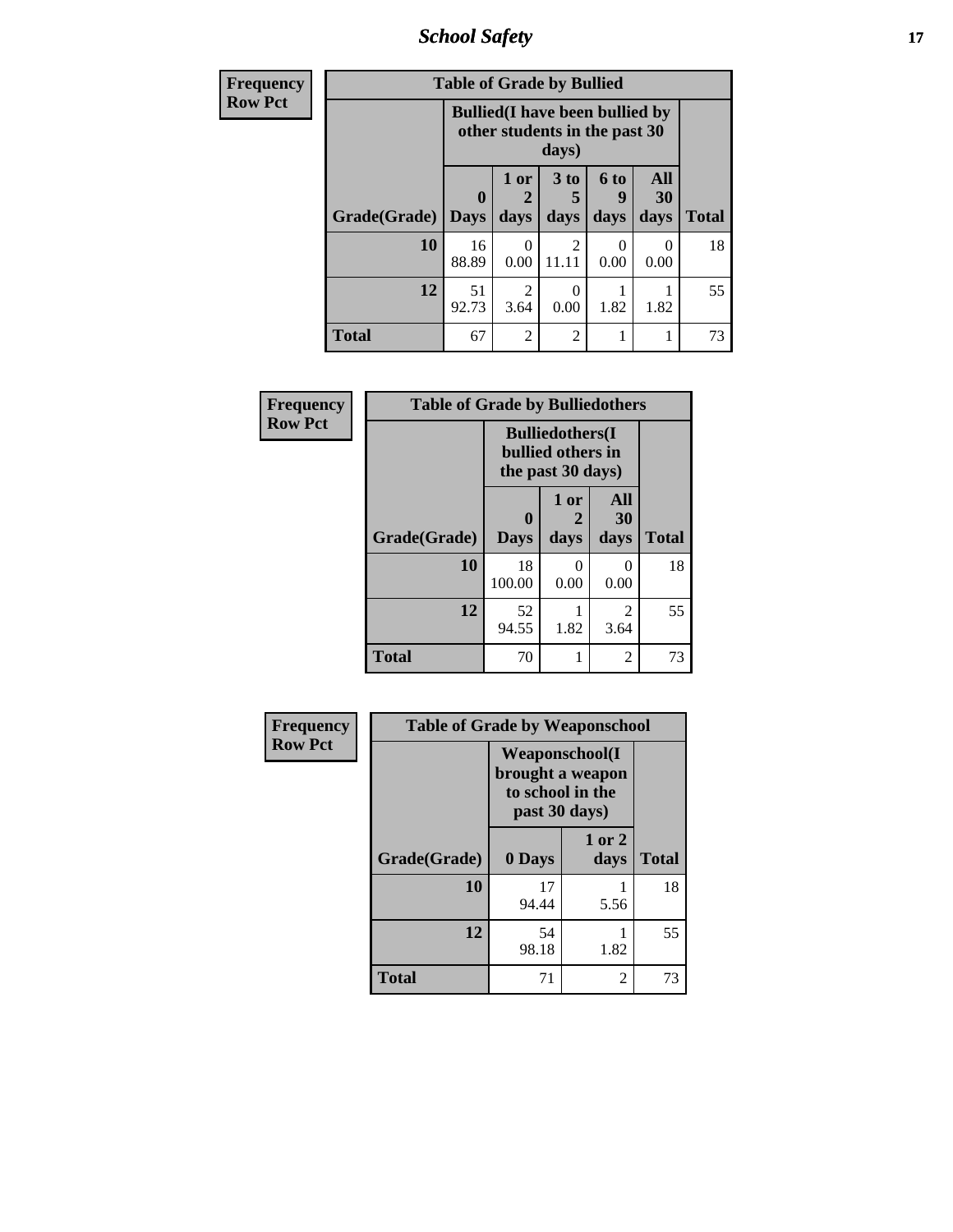*School Safety* **18**

| <b>Frequency</b> |              | <b>Table of Grade by Absentunsafe</b>                                                     |                |              |  |  |  |
|------------------|--------------|-------------------------------------------------------------------------------------------|----------------|--------------|--|--|--|
| <b>Row Pct</b>   |              | Absentunsafe(I)<br>have missed<br>school because I<br>felt unsafe in the<br>past 30 days) |                |              |  |  |  |
|                  | Grade(Grade) | 0 Days                                                                                    | 1 or 2<br>days | <b>Total</b> |  |  |  |
|                  | 10           | 17<br>94.44                                                                               | 5.56           | 18           |  |  |  |
|                  | 12           | 54<br>98.18                                                                               | 1.82           | 55           |  |  |  |
|                  | <b>Total</b> | 71                                                                                        | 2              | 73           |  |  |  |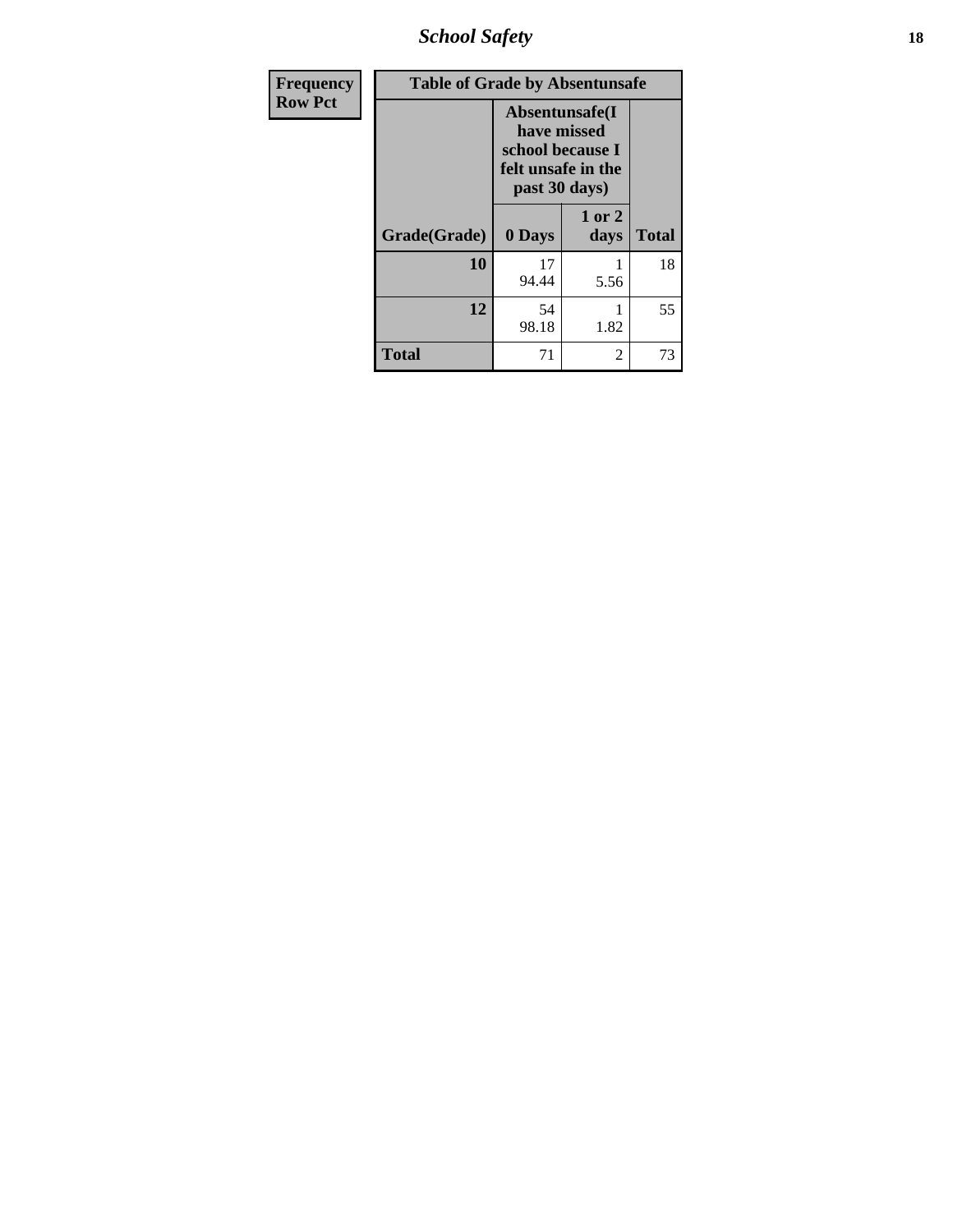# *Drug Use During Last 30 Days* **19**

**Frequency Row Pct**

| <b>Table of Grade by Alcohol</b> |                                                                                                                                                |                                     |                        |                        |           |                           |    |  |  |
|----------------------------------|------------------------------------------------------------------------------------------------------------------------------------------------|-------------------------------------|------------------------|------------------------|-----------|---------------------------|----|--|--|
|                                  |                                                                                                                                                | Alcohol (Alcohol use, past 30 days) |                        |                        |           |                           |    |  |  |
| Grade(Grade)                     | <b>Did</b><br>$10-19$<br>$6-9$<br>$20 - 29$<br>$3 - 5$<br>$1 - 2$<br>not<br>days<br><b>Total</b><br>days<br>days<br>days<br>days<br><b>use</b> |                                     |                        |                        |           |                           |    |  |  |
| 10                               | 16<br>88.89                                                                                                                                    | 5.56                                | 0<br>0.00              | 5.56                   | 0<br>0.00 | $\mathbf{\Omega}$<br>0.00 | 18 |  |  |
| 12                               | 47<br>85.45                                                                                                                                    | 2<br>3.64                           | $\overline{2}$<br>3.64 | $\mathfrak{D}$<br>3.64 | 1.82      | 1.82                      | 55 |  |  |
| <b>Total</b>                     | 63                                                                                                                                             | 3                                   | $\overline{2}$         | 3                      |           |                           | 73 |  |  |

| Frequency      |              | <b>Table of Grade by Cigarettes</b> |                            |               |                            |              |
|----------------|--------------|-------------------------------------|----------------------------|---------------|----------------------------|--------------|
| <b>Row Pct</b> |              |                                     | <b>Cigarettes</b> (Smoking |               | tobacco use, past 30 days) |              |
|                | Grade(Grade) | Did<br>not<br><b>use</b>            | $1 - 2$<br>days            | $6-9$<br>days | <b>Every</b><br>day        | <b>Total</b> |
|                | 10           | 17<br>94.44                         | $\mathcal{O}$<br>0.00      | 5.56          | $\Omega$<br>0.00           | 18           |
|                | 12           | 49<br>89.09                         | 5<br>9.09                  | 0<br>0.00     | 1.82                       | 55           |
|                | <b>Total</b> | 66                                  | 5                          |               |                            | 73           |

| Frequency      | <b>Table of Grade by Smokeless</b> |                                 |                                                         |                 |                   |              |  |
|----------------|------------------------------------|---------------------------------|---------------------------------------------------------|-----------------|-------------------|--------------|--|
| <b>Row Pct</b> |                                    |                                 | <b>Smokeless</b> (Chewing<br>tobacco use, past 30 days) |                 |                   |              |  |
|                | Grade(Grade)                       | <b>Did</b><br>not<br><b>use</b> | $1 - 2$<br>days                                         | $3 - 5$<br>days | $20 - 29$<br>days | <b>Total</b> |  |
|                | 10                                 | 18<br>100.00                    | $\theta$<br>0.00                                        | 0<br>0.00       | 0<br>0.00         | 18           |  |
|                | 12                                 | 52<br>94.55                     | 1.82                                                    | 1.82            | 1.82              | 55           |  |
|                | <b>Total</b>                       | 70                              |                                                         | 1               |                   | 73           |  |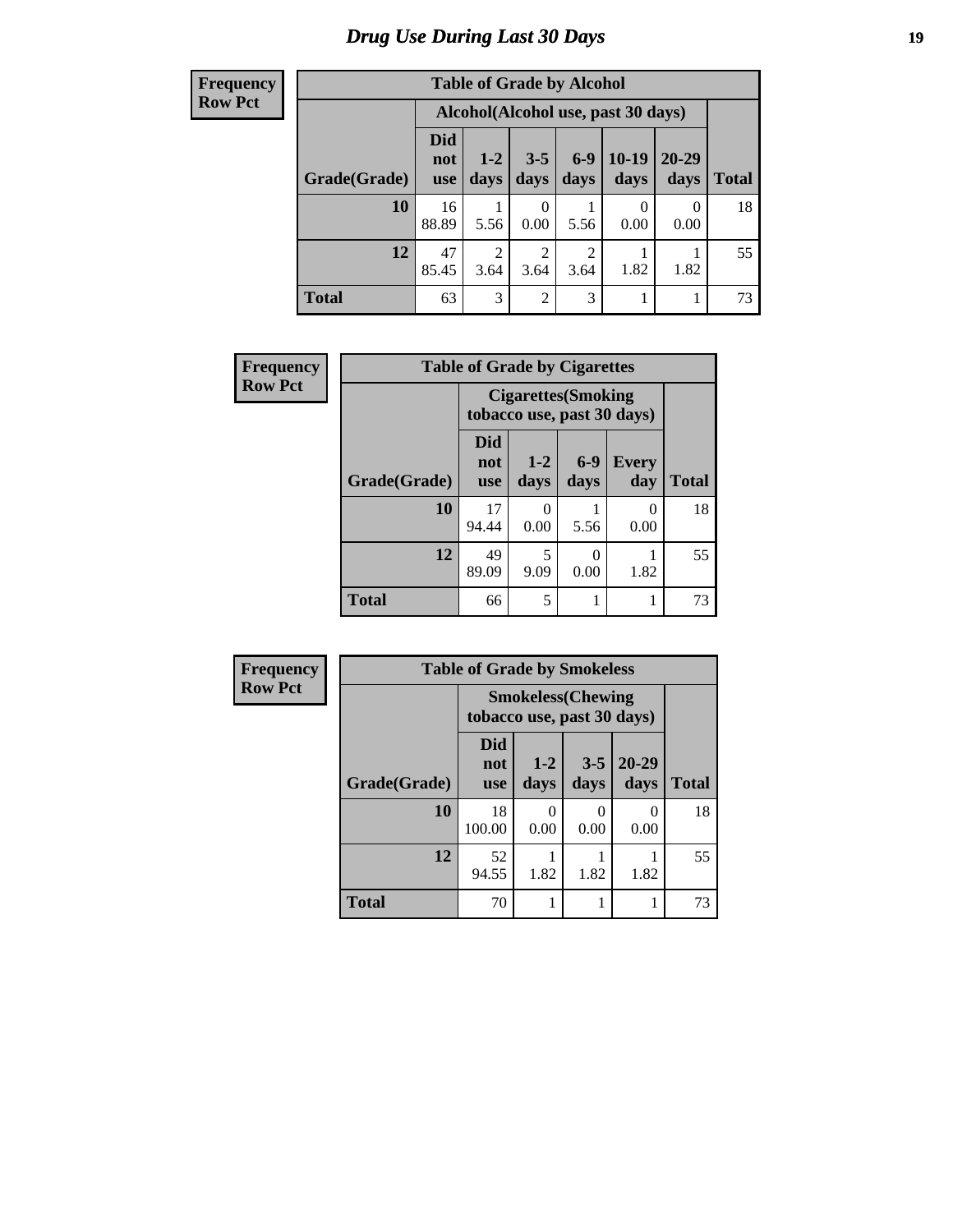# *Drug Use During Last 30 Days* 20

| <b>Frequency</b> | <b>Table of Grade by Marijuana</b> |                                 |               |                        |                           |                     |              |
|------------------|------------------------------------|---------------------------------|---------------|------------------------|---------------------------|---------------------|--------------|
| <b>Row Pct</b>   |                                    |                                 |               | past 30 days)          | Marijuana (Marijuana use, |                     |              |
|                  | Grade(Grade)                       | <b>Did</b><br>not<br><b>use</b> | $1-2$<br>days | $3 - 5$<br>days        | $6-9$<br>days             | <b>Every</b><br>day | <b>Total</b> |
|                  | 10                                 | 16<br>88.89                     | 0<br>0.00     | 0<br>0.00              | $\overline{2}$<br>11.11   | 0<br>0.00           | 18           |
|                  | 12                                 | 50<br>90.91                     | 1.82          | $\overline{c}$<br>3.64 | 1.82                      | 1.82                | 55           |
|                  | <b>Total</b>                       | 66                              |               | $\overline{2}$         | 3                         |                     | 73           |

| Frequency      | <b>Table of Grade by Cocaine</b> |                                 |                                               |                      |              |
|----------------|----------------------------------|---------------------------------|-----------------------------------------------|----------------------|--------------|
| <b>Row Pct</b> |                                  |                                 | <b>Cocaine</b> (Cocaine<br>use, past 30 days) |                      |              |
|                | Grade(Grade)                     | <b>Did</b><br>not<br><b>use</b> | $1 - 2$<br>days                               | $10-19$<br>days      | <b>Total</b> |
|                | 10                               | 18<br>100.00                    | 0<br>0.00                                     | $\mathbf{0}$<br>0.00 | 18           |
|                | 12                               | 53<br>96.36                     | 1.82                                          | 1.82                 | 55           |
|                | <b>Total</b>                     | 71                              | 1                                             |                      | 73           |

| Frequency      | <b>Table of Grade by Inhalants</b> |                                                  |            |              |
|----------------|------------------------------------|--------------------------------------------------|------------|--------------|
| <b>Row Pct</b> |                                    | <b>Inhalants</b> (Inhalant<br>use, past 30 days) |            |              |
|                | Grade(Grade)                       | Did not<br><b>use</b>                            | $1-2$ days | <b>Total</b> |
|                | 10                                 | 18<br>100.00                                     | 0.00       | 18           |
|                | 12                                 | 54<br>98.18                                      | 1.82       | 55           |
|                | <b>Total</b>                       | 72                                               |            | 73           |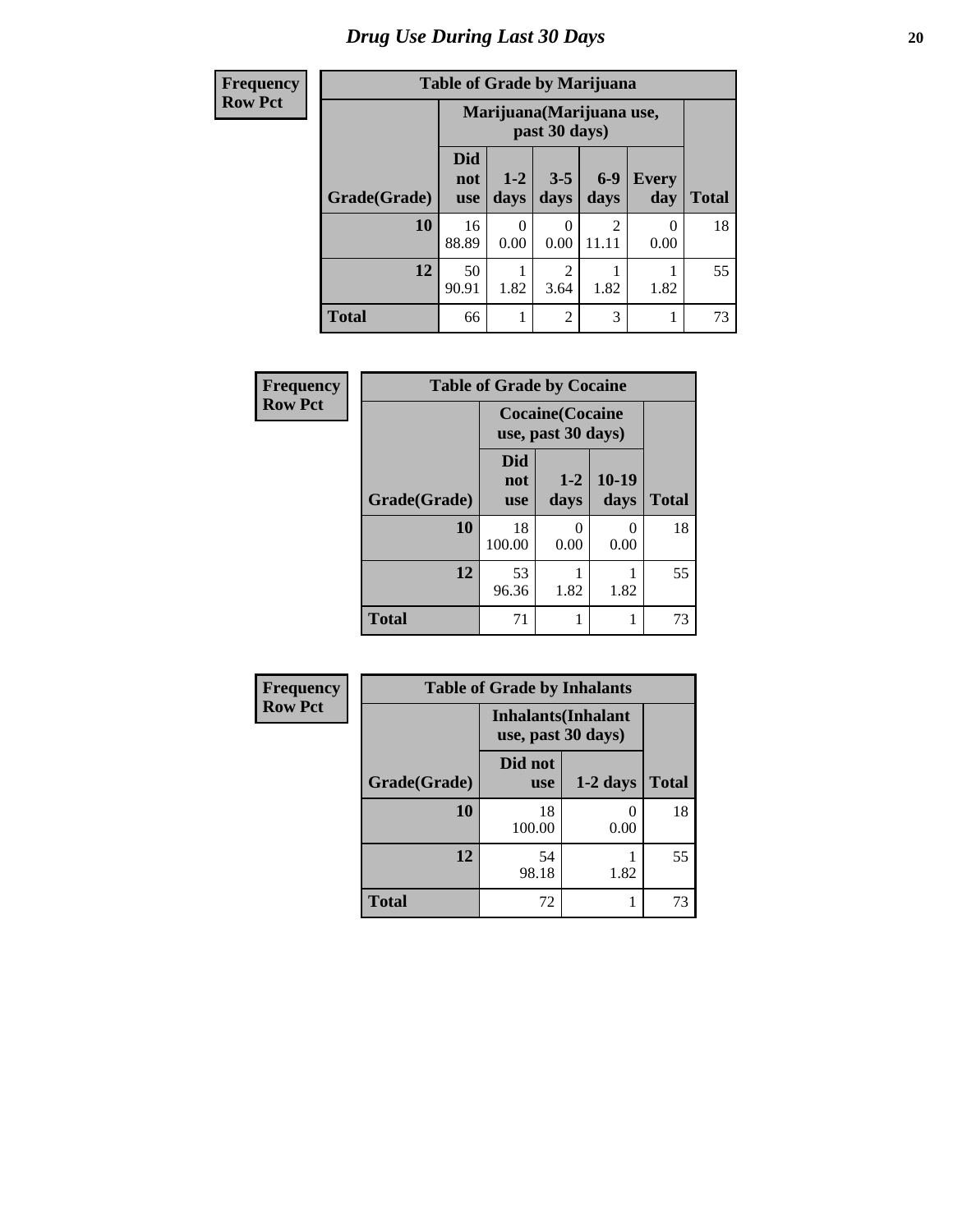| <b>Frequency</b> | <b>Table of Grade by Steroids</b> |                                                   |              |  |
|------------------|-----------------------------------|---------------------------------------------------|--------------|--|
| <b>Row Pct</b>   |                                   | <b>Steroids</b> (Steroid<br>use,<br>past 30 days) |              |  |
|                  | Grade(Grade)                      | Did not use                                       | <b>Total</b> |  |
|                  | 10                                | 18<br>100.00                                      | 18           |  |
|                  | 12                                | 55<br>100.00                                      | 55           |  |
|                  | <b>Total</b>                      | 73                                                | 73           |  |

| Frequency      | <b>Table of Grade by Ecstasy</b> |                                 |                                               |               |              |
|----------------|----------------------------------|---------------------------------|-----------------------------------------------|---------------|--------------|
| <b>Row Pct</b> |                                  |                                 | <b>Ecstasy</b> (Ecstasy<br>use, past 30 days) |               |              |
|                | Grade(Grade)                     | <b>Did</b><br>not<br><b>use</b> | $1 - 2$<br>days                               | $6-9$<br>days | <b>Total</b> |
|                | 10                               | 18<br>100.00                    | $\Omega$<br>0.00                              | 0<br>0.00     | 18           |
|                | 12                               | 53<br>96.36                     | 1.82                                          | 1.82          | 55           |
|                | <b>Total</b>                     | 71                              |                                               | 1             | 73           |

| <b>Frequency</b> | <b>Table of Grade by Meth</b> |                                                    |            |              |  |
|------------------|-------------------------------|----------------------------------------------------|------------|--------------|--|
| <b>Row Pct</b>   |                               | <b>Meth</b> (Methamphetamine<br>use, past 30 days) |            |              |  |
|                  | Grade(Grade)                  | Did not use                                        | $3-5$ days | <b>Total</b> |  |
|                  | 10                            | 18<br>100.00                                       | 0<br>0.00  | 18           |  |
|                  | 12                            | 54<br>98.18                                        | 1.82       | 55           |  |
|                  | <b>Total</b>                  | 72                                                 |            | 73           |  |

| <b>Frequency</b> |              | <b>Table of Grade by Hallucinogens</b>            |            |              |
|------------------|--------------|---------------------------------------------------|------------|--------------|
| <b>Row Pct</b>   |              | Hallucinogens (Hallucinogen<br>use, past 30 days) |            |              |
|                  | Grade(Grade) | Did not use                                       | $1-2$ days | <b>Total</b> |
|                  | 10           | 18<br>100.00                                      | 0.00       | 18           |
|                  | 12           | 54<br>98.18                                       | 1.82       | 55           |
|                  | <b>Total</b> | 72                                                |            | 73           |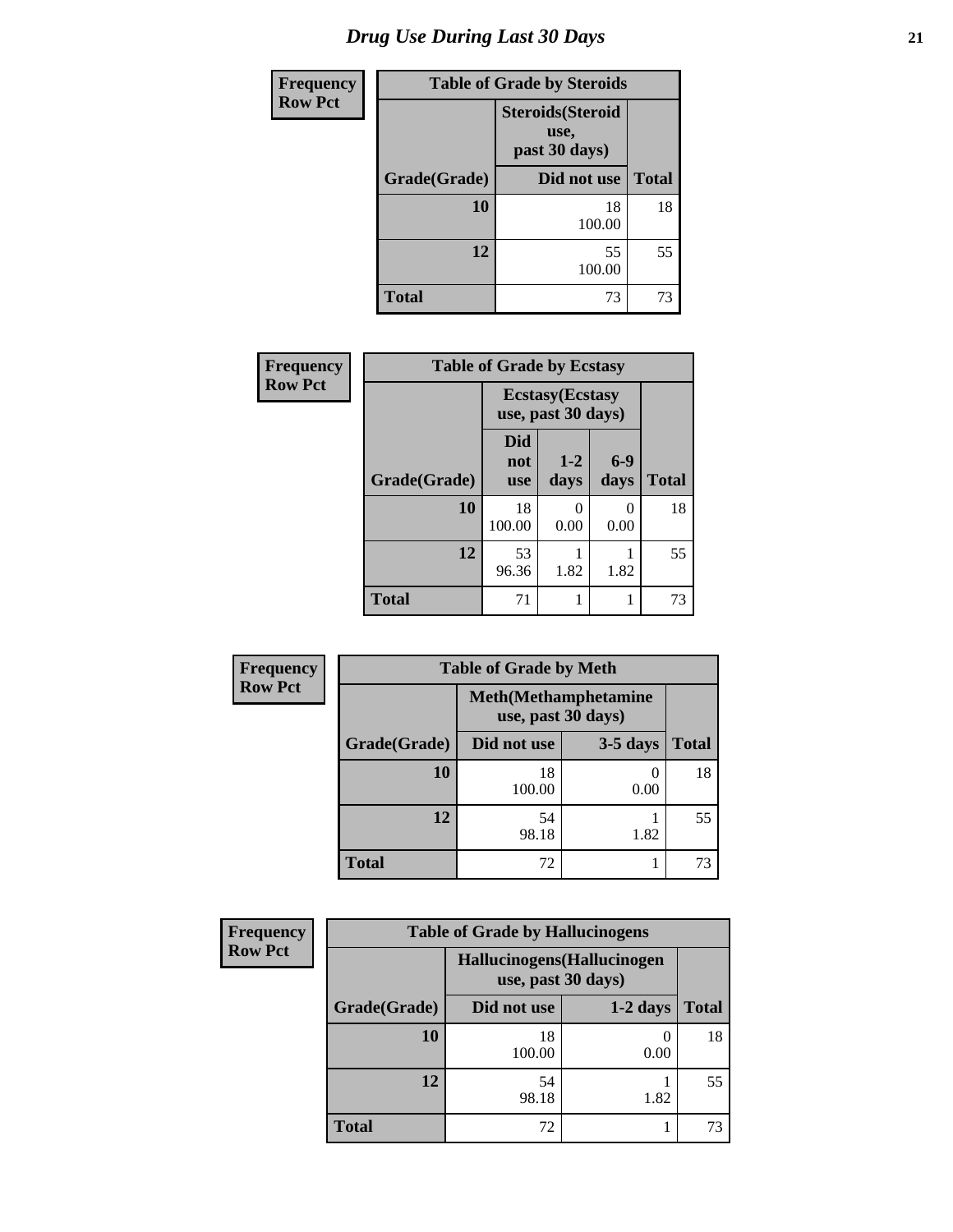# *Drug Use During Last 30 Days* **22**

| Frequency      | <b>Table of Grade by Prescription</b><br><b>Prescription</b> (Prescription<br>drugs not prescribed to me,<br>past 30 days) |                       |                |                 |              |
|----------------|----------------------------------------------------------------------------------------------------------------------------|-----------------------|----------------|-----------------|--------------|
| <b>Row Pct</b> |                                                                                                                            |                       |                |                 |              |
|                | Grade(Grade)                                                                                                               | Did not<br><b>use</b> | $1-2$ days     | $10-19$<br>days | <b>Total</b> |
|                | 10                                                                                                                         | 18<br>100.00          | 0.00           | 0<br>0.00       | 18           |
|                | 12                                                                                                                         | 52<br>94.55           | っ<br>3.64      | 1.82            | 55           |
|                | <b>Total</b>                                                                                                               | 70                    | $\mathfrak{D}$ |                 | 73           |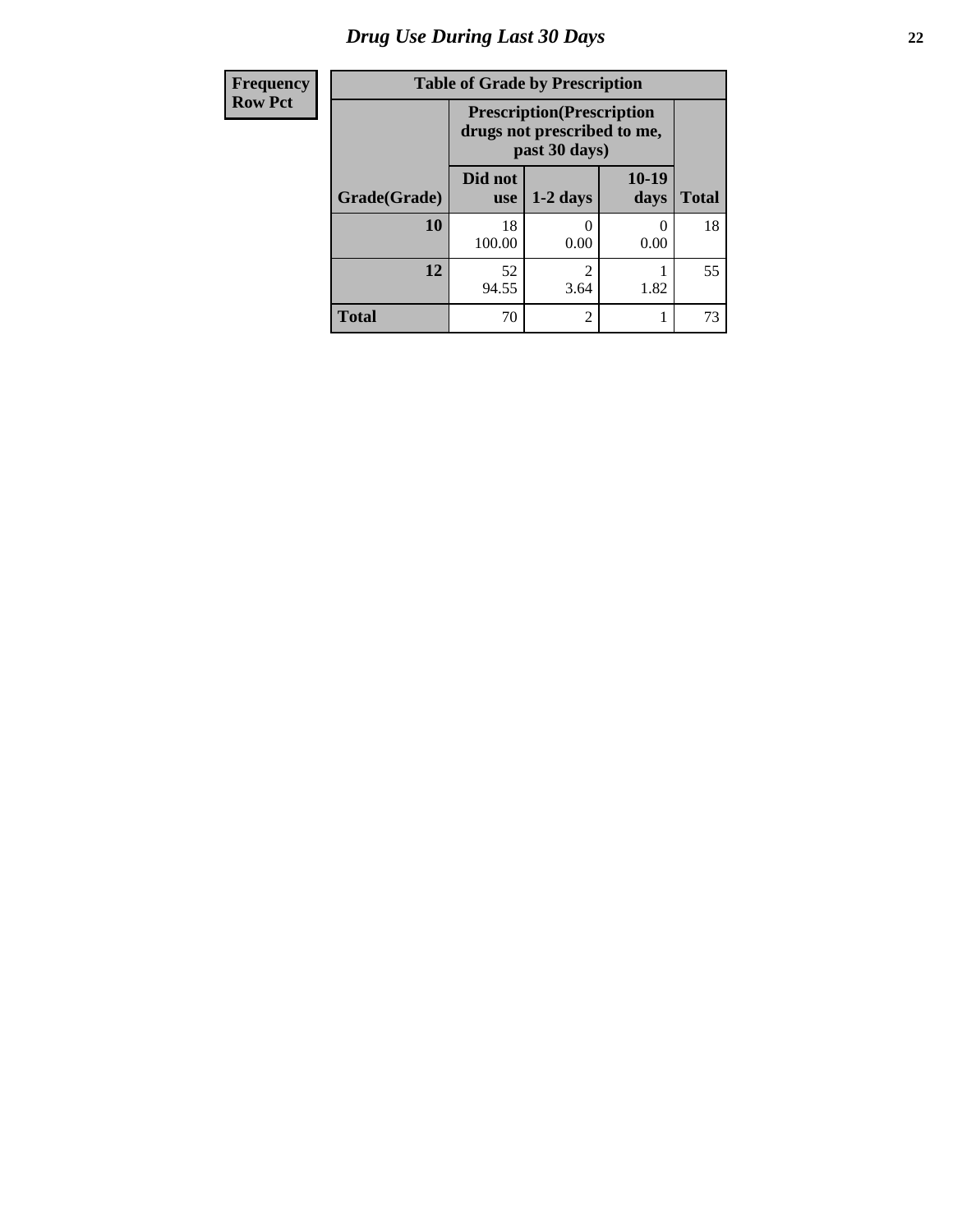| Frequency      | <b>Table of Alcoholease by Grade</b>              |                    |             |              |
|----------------|---------------------------------------------------|--------------------|-------------|--------------|
| <b>Col Pct</b> | <b>Alcoholease</b> (It is<br>easy to get alcohol) | Grade(Grade)<br>10 | 12          | <b>Total</b> |
|                | <b>Strongly Agree</b>                             | 5<br>27.78         | 11<br>20.00 | 16           |
|                | <b>Somewhat Agree</b>                             | 4<br>22.22         | 19<br>34.55 | 23           |
|                | <b>Somewhat Disagree</b>                          | 2<br>11.11         | 11<br>20.00 | 13           |
|                | <b>Strongly Disagree</b>                          | 7<br>38.89         | 14<br>25.45 | 21           |
|                | <b>Total</b>                                      | 18                 | 55          | 73           |

| Frequency      | <b>Table of Cigarettesease by Grade</b>                 |                    |             |              |
|----------------|---------------------------------------------------------|--------------------|-------------|--------------|
| <b>Col Pct</b> | Cigarettesease(It is<br>easy to get smoking<br>tobacco) | Grade(Grade)<br>10 | 12          | <b>Total</b> |
|                | <b>Strongly Agree</b>                                   | 5<br>27.78         | 16<br>29.09 | 21           |
|                | <b>Somewhat Agree</b>                                   | 5<br>27.78         | 17<br>30.91 | 22           |
|                | <b>Somewhat Disagree</b>                                | 5.56               | 7<br>12.73  | 8            |
|                | <b>Strongly Disagree</b>                                | 38.89              | 15<br>27.27 | 22           |
|                | <b>Total</b>                                            | 18                 | 55          | 73           |

| Frequency      | <b>Table of Smokelessease by Grade</b>             |                                      |             |              |
|----------------|----------------------------------------------------|--------------------------------------|-------------|--------------|
| <b>Col Pct</b> | <b>Smokelessease</b> (It is<br>easy to get chewing | Grade(Grade)                         |             |              |
|                | tobacco)                                           | 10                                   | 12          | <b>Total</b> |
|                | <b>Strongly Agree</b>                              | 5<br>27.78                           | 12<br>21.82 | 17           |
|                | <b>Somewhat Agree</b>                              | 3<br>16.67                           | 13<br>23.64 | 16           |
|                | <b>Somewhat Disagree</b>                           | $\mathcal{D}_{\mathcal{L}}$<br>11.11 | 11<br>20.00 | 13           |
|                | <b>Strongly Disagree</b>                           | 8<br>44.44                           | 19<br>34.55 | 27           |
|                | Total                                              | 18                                   | 55          | 73           |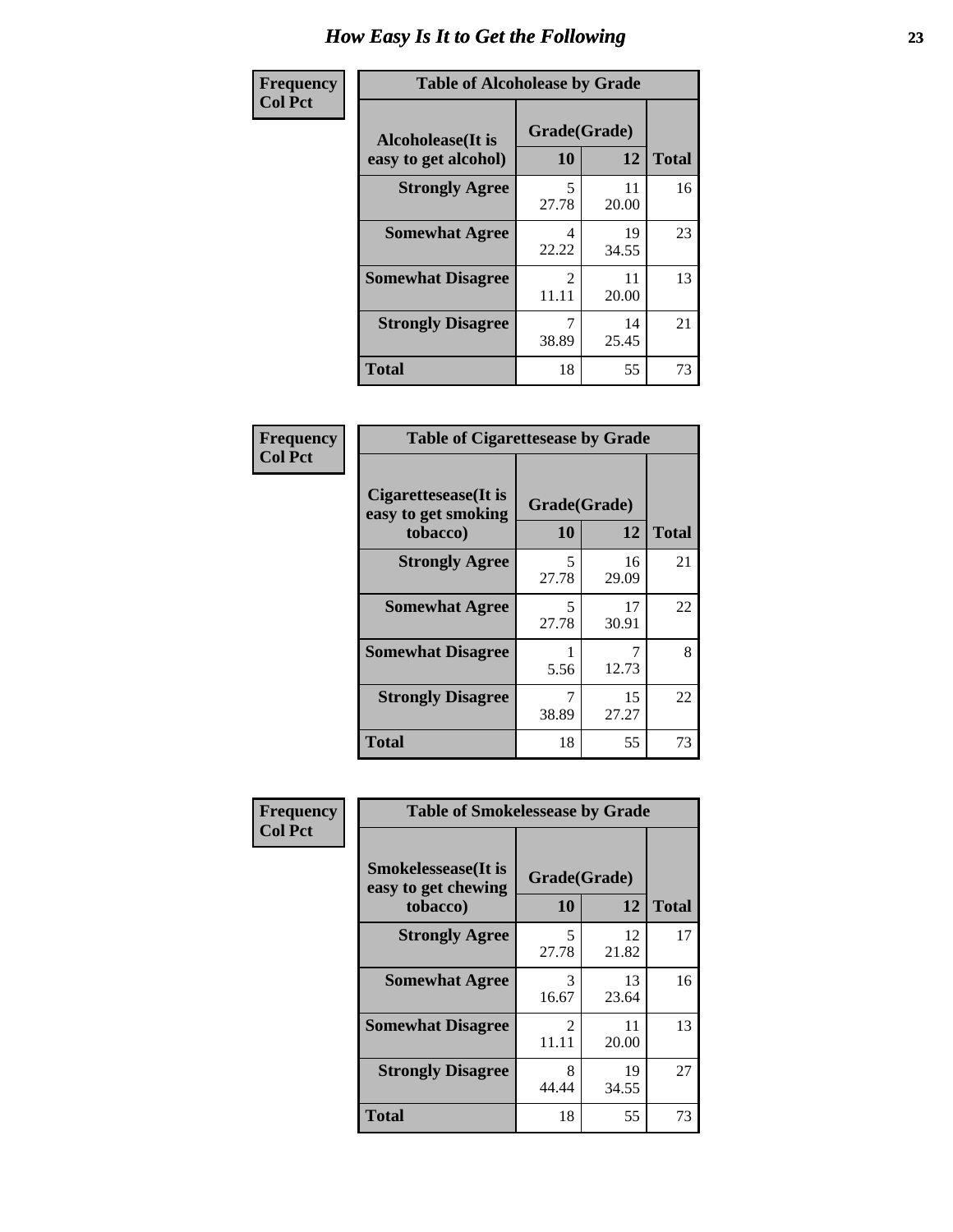| Frequency      | <b>Table of Marijuanaease by Grade</b>            |                    |             |              |
|----------------|---------------------------------------------------|--------------------|-------------|--------------|
| <b>Col Pct</b> | Marijuanaease (It is<br>easy to get<br>marijuana) | Grade(Grade)<br>10 | 12          | <b>Total</b> |
|                | <b>Strongly Agree</b>                             | 38.89              | 18<br>32.73 | 25           |
|                | <b>Somewhat Agree</b>                             | 4<br>22.22         | 16<br>29.09 | 20           |
|                | <b>Somewhat Disagree</b>                          | 5.56               | 6<br>10.91  | 7            |
|                | <b>Strongly Disagree</b>                          | 6<br>33.33         | 15<br>27.27 | 21           |
|                | <b>Total</b>                                      | 18                 | 55          | 73           |

| <b>Table of Cocaineease by Grade</b>              |                    |             |              |  |
|---------------------------------------------------|--------------------|-------------|--------------|--|
| <b>Cocaineease</b> (It is<br>easy to get cocaine) | Grade(Grade)<br>10 | 12          | <b>Total</b> |  |
| <b>Strongly Agree</b>                             | 2<br>11.11         | 10<br>18.18 | 12           |  |
| <b>Somewhat Agree</b>                             | 6<br>33.33         | 13<br>23.64 | 19           |  |
| <b>Somewhat Disagree</b>                          | 5.56               | 11<br>20.00 | 12           |  |
| <b>Strongly Disagree</b>                          | 9<br>50.00         | 21<br>38.18 | 30           |  |
| <b>Total</b>                                      | 18                 | 55          | 73           |  |

| Frequency      | <b>Table of Inhalantsease by Grade</b>                   |                         |             |              |
|----------------|----------------------------------------------------------|-------------------------|-------------|--------------|
| <b>Col Pct</b> | <b>Inhalantsease</b> (It is<br>easy to get<br>inhalants) | Grade(Grade)<br>10      | 12          | <b>Total</b> |
|                | <b>Strongly Agree</b>                                    |                         | 15          | 22           |
|                |                                                          | 38.89                   | 27.27       |              |
|                | <b>Somewhat Agree</b>                                    | 5.56                    | 12<br>21.82 | 13           |
|                | <b>Somewhat Disagree</b>                                 | $\mathfrak{D}$<br>11.11 | 9<br>16.36  | 11           |
|                | <b>Strongly Disagree</b>                                 | 8<br>44.44              | 19<br>34.55 | 27           |
|                | <b>Total</b>                                             | 18                      | 55          | 73           |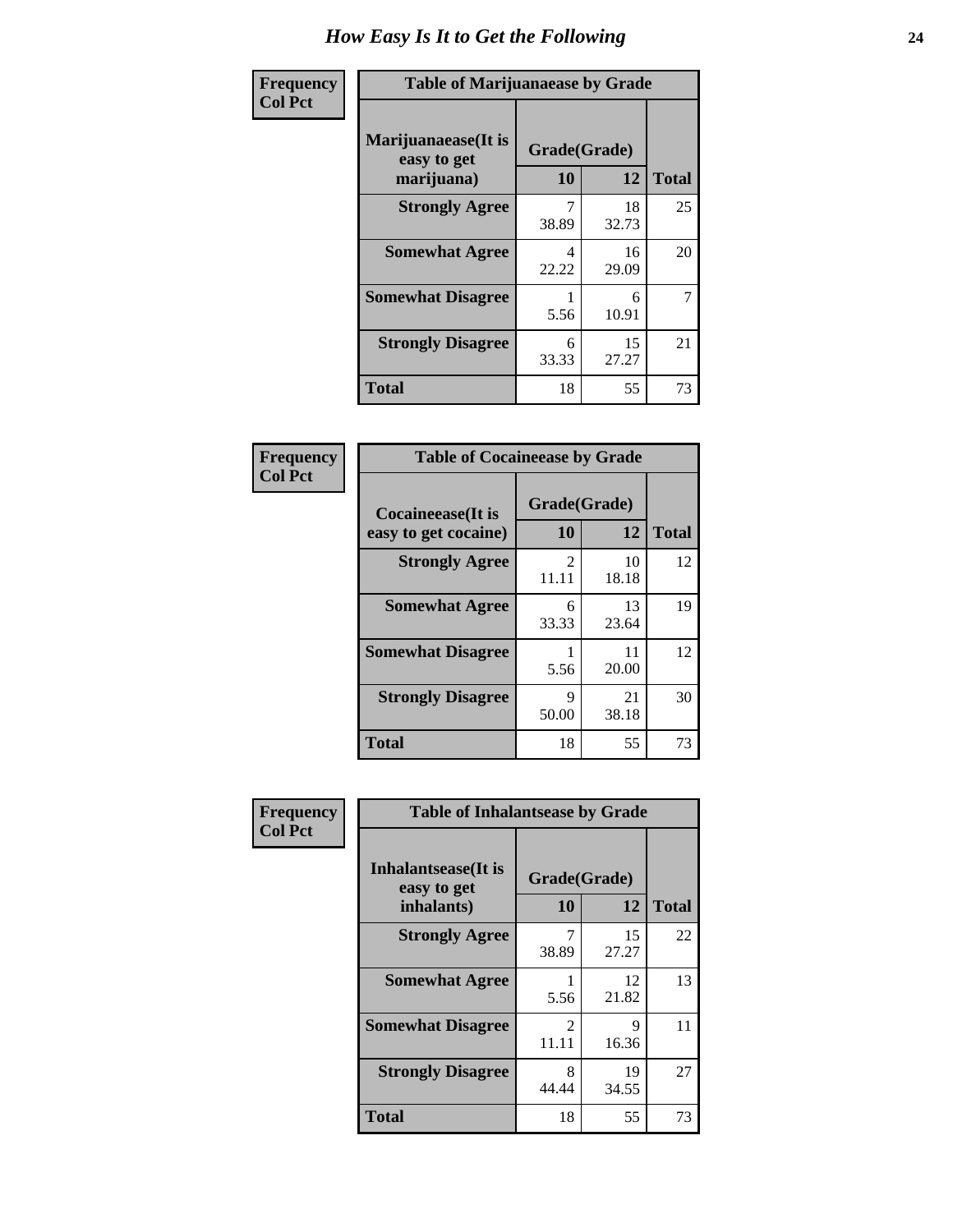| Frequency      | <b>Table of Steroidsease by Grade</b>               |                    |             |              |  |  |  |
|----------------|-----------------------------------------------------|--------------------|-------------|--------------|--|--|--|
| <b>Col Pct</b> | <b>Steroidsease</b> (It is<br>easy to get steroids) | Grade(Grade)<br>10 | 12          | <b>Total</b> |  |  |  |
|                | <b>Strongly Agree</b>                               | 3<br>16.67         | 12.73       | 10           |  |  |  |
|                | <b>Somewhat Agree</b>                               | 3<br>16.67         | 16<br>29.09 | 19           |  |  |  |
|                | <b>Somewhat Disagree</b>                            | 3<br>16.67         | 9<br>16.36  | 12           |  |  |  |
|                | <b>Strongly Disagree</b>                            | 9<br>50.00         | 23<br>41.82 | 32           |  |  |  |
|                | <b>Total</b>                                        | 18                 | 55          | 73           |  |  |  |

| Frequency      | <b>Table of Ecstasyease by Grade</b>              |                    |             |              |  |  |  |
|----------------|---------------------------------------------------|--------------------|-------------|--------------|--|--|--|
| <b>Col Pct</b> | <b>Ecstasyease</b> (It is<br>easy to get ecstasy) | Grade(Grade)<br>10 | 12          | <b>Total</b> |  |  |  |
|                | <b>Strongly Agree</b>                             | 3<br>16.67         | 8<br>14.55  | 11           |  |  |  |
|                | <b>Somewhat Agree</b>                             | 5<br>27.78         | 12<br>21.82 | 17           |  |  |  |
|                | <b>Somewhat Disagree</b>                          | 2<br>11.11         | 12<br>21.82 | 14           |  |  |  |
|                | <b>Strongly Disagree</b>                          | 8<br>44.44         | 23<br>41.82 | 31           |  |  |  |
|                | <b>Total</b>                                      | 18                 | 55          | 73           |  |  |  |

| Frequency      | <b>Table of Methease by Grade</b>                          |                                      |             |              |
|----------------|------------------------------------------------------------|--------------------------------------|-------------|--------------|
| <b>Col Pct</b> | <b>Methease</b> (It is easy<br>to get<br>methamphetamines) | Grade(Grade)<br>10                   | 12          | <b>Total</b> |
|                | <b>Strongly Agree</b>                                      | $\mathfrak{D}$<br>11.11              | 9<br>16.36  | 11           |
|                | <b>Somewhat Agree</b>                                      | 5<br>27.78                           | 11<br>20.00 | 16           |
|                | <b>Somewhat Disagree</b>                                   | $\mathcal{D}_{\mathcal{L}}$<br>11.11 | 11<br>20.00 | 13           |
|                | <b>Strongly Disagree</b>                                   | 9<br>50.00                           | 24<br>43.64 | 33           |
|                | <b>Total</b>                                               | 18                                   | 55          | 73           |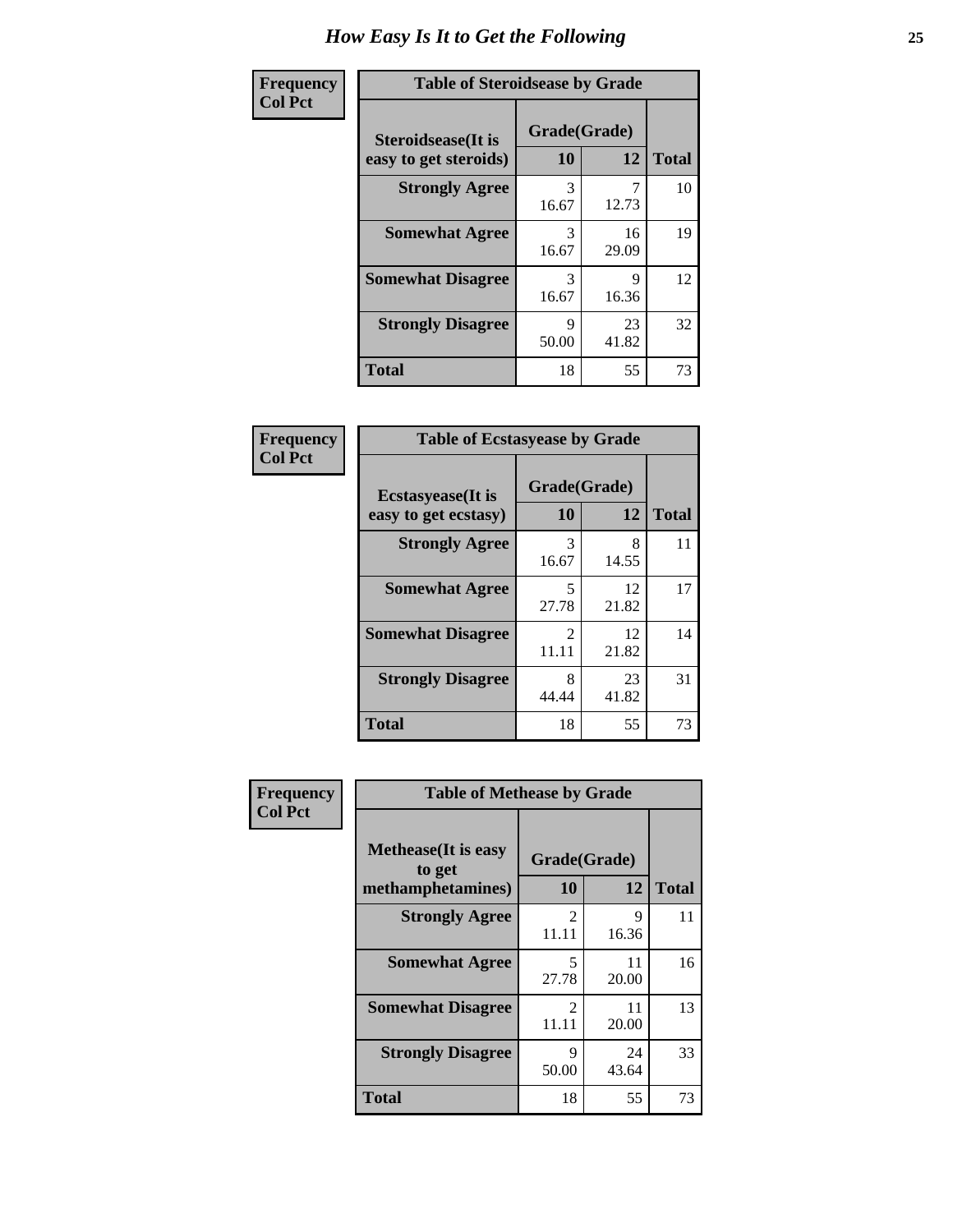| <b>Frequency</b> | <b>Table of Hallucinogensease by Grade</b>               |                                      |             |              |
|------------------|----------------------------------------------------------|--------------------------------------|-------------|--------------|
| <b>Col Pct</b>   | Hallucinogensease(It<br>is easy to get<br>hallucinogens) | Grade(Grade)<br>10                   | 12          | <b>Total</b> |
|                  | <b>Strongly Agree</b>                                    | $\mathcal{D}_{\mathcal{L}}$<br>11.11 | 9<br>16.36  | 11           |
|                  | <b>Somewhat Agree</b>                                    | 4<br>22.22                           | 10<br>18.18 | 14           |
|                  | <b>Somewhat Disagree</b>                                 | 3<br>16.67                           | 10<br>18.18 | 13           |
|                  | <b>Strongly Disagree</b>                                 | Q<br>50.00                           | 26<br>47.27 | 35           |
|                  | <b>Total</b>                                             | 18                                   | 55          | 73           |

| <b>Table of Prescriptionease by Grade</b>                                                |            |              |              |  |  |  |
|------------------------------------------------------------------------------------------|------------|--------------|--------------|--|--|--|
| <b>Prescriptionease</b> (It<br>is easy to get<br>prescription drugs<br>not prescribed to |            | Grade(Grade) |              |  |  |  |
| me)                                                                                      | 10         | 12           | <b>Total</b> |  |  |  |
| <b>Strongly Agree</b>                                                                    | 6<br>33.33 | 13<br>23.64  | 19           |  |  |  |
| <b>Somewhat Agree</b>                                                                    | 5.56       | 12<br>21.82  | 13           |  |  |  |
| <b>Somewhat Disagree</b>                                                                 | 3<br>16.67 | Q<br>16.36   | 12           |  |  |  |
| <b>Strongly Disagree</b>                                                                 | 8<br>44.44 | 21<br>38.18  | 29           |  |  |  |
| Total                                                                                    | 18         | 55           | 73           |  |  |  |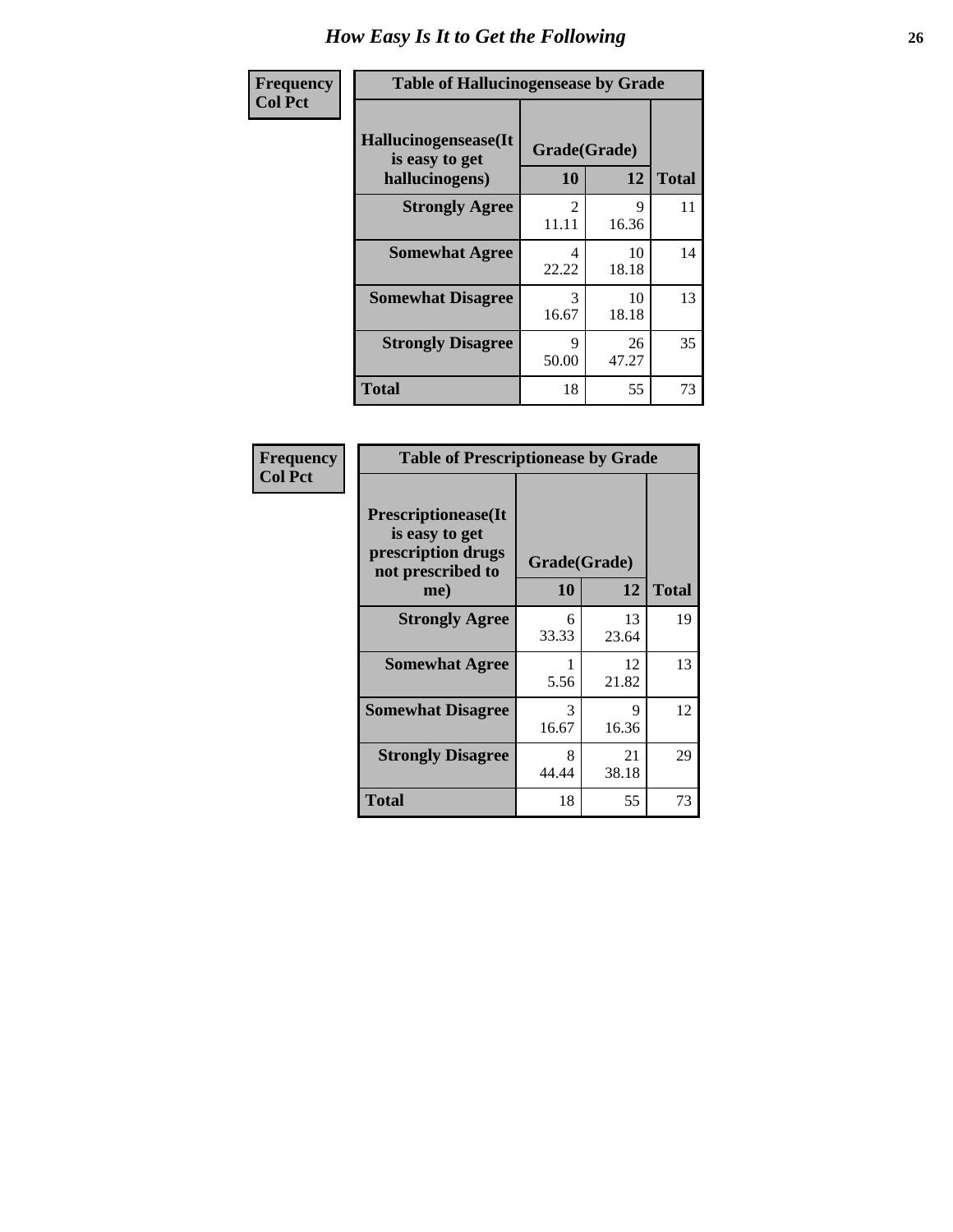#### *Age at Onset of Use* **27** *Results for "Age at Onset of Use" questions exclude students who said they did not use that substance*

| Frequency      | <b>Table of Grade by Alcoholinit</b>             |                  |           |           |                               |                         |                  |                  |                         |                  |                |
|----------------|--------------------------------------------------|------------------|-----------|-----------|-------------------------------|-------------------------|------------------|------------------|-------------------------|------------------|----------------|
| <b>Row Pct</b> | Alcoholinit (I started using alcohol when I was) |                  |           |           |                               |                         |                  |                  |                         |                  |                |
|                | Grade(Grade)                                     | 9                | 11        | 12        | 13                            | 14                      | 15               | <b>16</b>        | 17                      | <b>18 or</b>     | older   Total  |
|                | 10                                               | $\Omega$<br>0.00 | 25.00     | 0<br>0.00 | $\theta$<br>0.00              | 3<br>75.00              | $\Omega$<br>0.00 | $\theta$<br>0.00 | $\Omega$<br>0.00        | $\theta$<br>0.00 | $\overline{4}$ |
|                | 12                                               | 7.69             | 0<br>0.00 | 7.69      | 2<br>15.38                    | $\overline{2}$<br>15.38 | 7.69             | 3<br>23.08       | $\overline{2}$<br>15.38 | 7.69             | 13             |
|                | <b>Total</b>                                     |                  |           |           | 2                             | 5                       |                  | $\mathcal{R}$    | $\overline{2}$          |                  | 17             |
|                |                                                  |                  |           |           | <b>Frequency Missing = 56</b> |                         |                  |                  |                         |                  |                |

| <b>Frequency</b> |              | <b>Table of Grade by Cigarettesinit</b> |                                                         |                          |             |                  |                  |              |
|------------------|--------------|-----------------------------------------|---------------------------------------------------------|--------------------------|-------------|------------------|------------------|--------------|
| <b>Row Pct</b>   |              |                                         | Cigarettesinit(I started smoking tobacco<br>when I was) |                          |             |                  |                  |              |
|                  | Grade(Grade) | <b>8 or</b><br>younger                  | 9                                                       | 13                       | <b>14</b>   | 15               | 16               | <b>Total</b> |
|                  | 10           | $\Omega$<br>0.00                        | 0<br>0.00                                               | $\Omega$<br>0.00         | 3<br>100.00 | $\Omega$<br>0.00 | $\Omega$<br>0.00 | 3            |
|                  | 12           | 14.29                                   | 14.29                                                   | 14.29                    | 28.57       | 14.29            | 14.29            | 7            |
|                  | <b>Total</b> |                                         |                                                         |                          | 5           |                  |                  | 10           |
|                  |              |                                         |                                                         | Frequency Missing $= 63$ |             |                  |                  |              |

| Frequency      | <b>Table of Grade by Smokelessinit</b> |                     |                                    |       |                  |  |  |  |
|----------------|----------------------------------------|---------------------|------------------------------------|-------|------------------|--|--|--|
| <b>Row Pct</b> |                                        | tobacco when I was) | Smokelessinit(I<br>started chewing |       |                  |  |  |  |
|                | Grade(Grade)                           | 8 or<br>younger     | 12                                 | 15    | <b>Total</b>     |  |  |  |
|                | 10                                     | 0                   | 0                                  | 0     | $\left( \right)$ |  |  |  |
|                | 12                                     | 25.00               | っ<br>50.00                         | 25.00 | 4                |  |  |  |
|                | <b>Total</b>                           |                     | $\mathfrak{D}$                     |       | 4                |  |  |  |
|                | <b>Frequency Missing = 69</b>          |                     |                                    |       |                  |  |  |  |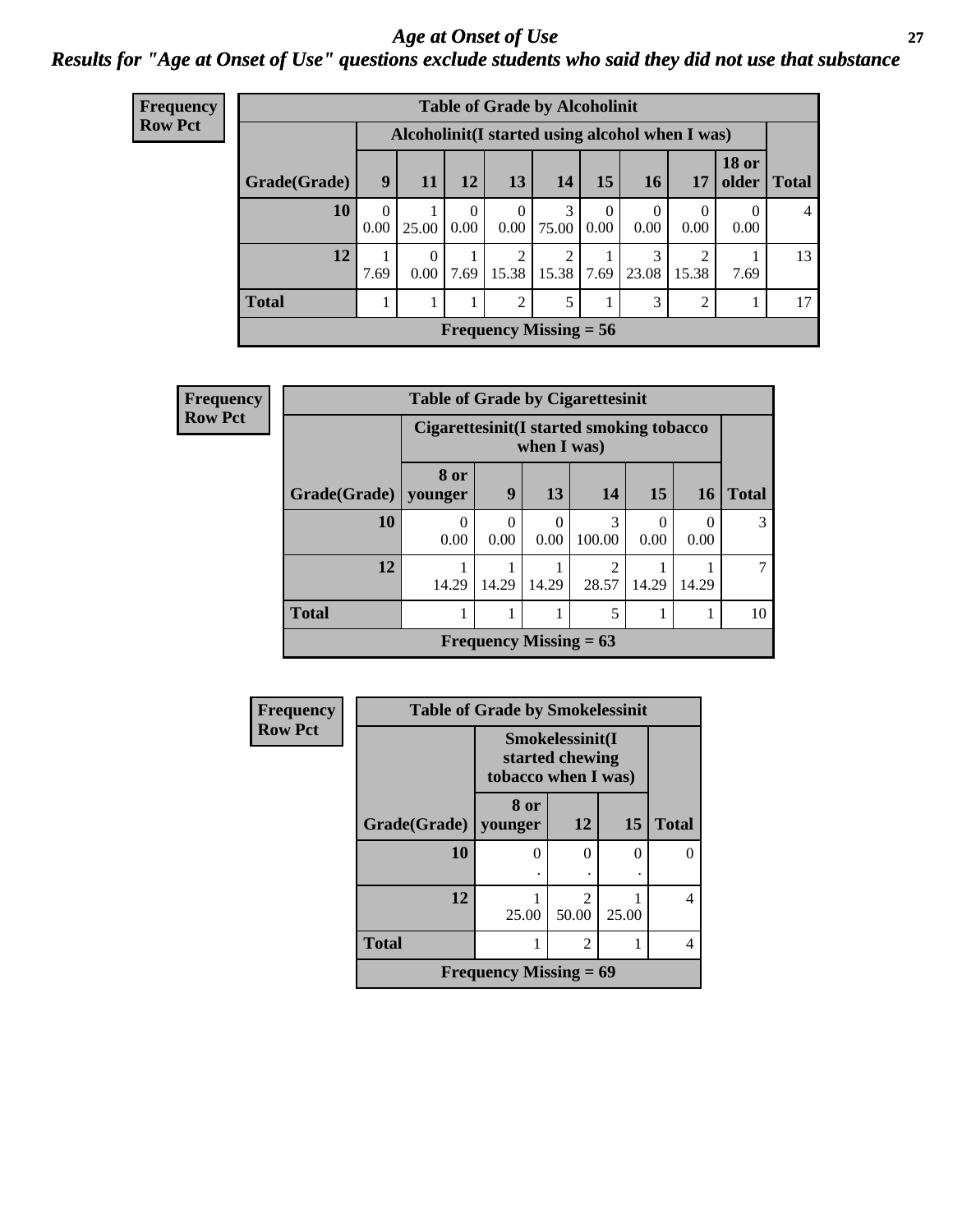#### *Age at Onset of Use* **28**

### *Results for "Age at Onset of Use" questions exclude students who said they did not use that substance*

| Frequency      | <b>Table of Grade by Marijuanainit</b> |                  |                                                        |                          |                         |                  |                         |              |  |
|----------------|----------------------------------------|------------------|--------------------------------------------------------|--------------------------|-------------------------|------------------|-------------------------|--------------|--|
| <b>Row Pct</b> |                                        |                  | Marijuanainit(I started using marijuana<br>when I was) |                          |                         |                  |                         |              |  |
|                | Grade(Grade)   younger                 | 8 or             | 13                                                     | 14                       | 15                      | 16               | 17                      | <b>Total</b> |  |
|                | 10                                     | $\Omega$<br>0.00 | 33.33                                                  | $\overline{c}$<br>66.67  | 0<br>0.00               | $\Omega$<br>0.00 | $\Omega$<br>0.00        | 3            |  |
|                | 12                                     | 9.09             | 3<br>27.27                                             | $\Omega$<br>0.00         | $\overline{2}$<br>18.18 | 3<br>27.27       | $\overline{2}$<br>18.18 | 11           |  |
|                | <b>Total</b>                           |                  | $\overline{4}$                                         | $\overline{2}$           | $\overline{2}$          | 3                | $\overline{2}$          | 14           |  |
|                |                                        |                  |                                                        | Frequency Missing $= 59$ |                         |                  |                         |              |  |

| <b>Frequency</b> | <b>Table of Grade by Cocaineinit</b> |                                                          |       |              |
|------------------|--------------------------------------|----------------------------------------------------------|-------|--------------|
| <b>Row Pct</b>   |                                      | Cocaineinit(I<br>started using<br>cocaine when I<br>was) |       |              |
|                  | Grade(Grade)                         | 14                                                       | 16    | <b>Total</b> |
|                  | 10                                   | 0                                                        | 0     | ∩            |
|                  |                                      |                                                          |       |              |
|                  | 12                                   | 50.00                                                    | 50.00 | 2            |
|                  | <b>Total</b>                         |                                                          | 1     | 2            |
|                  |                                      | <b>Frequency Missing = 71</b>                            |       |              |

| Frequency      | <b>Table of Grade by Inhalantsinit</b> |                                                                     |              |  |  |  |
|----------------|----------------------------------------|---------------------------------------------------------------------|--------------|--|--|--|
| <b>Row Pct</b> |                                        | Inhalantsinit(I<br>started using<br><i>inhalants</i><br>when I was) |              |  |  |  |
|                | Grade(Grade)                           | 15                                                                  | <b>Total</b> |  |  |  |
|                | 10                                     | 0                                                                   | 0            |  |  |  |
|                | 12                                     | 100.00                                                              |              |  |  |  |
|                | <b>Total</b>                           |                                                                     |              |  |  |  |
|                |                                        | <b>Frequency Missing = 72</b>                                       |              |  |  |  |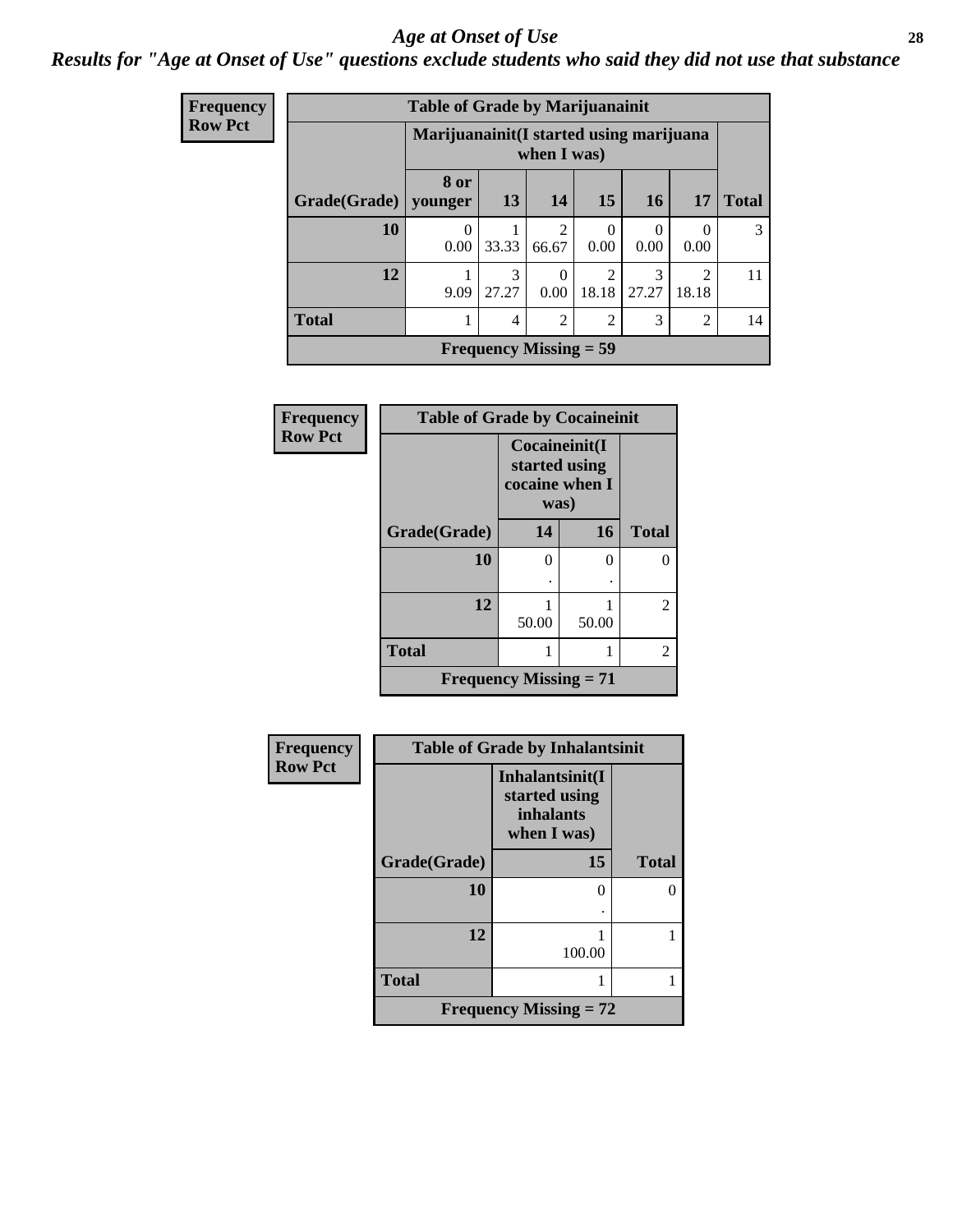#### *Age at Onset of Use* **29**

*Results for "Age at Onset of Use" questions exclude students who said they did not use that substance*

| Frequency      | <b>Table of Grade by Steroidsinit</b> |                                                            |              |  |  |  |
|----------------|---------------------------------------|------------------------------------------------------------|--------------|--|--|--|
| <b>Row Pct</b> |                                       | Steroidsinit(I<br>started using<br>steroids<br>when I was) |              |  |  |  |
|                | Grade(Grade)                          | 16                                                         | <b>Total</b> |  |  |  |
|                | 10                                    | 0                                                          | 0            |  |  |  |
|                | 12                                    | 100.00                                                     |              |  |  |  |
|                | <b>Total</b>                          |                                                            |              |  |  |  |
|                | <b>Frequency Missing = 72</b>         |                                                            |              |  |  |  |

| <b>Frequency</b> | <b>Table of Grade by Ecstasyinit</b>       |                                                          |       |              |
|------------------|--------------------------------------------|----------------------------------------------------------|-------|--------------|
| <b>Row Pct</b>   |                                            | Ecstasyinit(I<br>started using<br>ecstasy when<br>I was) |       |              |
|                  | Grade(Grade)                               | 16                                                       | 17    | <b>Total</b> |
|                  | 10                                         | ∩                                                        | 0     | 0            |
|                  |                                            |                                                          |       |              |
|                  | 12                                         | 50.00                                                    | 50.00 | 2            |
|                  | <b>Total</b>                               |                                                          | 1     | 2            |
|                  | <b>Frequency Missing <math>= 71</math></b> |                                                          |       |              |

| <b>Frequency</b> | <b>Table of Grade by Methinit</b> |                                                                       |              |  |
|------------------|-----------------------------------|-----------------------------------------------------------------------|--------------|--|
| <b>Row Pct</b>   |                                   | <b>Methinit(I started</b><br>using<br>methamphetamines<br>when I was) |              |  |
|                  | Grade(Grade)                      | 18 or older                                                           | <b>Total</b> |  |
|                  | 10                                | 0                                                                     | 0            |  |
|                  | 12                                | 100.00                                                                |              |  |
|                  | <b>Total</b>                      |                                                                       |              |  |
|                  |                                   | Frequency Missing $= 72$                                              |              |  |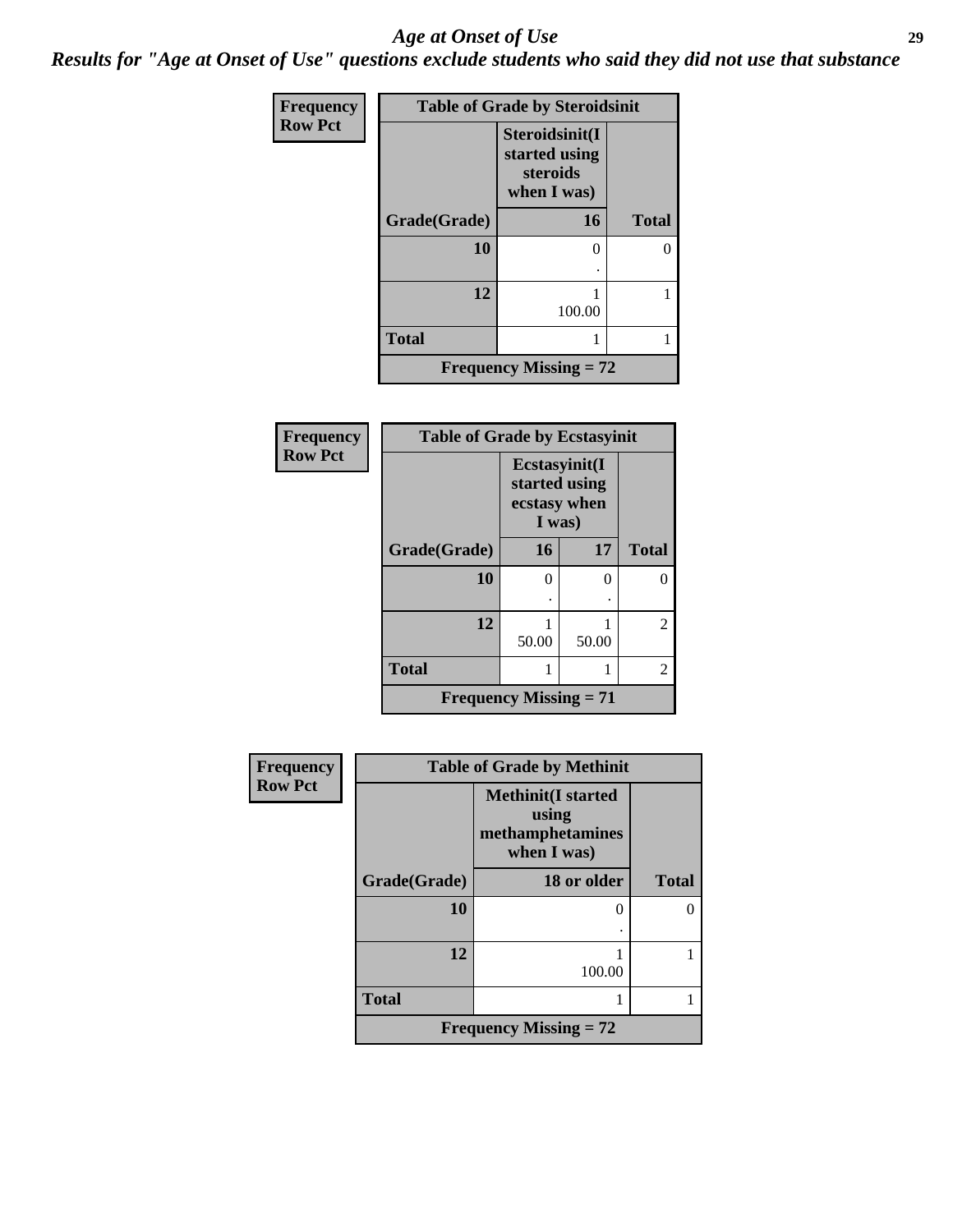#### Age at Onset of Use **30**

*Results for "Age at Onset of Use" questions exclude students who said they did not use that substance*

| <b>Frequency</b> | <b>Table of Grade by Hallucinogensinit</b> |                                                                      |              |  |
|------------------|--------------------------------------------|----------------------------------------------------------------------|--------------|--|
| <b>Row Pct</b>   |                                            | Hallucinogensinit(I<br>started using<br>hallucinogens<br>when I was) |              |  |
|                  | Grade(Grade)                               | 17                                                                   | <b>Total</b> |  |
|                  | 10                                         | 0                                                                    | 0            |  |
|                  |                                            |                                                                      |              |  |
|                  | 12                                         | 100.00                                                               |              |  |
|                  | <b>Total</b>                               |                                                                      |              |  |
|                  |                                            | <b>Frequency Missing = 72</b>                                        |              |  |

| <b>Frequency</b> | <b>Table of Grade by Prescriptioninit</b> |                                                                                                  |          |                |
|------------------|-------------------------------------------|--------------------------------------------------------------------------------------------------|----------|----------------|
| <b>Row Pct</b>   |                                           | Prescriptioninit(I<br>started using<br>prescription drugs<br>not prescribed to<br>me when I was) |          |                |
|                  | Grade(Grade)                              | 14                                                                                               | 16       | <b>Total</b>   |
|                  | 10                                        | 0                                                                                                | $\Omega$ | $\Omega$       |
|                  |                                           |                                                                                                  |          |                |
|                  | 12                                        |                                                                                                  |          | $\overline{c}$ |
|                  |                                           | 50.00                                                                                            | 50.00    |                |
|                  | <b>Total</b>                              |                                                                                                  |          | $\overline{c}$ |
|                  |                                           | Frequency Missing $= 71$                                                                         |          |                |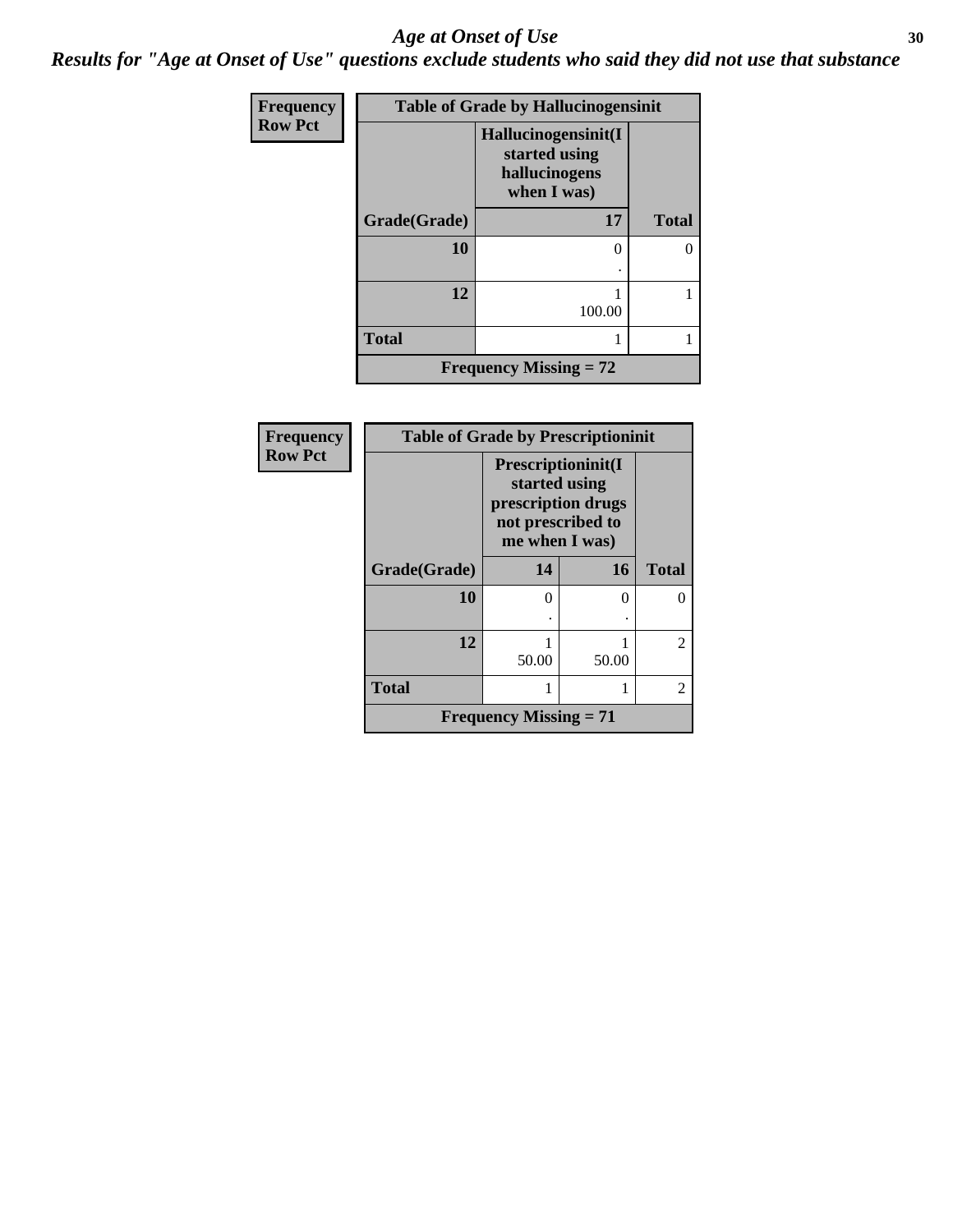| Frequency      | <b>Table of Alcoholharm by Grade</b>          |                    |             |              |
|----------------|-----------------------------------------------|--------------------|-------------|--------------|
| <b>Col Pct</b> | Alcoholharm(I<br>think alcohol is<br>harmful) | Grade(Grade)<br>10 | 12          | <b>Total</b> |
|                | <b>Strongly Agree</b>                         | 14<br>77.78        | 35<br>63.64 | 49           |
|                | <b>Somewhat Agree</b>                         | 4<br>22.22         | 12<br>21.82 | 16           |
|                | <b>Somewhat Disagree</b>                      | 0<br>0.00          | 4<br>7.27   | 4            |
|                | <b>Strongly Disagree</b>                      | 0<br>0.00          | 4<br>7.27   | 4            |
|                | <b>Total</b>                                  | 18                 | 55          | 73           |

| <b>Table of Cigarettesharm by Grade</b>                  |                    |                                     |              |  |  |
|----------------------------------------------------------|--------------------|-------------------------------------|--------------|--|--|
| Cigarettesharm(I<br>think smoking<br>tobacco is harmful) | Grade(Grade)<br>10 | 12                                  | <b>Total</b> |  |  |
| <b>Strongly Agree</b>                                    | 17<br>94.44        | 41<br>74.55                         | 58           |  |  |
| <b>Somewhat Agree</b>                                    | 5.56               | 8<br>14.55                          | 9            |  |  |
| <b>Somewhat Disagree</b>                                 | 0<br>0.00          | $\mathcal{D}_{\mathcal{L}}$<br>3.64 | 2            |  |  |
| <b>Strongly Disagree</b>                                 | 0<br>0.00          | 4<br>7.27                           | 4            |  |  |
| <b>Total</b>                                             | 18                 | 55                                  | 73           |  |  |

| Frequency      | <b>Table of Smokelessharm by Grade</b>                  |                           |             |              |  |
|----------------|---------------------------------------------------------|---------------------------|-------------|--------------|--|
| <b>Col Pct</b> | Smokelessharm(I<br>think chewing<br>tobacco is harmful) | Grade(Grade)<br>10        | 12          | <b>Total</b> |  |
|                | <b>Strongly Agree</b>                                   | 16<br>88.89               | 45<br>81.82 | 61           |  |
|                | <b>Somewhat Agree</b>                                   | $\mathfrak{D}$<br>11.11   | 5<br>9.09   |              |  |
|                | <b>Somewhat Disagree</b>                                | $\mathbf{\Omega}$<br>0.00 | 1.82        |              |  |
|                | <b>Strongly Disagree</b>                                | $\mathbf{\Omega}$<br>0.00 | 4<br>7.27   | 4            |  |
|                | <b>Total</b>                                            | 18                        | 55          | 73           |  |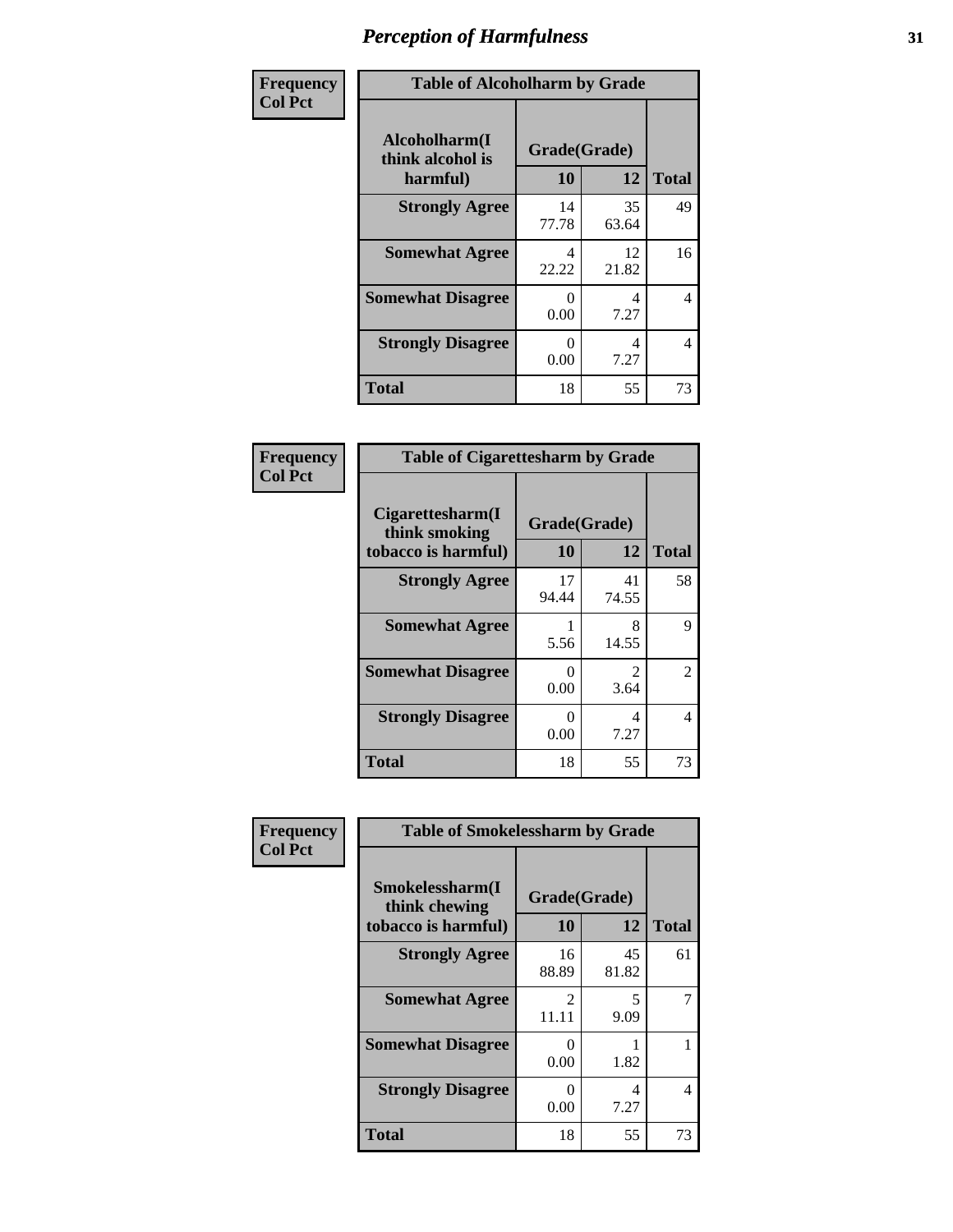| Frequency      | <b>Table of Marijuanaharm by Grade</b>            |                      |             |              |
|----------------|---------------------------------------------------|----------------------|-------------|--------------|
| <b>Col Pct</b> | Marijuanaharm(I<br>think marijuana is<br>harmful) | Grade(Grade)<br>10   | 12          | <b>Total</b> |
|                | <b>Strongly Agree</b>                             | 15<br>83.33          | 38<br>69.09 | 53           |
|                | <b>Somewhat Agree</b>                             | 3<br>16.67           | 5<br>9.09   | 8            |
|                | <b>Somewhat Disagree</b>                          | $\mathbf{0}$<br>0.00 | 6<br>10.91  | 6            |
|                | <b>Strongly Disagree</b>                          | $\mathbf{0}$<br>0.00 | 6<br>10.91  | 6            |
|                | <b>Total</b>                                      | 18                   | 55          | 73           |

| <b>Table of Cocaineharm by Grade</b>          |                           |             |              |  |  |
|-----------------------------------------------|---------------------------|-------------|--------------|--|--|
| Cocaineharm(I<br>think cocaine is<br>harmful) | Grade(Grade)<br>10        | 12          | <b>Total</b> |  |  |
| <b>Strongly Agree</b>                         | 17<br>94.44               | 46<br>83.64 | 63           |  |  |
| <b>Somewhat Agree</b>                         | 5.56                      | 3<br>5.45   | 4            |  |  |
| <b>Somewhat Disagree</b>                      | $\mathbf{\Omega}$<br>0.00 | 1.82        |              |  |  |
| <b>Strongly Disagree</b>                      | 0<br>0.00                 | 5<br>9.09   | 5            |  |  |
| <b>Total</b>                                  | 18                        | 55          | 73           |  |  |

| Frequency      | <b>Table of Inhalantsharm by Grade</b>              |                           |             |              |  |
|----------------|-----------------------------------------------------|---------------------------|-------------|--------------|--|
| <b>Col Pct</b> | Inhalantsharm(I)<br>think inhalants are<br>harmful) | Grade(Grade)<br>10        | 12          | <b>Total</b> |  |
|                | <b>Strongly Agree</b>                               | 16<br>88.89               | 45<br>81.82 | 61           |  |
|                | <b>Somewhat Agree</b>                               | $\mathfrak{D}$<br>11.11   | 4<br>7.27   | 6            |  |
|                | <b>Somewhat Disagree</b>                            | 0<br>0.00                 | 1.82        |              |  |
|                | <b>Strongly Disagree</b>                            | $\mathbf{\Omega}$<br>0.00 | 5<br>9.09   | 5            |  |
|                | <b>Total</b>                                        | 18                        | 55          | 73           |  |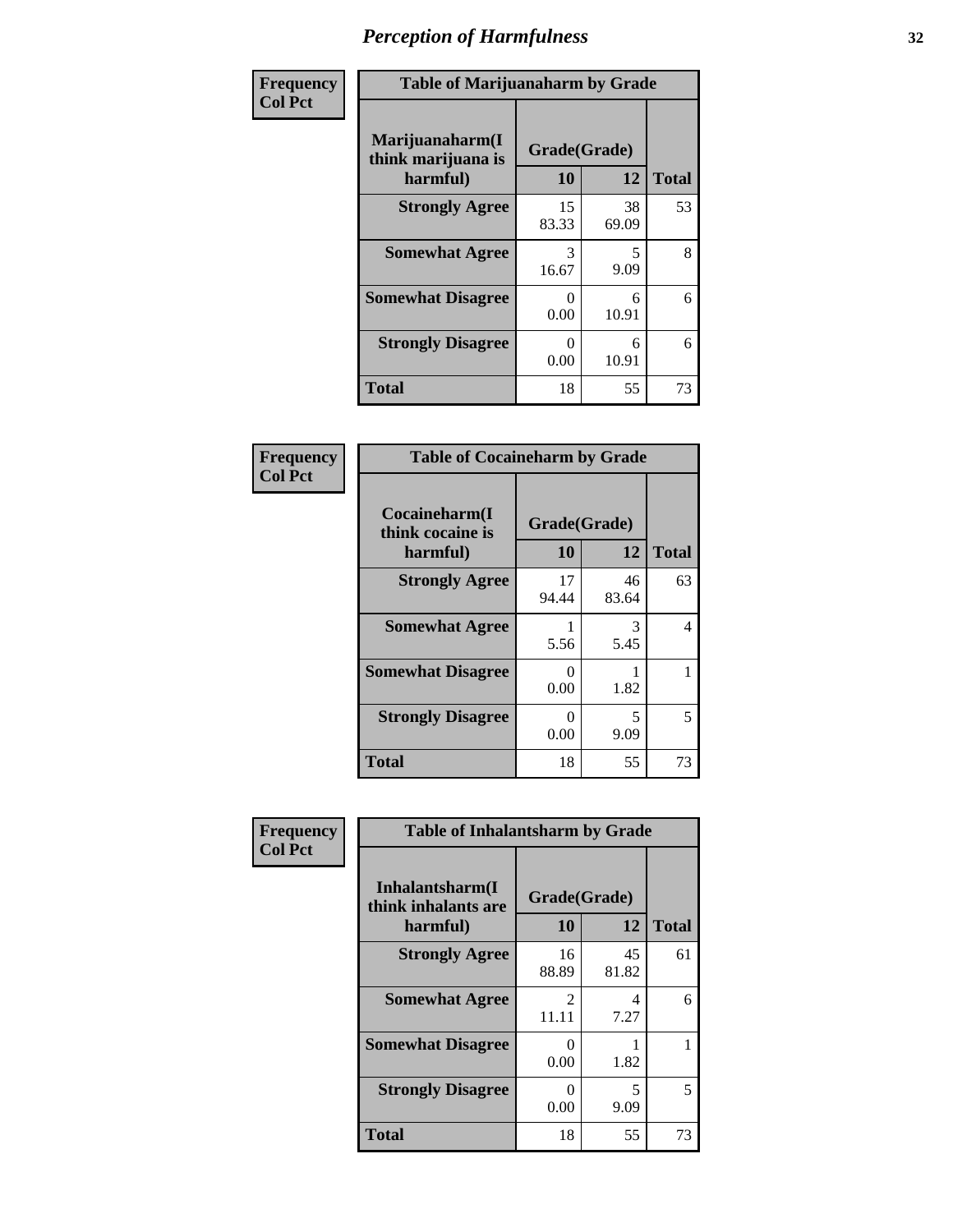| Frequency      | <b>Table of Steroidsharm by Grade</b>            |                    |                        |              |
|----------------|--------------------------------------------------|--------------------|------------------------|--------------|
| <b>Col Pct</b> | Steroidsharm(I<br>think steroids are<br>harmful) | Grade(Grade)<br>10 | 12                     | <b>Total</b> |
|                | <b>Strongly Agree</b>                            | 14<br>77.78        | 44<br>80.00            | 58           |
|                | <b>Somewhat Agree</b>                            | 3<br>16.67         | 5<br>9.09              | 8            |
|                | <b>Somewhat Disagree</b>                         | 5.56               | $\mathfrak{D}$<br>3.64 | 3            |
|                | <b>Strongly Disagree</b>                         | 0<br>0.00          | 4<br>7.27              | 4            |
|                | <b>Total</b>                                     | 18                 | 55                     | 73           |

| <b>Table of Ecstasyharm by Grade</b>          |                    |             |              |  |  |
|-----------------------------------------------|--------------------|-------------|--------------|--|--|
| Ecstasyharm(I<br>think ecstasy is<br>harmful) | Grade(Grade)<br>10 | 12          | <b>Total</b> |  |  |
| <b>Strongly Agree</b>                         | 16<br>88.89        | 43<br>78.18 | 59           |  |  |
| <b>Somewhat Agree</b>                         | 1<br>5.56          | 6<br>10.91  | 7            |  |  |
| <b>Somewhat Disagree</b>                      | 5.56               | 1.82        | 2            |  |  |
| <b>Strongly Disagree</b>                      | 0<br>0.00          | 5<br>9.09   | 5            |  |  |
| <b>Total</b>                                  | 18                 | 55          | 73           |  |  |

| Frequency      | <b>Table of Methharm by Grade</b>                            |                           |             |              |
|----------------|--------------------------------------------------------------|---------------------------|-------------|--------------|
| <b>Col Pct</b> | <b>Methharm</b> (I think<br>methamphetamines<br>are harmful) | Grade(Grade)<br><b>10</b> | 12          | <b>Total</b> |
|                | <b>Strongly Agree</b>                                        | 17<br>94.44               | 47<br>85.45 | 64           |
|                | <b>Somewhat Agree</b>                                        | 5.56                      | 3<br>5.45   | 4            |
|                | <b>Somewhat Disagree</b>                                     | 0<br>0.00                 | 1.82        |              |
|                | <b>Strongly Disagree</b>                                     | $\Omega$<br>0.00          | 4<br>7.27   | 4            |
|                | <b>Total</b>                                                 | 18                        | 55          | 73           |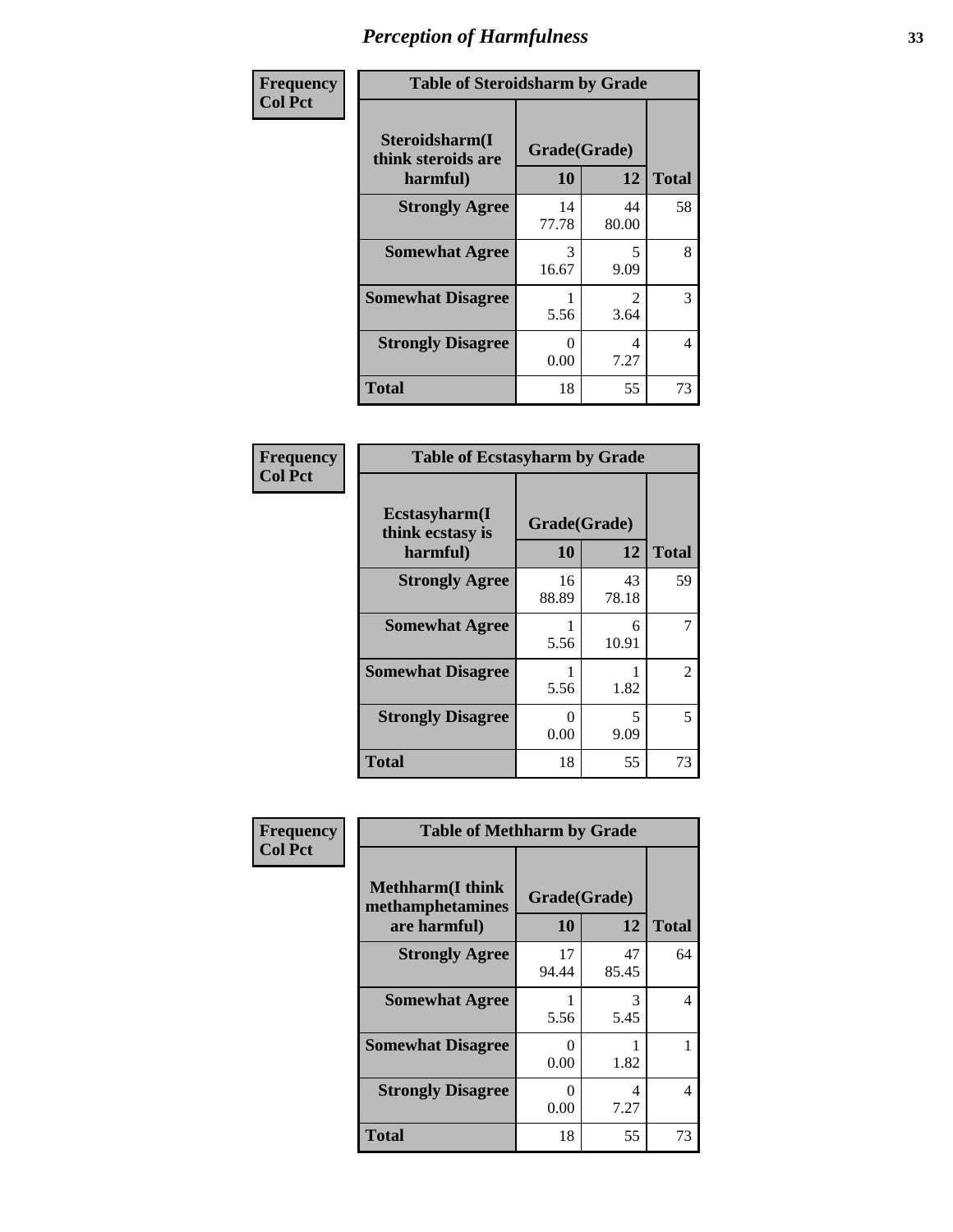| <b>Frequency</b> | <b>Table of Hallucinogensharm by Grade</b>                 |                    |             |                |
|------------------|------------------------------------------------------------|--------------------|-------------|----------------|
| <b>Col Pct</b>   | Hallucinogensharm(I<br>think hallucinogens<br>are harmful) | Grade(Grade)<br>10 | 12          | <b>Total</b>   |
|                  | <b>Strongly Agree</b>                                      | 17<br>94.44        | 47<br>85.45 | 64             |
|                  | <b>Somewhat Agree</b>                                      | 5.56               | 3<br>5.45   | $\overline{4}$ |
|                  | <b>Somewhat Disagree</b>                                   | 0<br>0.00          | 1.82        | 1              |
|                  | <b>Strongly Disagree</b>                                   | 0<br>0.00          | 4<br>7.27   | $\overline{4}$ |
|                  | <b>Total</b>                                               | 18                 | 55          | 73             |

| <b>Table of Prescriptionharm by Grade</b>                                         |              |                       |                |  |
|-----------------------------------------------------------------------------------|--------------|-----------------------|----------------|--|
| <b>Prescriptionharm</b> (I<br>think prescription<br>drugs not<br>prescribed to me | Grade(Grade) |                       |                |  |
| are harmful)                                                                      | 10           | 12                    | <b>Total</b>   |  |
| <b>Strongly Agree</b>                                                             | 15<br>83.33  | 45<br>81.82           | 60             |  |
| <b>Somewhat Agree</b>                                                             | 3<br>16.67   | Δ<br>7.27             | 7              |  |
| <b>Somewhat Disagree</b>                                                          | 0<br>0.00    | $\mathcal{L}$<br>3.64 | $\mathfrak{D}$ |  |
| <b>Strongly Disagree</b>                                                          | 0<br>0.00    | 4<br>7.27             | 4              |  |
| Total                                                                             | 18           | 55                    | 73             |  |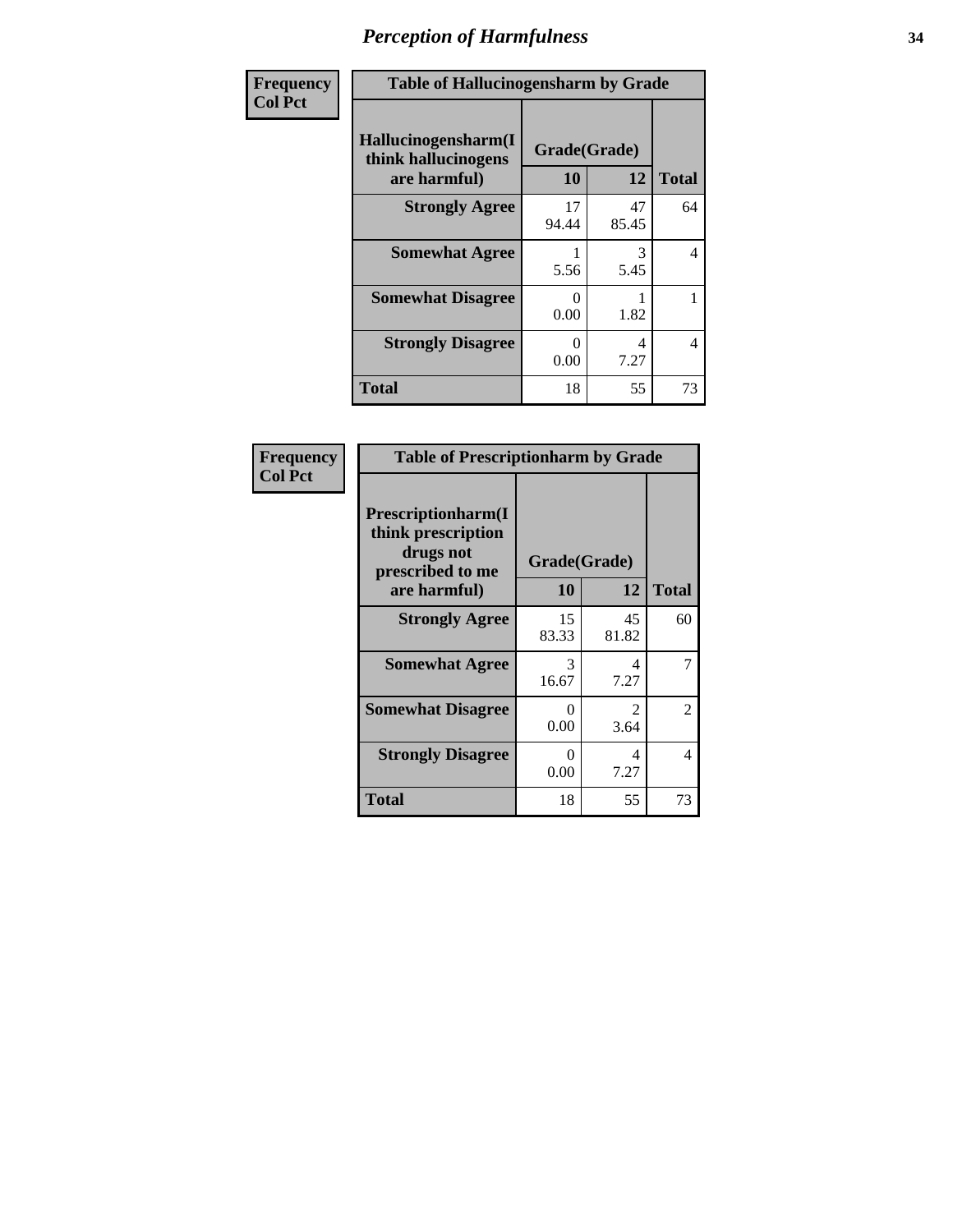# *Disapproval by Adults* **35**

| Frequency      | <b>Table of Alcoholadult by Grade</b>                                 |                         |             |              |
|----------------|-----------------------------------------------------------------------|-------------------------|-------------|--------------|
| <b>Col Pct</b> | <b>Alcoholadult</b> (Adults<br>would disapprove if<br>I used alcohol) | Grade(Grade)<br>10      | 12          | <b>Total</b> |
|                | <b>Strongly Agree</b>                                                 | 15<br>83.33             | 28<br>50.91 | 43           |
|                | <b>Somewhat Agree</b>                                                 | $\mathfrak{D}$<br>11.11 | 17<br>30.91 | 19           |
|                | <b>Somewhat Disagree</b>                                              | 5.56                    | 5<br>9.09   | 6            |
|                | <b>Strongly Disagree</b>                                              | 0<br>0.00               | 5<br>9.09   | 5            |
|                | <b>Total</b>                                                          | 18                      | 55          | 73           |

| <b>Table of Tobaccoadult by Grade</b>                                 |             |                    |              |  |  |
|-----------------------------------------------------------------------|-------------|--------------------|--------------|--|--|
| <b>Tobaccoadult</b> (Adults<br>would disapprove if<br>I used tobacco) | 10          | Grade(Grade)<br>12 | <b>Total</b> |  |  |
| <b>Strongly Agree</b>                                                 | 17<br>94.44 | 35<br>63.64        | 52           |  |  |
| <b>Somewhat Agree</b>                                                 | 0<br>0.00   | 9<br>16.36         | 9            |  |  |
| <b>Somewhat Disagree</b>                                              | 1<br>5.56   | 5<br>9.09          | 6            |  |  |
| <b>Strongly Disagree</b>                                              | 0<br>0.00   | 6<br>10.91         | 6            |  |  |
| <b>Total</b>                                                          | 18          | 55                 | 73           |  |  |

| Frequency      | <b>Table of Marijuanaadult by Grade</b>                           |                           |                        |              |
|----------------|-------------------------------------------------------------------|---------------------------|------------------------|--------------|
| <b>Col Pct</b> | Marijuanaadult(Adults<br>would disapprove if I<br>used marijuana) | Grade(Grade)<br>10        | 12                     | <b>Total</b> |
|                | <b>Strongly Agree</b>                                             | 17<br>94.44               | 41<br>74.55            | 58           |
|                | <b>Somewhat Agree</b>                                             | 0<br>0.00                 | 6<br>10.91             | 6            |
|                | <b>Somewhat Disagree</b>                                          | 5.56                      | $\mathfrak{D}$<br>3.64 | 3            |
|                | <b>Strongly Disagree</b>                                          | $\mathbf{\Omega}$<br>0.00 | 6<br>10.91             | 6            |
|                | <b>Total</b>                                                      | 18                        | 55                     | 73           |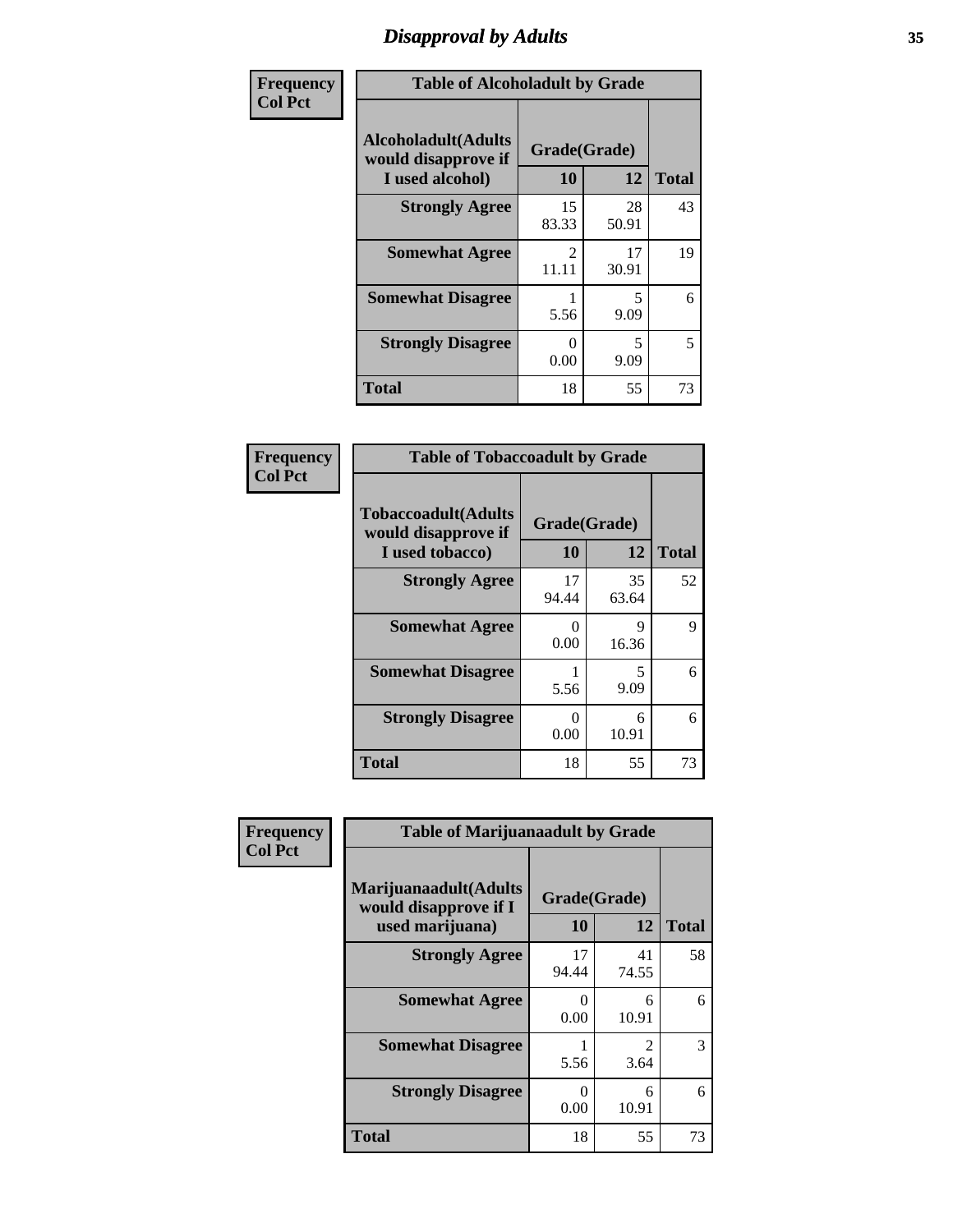# *Disapproval by Adults* **36**

| Frequency      | <b>Table of Otherdrugadult by Grade</b>                                     |                    |             |              |
|----------------|-----------------------------------------------------------------------------|--------------------|-------------|--------------|
| <b>Col Pct</b> | <b>Otherdrugadult</b> (Adults<br>would disapprove if I<br>used other drugs) | Grade(Grade)<br>10 | 12          | <b>Total</b> |
|                | <b>Strongly Agree</b>                                                       | 17<br>94.44        | 45<br>81.82 | 62           |
|                | <b>Somewhat Agree</b>                                                       | 5.56               | 9.09        | 6            |
|                | <b>Strongly Disagree</b>                                                    | 0.00               | 5<br>9.09   | 5            |
|                | <b>Total</b>                                                                | 18                 | 55          | 73           |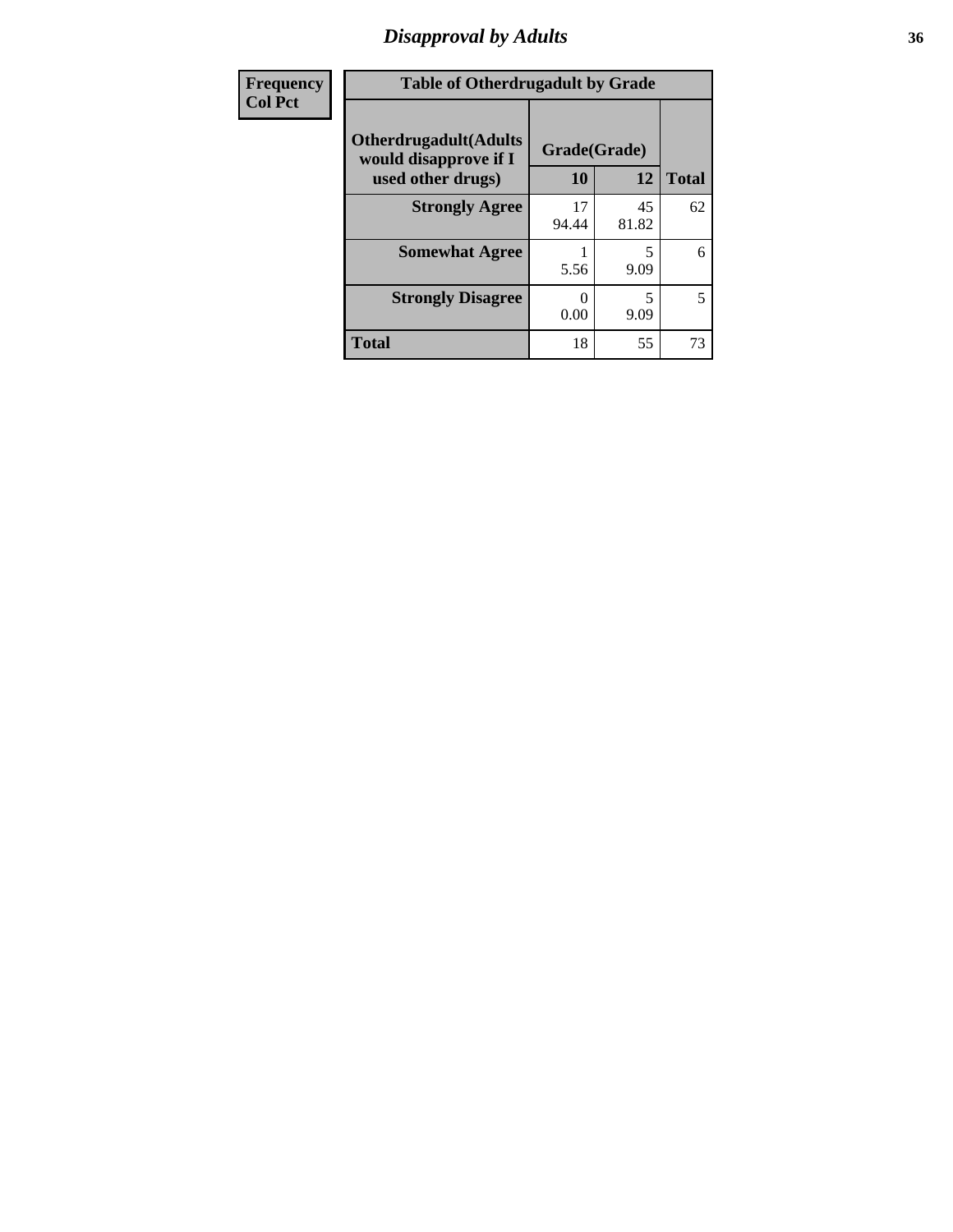# *Disapproval by Peers* **37**

| Frequency      | <b>Table of Alcoholpeer by Grade</b>                    |                         |             |              |  |
|----------------|---------------------------------------------------------|-------------------------|-------------|--------------|--|
| <b>Col Pct</b> | Alcoholpeer(My<br>friends would<br>disapprove if I used | Grade(Grade)            |             |              |  |
|                | alcohol)                                                | 10                      | 12          | <b>Total</b> |  |
|                | <b>Strongly Agree</b>                                   | 8<br>44.44              | 20<br>36.36 | 28           |  |
|                | <b>Somewhat Agree</b>                                   | 4<br>22.22              | 13<br>23.64 | 17           |  |
|                | <b>Somewhat Disagree</b>                                | 4<br>22.22              | 14<br>25.45 | 18           |  |
|                | <b>Strongly Disagree</b>                                | $\mathfrak{D}$<br>11.11 | 8<br>14.55  | 10           |  |
|                | Total                                                   | 18                      | 55          | 73           |  |

| Frequency      | <b>Table of Tobaccopeer by Grade</b>                                |                         |             |              |  |
|----------------|---------------------------------------------------------------------|-------------------------|-------------|--------------|--|
| <b>Col Pct</b> | Tobaccopeer(My<br>friends would<br>disapprove if I used<br>tobacco) | Grade(Grade)<br>10      | 12          | <b>Total</b> |  |
|                | <b>Strongly Agree</b>                                               | 10<br>55.56             | 24<br>43.64 | 34           |  |
|                | <b>Somewhat Agree</b>                                               | 3<br>16.67              | 13<br>23.64 | 16           |  |
|                | <b>Somewhat Disagree</b>                                            | 3<br>16.67              | 10<br>18.18 | 13           |  |
|                | <b>Strongly Disagree</b>                                            | $\mathfrak{D}$<br>11.11 | 8<br>14.55  | 10           |  |
|                | <b>Total</b>                                                        | 18                      | 55          | 73           |  |

| Frequency      | <b>Table of Marijuanapeer by Grade</b>                    |                |             |              |
|----------------|-----------------------------------------------------------|----------------|-------------|--------------|
| <b>Col Pct</b> | Marijuanapeer(My<br>friends would<br>disapprove if I used | Grade(Grade)   |             |              |
|                | marijuana)                                                | 10             | 12          | <b>Total</b> |
|                | <b>Strongly Agree</b>                                     | Q<br>50.00     | 23<br>41.82 | 32           |
|                | <b>Somewhat Agree</b>                                     | 5<br>27.78     | 14<br>25.45 | 19           |
|                | <b>Somewhat Disagree</b>                                  | $\mathfrak{D}$ | 12.73       | $\mathbf Q$  |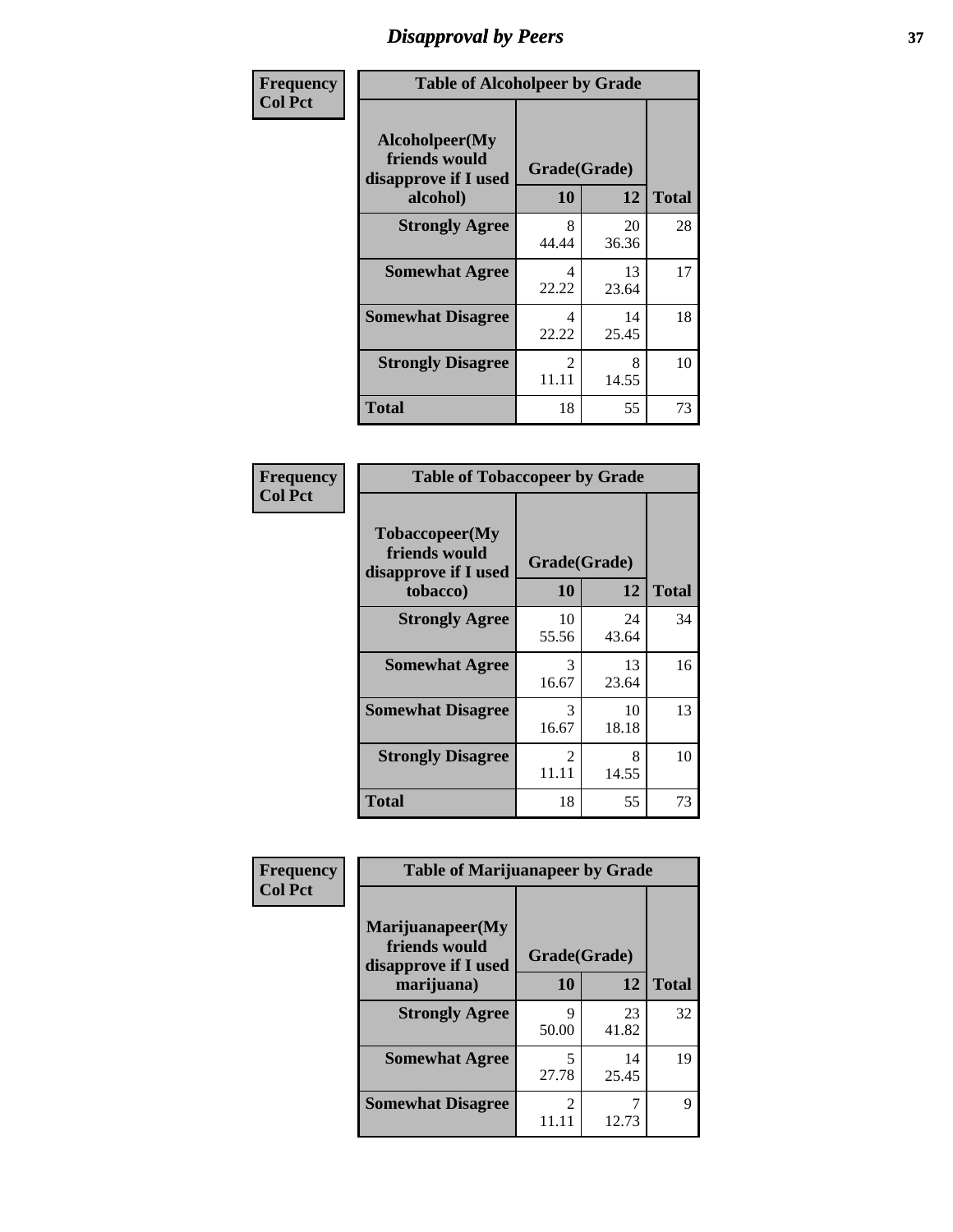# *Disapproval by Peers* **38**

| Frequency<br><b>Col Pct</b> | <b>Table of Marijuanapeer by Grade</b>                                  |                    |             |              |
|-----------------------------|-------------------------------------------------------------------------|--------------------|-------------|--------------|
|                             | Marijuanapeer(My<br>friends would<br>disapprove if I used<br>marijuana) | Grade(Grade)<br>10 | 12          | <b>Total</b> |
|                             | <b>Strongly Disagree</b>                                                | 2                  | 11<br>20.00 | 13           |
|                             | Total                                                                   | 18                 | 55          | 73           |

| Frequency      | <b>Table of Otherdrugpeer by Grade</b>                                    |                                      |             |              |  |
|----------------|---------------------------------------------------------------------------|--------------------------------------|-------------|--------------|--|
| <b>Col Pct</b> | Otherdrugpeer(My<br>friends would<br>disapprove if I used<br>other drugs) | Grade(Grade)<br><b>10</b>            | 12          | <b>Total</b> |  |
|                | <b>Strongly Agree</b>                                                     | 10<br>55.56                          | 37<br>67.27 | 47           |  |
|                | <b>Somewhat Agree</b>                                                     | 4<br>22.22                           | 8<br>14.55  | 12           |  |
|                | <b>Somewhat Disagree</b>                                                  | $\mathcal{D}_{\mathcal{L}}$<br>11.11 | 5<br>9.09   |              |  |
|                | <b>Strongly Disagree</b>                                                  | $\overline{2}$<br>11.11              | 5<br>9.09   | 7            |  |
|                | Total                                                                     | 18                                   | 55          | 73           |  |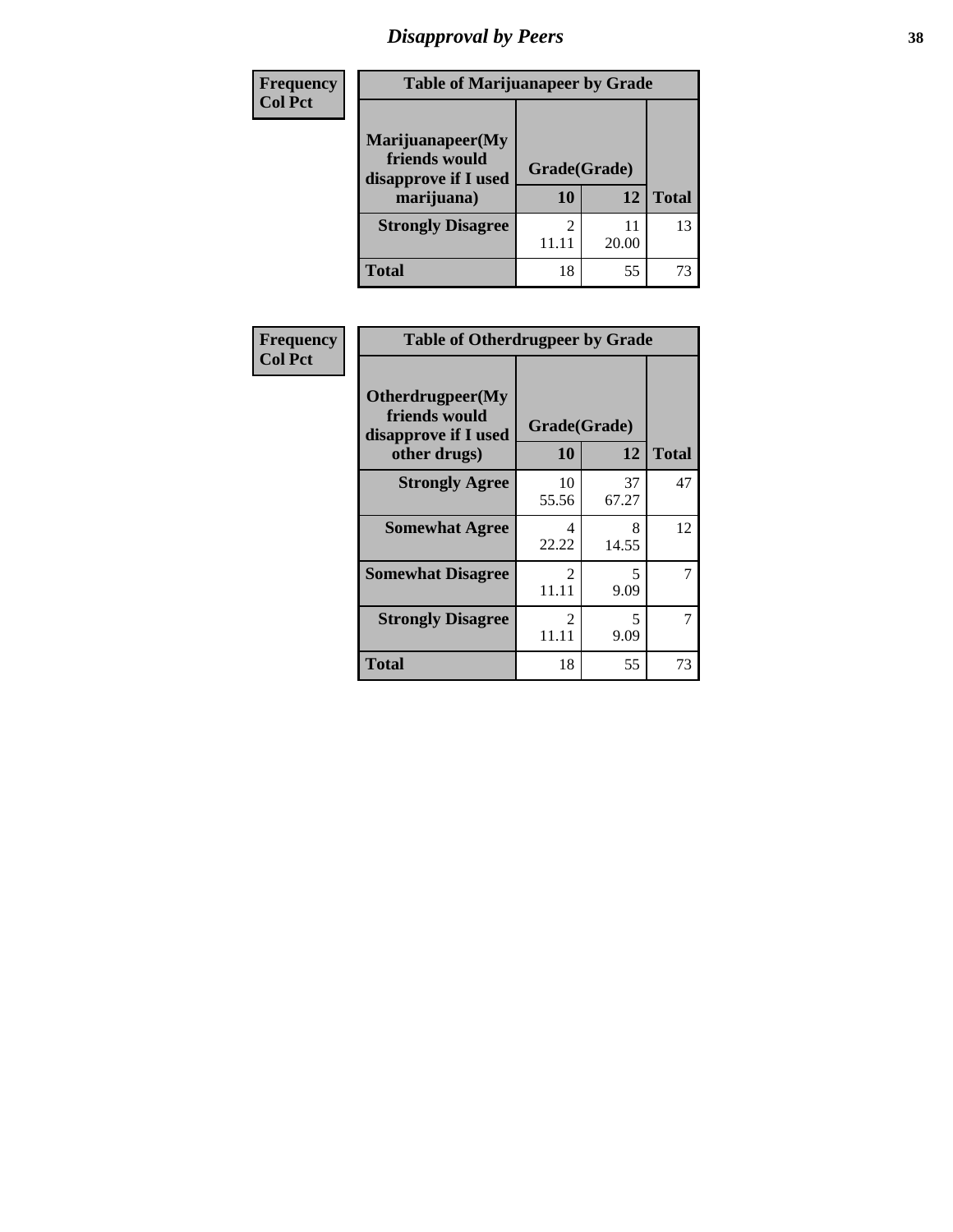| <b>Frequency</b> | <b>Table of Alcohollocation1 by Grade</b> |              |             |              |
|------------------|-------------------------------------------|--------------|-------------|--------------|
| <b>Col Pct</b>   | <b>Alcohollocation1(Places</b>            | Grade(Grade) |             |              |
|                  | <b>Friends Use Alcohol)</b>               | 10           | 12          | <b>Total</b> |
|                  |                                           | 4<br>22.22   | 32<br>58.18 | 36           |
|                  | Do Not Use                                | 14<br>77.78  | 23<br>41.82 | 37           |
|                  | <b>Total</b>                              | 18           | 55          | 73           |

| <b>Frequency</b><br><b>Col Pct</b> | <b>Table of Alcohollocation2 by Grade</b>                     |                    |             |              |
|------------------------------------|---------------------------------------------------------------|--------------------|-------------|--------------|
|                                    | <b>Alcohollocation2(Places</b><br><b>Friends Use Alcohol)</b> | Grade(Grade)<br>10 | 12          | <b>Total</b> |
|                                    |                                                               | 12<br>66.67        | 34<br>61.82 | 46           |
|                                    | Home                                                          | 6<br>33.33         | 21<br>38.18 | 27           |
|                                    | <b>Total</b>                                                  | 18                 | 55          | 73           |

| <b>Frequency</b><br><b>Col Pct</b> | <b>Table of Alcohollocation 3 by Grade</b> |              |                        |                |
|------------------------------------|--------------------------------------------|--------------|------------------------|----------------|
|                                    | <b>Alcohollocation3(Places</b>             | Grade(Grade) |                        |                |
|                                    | <b>Friends Use Alcohol)</b>                | 10           | 12                     | <b>Total</b>   |
|                                    |                                            | 18<br>100.00 | 53<br>96.36            | 71             |
|                                    | <b>School</b>                              | 0.00         | $\overline{2}$<br>3.64 | $\overline{2}$ |
|                                    | <b>Total</b>                               | 18           | 55                     | 73             |

| <b>Frequency</b> | <b>Table of Alcohollocation4 by Grade</b> |              |             |              |  |
|------------------|-------------------------------------------|--------------|-------------|--------------|--|
| <b>Col Pct</b>   | <b>Alcohollocation4(Places</b>            | Grade(Grade) |             |              |  |
|                  | <b>Friends Use Alcohol)</b>               | 10           | 12          | <b>Total</b> |  |
|                  |                                           | 16<br>88.89  | 47<br>85.45 | 63           |  |
|                  | Car                                       | 2            | 8<br>14.55  | 10           |  |
|                  | <b>Total</b>                              | 18           | 55          | 73           |  |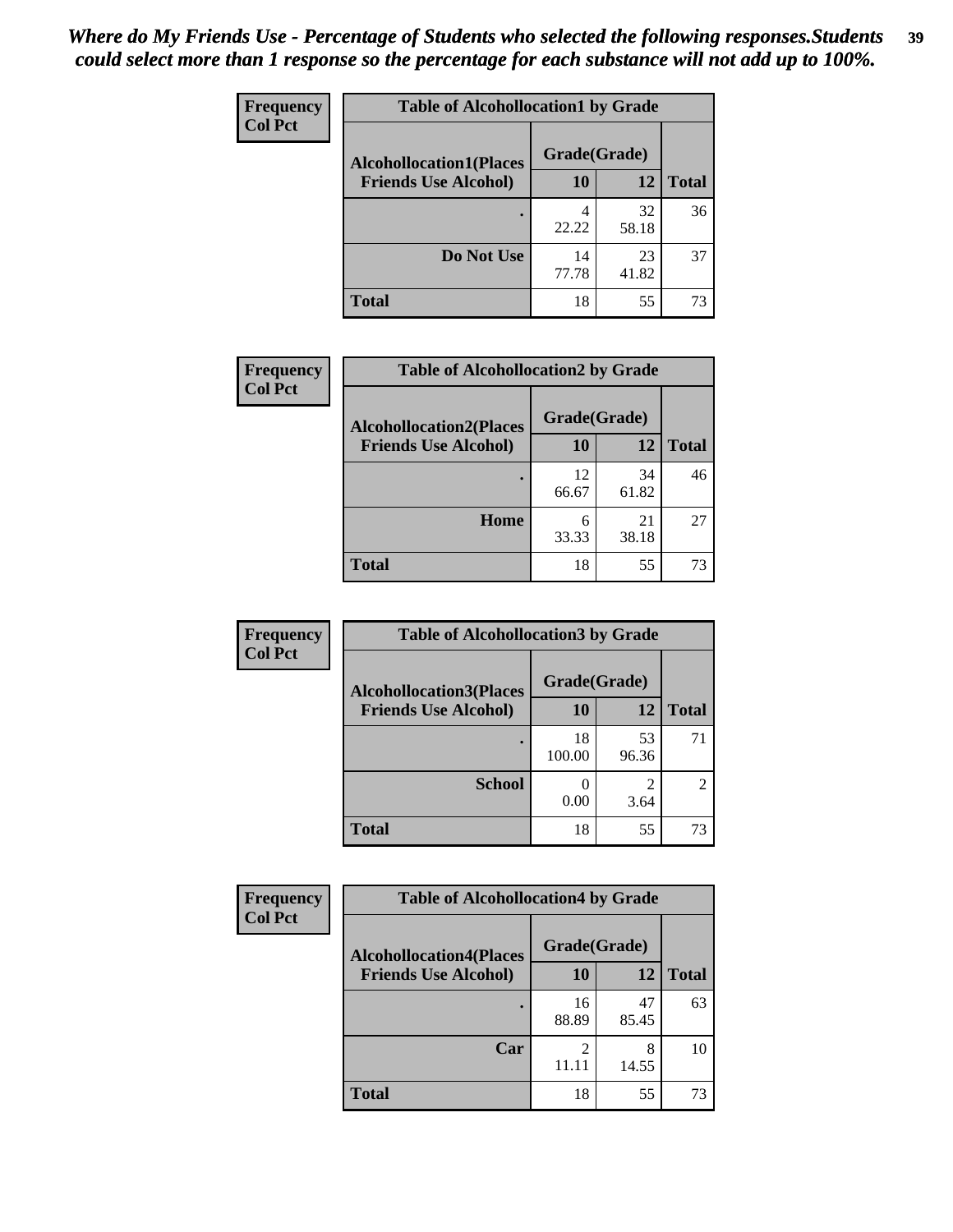| Frequency<br><b>Col Pct</b> | <b>Table of Alcohollocation5 by Grade</b> |              |             |              |
|-----------------------------|-------------------------------------------|--------------|-------------|--------------|
|                             | <b>Alcohollocation5(Places</b>            | Grade(Grade) |             |              |
|                             | <b>Friends Use Alcohol)</b>               | 10           | 12          | <b>Total</b> |
|                             |                                           | 15<br>83.33  | 37<br>67.27 | 52           |
|                             | <b>Friend's House</b>                     | 3<br>16.67   | 18<br>32.73 | 21           |
|                             | <b>Total</b>                              | 18           | 55          | 73           |

| <b>Frequency</b> | <b>Table of Alcohollocation6 by Grade</b> |              |             |              |
|------------------|-------------------------------------------|--------------|-------------|--------------|
| <b>Col Pct</b>   | <b>Alcohollocation6(Places</b>            | Grade(Grade) |             |              |
|                  | <b>Friends Use Alcohol)</b>               | 10           | 12          | <b>Total</b> |
|                  |                                           | 14<br>77.78  | 43<br>78.18 | 57           |
|                  | <b>Other</b>                              | 4<br>22.22   | 12<br>21.82 | 16           |
|                  | <b>Total</b>                              | 18           | 55          | 73           |

| Frequency      | <b>Table of Tobaccolocation1 by Grade</b> |              |             |              |
|----------------|-------------------------------------------|--------------|-------------|--------------|
| <b>Col Pct</b> | <b>Tobaccolocation1(Places</b>            | Grade(Grade) |             |              |
|                | <b>Friends Use Tobacco)</b>               | <b>10</b>    | 12          | <b>Total</b> |
|                |                                           | 3<br>16.67   | 23<br>41.82 | 26           |
|                | Do Not Use                                | 15<br>83.33  | 32<br>58.18 | 47           |
|                | <b>Total</b>                              | 18           | 55          | 73           |

| <b>Frequency</b> | <b>Table of Tobaccolocation2 by Grade</b> |              |             |              |  |
|------------------|-------------------------------------------|--------------|-------------|--------------|--|
| <b>Col Pct</b>   | <b>Tobaccolocation2(Places</b>            | Grade(Grade) |             |              |  |
|                  | <b>Friends Use Tobacco)</b>               | 10           | <b>12</b>   | <b>Total</b> |  |
|                  |                                           | 14<br>77.78  | 40<br>72.73 | 54           |  |
|                  | Home                                      | 22.22        | 15<br>27.27 | 19           |  |
|                  | <b>Total</b>                              | 18           | 55          | 73           |  |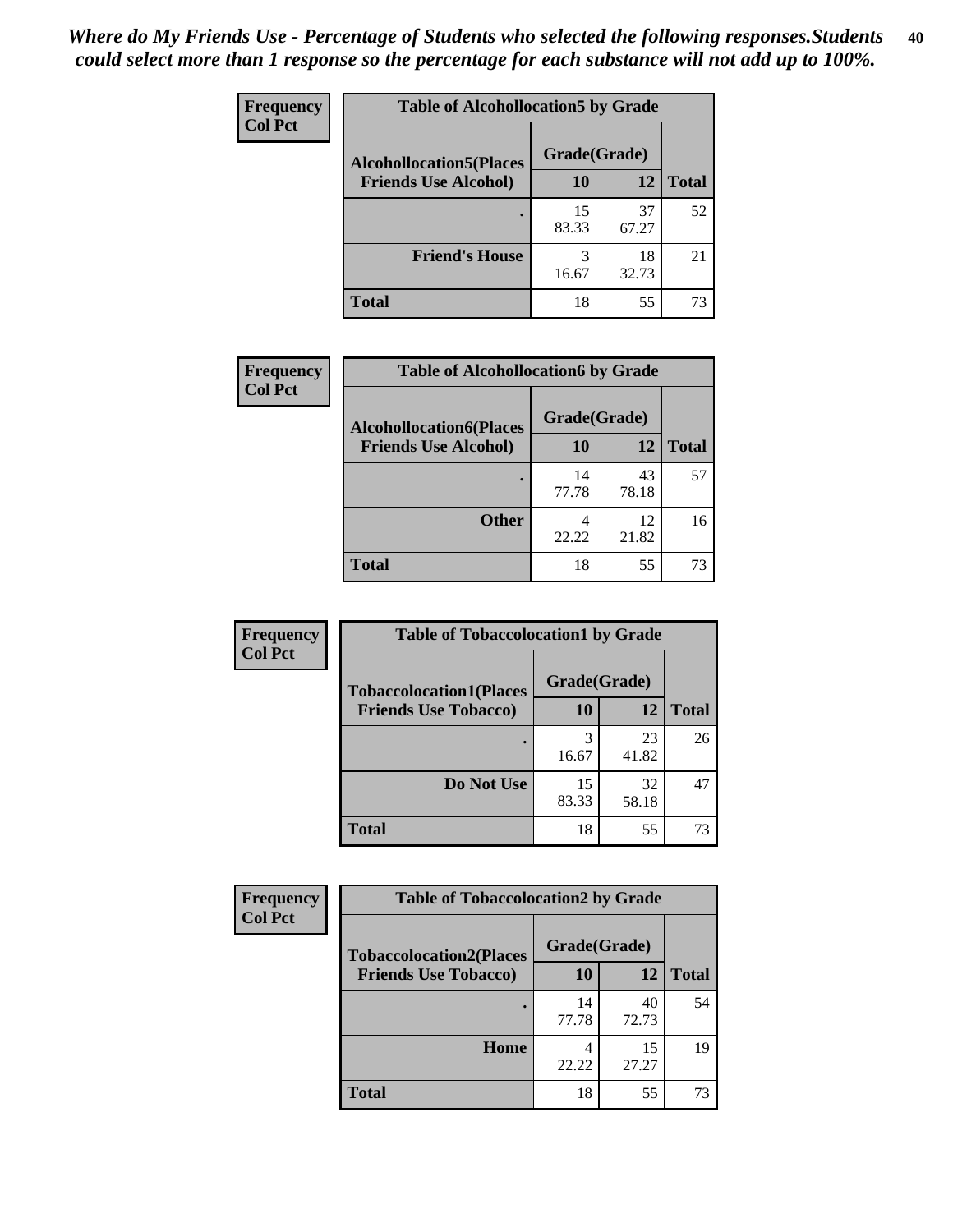| Frequency      | <b>Table of Tobaccolocation 3 by Grade</b> |              |             |              |  |
|----------------|--------------------------------------------|--------------|-------------|--------------|--|
| <b>Col Pct</b> | <b>Tobaccolocation3(Places</b>             | Grade(Grade) |             |              |  |
|                | <b>Friends Use Tobacco)</b>                | 10           | 12          | <b>Total</b> |  |
|                |                                            | 16<br>88.89  | 44<br>80.00 | 60           |  |
|                | <b>School</b>                              | 2<br>11 11   | 11<br>20.00 | 13           |  |
|                | <b>Total</b>                               | 18           | 55          | 73           |  |

| <b>Frequency</b> | <b>Table of Tobaccolocation4 by Grade</b> |                         |             |              |
|------------------|-------------------------------------------|-------------------------|-------------|--------------|
| <b>Col Pct</b>   | <b>Tobaccolocation4(Places</b>            | Grade(Grade)            |             |              |
|                  | <b>Friends Use Tobacco)</b>               | 10                      | 12          | <b>Total</b> |
|                  |                                           | 16<br>88.89             | 42<br>76.36 | 58           |
|                  | Car                                       | $\overline{c}$<br>11.11 | 13<br>23.64 | 15           |
|                  | <b>Total</b>                              | 18                      | 55          | 73           |

| <b>Frequency</b> | <b>Table of Tobaccolocation5 by Grade</b> |              |             |              |
|------------------|-------------------------------------------|--------------|-------------|--------------|
| <b>Col Pct</b>   | <b>Tobaccolocation5(Places</b>            | Grade(Grade) |             |              |
|                  | <b>Friends Use Tobacco)</b>               | 10           | 12          | <b>Total</b> |
|                  |                                           | 15<br>83.33  | 42<br>76.36 | 57           |
|                  | <b>Friend's House</b>                     | 3<br>16.67   | 13<br>23.64 | 16           |
|                  | <b>Total</b>                              | 18           | 55          | 73           |

| Frequency      | <b>Table of Tobaccolocation6 by Grade</b> |              |             |              |  |
|----------------|-------------------------------------------|--------------|-------------|--------------|--|
| <b>Col Pct</b> | <b>Tobaccolocation6(Places</b>            | Grade(Grade) |             |              |  |
|                | <b>Friends Use Tobacco)</b>               | 10           | 12          | <b>Total</b> |  |
|                |                                           | 15<br>83.33  | 40<br>72.73 | 55           |  |
|                | <b>Other</b>                              | 3<br>16.67   | 15<br>27.27 | 18           |  |
|                | <b>Total</b>                              | 18           | 55          | 73           |  |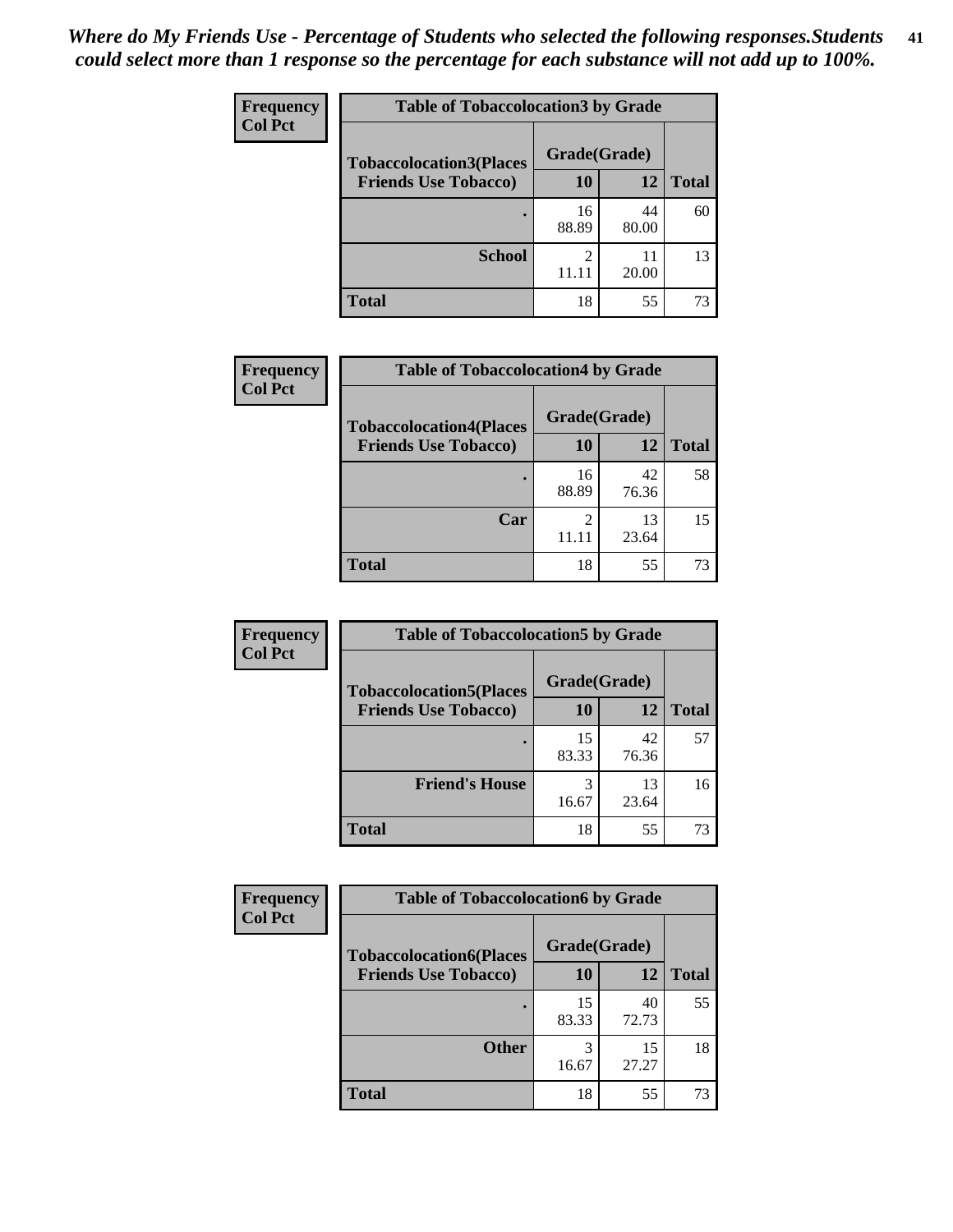| <b>Frequency</b> | <b>Table of Marijuanalocation1 by Grade</b> |              |             |              |
|------------------|---------------------------------------------|--------------|-------------|--------------|
| <b>Col Pct</b>   | <b>Marijuanalocation1(Places</b>            | Grade(Grade) |             |              |
|                  | <b>Friends Use Marijuana</b> )              | 10           | 12          | <b>Total</b> |
|                  |                                             | 27.78        | 26<br>47.27 | 31           |
|                  | Do Not Use                                  | 13<br>72.22  | 29<br>52.73 | 42           |
|                  | Total                                       | 18           | 55          | 73           |

| Frequency      | <b>Table of Marijuanalocation2 by Grade</b>                        |                           |             |              |
|----------------|--------------------------------------------------------------------|---------------------------|-------------|--------------|
| <b>Col Pct</b> | <b>Marijuanalocation2(Places</b><br><b>Friends Use Marijuana</b> ) | Grade(Grade)<br><b>10</b> | 12          | <b>Total</b> |
|                |                                                                    |                           |             |              |
|                |                                                                    | 13<br>72.22               | 38<br>69.09 | 51           |
|                | Home                                                               | 27.78                     | 17<br>30.91 | 22           |
|                | <b>Total</b>                                                       | 18                        | 55          | 73           |

| Frequency<br><b>Col Pct</b> | <b>Table of Marijuanalocation3 by Grade</b> |              |             |       |
|-----------------------------|---------------------------------------------|--------------|-------------|-------|
|                             | <b>Marijuanalocation3</b> (Places           | Grade(Grade) |             |       |
|                             | <b>Friends Use Marijuana</b> )              | 10           | 12          | Total |
|                             |                                             | 17<br>94.44  | 48<br>87.27 | 65    |
|                             | <b>School</b>                               | 5.56         | 12.73       | 8     |
|                             | <b>Total</b>                                | 18           | 55          | 73    |

| <b>Frequency</b> | <b>Table of Marijuanalocation4 by Grade</b> |              |             |              |  |
|------------------|---------------------------------------------|--------------|-------------|--------------|--|
| <b>Col Pct</b>   | <b>Marijuanalocation4(Places</b>            | Grade(Grade) |             |              |  |
|                  | <b>Friends Use Marijuana</b> )              | <b>10</b>    | 12          | <b>Total</b> |  |
|                  |                                             | 15<br>83.33  | 44<br>80.00 | 59           |  |
|                  | Car                                         | 3<br>16.67   | 11<br>20.00 | 14           |  |
|                  | <b>Total</b>                                | 18           | 55          | 73           |  |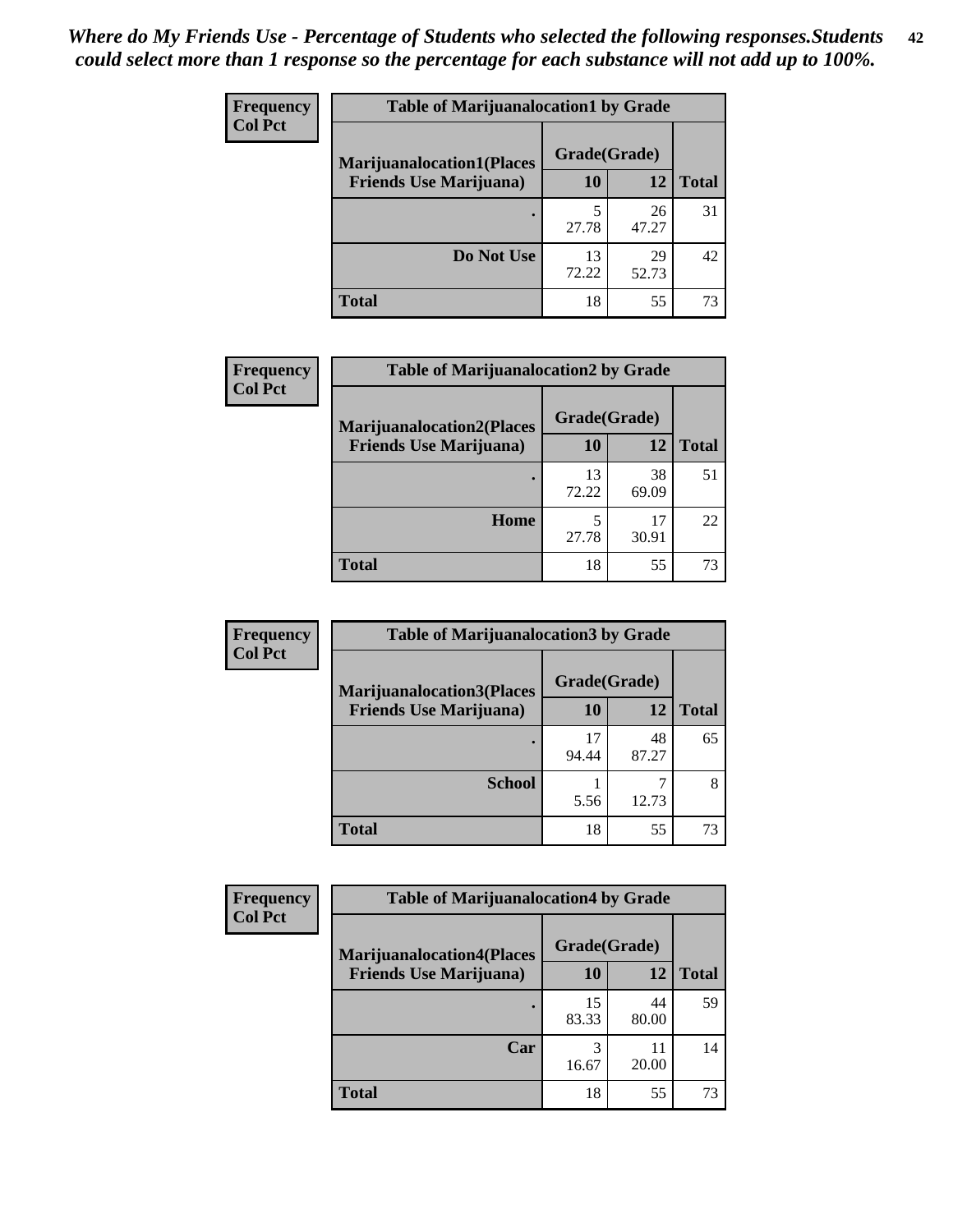| <b>Frequency</b> | <b>Table of Marijuanalocation5 by Grade</b> |              |             |              |
|------------------|---------------------------------------------|--------------|-------------|--------------|
| <b>Col Pct</b>   | <b>Marijuanalocation5</b> (Places           | Grade(Grade) |             |              |
|                  | <b>Friends Use Marijuana</b> )              | 10           | 12          | <b>Total</b> |
|                  |                                             | 13<br>72.22  | 41<br>74.55 | 54           |
|                  | <b>Friend's House</b>                       | 27.78        | 14<br>25.45 | 19           |
|                  | <b>Total</b>                                | 18           | 55          | 73           |

| <b>Frequency</b> | <b>Table of Marijuanalocation6 by Grade</b>                        |                           |             |              |
|------------------|--------------------------------------------------------------------|---------------------------|-------------|--------------|
| <b>Col Pct</b>   | <b>Marijuanalocation6(Places</b><br><b>Friends Use Marijuana</b> ) | Grade(Grade)<br><b>10</b> | 12          | <b>Total</b> |
|                  |                                                                    | 14<br>77.78               | 42<br>76.36 | 56           |
|                  | <b>Other</b>                                                       | 4<br>22.22                | 13<br>23.64 | 17           |
|                  | <b>Total</b>                                                       | 18                        | 55          | 73           |

| <b>Frequency</b> | <b>Table of Otherdruglocation1 by Grade</b>                          |              |             |              |
|------------------|----------------------------------------------------------------------|--------------|-------------|--------------|
| <b>Col Pct</b>   | <b>Otherdruglocation1(Places</b><br><b>Friends Use Other Illegal</b> | Grade(Grade) |             |              |
|                  | Drugs)                                                               | 10           | 12          | <b>Total</b> |
|                  |                                                                      | 11.11        | 18<br>32.73 | 20           |
|                  | Do Not Use                                                           | 16<br>88.89  | 37<br>67.27 | 53           |
|                  | <b>Total</b>                                                         | 18           | 55          | 73           |

| <b>Frequency</b> | <b>Table of Otherdruglocation2 by Grade</b>                          |             |              |              |
|------------------|----------------------------------------------------------------------|-------------|--------------|--------------|
| <b>Col Pct</b>   | <b>Otherdruglocation2(Places</b><br><b>Friends Use Other Illegal</b> |             | Grade(Grade) |              |
|                  | Drugs)                                                               | 10          | 12           | <b>Total</b> |
|                  |                                                                      | 15<br>83.33 | 47<br>85.45  | 62           |
|                  | Home                                                                 | 3<br>16.67  | 8<br>14.55   | 11           |
|                  | <b>Total</b>                                                         | 18          | 55           | 73           |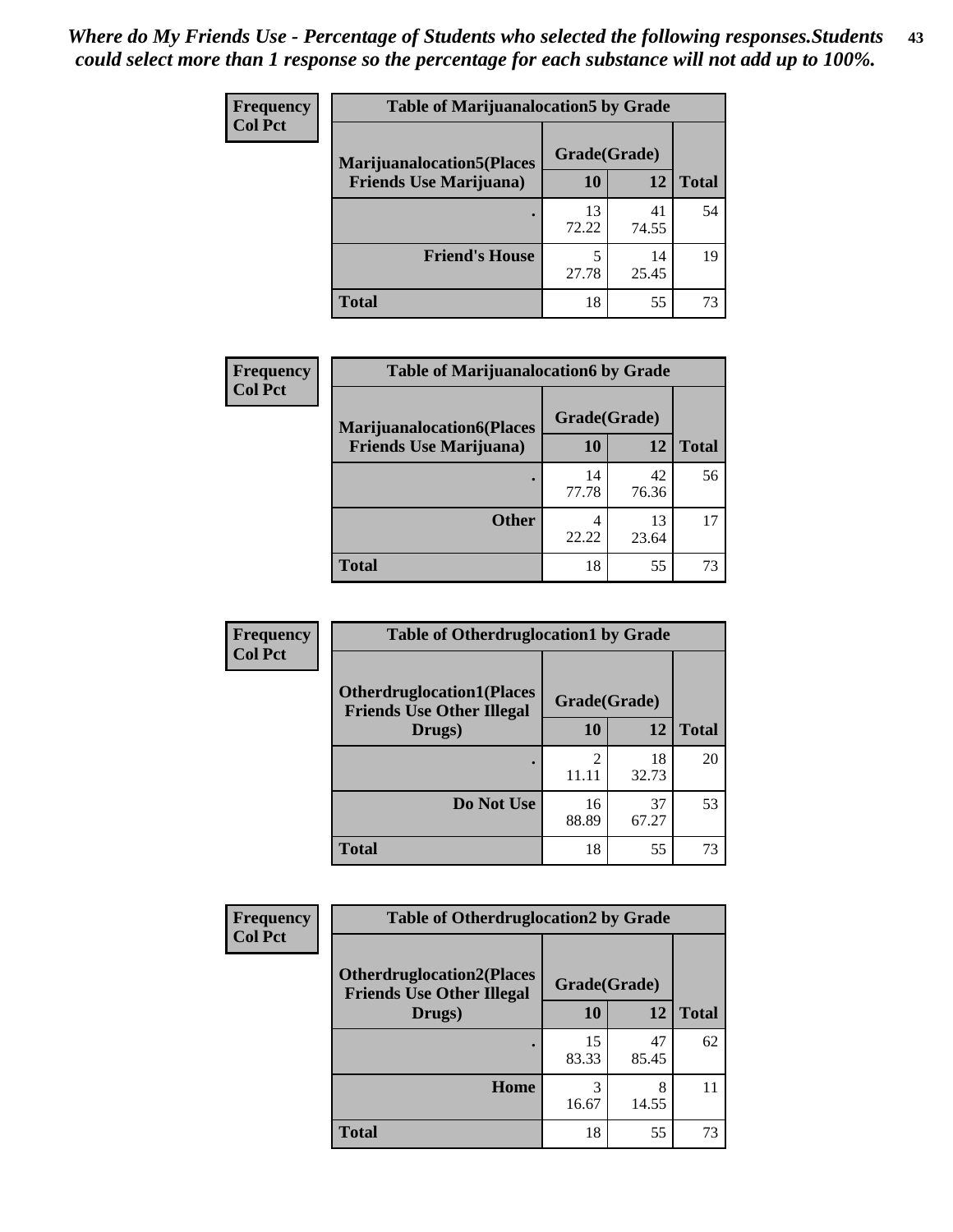| <b>Frequency</b> | <b>Table of Otherdruglocation3 by Grade</b>                          |              |             |              |
|------------------|----------------------------------------------------------------------|--------------|-------------|--------------|
| <b>Col Pct</b>   | <b>Otherdruglocation3(Places</b><br><b>Friends Use Other Illegal</b> | Grade(Grade) |             |              |
|                  | Drugs)                                                               | 10           | 12          | <b>Total</b> |
|                  |                                                                      | 16<br>88.89  | 48<br>87.27 | 64           |
|                  | <b>School</b>                                                        | 2<br>11.11   | 12.73       | q            |
|                  | <b>Total</b>                                                         | 18           | 55          | 73           |

| <b>Frequency</b> | <b>Table of Otherdruglocation4 by Grade</b>                          |              |             |              |
|------------------|----------------------------------------------------------------------|--------------|-------------|--------------|
| <b>Col Pct</b>   | <b>Otherdruglocation4(Places</b><br><b>Friends Use Other Illegal</b> | Grade(Grade) |             |              |
|                  | Drugs)                                                               | 10           | 12          | <b>Total</b> |
|                  |                                                                      | 16<br>88.89  | 48<br>87.27 | 64           |
|                  | Car                                                                  | 11.11        | 12.73       | Q            |
|                  | <b>Total</b>                                                         | 18           | 55          | 73           |

| <b>Frequency</b> | <b>Table of Otherdruglocation5 by Grade</b>                          |                                                                                                                                                                          |             |              |
|------------------|----------------------------------------------------------------------|--------------------------------------------------------------------------------------------------------------------------------------------------------------------------|-------------|--------------|
| <b>Col Pct</b>   | <b>Otherdruglocation5(Places</b><br><b>Friends Use Other Illegal</b> | Grade(Grade)                                                                                                                                                             |             |              |
|                  | Drugs)                                                               | 10                                                                                                                                                                       | 12          | <b>Total</b> |
|                  |                                                                      | 16<br>88.89                                                                                                                                                              | 47<br>85.45 | 63           |
|                  | <b>Friend's House</b>                                                | $\mathcal{D}_{\mathcal{A}}^{\mathcal{A}}(\mathcal{A})=\mathcal{D}_{\mathcal{A}}^{\mathcal{A}}(\mathcal{A})\mathcal{D}_{\mathcal{A}}^{\mathcal{A}}(\mathcal{A})$<br>11.11 | 8<br>14.55  | 10           |
|                  | <b>Total</b>                                                         | 18                                                                                                                                                                       | 55          | 73           |

| <b>Frequency</b> | <b>Table of Otherdruglocation6 by Grade</b>                          |              |             |              |
|------------------|----------------------------------------------------------------------|--------------|-------------|--------------|
| <b>Col Pct</b>   | <b>Otherdruglocation6(Places</b><br><b>Friends Use Other Illegal</b> | Grade(Grade) |             |              |
|                  | Drugs)                                                               | 10           | 12          | <b>Total</b> |
|                  |                                                                      | 17<br>94.44  | 43<br>78.18 | 60           |
|                  | <b>Other</b>                                                         | 5.56         | 12<br>21.82 | 13           |
|                  | <b>Total</b>                                                         | 18           | 55          | 73           |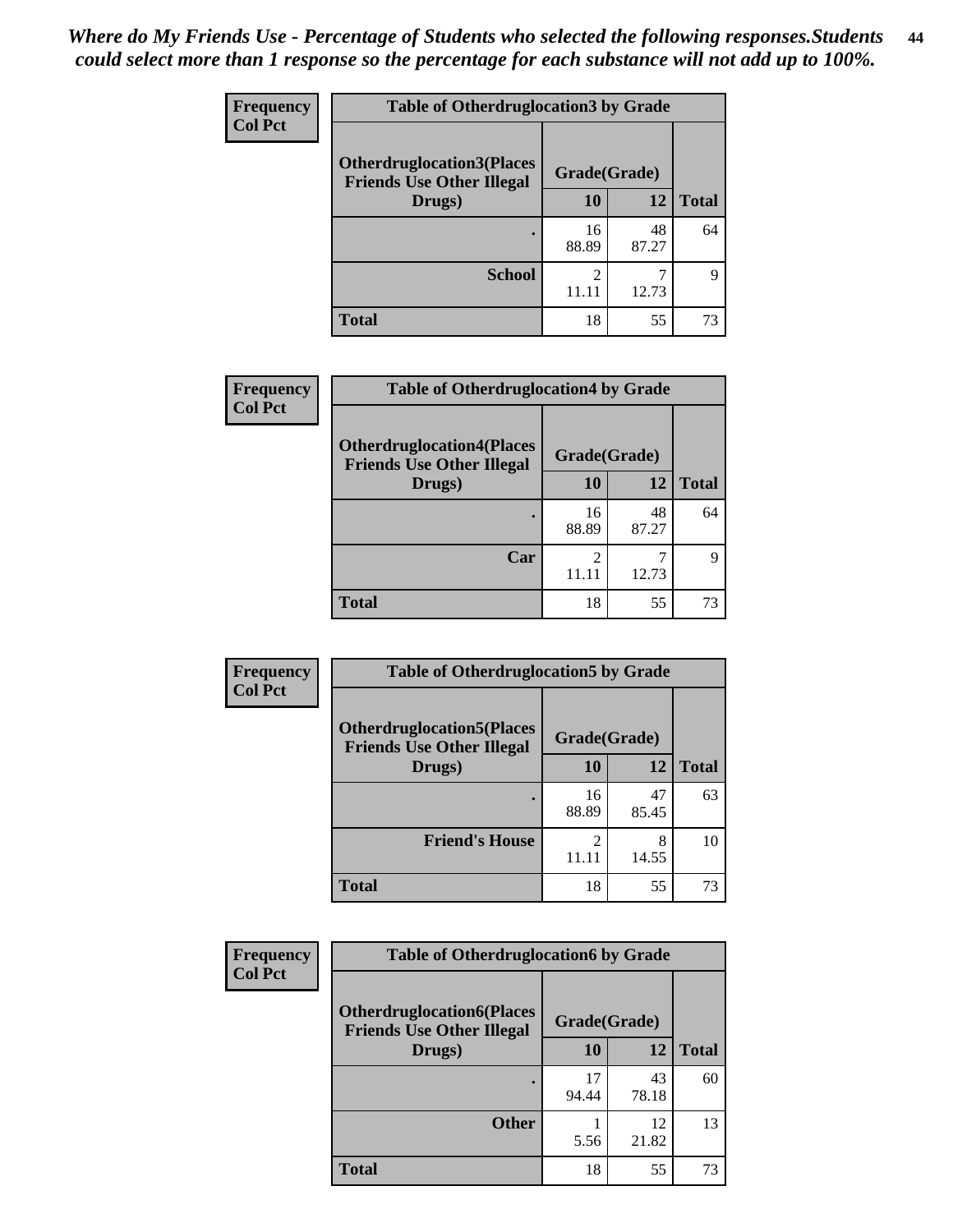| Frequency      | <b>Table of Alcoholtime1 by Grade</b>           |              |             |              |
|----------------|-------------------------------------------------|--------------|-------------|--------------|
| <b>Col Pct</b> | <b>Alcoholtime1(Times</b><br><b>Friends Use</b> | Grade(Grade) |             |              |
|                | Alcohol)                                        | <b>10</b>    | 12          | <b>Total</b> |
|                |                                                 | 6<br>33.33   | 32<br>58.18 | 38           |
|                | Do Not Use                                      | 12<br>66.67  | 23<br>41.82 | 35           |
|                | <b>Total</b>                                    | 18           | 55          | 73           |

| Frequency      | <b>Table of Alcoholtime2 by Grade</b>           |              |             |              |
|----------------|-------------------------------------------------|--------------|-------------|--------------|
| <b>Col Pct</b> | <b>Alcoholtime2(Times</b><br><b>Friends Use</b> | Grade(Grade) |             |              |
|                | Alcohol)                                        | 10           | 12          | <b>Total</b> |
|                |                                                 | 18<br>100.00 | 53<br>96.36 | 71           |
|                | <b>On Way to School</b>                         | 0.00         | 2<br>3.64   | 2            |
|                | <b>Total</b>                                    | 18           | 55          | 73           |

| Frequency      | <b>Table of Alcoholtime3 by Grade</b>           |              |             |              |
|----------------|-------------------------------------------------|--------------|-------------|--------------|
| <b>Col Pct</b> | <b>Alcoholtime3(Times</b><br><b>Friends Use</b> | Grade(Grade) |             |              |
|                | Alcohol)                                        | 10           | 12          | <b>Total</b> |
|                |                                                 | 17<br>94.44  | 53<br>96.36 | 70           |
|                | <b>During School</b>                            | 5.56         | 2<br>3.64   | 3            |
|                | Total                                           | 18           | 55          | 73           |

| <b>Frequency</b><br><b>Col Pct</b> | <b>Table of Alcoholtime4 by Grade</b> |              |             |                |
|------------------------------------|---------------------------------------|--------------|-------------|----------------|
|                                    | <b>Alcoholtime4(Times</b>             | Grade(Grade) |             |                |
|                                    | <b>Friends Use Alcohol)</b>           | 10           | 12          | <b>Total</b>   |
|                                    |                                       | 18<br>100.00 | 53<br>96.36 | 71             |
|                                    | <b>On Way Home From School</b>        | 0.00         | 3.64        | $\mathfrak{D}$ |
|                                    | <b>Total</b>                          | 18           | 55          | 73             |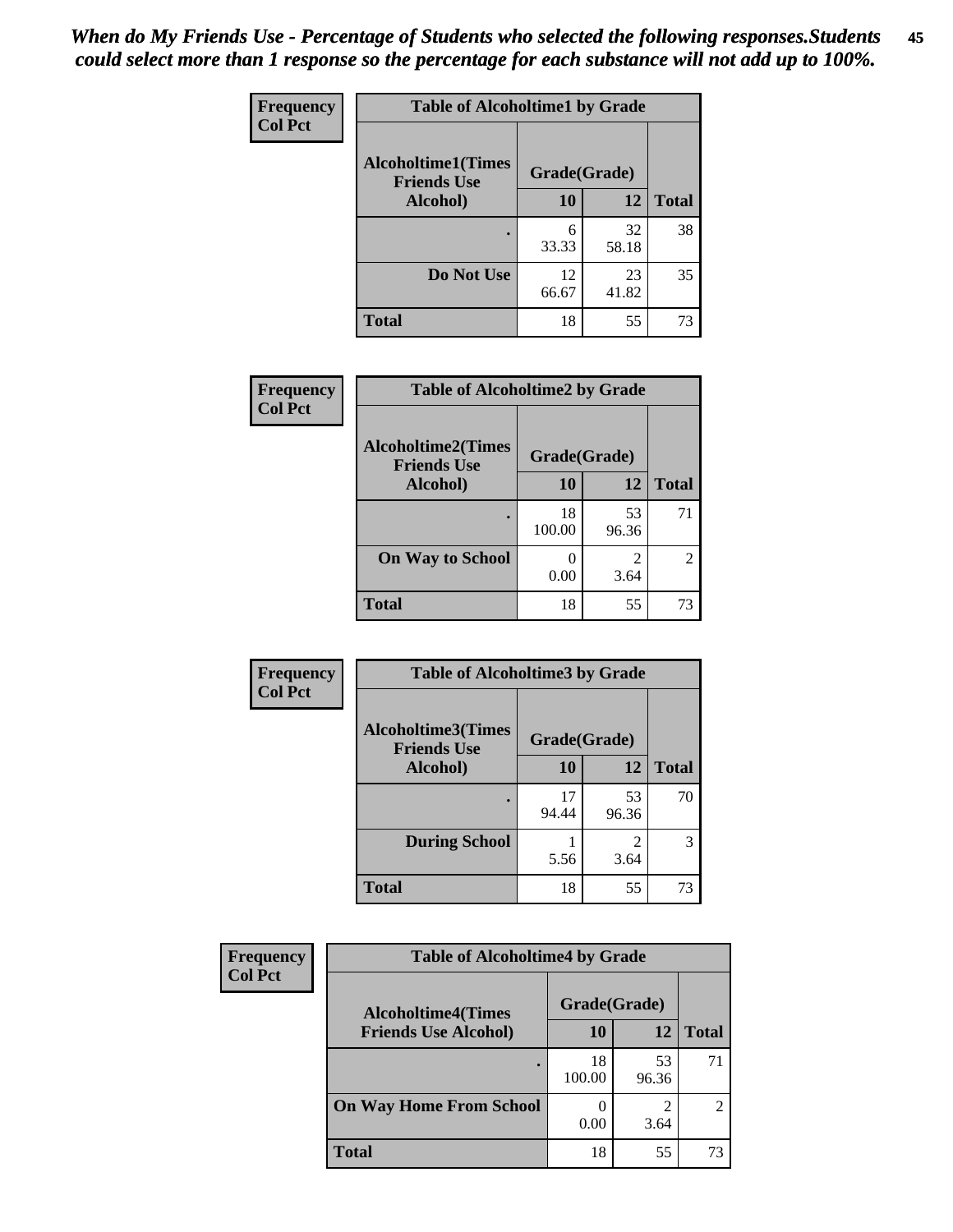*When do My Friends Use - Percentage of Students who selected the following responses.Students could select more than 1 response so the percentage for each substance will not add up to 100%.* **46**

| <b>Frequency</b> | <b>Table of Alcoholtime5 by Grade</b>           |                         |             |              |
|------------------|-------------------------------------------------|-------------------------|-------------|--------------|
| <b>Col Pct</b>   | <b>Alcoholtime5(Times</b><br><b>Friends Use</b> | Grade(Grade)            |             |              |
|                  | Alcohol)                                        | 10                      | 12          | <b>Total</b> |
|                  |                                                 | 16<br>88.89             | 45<br>81.82 | 61           |
|                  | Weeknights                                      | $\mathfrak{D}$<br>11.11 | 10<br>18.18 | 12           |
|                  | <b>Total</b>                                    | 18                      | 55          | 73           |

| Frequency      |                                                 | <b>Table of Alcoholtime6 by Grade</b> |             |              |  |
|----------------|-------------------------------------------------|---------------------------------------|-------------|--------------|--|
| <b>Col Pct</b> | <b>Alcoholtime6(Times</b><br><b>Friends Use</b> | Grade(Grade)                          |             |              |  |
|                | Alcohol)                                        | 10                                    | 12          | <b>Total</b> |  |
|                |                                                 | 10<br>55.56                           | 25<br>45.45 | 35           |  |
|                | Weekends                                        | 8<br>44.44                            | 30<br>54.55 | 38           |  |
|                | <b>Total</b>                                    | 18                                    | 55          | 73           |  |

| Frequency      | <b>Table of Tobaccotime1 by Grade</b>           |              |             |              |
|----------------|-------------------------------------------------|--------------|-------------|--------------|
| <b>Col Pct</b> | <b>Tobaccotime1(Times</b><br><b>Friends Use</b> | Grade(Grade) |             |              |
|                | <b>Tobacco</b> )                                | 10           | 12          | <b>Total</b> |
|                |                                                 | 22.22        | 23<br>41.82 | 27           |
|                | Do Not Use                                      | 14<br>77.78  | 32<br>58.18 | 46           |
|                | <b>Total</b>                                    | 18           | 55          | 73           |

| <b>Frequency</b> | <b>Table of Tobaccotime2 by Grade</b>                           |              |             |              |
|------------------|-----------------------------------------------------------------|--------------|-------------|--------------|
| <b>Col Pct</b>   | <b>Tobaccotime2(Times</b><br>Grade(Grade)<br><b>Friends Use</b> |              |             |              |
|                  | <b>Tobacco</b> )                                                | 10           | 12          | <b>Total</b> |
|                  |                                                                 | 18<br>100.00 | 44<br>80.00 | 62           |
|                  | <b>On Way to School</b>                                         | 0<br>0.00    | 11<br>20.00 | 11           |
|                  | <b>Total</b>                                                    | 18           | 55          | 73           |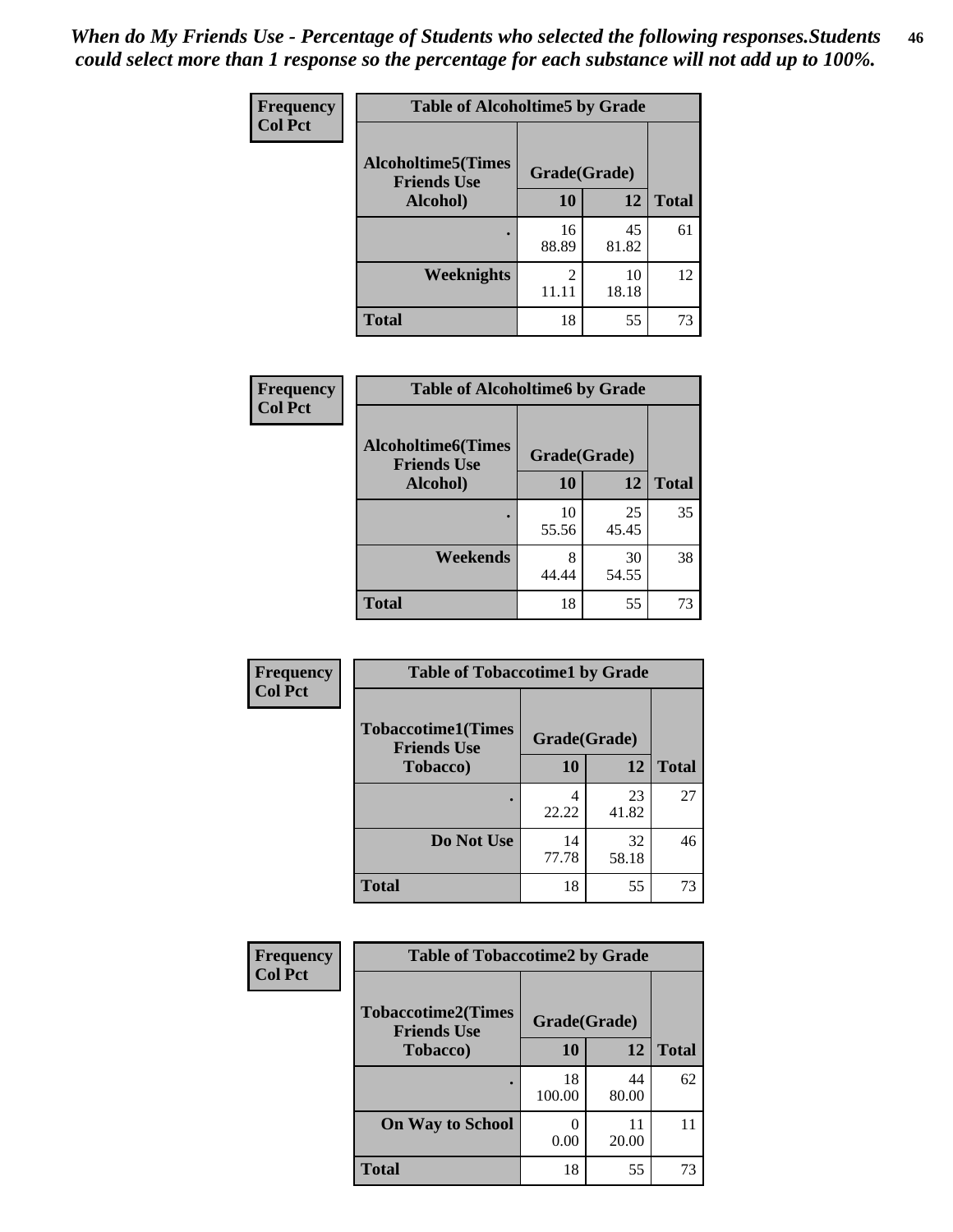*When do My Friends Use - Percentage of Students who selected the following responses.Students could select more than 1 response so the percentage for each substance will not add up to 100%.* **47**

| <b>Frequency</b> | <b>Table of Tobaccotime3 by Grade</b>           |             |              |              |  |
|------------------|-------------------------------------------------|-------------|--------------|--------------|--|
| <b>Col Pct</b>   | <b>Tobaccotime3(Times</b><br><b>Friends Use</b> |             | Grade(Grade) |              |  |
|                  | <b>Tobacco</b> )                                | 10          | 12           | <b>Total</b> |  |
|                  |                                                 | 17<br>94.44 | 45<br>81.82  | 62           |  |
|                  | <b>During School</b>                            | 5.56        | 10<br>18.18  | 11           |  |
|                  | <b>Total</b>                                    | 18          | 55           | 73           |  |

| Frequency<br><b>Col Pct</b> | <b>Table of Tobaccotime4 by Grade</b> |              |             |              |
|-----------------------------|---------------------------------------|--------------|-------------|--------------|
|                             | <b>Tobaccotime4(Times</b>             | Grade(Grade) |             |              |
|                             | <b>Friends Use Tobacco)</b>           | 10           | 12          | <b>Total</b> |
|                             |                                       | 18<br>100.00 | 53<br>96.36 | 71           |
|                             | <b>On Way Home From School</b>        | 0.00         | 3.64        |              |
|                             | <b>Total</b>                          | 18           | 55          | 73           |

| <b>Frequency</b> | <b>Table of Tobaccotime5 by Grade</b>            |              |             |              |
|------------------|--------------------------------------------------|--------------|-------------|--------------|
| <b>Col Pct</b>   | <b>Tobaccotime5</b> (Times<br><b>Friends Use</b> | Grade(Grade) |             |              |
|                  | <b>Tobacco</b> )                                 | 10           | 12          | <b>Total</b> |
|                  |                                                  | 15<br>83.33  | 39<br>70.91 | 54           |
|                  | <b>Weeknights</b>                                | 3<br>16.67   | 16<br>29.09 | 19           |
|                  | <b>Total</b>                                     | 18           | 55          | 73           |

| <b>Frequency</b> | <b>Table of Tobaccotime6 by Grade</b>           |              |             |              |
|------------------|-------------------------------------------------|--------------|-------------|--------------|
| <b>Col Pct</b>   | <b>Tobaccotime6(Times</b><br><b>Friends Use</b> | Grade(Grade) |             |              |
|                  | <b>Tobacco</b> )                                | 10           | 12          | <b>Total</b> |
|                  |                                                 | 14<br>77.78  | 37<br>67.27 | 51           |
|                  | Weekends                                        | 4<br>22.22   | 18<br>32.73 | 22           |
|                  | <b>Total</b>                                    | 18           | 55          | 73           |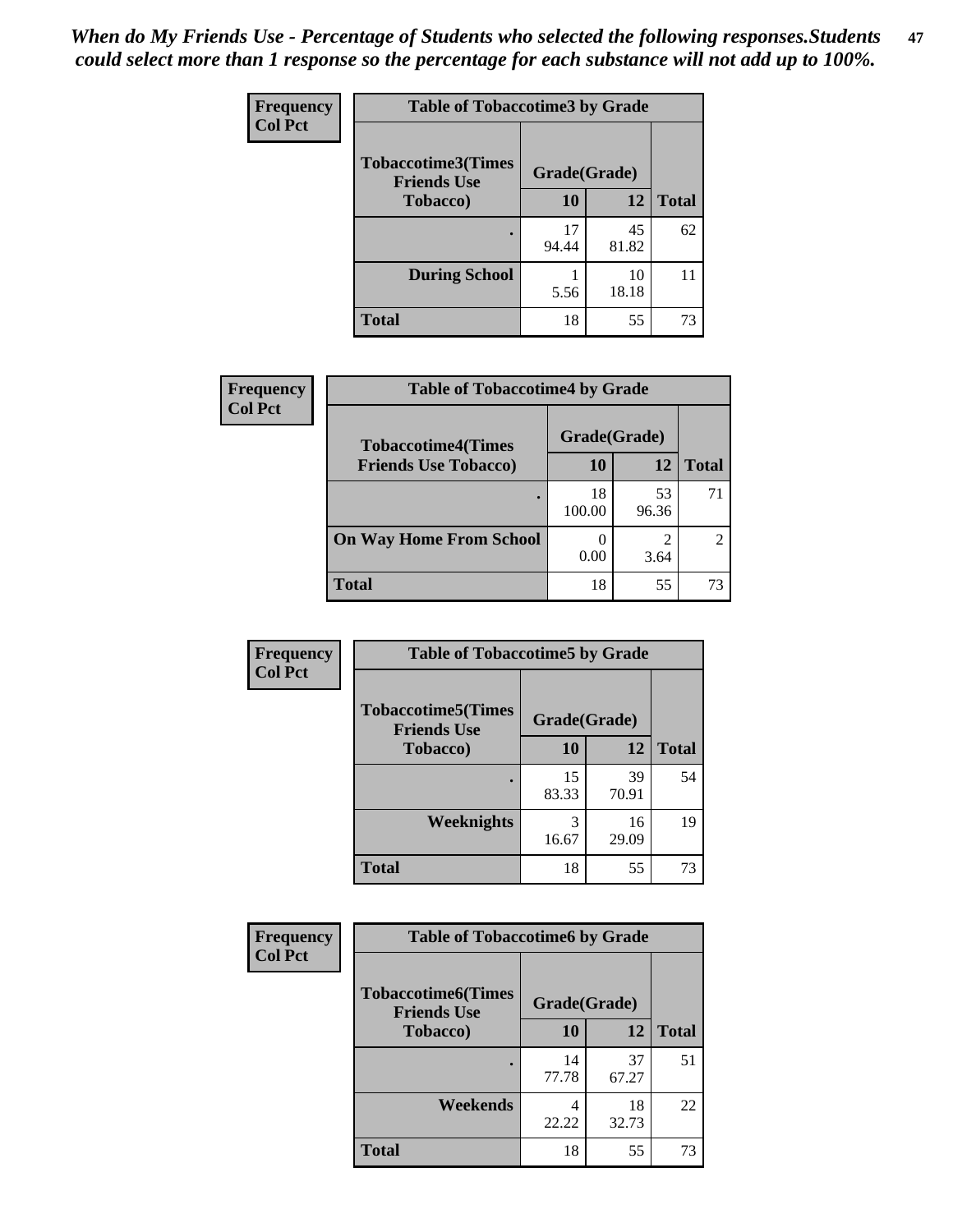| <b>Frequency</b> | <b>Table of Marijuanatime1 by Grade</b>           |              |             |              |
|------------------|---------------------------------------------------|--------------|-------------|--------------|
| <b>Col Pct</b>   | <b>Marijuanatime1(Times</b><br><b>Friends Use</b> | Grade(Grade) |             |              |
|                  | Marijuana)                                        | 10           | 12          | <b>Total</b> |
|                  |                                                   | 6<br>33.33   | 24<br>43.64 | 30           |
|                  | Do Not Use                                        | 12<br>66.67  | 31<br>56.36 | 43           |
|                  | <b>Total</b>                                      | 18           | 55          | 73           |

| <b>Frequency</b> | <b>Table of Marijuanatime2 by Grade</b>           |              |             |              |
|------------------|---------------------------------------------------|--------------|-------------|--------------|
| <b>Col Pct</b>   | <b>Marijuanatime2(Times</b><br><b>Friends Use</b> | Grade(Grade) |             |              |
|                  | Marijuana)                                        | 10           | 12          | <b>Total</b> |
|                  | ٠                                                 | 17<br>94.44  | 48<br>87.27 | 65           |
|                  | <b>On Way to School</b>                           | 5.56         | 12.73       | 8            |
|                  | <b>Total</b>                                      | 18           | 55          | 73           |

| Frequency      | <b>Table of Marijuanatime3 by Grade</b>    |              |             |              |
|----------------|--------------------------------------------|--------------|-------------|--------------|
| <b>Col Pct</b> | Marijuanatime3(Times<br><b>Friends Use</b> | Grade(Grade) |             |              |
|                | Marijuana)                                 | 10           | 12          | <b>Total</b> |
|                |                                            | 17<br>94.44  | 48<br>87.27 | 65           |
|                | <b>During School</b>                       | 5.56         | 12.73       | 8            |
|                | <b>Total</b>                               | 18           | 55          | 73           |

| <b>Frequency</b> | <b>Table of Marijuanatime4 by Grade</b> |              |             |              |
|------------------|-----------------------------------------|--------------|-------------|--------------|
| <b>Col Pct</b>   | <b>Marijuanatime4(Times</b>             | Grade(Grade) |             |              |
|                  | <b>Friends Use Marijuana</b> )          | 10           | 12          | <b>Total</b> |
|                  |                                         | 17<br>94.44  | 48<br>87.27 | 65           |
|                  | <b>On Way Home From School</b>          | 5.56         | 12.73       | 8            |
|                  | <b>Total</b>                            | 18           | 55          | 73           |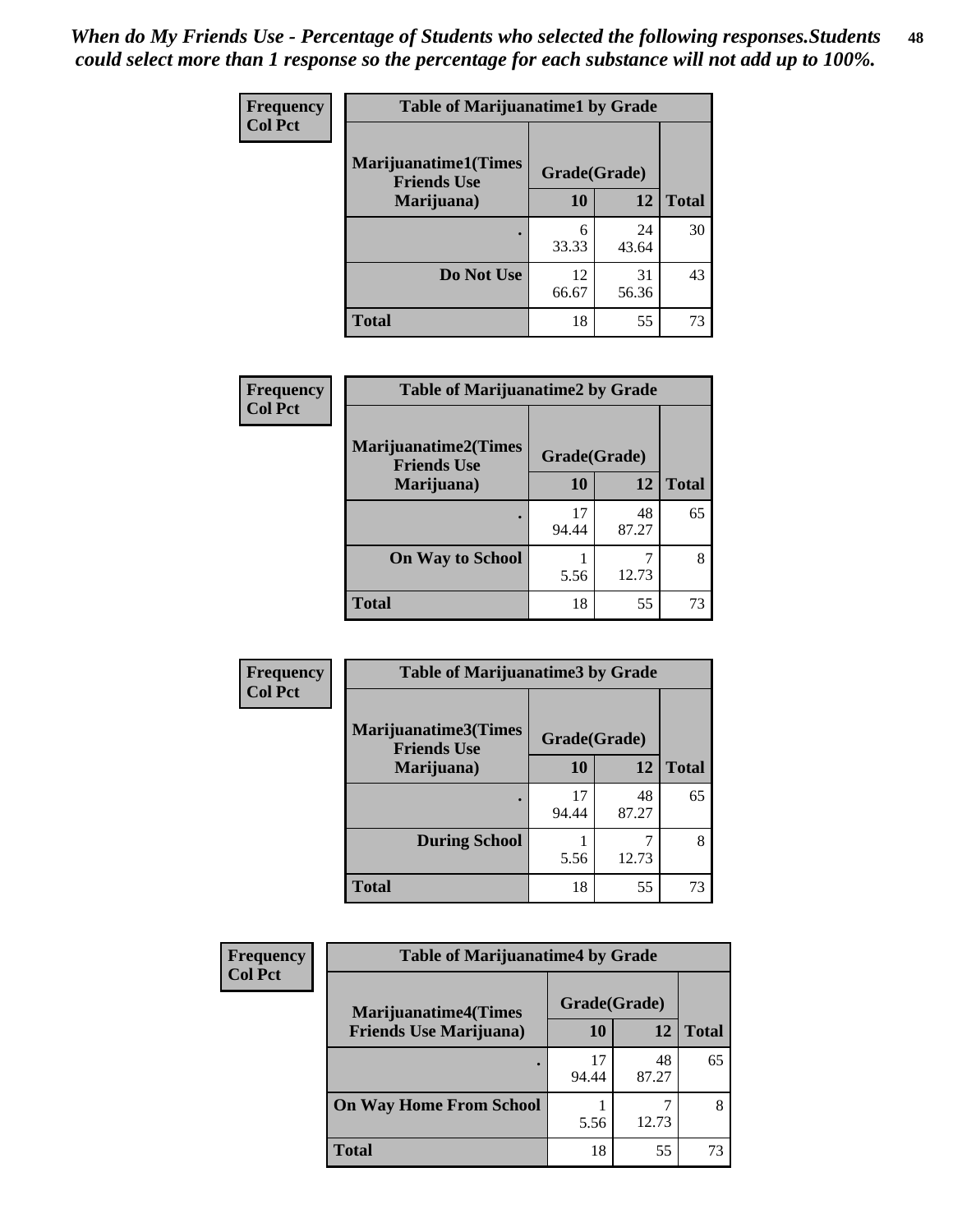| <b>Frequency</b> | <b>Table of Marijuanatime5 by Grade</b>            |              |             |              |
|------------------|----------------------------------------------------|--------------|-------------|--------------|
| <b>Col Pct</b>   | <b>Marijuanatime5</b> (Times<br><b>Friends Use</b> | Grade(Grade) |             |              |
|                  | Marijuana)                                         | 10           | 12          | <b>Total</b> |
|                  |                                                    | 14<br>77.78  | 45<br>81.82 | 59           |
|                  | <b>Weeknights</b>                                  | 4<br>22.22   | 10<br>18.18 | 14           |
|                  | <b>Total</b>                                       | 18           | 55          | 73           |

| Frequency      | <b>Table of Marijuanatime6 by Grade</b>    |              |             |              |
|----------------|--------------------------------------------|--------------|-------------|--------------|
| <b>Col Pct</b> | Marijuanatime6(Times<br><b>Friends Use</b> | Grade(Grade) |             |              |
|                | Marijuana)                                 | 10           | 12          | <b>Total</b> |
|                |                                            | 12<br>66.67  | 33<br>60.00 | 45           |
|                | Weekends                                   | 6<br>33.33   | 22<br>40.00 | 28           |
|                | <b>Total</b>                               | 18           | 55          | 73           |

| <b>Frequency</b> | <b>Table of Otherdrugtime1 by Grade</b>                 |              |             |              |
|------------------|---------------------------------------------------------|--------------|-------------|--------------|
| <b>Col Pct</b>   | <b>Otherdrugtime1(Times</b><br><b>Friends Use Other</b> | Grade(Grade) |             |              |
|                  | <b>Illegal Drugs</b> )                                  | 10           | 12          | <b>Total</b> |
|                  |                                                         | 2<br>11.11   | 11<br>20.00 | 13           |
|                  | Do Not Use                                              | 16<br>88.89  | 44<br>80.00 | 60           |
|                  | Total                                                   | 18           | 55          | 73           |

| <b>Frequency</b> | <b>Table of Otherdrugtime2 by Grade</b>                 |              |             |              |  |
|------------------|---------------------------------------------------------|--------------|-------------|--------------|--|
| <b>Col Pct</b>   | <b>Otherdrugtime2(Times</b><br><b>Friends Use Other</b> | Grade(Grade) |             |              |  |
|                  | <b>Illegal Drugs</b> )                                  |              | 12          | <b>Total</b> |  |
|                  |                                                         | 18<br>100.00 | 52<br>94.55 | 70           |  |
|                  | <b>On Way to School</b>                                 | 0.00         | 5.45        | 3            |  |
|                  | <b>Total</b>                                            | 18           | 55          | 73           |  |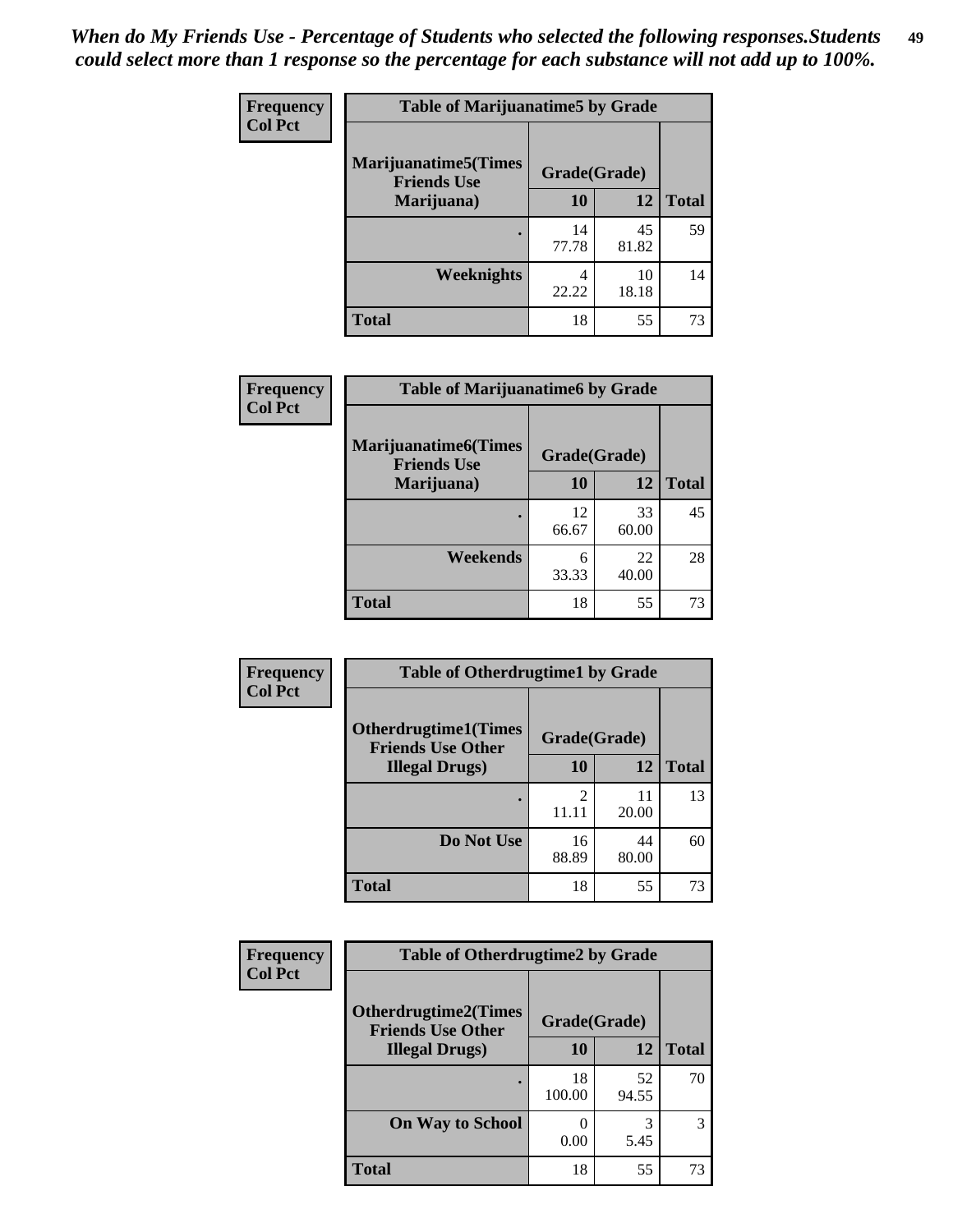| <b>Frequency</b> | <b>Table of Otherdrugtime3 by Grade</b>          |              |             |              |
|------------------|--------------------------------------------------|--------------|-------------|--------------|
| <b>Col Pct</b>   | Otherdrugtime3(Times<br><b>Friends Use Other</b> | Grade(Grade) |             |              |
|                  | <b>Illegal Drugs</b> )                           | 10           | 12          | <b>Total</b> |
|                  |                                                  | 17<br>94.44  | 51<br>92.73 | 68           |
|                  | <b>During School</b>                             | 5.56         | 4<br>7.27   | 5            |
|                  | Total                                            | 18           | 55          | 73           |

| Frequency<br><b>Col Pct</b> | <b>Table of Otherdrugtime4 by Grade</b>                         |              |             |                |  |
|-----------------------------|-----------------------------------------------------------------|--------------|-------------|----------------|--|
|                             | <b>Otherdrugtime4(Times</b><br><b>Friends Use Other Illegal</b> | Grade(Grade) |             |                |  |
|                             | Drugs)                                                          | 10           | 12          | <b>Total</b>   |  |
|                             | ٠                                                               | 18<br>100.00 | 53<br>96.36 | 71             |  |
|                             | <b>On Way Home From School</b>                                  | 0.00         | ာ<br>3.64   | $\mathfrak{D}$ |  |
|                             | <b>Total</b>                                                    | 18           | 55          | 73             |  |

| <b>Frequency</b> | <b>Table of Otherdrugtime5 by Grade</b>                  |              |             |              |  |
|------------------|----------------------------------------------------------|--------------|-------------|--------------|--|
| <b>Col Pct</b>   | <b>Otherdrugtime5</b> (Times<br><b>Friends Use Other</b> | Grade(Grade) |             |              |  |
|                  | <b>Illegal Drugs</b> )                                   | 10           | 12          | <b>Total</b> |  |
|                  |                                                          | 17<br>94.44  | 51<br>92.73 | 68           |  |
|                  | Weeknights                                               | 5.56         | 4<br>7.27   | 5            |  |
|                  | Total                                                    | 18           | 55          | 73           |  |

| <b>Frequency</b> | <b>Table of Otherdrugtime6 by Grade</b>                 |              |             |              |  |
|------------------|---------------------------------------------------------|--------------|-------------|--------------|--|
| <b>Col Pct</b>   | <b>Otherdrugtime6(Times</b><br><b>Friends Use Other</b> | Grade(Grade) |             |              |  |
|                  | <b>Illegal Drugs</b> )                                  | 10           | 12          | <b>Total</b> |  |
|                  |                                                         | 15<br>83.33  | 46<br>83.64 | 61           |  |
|                  | Weekends                                                | 3<br>16.67   | 9<br>16.36  | 12           |  |
|                  | <b>Total</b>                                            | 18           | 55          | 73           |  |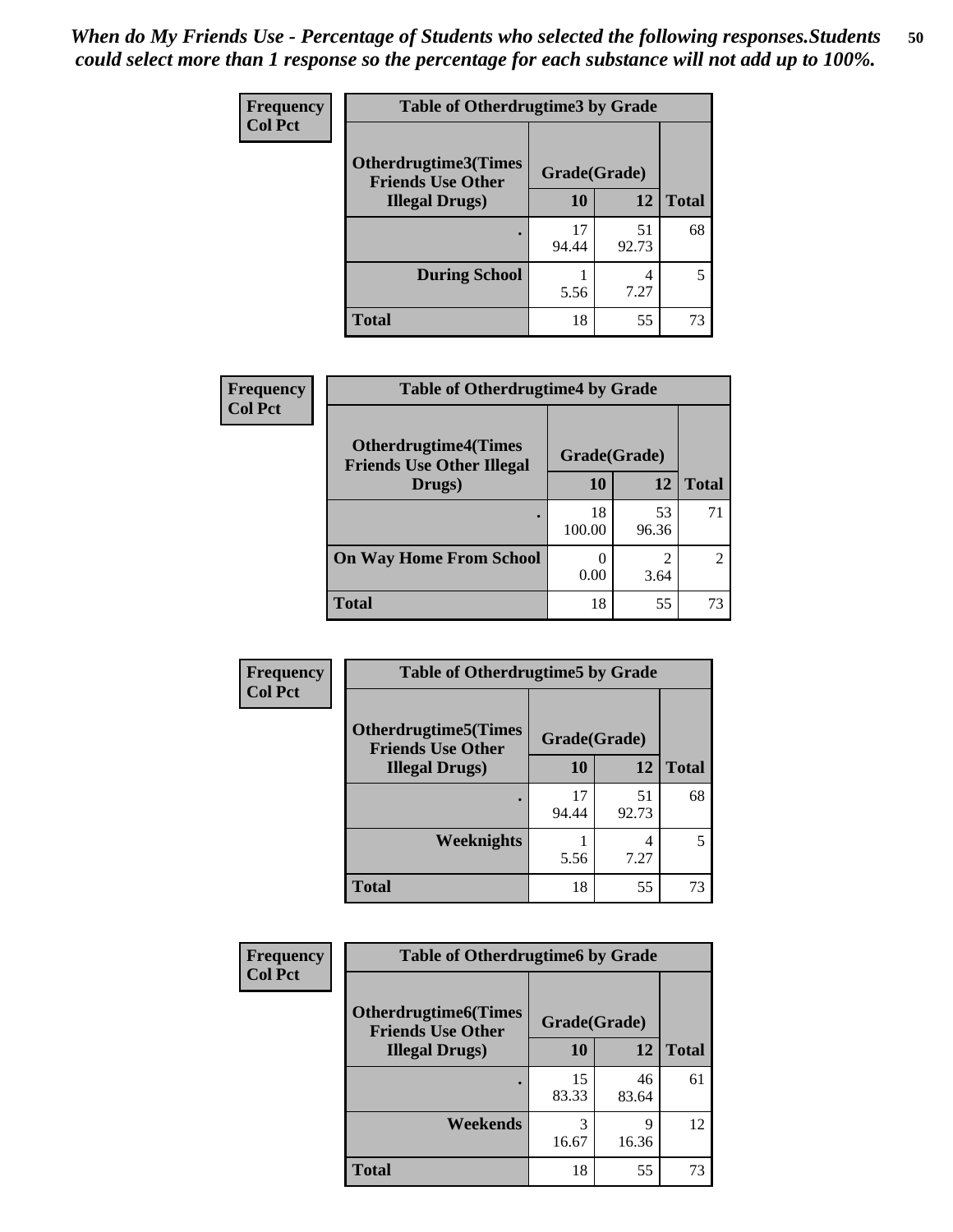| Frequency      | <b>Table of Educationalcohol by Grade</b>                                                                  |              |             |                                |
|----------------|------------------------------------------------------------------------------------------------------------|--------------|-------------|--------------------------------|
| <b>Col Pct</b> | Educationalcohol(I<br>have been taught<br>about alcohol,<br>tobacco,<br>and other drugs<br>within the last | Grade(Grade) |             |                                |
|                | year at school)                                                                                            | 10           | 12          | <b>Total</b><br>49<br>24<br>73 |
|                | Yes                                                                                                        | 15<br>83.33  | 34<br>61.82 |                                |
|                | N <sub>0</sub>                                                                                             | 3<br>16.67   | 21<br>38.18 |                                |
|                | <b>Total</b>                                                                                               | 18           | 55          |                                |

| Frequency      | <b>Table of Eversmoked by Grade</b> |              |             |              |  |
|----------------|-------------------------------------|--------------|-------------|--------------|--|
| <b>Col Pct</b> | Eversmoked(I<br>have smoked         | Grade(Grade) |             |              |  |
|                | a cigarette)                        | 10<br>12     |             | <b>Total</b> |  |
|                | Yes                                 | 5<br>27.78   | 15<br>27.27 | 20           |  |
|                | N <sub>0</sub>                      | 13<br>72.22  | 40<br>72.73 | 53           |  |
|                | <b>Total</b>                        | 18           | 55          | 73           |  |

| Frequency<br><b>Col Pct</b> | <b>Table of Drovedrinking by Grade</b>                                                         |              |             |              |  |
|-----------------------------|------------------------------------------------------------------------------------------------|--------------|-------------|--------------|--|
|                             | Drovedrinking(In<br>the past 30 days I<br>have driven a car<br>or other vehicle<br>while I was | Grade(Grade) |             |              |  |
|                             | drinking alcohol)                                                                              | 10           | 12          | <b>Total</b> |  |
|                             | Yes                                                                                            | 0            | 2           | 2            |  |
|                             |                                                                                                | 0.00         | 3.64        |              |  |
|                             | N <sub>0</sub>                                                                                 | 18<br>100.00 | 53<br>96.36 | 71           |  |
|                             | <b>Total</b>                                                                                   | 18           | 55          | 73           |  |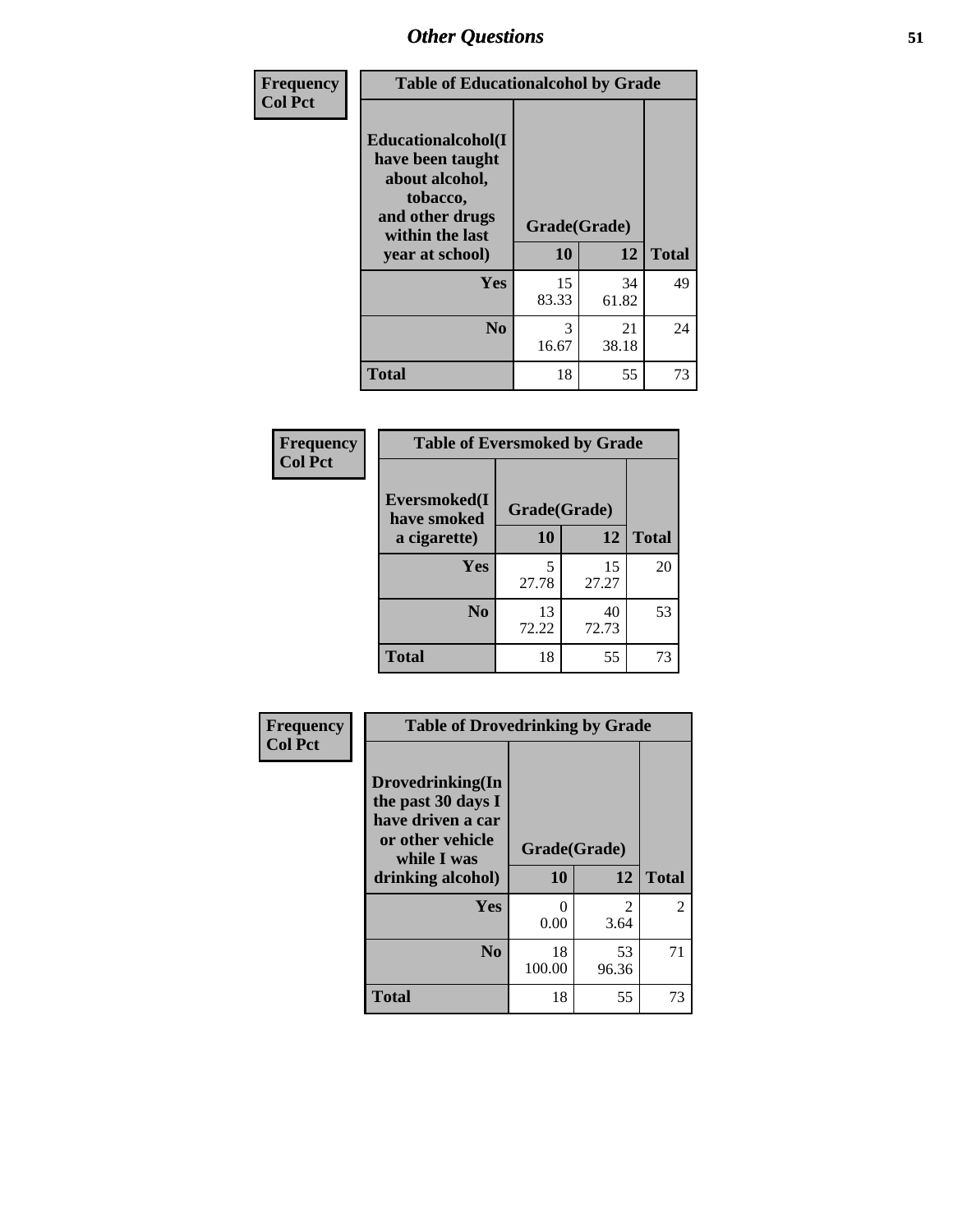| Frequency      | <b>Table of Rodedrinking by Grade</b>                                                                      |              |             |              |  |
|----------------|------------------------------------------------------------------------------------------------------------|--------------|-------------|--------------|--|
| <b>Col Pct</b> | Rodedrinking(In<br>the past 30 days<br>I have ridden in<br>a car with a<br>driver who had<br>been drinking | Grade(Grade) |             |              |  |
|                | alcohol)                                                                                                   | 10           | 12          | <b>Total</b> |  |
|                | <b>Yes</b>                                                                                                 | 5.56         | 4<br>7.27   | 5            |  |
|                | N <sub>0</sub>                                                                                             | 17<br>94.44  | 51<br>92.73 | 68           |  |
|                | <b>Total</b>                                                                                               | 18           | 55          | 73           |  |

#### **Frequency Col Pct**

| <b>Table of Drugsschool by Grade</b>                                                                                      |              |             |              |  |
|---------------------------------------------------------------------------------------------------------------------------|--------------|-------------|--------------|--|
| <b>Drugsschool</b> (During<br>the past 12 months,<br>I have been offered,<br>sold,<br>or given illegal<br>drugs on school | Grade(Grade) |             |              |  |
| property)                                                                                                                 | 10           | 12          | <b>Total</b> |  |
| Yes                                                                                                                       | 5.56         | 12.73       | 8            |  |
| N <sub>0</sub>                                                                                                            | 17<br>94.44  | 48<br>87.27 | 65           |  |
| <b>Total</b>                                                                                                              | 18           | 55          | 73           |  |

| Frequency      | <b>Table of Helpbullied by Grade</b>           |                         |             |              |  |
|----------------|------------------------------------------------|-------------------------|-------------|--------------|--|
| <b>Col Pct</b> | Helpbullied(I<br>would help<br>someone who was | Grade(Grade)            |             |              |  |
|                | being bullied)                                 | 10                      | 12          | <b>Total</b> |  |
|                | <b>Strongly Agree</b>                          | 6<br>33.33              | 15<br>27.27 | 21           |  |
|                | <b>Somewhat Agree</b>                          | 10<br>55.56             | 27<br>49.09 | 37           |  |
|                | <b>Somewhat Disagree</b>                       | 0<br>0.00               | 7<br>12.73  |              |  |
|                | <b>Strongly Disagree</b>                       | $\mathfrak{D}$<br>11.11 | 6<br>10.91  | 8            |  |
|                | <b>Total</b>                                   | 18                      | 55          | 73           |  |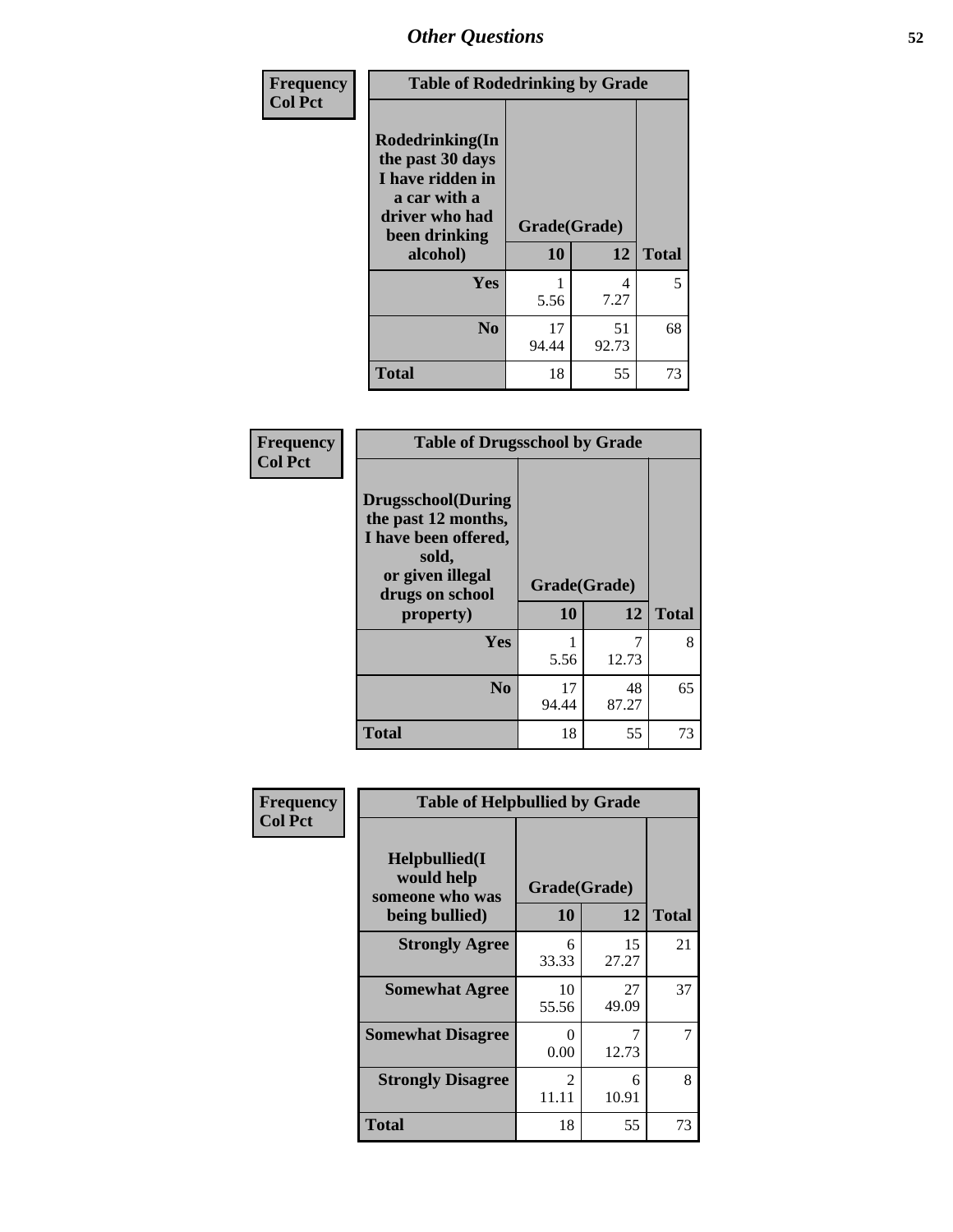*Other Questions* **53**

| <b>Frequency</b> |              | <b>Table of Grade by Bingedrinking</b> |                                                                                                                       |                              |                                           |              |
|------------------|--------------|----------------------------------------|-----------------------------------------------------------------------------------------------------------------------|------------------------------|-------------------------------------------|--------------|
| <b>Row Pct</b>   |              |                                        | <b>Bingedrinking</b> (I have<br>drunk five or more<br>drinks of alcohol at one<br>sitting during the last<br>30 days) |                              |                                           |              |
|                  | Grade(Grade) | 0<br><b>Days</b>                       | 1 or<br>2<br>days                                                                                                     | 6 <sub>to</sub><br>9<br>days | <b>10</b><br>t <sub>0</sub><br>19<br>days | <b>Total</b> |
|                  | 10           | 17<br>94.44                            | 0<br>0.00                                                                                                             | 5.56                         | 0<br>0.00                                 | 18           |
|                  | 12           | 50<br>90.91                            | 3<br>5.45                                                                                                             | 1.82                         | 1.82                                      | 55           |
|                  | <b>Total</b> | 67                                     | 3                                                                                                                     | 2                            |                                           | 73           |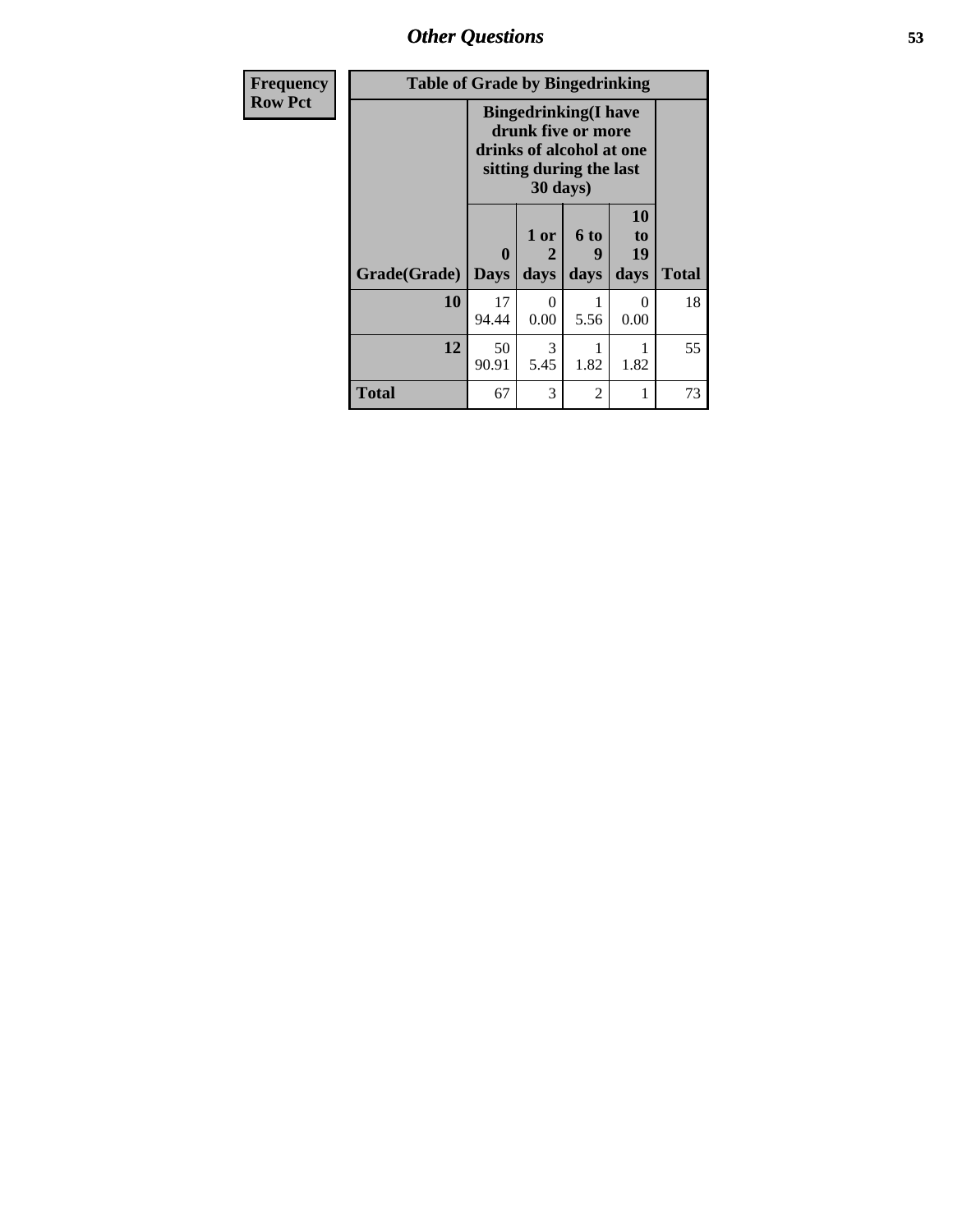## *Nutrition* **54**

| <b>Frequency</b> |
|------------------|
| Row Pct          |

| <b>Table of Grade by Dairy</b> |                          |                                                                 |                                    |                                    |              |  |
|--------------------------------|--------------------------|-----------------------------------------------------------------|------------------------------------|------------------------------------|--------------|--|
|                                |                          | Dairy (I eat at least 3 servings of dairy<br>products each day) |                                    |                                    |              |  |
| Grade(Grade)                   | <b>Strongly</b><br>Agree | Somewhat  <br>Agree                                             | <b>Somewhat</b><br><b>Disagree</b> | <b>Strongly</b><br><b>Disagree</b> | <b>Total</b> |  |
| 10                             | 5<br>27.78               | 11<br>61.11                                                     | 5.56                               | 5.56                               | 18           |  |
| 12                             | ⇁<br>12.73               | 28<br>50.91                                                     | 11<br>20.00                        | Q<br>16.36                         | 55           |  |
| <b>Total</b>                   | 12                       | 39                                                              | 12                                 | 10                                 | 73           |  |

| Frequency      |  |
|----------------|--|
| <b>Row Pct</b> |  |

| $c_{\mathbf{V}}$ | <b>Table of Grade by Fruitveg</b> |                          |                                                                          |                                                   |                 |              |  |
|------------------|-----------------------------------|--------------------------|--------------------------------------------------------------------------|---------------------------------------------------|-----------------|--------------|--|
|                  |                                   |                          | Fruitveg(I eat at least 5 servings of fruits<br>and vegetables each day) |                                                   |                 |              |  |
|                  | Grade(Grade)                      | <b>Strongly</b><br>Agree | Agree                                                                    | <b>Somewhat   Somewhat</b><br>Disagree   Disagree | <b>Strongly</b> | <b>Total</b> |  |
|                  | 10                                | 3<br>16.67               | 38.89                                                                    | 33.33                                             | 11.11           | 18           |  |
|                  | 12                                | 4<br>7.27                | 17<br>30.91                                                              | 20<br>36.36                                       | 14<br>25.45     | 55           |  |
|                  | Total                             | 7                        | 24                                                                       | 26                                                | 16              | 73           |  |

| Frequency      | <b>Table of Grade by Cafeteriahealthy</b> |                                                                       |                     |                                    |                                    |              |  |
|----------------|-------------------------------------------|-----------------------------------------------------------------------|---------------------|------------------------------------|------------------------------------|--------------|--|
| <b>Row Pct</b> |                                           | Cafeteriahealthy (School meals in my<br>school cafeteria are healthy) |                     |                                    |                                    |              |  |
|                | Grade(Grade)                              | <b>Strongly</b><br>Agree                                              | Somewhat  <br>Agree | <b>Somewhat</b><br><b>Disagree</b> | <b>Strongly</b><br><b>Disagree</b> | <b>Total</b> |  |
|                | 10                                        | 11.11                                                                 | 6<br>33.33          | 22.22                              | h<br>33.33                         | 18           |  |
|                | 12                                        | ∍<br>3.64                                                             | 16<br>29.09         | 13<br>23.64                        | 24<br>43.64                        | 55           |  |
|                | <b>Total</b>                              | 4                                                                     | 22                  | 17                                 | 30                                 | 73           |  |

| <b>Frequency</b> |
|------------------|
| <b>Row Pct</b>   |

Н

| <b>Table of Grade by Cafeterianutrition</b> |                          |                                                                                           |                                               |                                    |              |  |  |
|---------------------------------------------|--------------------------|-------------------------------------------------------------------------------------------|-----------------------------------------------|------------------------------------|--------------|--|--|
|                                             |                          | <b>Cafeterianutrition</b> (Facts about nutrition<br>are available in my school cafeteria) |                                               |                                    |              |  |  |
| Grade(Grade)                                | <b>Strongly</b><br>Agree | Agree                                                                                     | <b>Somewhat   Somewhat</b><br><b>Disagree</b> | <b>Strongly</b><br><b>Disagree</b> | <b>Total</b> |  |  |
| 10                                          | 4<br>22.22               | 27.78                                                                                     | 6<br>33.33                                    | 16.67                              | 18           |  |  |
| 12                                          | π<br>12.73               | 19<br>34.55                                                                               | 17<br>30.91                                   | 12<br>21.82                        | 55           |  |  |
| <b>Total</b>                                | 11                       | 24                                                                                        | 23                                            | 15                                 | 73           |  |  |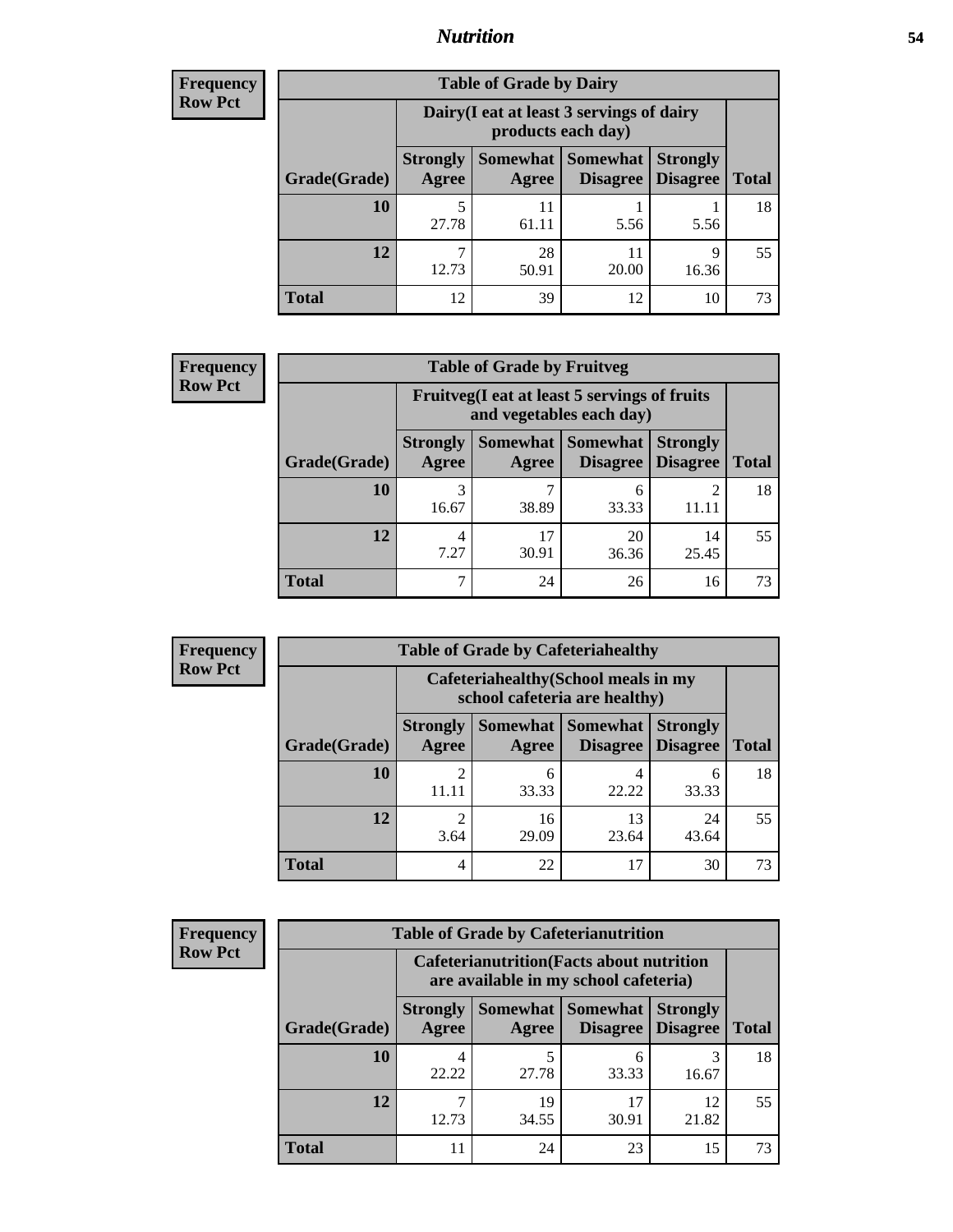## *Nutrition* **55**

| <b>Frequency</b> |
|------------------|
| Row Pct          |

| <b>Table of Grade by Schoollunch</b> |                          |                                                                 |                                   |                                    |              |  |  |
|--------------------------------------|--------------------------|-----------------------------------------------------------------|-----------------------------------|------------------------------------|--------------|--|--|
|                                      |                          | Schoollunch(I eat school lunch three or<br>more times per week) |                                   |                                    |              |  |  |
| Grade(Grade)                         | <b>Strongly</b><br>Agree | Agree                                                           | Somewhat   Somewhat  <br>Disagree | <b>Strongly</b><br><b>Disagree</b> | <b>Total</b> |  |  |
| 10                                   | 5<br>27.78               | 6<br>33.33                                                      | $\overline{2}$                    | 27.78                              | 18           |  |  |
| 12                                   | 17<br>30.91              | 16<br>29.09                                                     | 4<br>7.27                         | 18<br>32.73                        | 55           |  |  |
| <b>Total</b>                         | 22                       | 22                                                              | 6                                 | 23                                 | 73           |  |  |

| <b>Frequency</b> |  |
|------------------|--|
| <b>Row Pct</b>   |  |

| <b>Table of Grade by Foodchoices</b>                                |                          |                     |                             |                                    |              |  |
|---------------------------------------------------------------------|--------------------------|---------------------|-----------------------------|------------------------------------|--------------|--|
| Foodchoices (I make healthy food choices in<br>my school cafeteria) |                          |                     |                             |                                    |              |  |
| Grade(Grade)                                                        | <b>Strongly</b><br>Agree | Somewhat  <br>Agree | <b>Somewhat</b><br>Disagree | <b>Strongly</b><br><b>Disagree</b> | <b>Total</b> |  |
| 10                                                                  | ∍<br>11.11               | 11<br>61.11         | 16.67                       |                                    | 18           |  |
| 12                                                                  | 12.73                    | 19<br>34.55         | 12<br>21.82                 | 30.91                              | 55           |  |
| <b>Total</b>                                                        | Q                        | 30                  | 15                          | 19                                 | 73           |  |

| <b>Frequency</b><br>Row Pct |  |
|-----------------------------|--|
|                             |  |

| V | <b>Table of Grade by Wholewheat</b> |                                                                                                             |                     |                             |                                    |              |
|---|-------------------------------------|-------------------------------------------------------------------------------------------------------------|---------------------|-----------------------------|------------------------------------|--------------|
|   |                                     | Wholewheat (There are whole wheat and<br>multigrain breads and cereals available in<br>my school cafeteria) |                     |                             |                                    |              |
|   | Grade(Grade)                        | <b>Strongly</b><br>Agree                                                                                    | Somewhat  <br>Agree | <b>Somewhat</b><br>Disagree | <b>Strongly</b><br><b>Disagree</b> | <b>Total</b> |
|   | 10                                  | 16.67                                                                                                       | 11<br>61.11         | 11.11                       |                                    | 18           |
|   | 12                                  | 13<br>23.64                                                                                                 | 24<br>43.64         | 8<br>14.55                  | 10<br>18.18                        | 55           |
|   | <b>Total</b>                        | 16                                                                                                          | 35                  | 10                          | 12                                 | 73           |

٦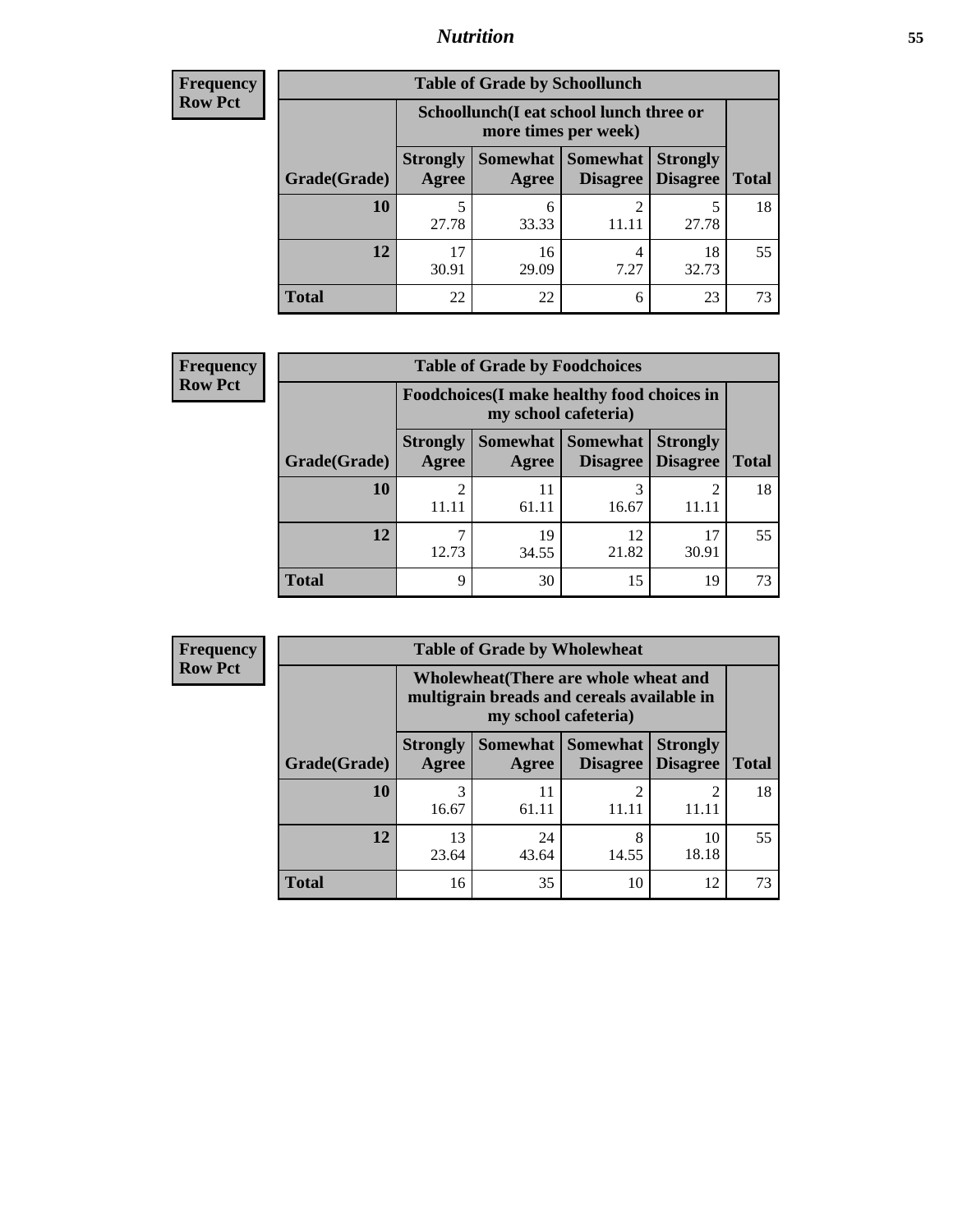## *Nutrition* **56**

**Frequency Row Pct**

| <b>Table of Grade by Healthyvending</b> |                                                                                                                                               |                          |                                    |                                    |              |  |
|-----------------------------------------|-----------------------------------------------------------------------------------------------------------------------------------------------|--------------------------|------------------------------------|------------------------------------|--------------|--|
|                                         | Healthyvending (If only healthy snacks and<br>beverages were available in the vending<br>machines during the school day,<br>I would buy them) |                          |                                    |                                    |              |  |
| Grade(Grade)                            | <b>Strongly</b><br>Agree                                                                                                                      | <b>Somewhat</b><br>Agree | <b>Somewhat</b><br><b>Disagree</b> | <b>Strongly</b><br><b>Disagree</b> | <b>Total</b> |  |
| 10                                      | 9<br>50.00                                                                                                                                    | 38.89                    | 0<br>0.00                          | $\mathfrak{D}$<br>11.11            | 18           |  |
| 12                                      | 8<br>14.55                                                                                                                                    | 18<br>32.73              | 11<br>20.00                        | 18<br>32.73                        | 55           |  |
| <b>Total</b>                            | 17                                                                                                                                            | 25                       | 11                                 | 20                                 | 73           |  |

**Frequency Row Pct**

| <b>Table of Grade by Schoolbreakfast</b> |                                                                                                                                        |             |                                 |                                    |              |  |
|------------------------------------------|----------------------------------------------------------------------------------------------------------------------------------------|-------------|---------------------------------|------------------------------------|--------------|--|
|                                          | Schoolbreakfast(If breakfast were<br>available at school,<br>but outside the cafeteria,<br>I would eat breakfast at school more often) |             |                                 |                                    |              |  |
| Grade(Grade)                             | <b>Strongly</b><br>Agree                                                                                                               | Agree       | Somewhat   Somewhat<br>Disagree | <b>Strongly</b><br><b>Disagree</b> | <b>Total</b> |  |
| <b>10</b>                                | 5<br>27.78                                                                                                                             | 38.89       | 3<br>16.67                      | 3<br>16.67                         | 18           |  |
| 12                                       | 17<br>30.91                                                                                                                            | 15<br>27.27 | 6<br>10.91                      | 17<br>30.91                        | 55           |  |
| <b>Total</b>                             | 22                                                                                                                                     | 22          | 9                               | 20                                 | 73           |  |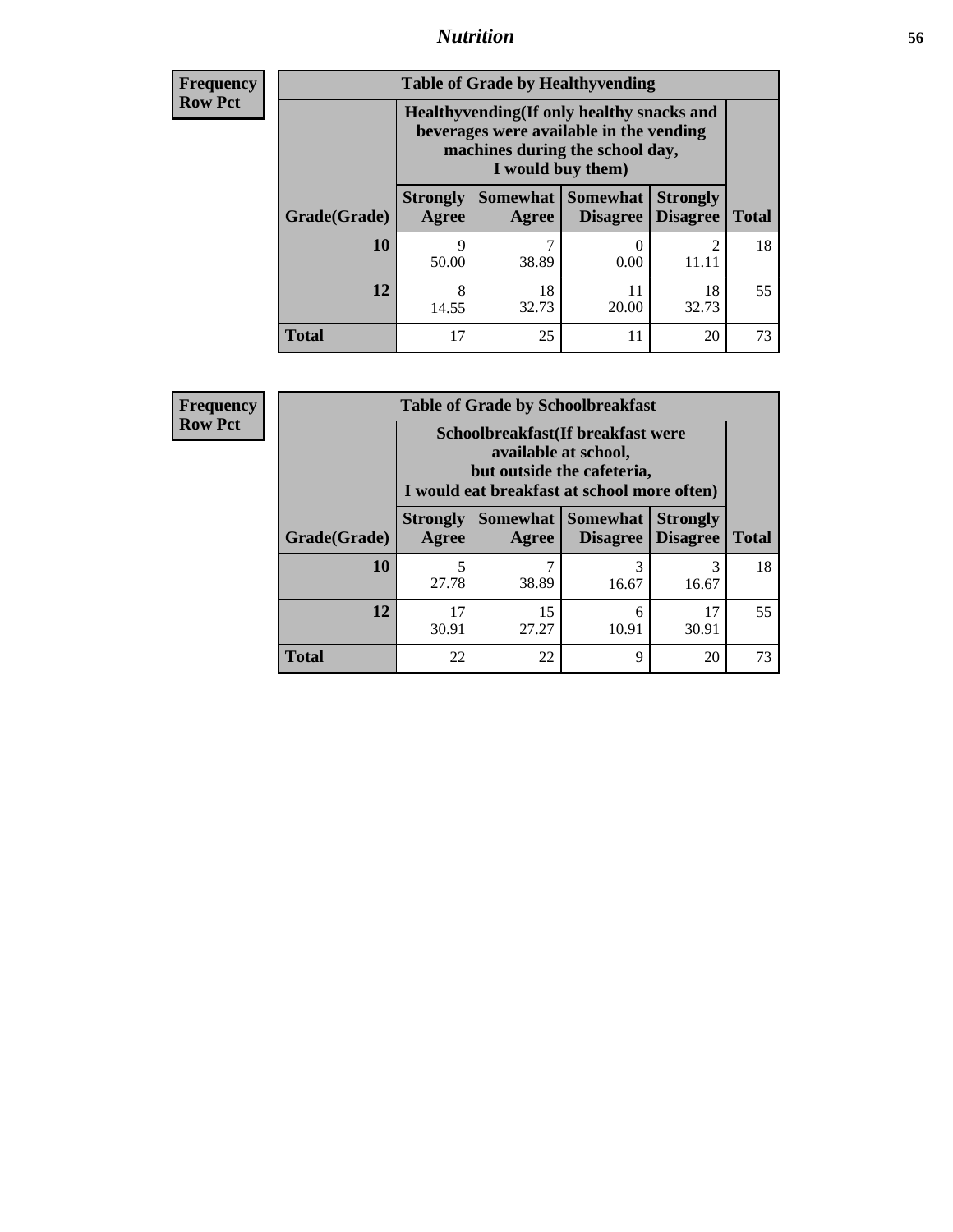| Frequency<br><b>Col Pct</b> | <b>Table of Educationaids by Grade</b>                                                                    |                         |             |              |
|-----------------------------|-----------------------------------------------------------------------------------------------------------|-------------------------|-------------|--------------|
|                             | <b>Educationaids</b> (I<br>have been<br>taught about<br><b>HIV/AIDS</b> at<br>school in the<br>past year) | Grade(Grade)<br>10      | 12          | <b>Total</b> |
|                             | Yes                                                                                                       | 16<br>88.89             | 37<br>67.27 | 53           |
|                             | N <sub>0</sub>                                                                                            | $\mathfrak{D}$<br>11.11 | 18<br>32.73 | 20           |
|                             | <b>Total</b>                                                                                              | 18                      | 55          | 73           |

| Frequency      | <b>Table of Educationcharacter by Grade</b>                         |              |             |              |
|----------------|---------------------------------------------------------------------|--------------|-------------|--------------|
| <b>Col Pct</b> | <b>Educationcharacter(I)</b><br>have been taught<br>about character | Grade(Grade) |             |              |
|                | education in the past<br>year at school)                            | 10           | 12          | <b>Total</b> |
|                | Yes                                                                 | 13<br>72.22  | 29<br>52.73 | 42           |
|                | N <sub>0</sub>                                                      | 5<br>27.78   | 26<br>47.27 | 31           |
|                | <b>Total</b>                                                        | 18           | 55          | 73           |

| Frequency      | <b>Table of Gradcoach1 by Grade</b>              |                         |             |              |
|----------------|--------------------------------------------------|-------------------------|-------------|--------------|
| <b>Col Pct</b> | Gradcoach1(I<br>know who my<br><b>Graduation</b> | Grade(Grade)            |             |              |
|                | Coach is)                                        | 10                      | 12          | <b>Total</b> |
|                | <b>Yes</b>                                       | $\overline{c}$<br>11.11 | 10<br>18.18 | 12           |
|                | N <sub>0</sub>                                   | 16<br>88.89             | 45<br>81.82 | 61           |
|                | <b>Total</b>                                     | 18                      | 55          | 73           |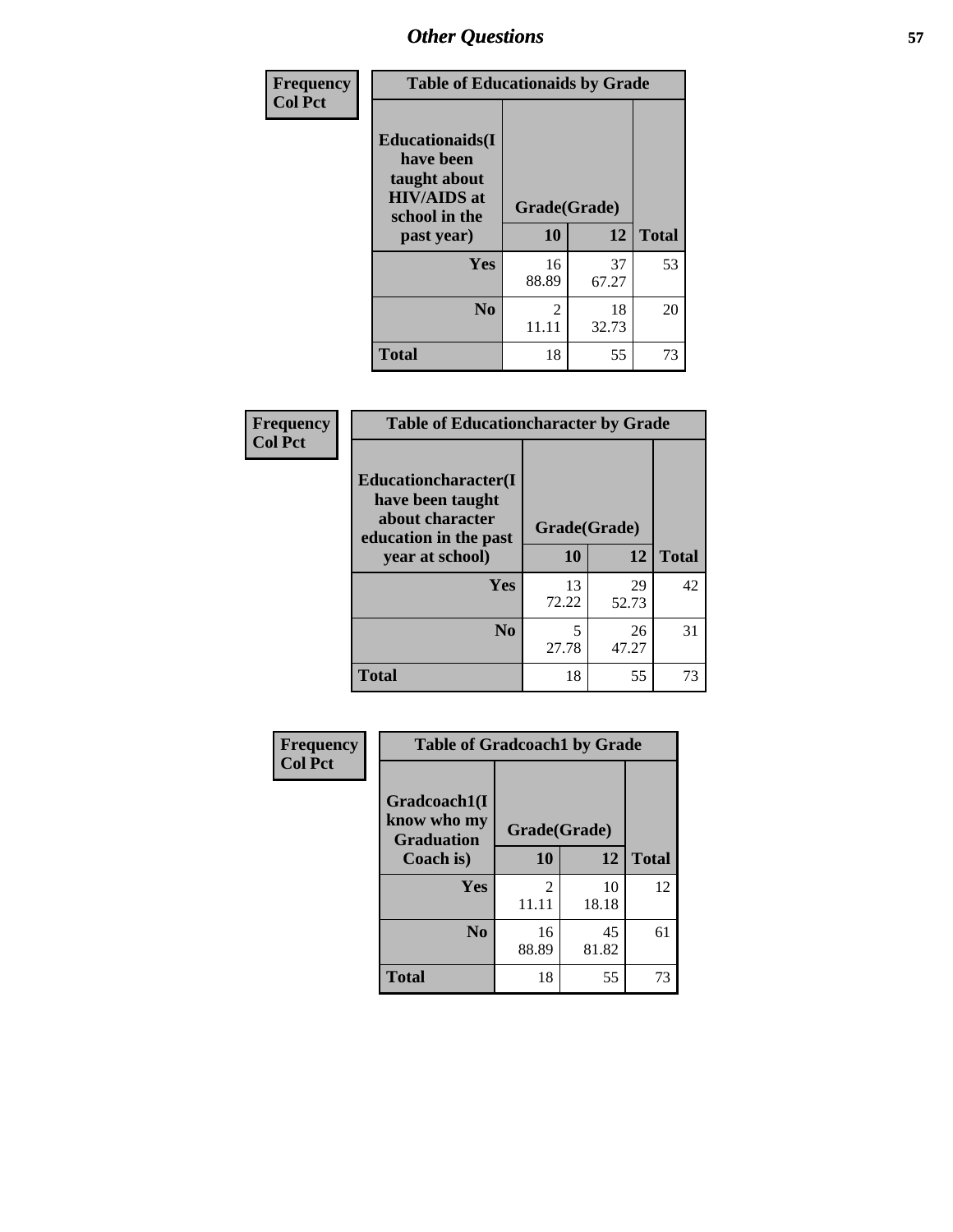| Frequency      | <b>Table of Gradcoach2 by Grade</b> |              |             |              |
|----------------|-------------------------------------|--------------|-------------|--------------|
| <b>Col Pct</b> |                                     |              |             |              |
|                | Gradcoach2(I<br>have                |              |             |              |
|                | contacted my<br><b>Graduation</b>   | Grade(Grade) |             |              |
|                | Coach)                              | 10           | 12          | <b>Total</b> |
|                | Yes                                 | 5.56         | 6<br>10.91  |              |
|                | N <sub>0</sub>                      | 17<br>94.44  | 49<br>89.09 | 66           |
|                | <b>Total</b>                        | 18           | 55          | 73           |

| Frequency<br><b>Col Pct</b> | <b>Table of Gradcoach3 by Grade</b>                    |                         |             |              |
|-----------------------------|--------------------------------------------------------|-------------------------|-------------|--------------|
|                             | Gradcoach3(I<br>have received<br>assistance<br>from my | Grade(Grade)            |             |              |
|                             | <b>Graduation</b><br>Coach)                            | 10                      | 12          | <b>Total</b> |
|                             | Yes                                                    | 0<br>0.00               | 4<br>7.27   | 4            |
|                             | N <sub>0</sub>                                         | $\overline{c}$<br>11.11 | 16<br>29.09 | 18           |
|                             | Don't know                                             | 16<br>88.89             | 35<br>63.64 | 51           |
|                             | <b>Total</b>                                           | 18                      | 55          | 73           |

| Frequency      | <b>Table of Selfharm by Grade</b>                                                                                                                                               |                    |             |              |
|----------------|---------------------------------------------------------------------------------------------------------------------------------------------------------------------------------|--------------------|-------------|--------------|
| <b>Col Pct</b> | <b>Selfharm</b> (During<br>the past 12<br>months,<br>I harmed myself<br>on purpose<br>Suicideconsider<br>During the past<br>12 months,<br>I seriously<br>considered<br>suicide) | Grade(Grade)<br>10 | 12          | <b>Total</b> |
|                | Yes                                                                                                                                                                             | 5.56               | 3<br>5.45   | 4            |
|                | N <sub>0</sub>                                                                                                                                                                  | 17<br>94.44        | 52<br>94.55 | 69           |
|                | <b>Total</b>                                                                                                                                                                    | 18                 | 55          | 73           |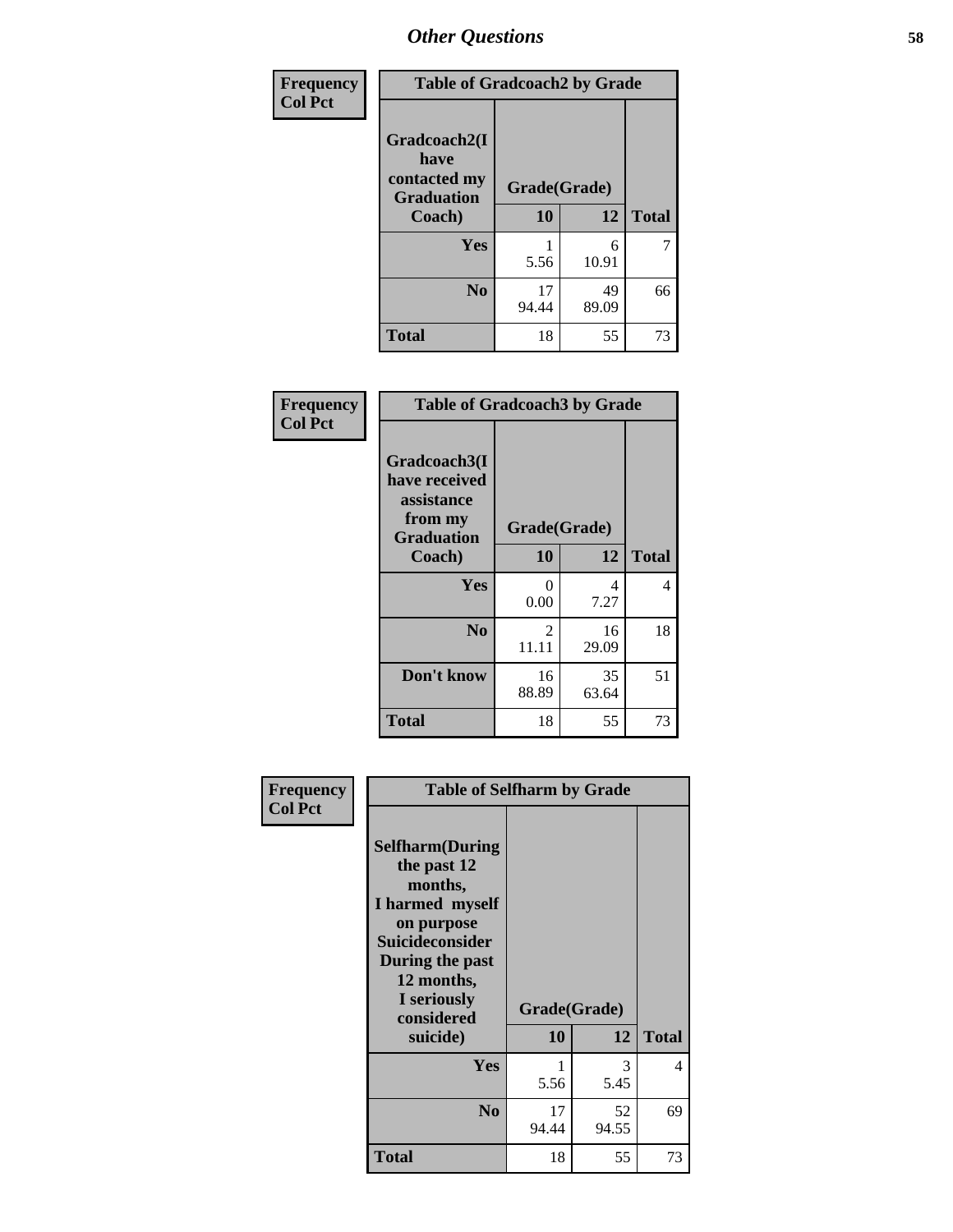| <b>Frequency</b> | <b>Table of Suicideconsider by Grade</b> |              |             |              |
|------------------|------------------------------------------|--------------|-------------|--------------|
| <b>Col Pct</b>   |                                          | Grade(Grade) |             |              |
|                  | Suicideconsider                          | <b>10</b>    | 12          | <b>Total</b> |
|                  | <b>Yes</b>                               | 5.56         | 9.09        | 6            |
|                  | N <sub>0</sub>                           | 17<br>94.44  | 50<br>90.91 | 67           |
|                  | <b>Total</b>                             | 18           | 55          | 73           |

| Frequency      | <b>Table of Suicideattempt by Grade</b>              |              |                                                                                                                                                                         |                |
|----------------|------------------------------------------------------|--------------|-------------------------------------------------------------------------------------------------------------------------------------------------------------------------|----------------|
| <b>Col Pct</b> | Suicideattempt(I<br>have attempted<br>suicide in the | Grade(Grade) |                                                                                                                                                                         |                |
|                | last year)                                           | 10           | 12                                                                                                                                                                      | <b>Total</b>   |
|                | Yes                                                  | 0<br>0.00    | $\mathcal{D}_{\mathcal{A}}^{\mathcal{A}}(\mathcal{A})=\mathcal{D}_{\mathcal{A}}^{\mathcal{A}}(\mathcal{A})\mathcal{D}_{\mathcal{A}}^{\mathcal{A}}(\mathcal{A})$<br>3.64 | $\overline{2}$ |
|                | $\bf No$                                             | 18<br>100.00 | 53<br>96.36                                                                                                                                                             | 71             |
|                | <b>Total</b>                                         | 18           | 55                                                                                                                                                                      | 73             |

| Frequency      | <b>Table of Instantmessaged by Grade</b>               |              |             |              |  |
|----------------|--------------------------------------------------------|--------------|-------------|--------------|--|
| <b>Col Pct</b> | Instantmessaged(I<br>have instant<br>messaged people I | Grade(Grade) |             |              |  |
|                | do not even know)                                      | 10           | 12          | <b>Total</b> |  |
|                | Yes                                                    | 4<br>22.22   | 18<br>32.73 | 22           |  |
|                | N <sub>0</sub>                                         | 14<br>77.78  | 37<br>67.27 | 51           |  |
|                | <b>Total</b>                                           | 18           | 55          | 73           |  |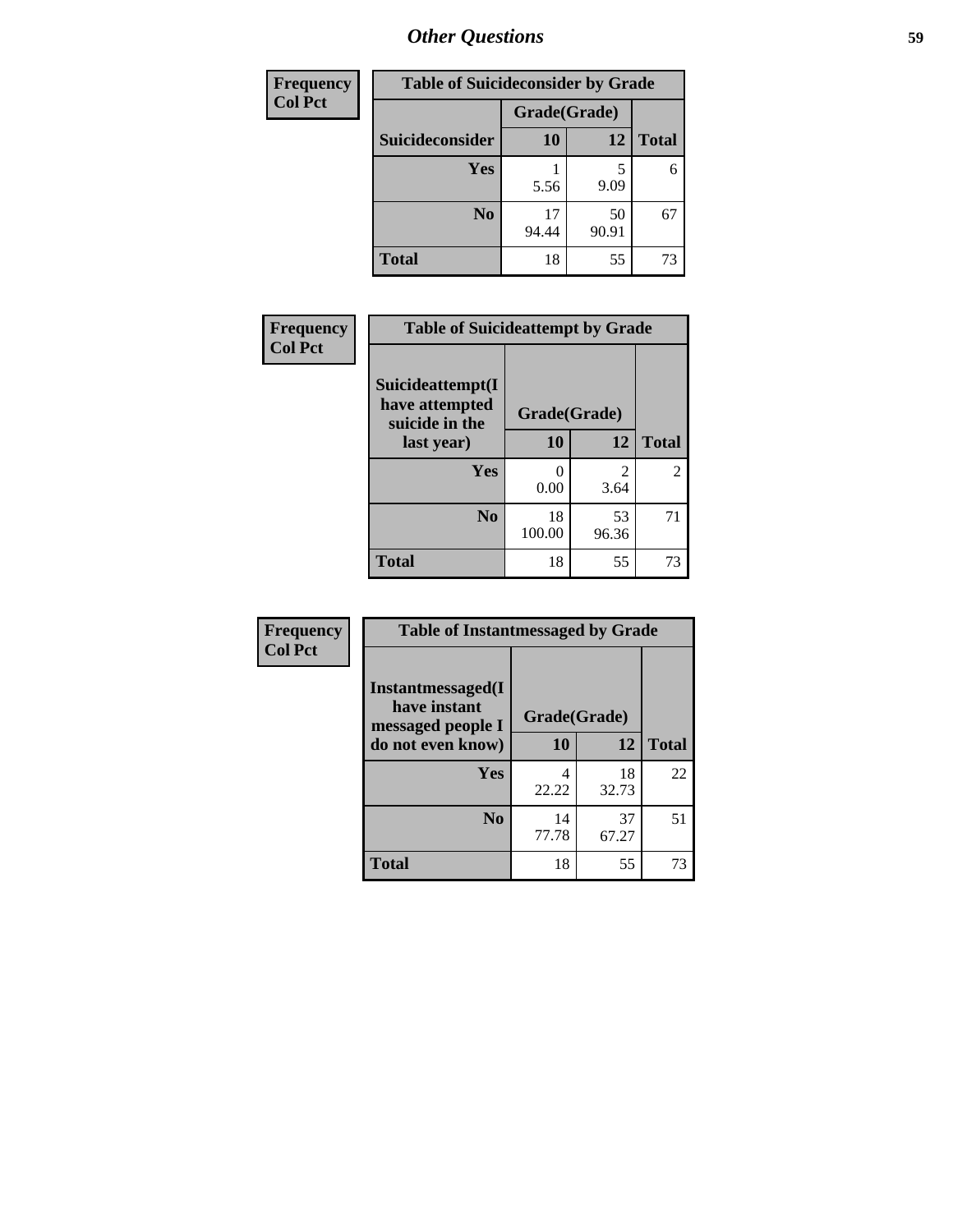| Frequency      | <b>Table of Getsalong by Grade</b>                  |                         |                        |              |  |  |  |
|----------------|-----------------------------------------------------|-------------------------|------------------------|--------------|--|--|--|
| <b>Col Pct</b> | Getsalong(I get<br>along with other<br>students and | Grade(Grade)            |                        |              |  |  |  |
|                | adults)                                             | 10                      | 12                     | <b>Total</b> |  |  |  |
|                | <b>Strongly Agree</b>                               | 5<br>27.78              | 22<br>40.00            | 27           |  |  |  |
|                | <b>Somewhat Agree</b>                               | 11<br>61.11             | 28<br>50.91            | 39           |  |  |  |
|                | <b>Somewhat Disagree</b>                            | $\mathfrak{D}$<br>11.11 | 3<br>5.45              | 5            |  |  |  |
|                | <b>Strongly Disagree</b>                            | 0<br>0.00               | $\mathfrak{D}$<br>3.64 | 2            |  |  |  |
|                | <b>Total</b>                                        | 18                      | 55                     | 73           |  |  |  |

| Frequency      | <b>Table of Safehome by Grade</b> |                    |                        |              |  |  |  |  |
|----------------|-----------------------------------|--------------------|------------------------|--------------|--|--|--|--|
| <b>Col Pct</b> | Safehome(I feel<br>safe at home)  | Grade(Grade)<br>10 | 12                     | <b>Total</b> |  |  |  |  |
|                | <b>Strongly Agree</b>             | 14<br>77.78        | 37<br>67.27            | 51           |  |  |  |  |
|                | <b>Somewhat Agree</b>             | 3<br>16.67         | 13<br>23.64            | 16           |  |  |  |  |
|                | <b>Somewhat Disagree</b>          | 0.00               | 3<br>5.45              | 3            |  |  |  |  |
|                | <b>Strongly Disagree</b>          | 5.56               | $\mathfrak{D}$<br>3.64 | 3            |  |  |  |  |
|                | <b>Total</b>                      | 18                 | 55                     | 73           |  |  |  |  |

| Frequency      | <b>Table of Adulttalk by Grade</b>                                                                  |                    |             |              |  |  |  |
|----------------|-----------------------------------------------------------------------------------------------------|--------------------|-------------|--------------|--|--|--|
| <b>Col Pct</b> | <b>Adulttalk(I</b><br>know an<br>adult at<br>school that<br>I can talk<br>with if $I$<br>need help) | Grade(Grade)<br>10 | 12          | <b>Total</b> |  |  |  |
|                |                                                                                                     |                    |             |              |  |  |  |
|                | <b>Yes</b>                                                                                          | 14<br>77.78        | 37<br>67.27 | 51           |  |  |  |
|                | N <sub>0</sub>                                                                                      | 4<br>22.22         | 18<br>32.73 | 22           |  |  |  |
|                | <b>Total</b>                                                                                        | 18                 | 55          | 73           |  |  |  |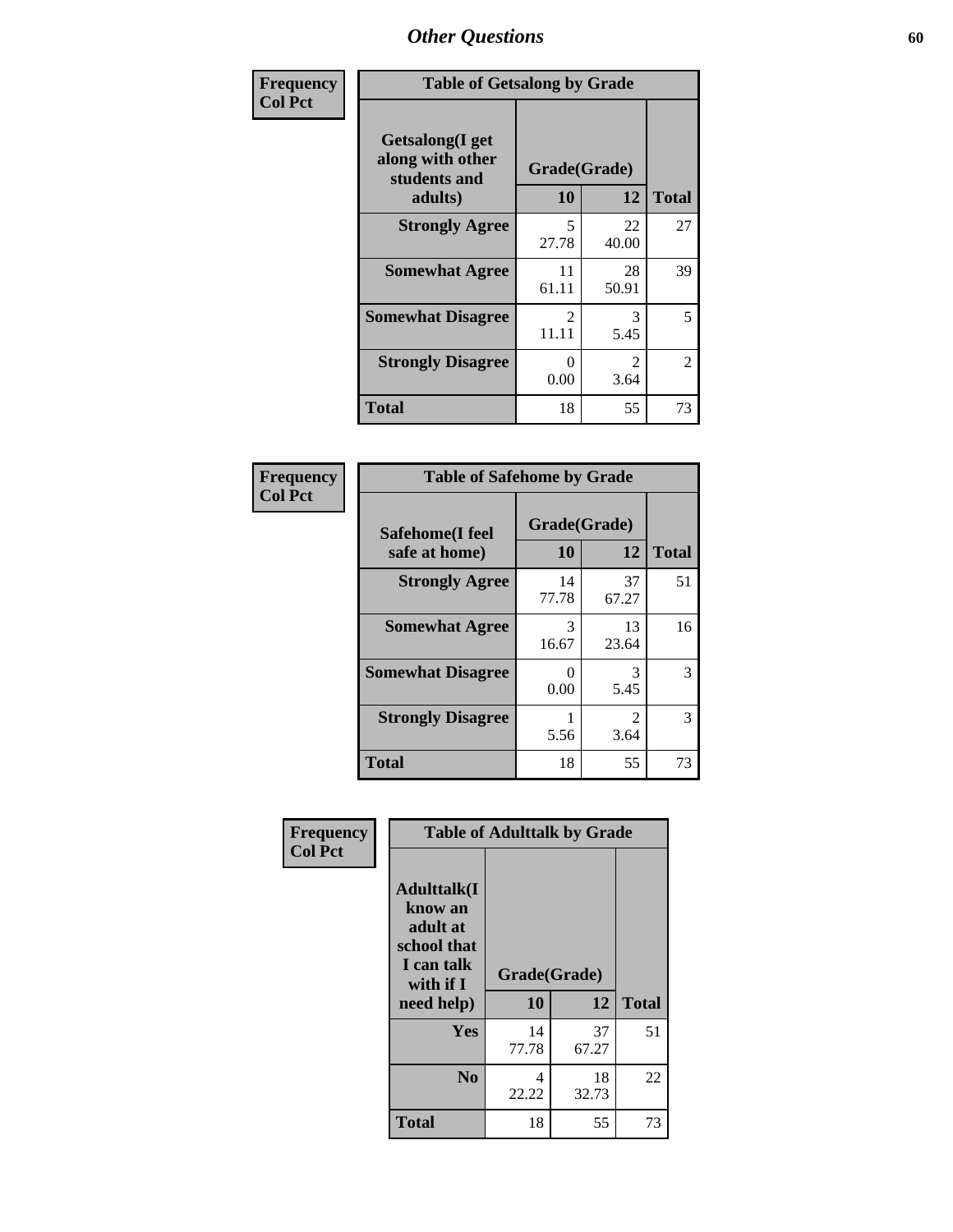**Frequency Row Pct**

| <b>Table of Grade by Tytime</b> |            |                                                                                        |                     |                        |                                  |       |              |  |  |  |
|---------------------------------|------------|----------------------------------------------------------------------------------------|---------------------|------------------------|----------------------------------|-------|--------------|--|--|--|
|                                 |            | Tvtime(On an average school day,<br>how much unsupervised time do I spend watching TV) |                     |                        |                                  |       |              |  |  |  |
| Grade(Grade)   None             |            | <b>Less that</b>                                                                       | hour/day   hour/day | $2 - 3$<br>  hours/day | $4 - 5$<br>hours/day   hours/day | $6+$  | <b>Total</b> |  |  |  |
| 10                              | 38.89      | 5.56                                                                                   | 0.00                | 22.22                  | 16.67                            | 16.67 | 18           |  |  |  |
| 12                              | 6<br>10.91 | 6<br>10.91                                                                             | 11<br>20.00         | 19<br>34.55            | 14.55                            | 9.09  | 55           |  |  |  |
| Total                           | 13         | ℸ                                                                                      | 11                  | 23                     |                                  | 8     | 73           |  |  |  |

**Frequency Row Pct**

| <b>Table of Grade by Computertime</b> |             |                                                                                                                              |            |       |       |      |    |  |  |  |
|---------------------------------------|-------------|------------------------------------------------------------------------------------------------------------------------------|------------|-------|-------|------|----|--|--|--|
|                                       |             | Computertime (On an average school day,<br>how much unsupervised time do I spend on the computer)                            |            |       |       |      |    |  |  |  |
| Grade(Grade)                          | None        | <b>Less that</b><br>$2 - 3$<br>$4 - 5$<br>$6+$<br>hour/day<br>hours/day<br>hour/day   hours/day<br>hours/day<br><b>Total</b> |            |       |       |      |    |  |  |  |
| 10                                    | 5.56        | 6<br>33.33                                                                                                                   | 3<br>16.67 | 27.78 | 11.11 | 5.56 | 18 |  |  |  |
| 12                                    | 12<br>21.82 | 15<br>◠<br>10<br>10<br>6<br>27.27<br>18.18<br>18.18<br>10.91<br>3.64                                                         |            |       |       |      |    |  |  |  |
| <b>Total</b>                          | 13          | 8                                                                                                                            | 18         | 15    | 12    |      | 73 |  |  |  |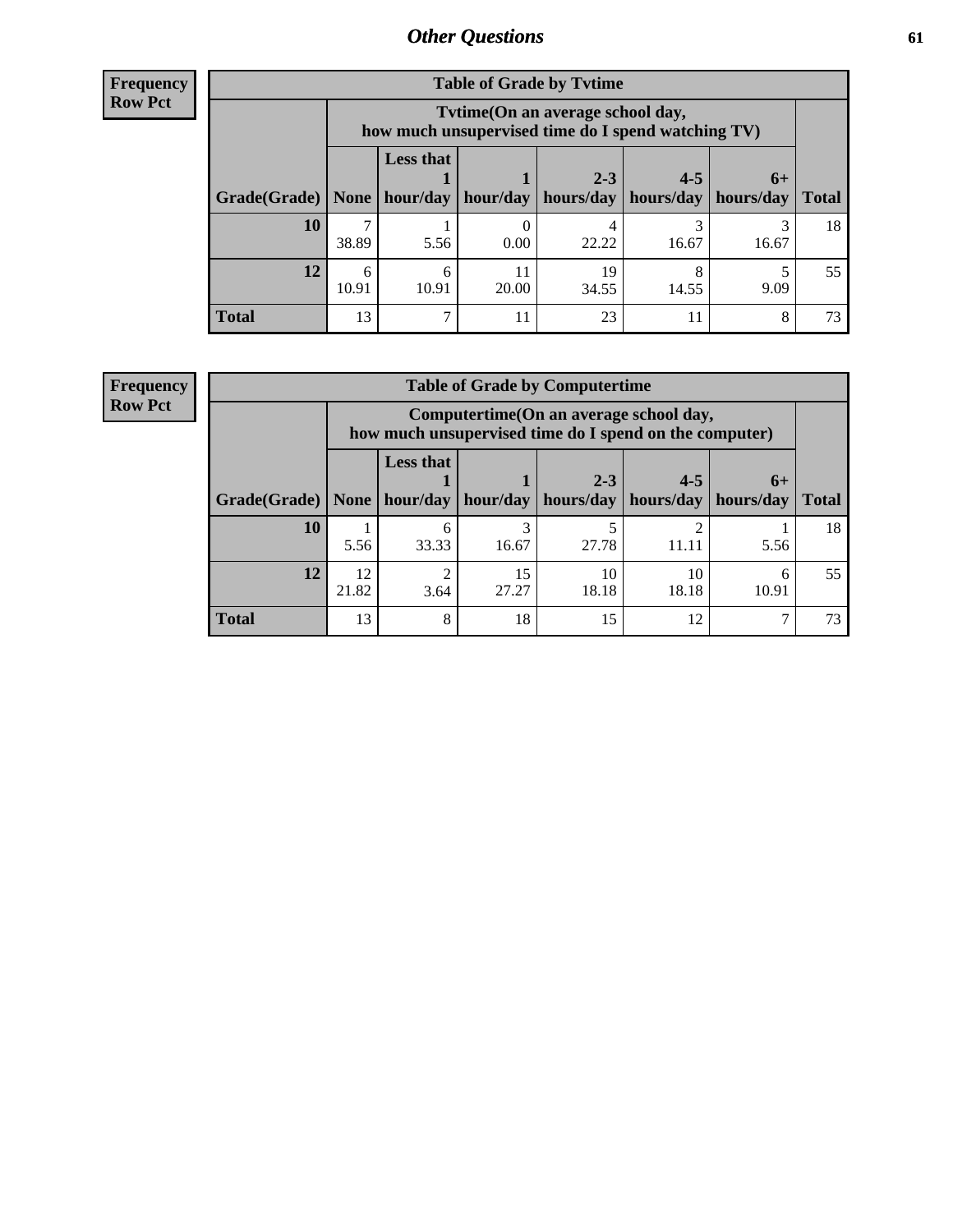#### *Questions about Driving Laws* **62** *Driving Questions were asked only of high school students.*

| <b>Frequency</b> |
|------------------|
| <b>Row Pct</b>   |

| <b>Table of Grade by License1</b> |                              |                                                                                                                                           |                |        |               |              |  |  |  |  |  |
|-----------------------------------|------------------------------|-------------------------------------------------------------------------------------------------------------------------------------------|----------------|--------|---------------|--------------|--|--|--|--|--|
|                                   |                              | License1(During the first 6 months of driving<br>with a provisional license,<br>the only passengers who can ride with the<br>driver are:) |                |        |               |              |  |  |  |  |  |
| Grade(Grade)                      | <b>Parent or</b><br>Guardian | Family<br>  Members                                                                                                                       | <b>Friends</b> | Anyone | Don't<br>Know | <b>Total</b> |  |  |  |  |  |
| 10                                | 38.89                        | 5<br>27.78                                                                                                                                | 0.00           | 0.00   | 6<br>33.33    | 18           |  |  |  |  |  |
| 12                                | 11<br>20.00                  | 20<br>7<br>9<br>8<br>16.36<br>36.36<br>12.73<br>14.55                                                                                     |                |        |               |              |  |  |  |  |  |
| <b>Total</b>                      | 18                           | 25                                                                                                                                        | 7              | 9      | 14            | 73           |  |  |  |  |  |

| <b>Frequency</b> |              | <b>Table of Grade by License2</b>                                                                        |                         |                         |                                                      |                      |              |  |  |  |
|------------------|--------------|----------------------------------------------------------------------------------------------------------|-------------------------|-------------------------|------------------------------------------------------|----------------------|--------------|--|--|--|
| <b>Row Pct</b>   |              | License2(17 yr old drivers with a<br>provisional driver's license cannot<br>drive between the hours of:) |                         |                         |                                                      |                      |              |  |  |  |
|                  | Grade(Grade) | <b>Midnight</b><br>to 6am                                                                                | 1am<br>to<br>5am        | 1am<br>to<br><b>6am</b> | N <sub>0</sub><br>curfew<br>for $17$<br>year<br>olds | Don't<br><b>Know</b> | <b>Total</b> |  |  |  |
|                  | 10           | 8<br>44.44                                                                                               | $\overline{2}$<br>11.11 | 5.56                    | $\mathfrak{D}$<br>11.11                              | 5<br>27.78           | 18           |  |  |  |
|                  | 12           | 34<br>61.82                                                                                              | 3<br>5.45               | 5<br>9.09               | 5<br>9.09                                            | 8<br>14.55           | 55           |  |  |  |
|                  | <b>Total</b> | 42                                                                                                       | 5                       | 6                       | 7                                                    | 13                   | 73           |  |  |  |

| Frequency      | <b>Table of Grade by License3</b>                                                            |                      |                         |            |           |                  |               |              |
|----------------|----------------------------------------------------------------------------------------------|----------------------|-------------------------|------------|-----------|------------------|---------------|--------------|
| <b>Row Pct</b> | License3(For drivers under the age of<br>21,<br>what level of alcohol is considered<br>DUI?) |                      |                         |            |           |                  |               |              |
|                | Grade(Grade)                                                                                 | Any<br><b>Amount</b> | 0.02                    | 0.04       | 0.06      | 0.08             | Don't<br>know | <b>Total</b> |
|                | <b>10</b>                                                                                    | 5<br>27.78           | $\overline{4}$<br>22.22 | 2<br>11.11 | 5.56      | $\Omega$<br>0.00 | 6<br>33.33    | 18           |
|                | 12                                                                                           | 16<br>29.09          | 18<br>32.73             | 5<br>9.09  | 3<br>5.45 | 3<br>5.45        | 10<br>18.18   | 55           |
|                | <b>Total</b>                                                                                 | 21                   | 22                      | 7          | 4         | 3                | 16            | 73           |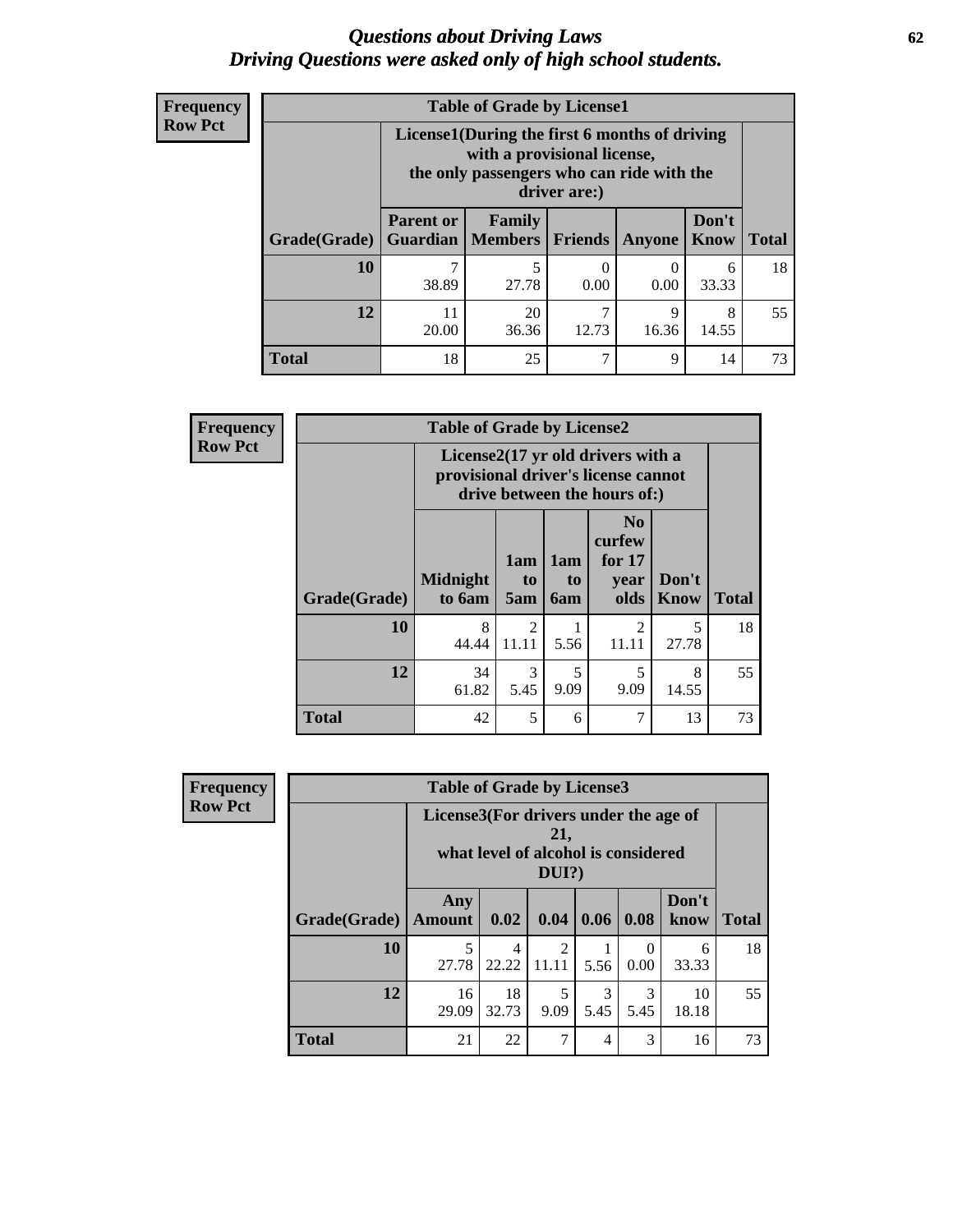#### *Questions about Driving Laws* **63** *Driving Questions were asked only of high school students.*

**Frequency Row Pct**

|              |             |                                                                                                                                                                                                                                                                                       |                  | <b>Table of Grade by License4</b> |                  |             |    |  |  |
|--------------|-------------|---------------------------------------------------------------------------------------------------------------------------------------------------------------------------------------------------------------------------------------------------------------------------------------|------------------|-----------------------------------|------------------|-------------|----|--|--|
|              |             | License4(A driver under 21 automatically<br>loses his/her license if caught exceeding the<br>posted speet limit by:)<br>Can't<br>lose<br><b>Depends</b><br>license<br>$15+$<br>$35+$<br>$25+$<br>Don't<br>for<br><b>on</b><br><b>Total</b><br>mph<br>speeding<br>judge<br>know<br>mph |                  |                                   |                  |             |    |  |  |
| Grade(Grade) | mph         |                                                                                                                                                                                                                                                                                       |                  |                                   |                  |             |    |  |  |
| 10           | 2<br>11.11  | 4<br>22.22                                                                                                                                                                                                                                                                            | $\theta$<br>0.00 | $\Omega$<br>0.00                  | $\Omega$<br>0.00 | 12<br>66.67 | 18 |  |  |
| 12           | 13<br>23.64 | 18<br>9<br>5<br>4<br>6<br>7.27<br>16.36<br>10.91<br>9.09<br>32.73                                                                                                                                                                                                                     |                  |                                   |                  |             |    |  |  |
| <b>Total</b> | 15          | 13                                                                                                                                                                                                                                                                                    | 4                | 6                                 | 5                | 30          | 73 |  |  |

| Frequency      | <b>Table of Grade by License5</b> |            |                                                                                                                                      |                     |       |
|----------------|-----------------------------------|------------|--------------------------------------------------------------------------------------------------------------------------------------|---------------------|-------|
| <b>Row Pct</b> |                                   |            | License5(A)<br>Georgia teenager<br>with family<br>connections or a<br>good lawyer can<br>break a teen<br>driving law and<br>license) | keep their driver's |       |
|                | Grade(Grade)                      | Yes        | N <sub>0</sub>                                                                                                                       | Don't<br>know       | Total |
|                | 10                                | 0<br>0.00  | 10<br>55.56                                                                                                                          | 8<br>44.44          | 18    |
|                | 12                                | 9<br>16.36 | 26<br>47.27                                                                                                                          | 20<br>36.36         | 55    |
|                | <b>Total</b>                      | 9          | 36                                                                                                                                   | 28                  | 73    |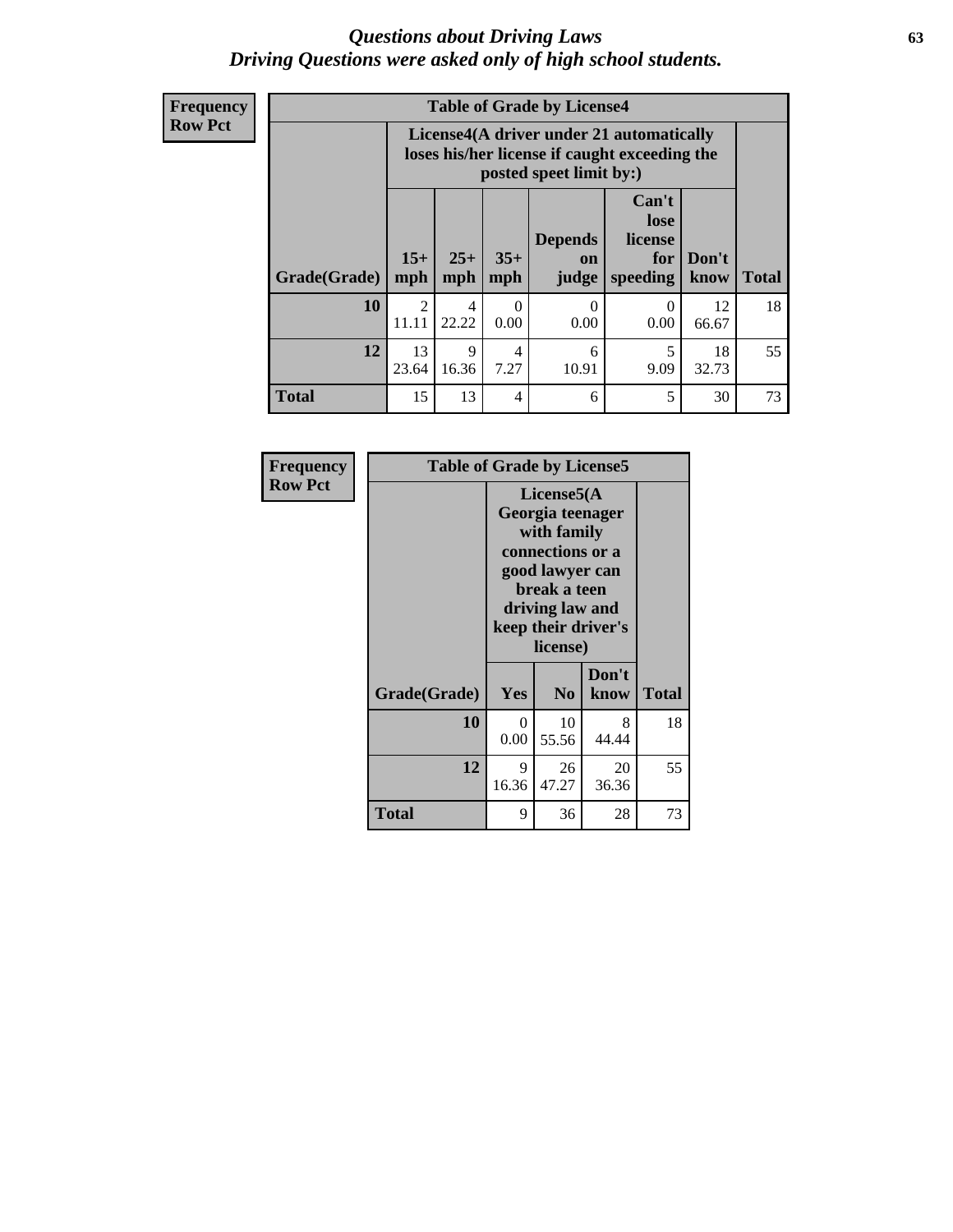### *Questions about Driving Laws* **64** *Driving Questions were asked only of high school students.*

| <b>Frequency</b> | <b>Table of Grade by License6</b> |                                                                                                                                                 |                |               |              |
|------------------|-----------------------------------|-------------------------------------------------------------------------------------------------------------------------------------------------|----------------|---------------|--------------|
| <b>Row Pct</b>   |                                   | License <sub>6</sub> (I know a<br>friend or<br>classmate that<br>broke a teen<br>driving law,<br>but was allowed to<br>keep his/her<br>license) |                |               |              |
|                  | Grade(Grade)                      | Yes                                                                                                                                             | N <sub>0</sub> | Don't<br>know | <b>Total</b> |
|                  | 10                                | 1<br>5.56                                                                                                                                       | 11<br>61.11    | 6<br>33.33    | 18           |
|                  | 12                                | 15<br>27.27                                                                                                                                     | 55             |               |              |
|                  | <b>Total</b>                      | 16                                                                                                                                              | 34             | 23            | 73           |

| <b>Frequency</b> | <b>Table of Grade by License7</b> |                                                                             |                                                                                               |                                                   |                        |              |  |  |
|------------------|-----------------------------------|-----------------------------------------------------------------------------|-----------------------------------------------------------------------------------------------|---------------------------------------------------|------------------------|--------------|--|--|
| <b>Row Pct</b>   |                                   |                                                                             | License7(A student under the age of 18 cam loser<br>his/her driving privileges if he or she:) |                                                   |                        |              |  |  |
|                  | Grade(Grade)                      | <b>Have</b><br>more than<br>10<br>unexcused<br>absences<br>per school<br>yr | Drop out<br>without  <br>graduating                                                           | <b>Bring</b><br>alcohol/drugs/weapon<br>to school | All of<br>the<br>above | <b>Total</b> |  |  |
|                  | <b>10</b>                         | 4<br>22.22                                                                  | 5.56                                                                                          | 0.00                                              | 13<br>72.22            | 18           |  |  |
|                  | 12                                | 5<br>9.09                                                                   | $\mathfrak{D}$<br>3.64                                                                        | 5<br>9.09                                         | 43<br>78.18            | 55           |  |  |
|                  | <b>Total</b>                      | 9                                                                           | 3                                                                                             | 5                                                 | 56                     | 73           |  |  |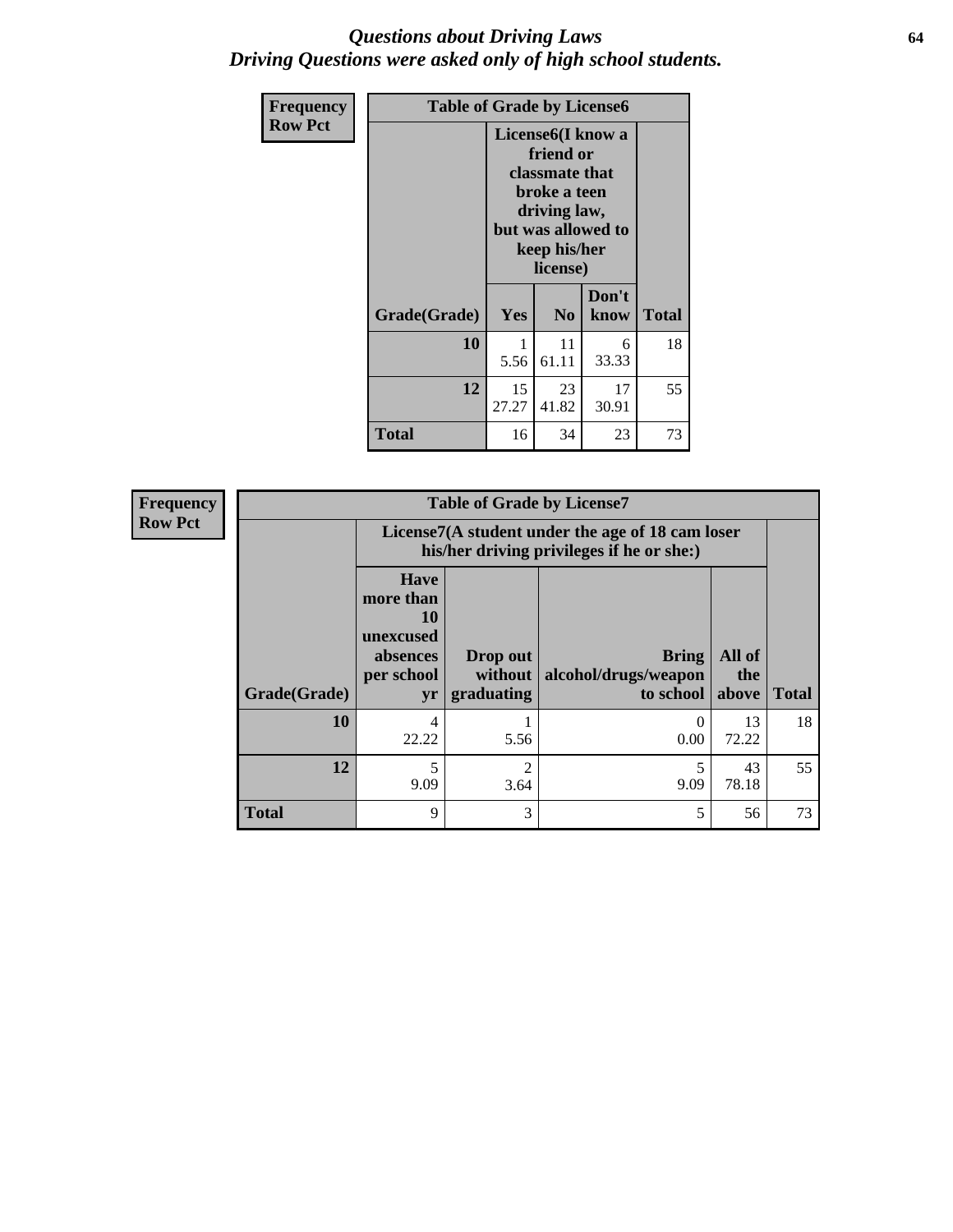# *Select Results by Gender* **65**

| Frequency      | <b>Table of SchoolClimate2 by Gender</b>          |                                 |                  |                |
|----------------|---------------------------------------------------|---------------------------------|------------------|----------------|
| <b>Col Pct</b> | SchoolClimate2(I<br>feel successful at<br>school) | Gender(Gender)<br><b>Female</b> | <b>Male</b>      | <b>Total</b>   |
|                | <b>Strongly Agree</b>                             | 15<br>40.54                     | 10<br>27.78      | 25             |
|                | <b>Somewhat Agree</b>                             | 16<br>43.24                     | 21<br>58.33      | 37             |
|                | <b>Somewhat Disagree</b>                          | 4<br>10.81                      | 5<br>13.89       | 9              |
|                | <b>Strongly Disagree</b>                          | $\mathcal{D}_{\cdot}$<br>5.41   | $\Omega$<br>0.00 | $\overline{2}$ |
|                | <b>Total</b>                                      | 37                              | 36               | 73             |

| Frequency      | <b>Table of SchoolClimate6 by Gender</b>                 |                                 |             |              |  |
|----------------|----------------------------------------------------------|---------------------------------|-------------|--------------|--|
| <b>Col Pct</b> | <b>SchoolClimate6(Teachers</b><br>treat me with respect) | Gender(Gender)<br><b>Female</b> | <b>Male</b> | <b>Total</b> |  |
|                | <b>Strongly Agree</b>                                    | 18.92                           | 19.44       | 14           |  |
|                | <b>Somewhat Agree</b>                                    | 18<br>48.65                     | 21<br>58.33 | 39           |  |
|                | <b>Somewhat Disagree</b>                                 | 8<br>21.62                      | 19.44       | 15           |  |
|                | <b>Strongly Disagree</b>                                 | 4<br>10.81                      | 2.78        | 5            |  |
|                | <b>Total</b>                                             | 37                              | 36          | 73           |  |

| <b>Frequency</b> | <b>Table of SchoolClimate8 by Gender</b>                                             |                                 |                  |    |
|------------------|--------------------------------------------------------------------------------------|---------------------------------|------------------|----|
| <b>Col Pct</b>   | <b>SchoolClimate8(Students</b><br>are frequently<br>recognized for good<br>behavior) | Gender(Gender)<br><b>Female</b> | <b>Total</b>     |    |
|                  | <b>Strongly Agree</b>                                                                | 4                               | <b>Male</b><br>4 | 8  |
|                  |                                                                                      | 10.81                           | 11.11            |    |
|                  | <b>Somewhat Agree</b>                                                                | 11<br>29.73                     | 13<br>36.11      | 24 |
|                  | <b>Somewhat Disagree</b>                                                             | 12<br>32.43                     | 11<br>30.56      | 23 |
|                  | <b>Strongly Disagree</b>                                                             | 10<br>27.03                     | 8<br>22.22       | 18 |
|                  | Total                                                                                | 37                              | 36               | 73 |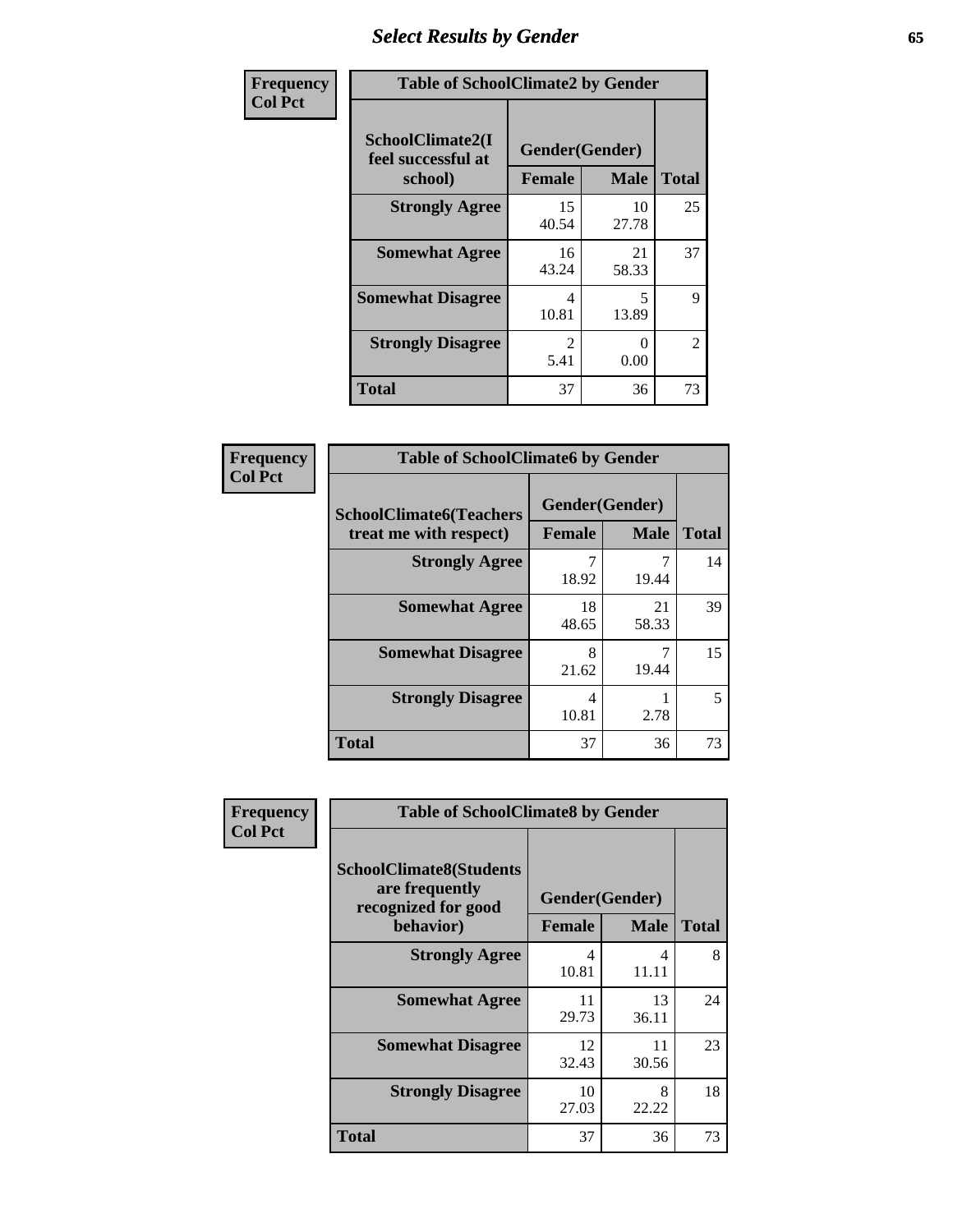# *Select Results by Gender* **66**

| <b>Frequency</b> | <b>Table of Gender by Dropout</b> |                                                                        |                |              |
|------------------|-----------------------------------|------------------------------------------------------------------------|----------------|--------------|
| <b>Row Pct</b>   |                                   | Dropout(I<br>have<br>thought<br>about<br>dropping<br>out of<br>school) |                |              |
|                  | Gender(Gender)                    | Yes                                                                    | N <sub>0</sub> | <b>Total</b> |
|                  | <b>Female</b>                     | 12<br>32.43                                                            | 25<br>67.57    | 37           |
|                  | <b>Male</b>                       | 8<br>22.22                                                             | 28<br>77.78    | 36           |
|                  | <b>Total</b>                      | 20                                                                     | 53             | 73           |

| <b>Frequency</b> | <b>Table of Gender by Dropoutreason</b> |                                                                    |                |                          |                                     |              |              |
|------------------|-----------------------------------------|--------------------------------------------------------------------|----------------|--------------------------|-------------------------------------|--------------|--------------|
| <b>Row Pct</b>   |                                         | Dropoutreason(If I dropped out the<br>reason would most likely be) |                |                          |                                     |              |              |
|                  | <b>Gender(Gender)</b>                   | Won't<br><b>Drop</b><br>out                                        | <b>Bored</b>   | Family<br><b>Reasons</b> | <b>Being</b><br><b>Bullied</b>      | <b>Other</b> | <b>Total</b> |
|                  | <b>Female</b>                           | 25<br>67.57                                                        | 3<br>8.11      | 2<br>5.41                | $\mathcal{D}_{\mathcal{A}}$<br>5.41 | 5<br>13.51   | 37           |
|                  | <b>Male</b>                             | 23<br>63.89                                                        | 2.78           | 3<br>8.33                | 0.00                                | Q<br>25.00   | 36           |
|                  | <b>Total</b>                            | 48                                                                 | $\overline{4}$ | 5                        | $\overline{c}$                      | 14           | 73           |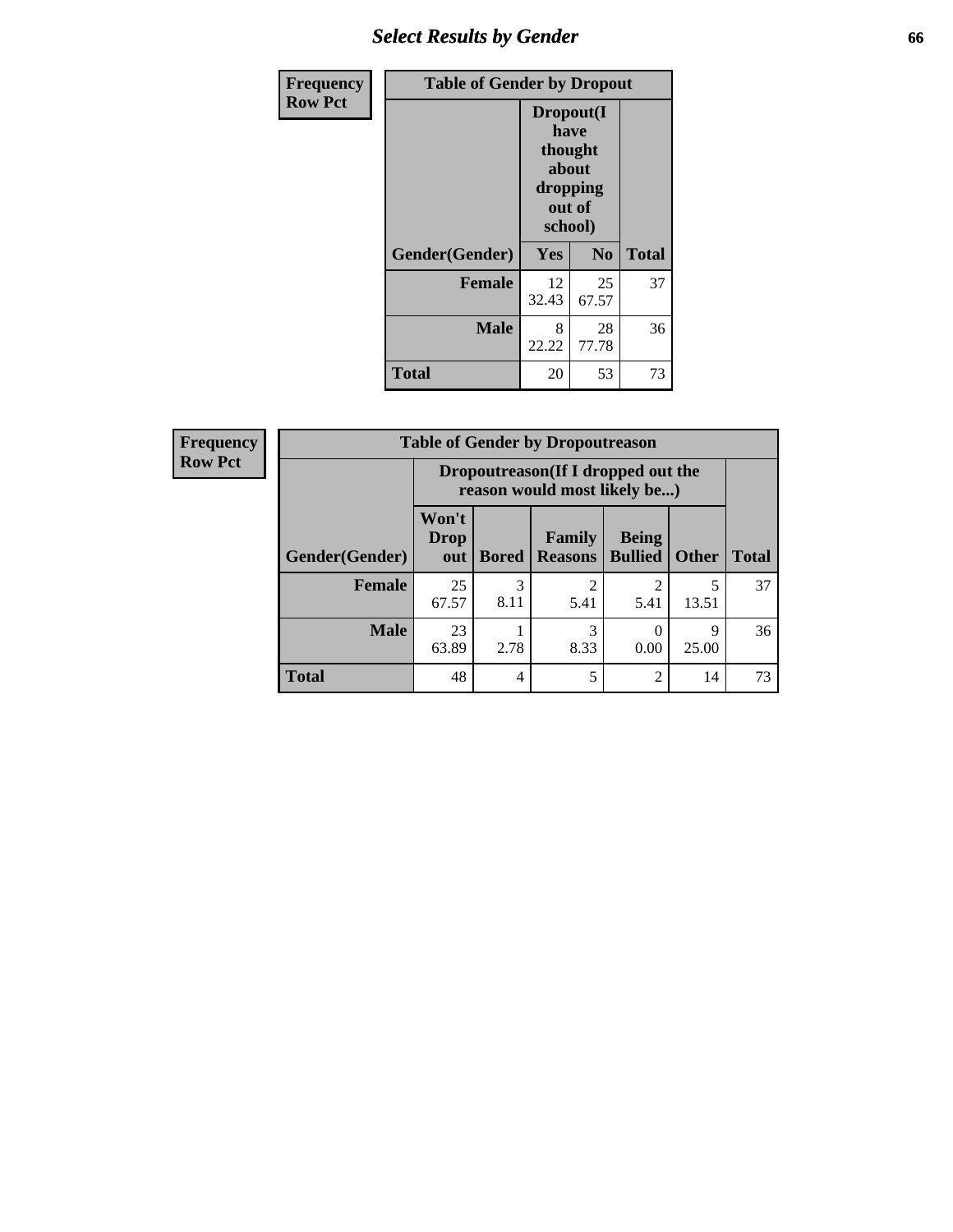*School Safety* **67**

| Frequency      | <b>Table of Gender by Bullied2</b> |                 |                |              |  |
|----------------|------------------------------------|-----------------|----------------|--------------|--|
| <b>Row Pct</b> |                                    | <b>Bullied2</b> |                |              |  |
|                | Gender(Gender)                     | Yes             | N <sub>0</sub> | <b>Total</b> |  |
|                | <b>Female</b>                      | 3<br>8.11       | 34<br>91.89    | 37           |  |
|                | <b>Male</b>                        | 3<br>8.33       | 33<br>91.67    | 36           |  |
|                | <b>Total</b>                       | 6               | 67             | 73           |  |

| <b>Frequency</b> | <b>Table of Gender by Bulliedothers2</b> |                       |             |              |
|------------------|------------------------------------------|-----------------------|-------------|--------------|
| <b>Row Pct</b>   |                                          | <b>Bulliedothers2</b> |             |              |
|                  | Gender(Gender)                           | <b>Yes</b>            | $\bf N_0$   | <b>Total</b> |
|                  | <b>Female</b>                            | 2.70                  | 36<br>97.30 | 37           |
|                  | <b>Male</b>                              | 2<br>5.56             | 34<br>94.44 | 36           |
|                  | Total                                    | 3                     | 70          | 73           |

| Frequency      | <b>Table of Gender by Weaponschool2</b> |                      |                |              |
|----------------|-----------------------------------------|----------------------|----------------|--------------|
| <b>Row Pct</b> |                                         | <b>Weaponschool2</b> |                |              |
|                | Gender(Gender)                          | Yes                  | N <sub>0</sub> | <b>Total</b> |
|                | <b>Female</b>                           | 0.00                 | 37<br>100.00   | 37           |
|                | <b>Male</b>                             | 5.56                 | 34<br>94.44    | 36           |
|                | <b>Total</b>                            | 2                    | 71             | 73           |

| Frequency      | <b>Table of Gender by Absentunsafe2</b> |                |                |              |
|----------------|-----------------------------------------|----------------|----------------|--------------|
| <b>Row Pct</b> |                                         | Absentunsafe2  |                |              |
|                | Gender(Gender)                          | Yes            | N <sub>0</sub> | <b>Total</b> |
|                | <b>Female</b>                           | 2.70           | 36<br>97.30    | 37           |
|                | <b>Male</b>                             | 2.78           | 35<br>97.22    | 36           |
|                | <b>Total</b>                            | $\mathfrak{D}$ | 71             | 73           |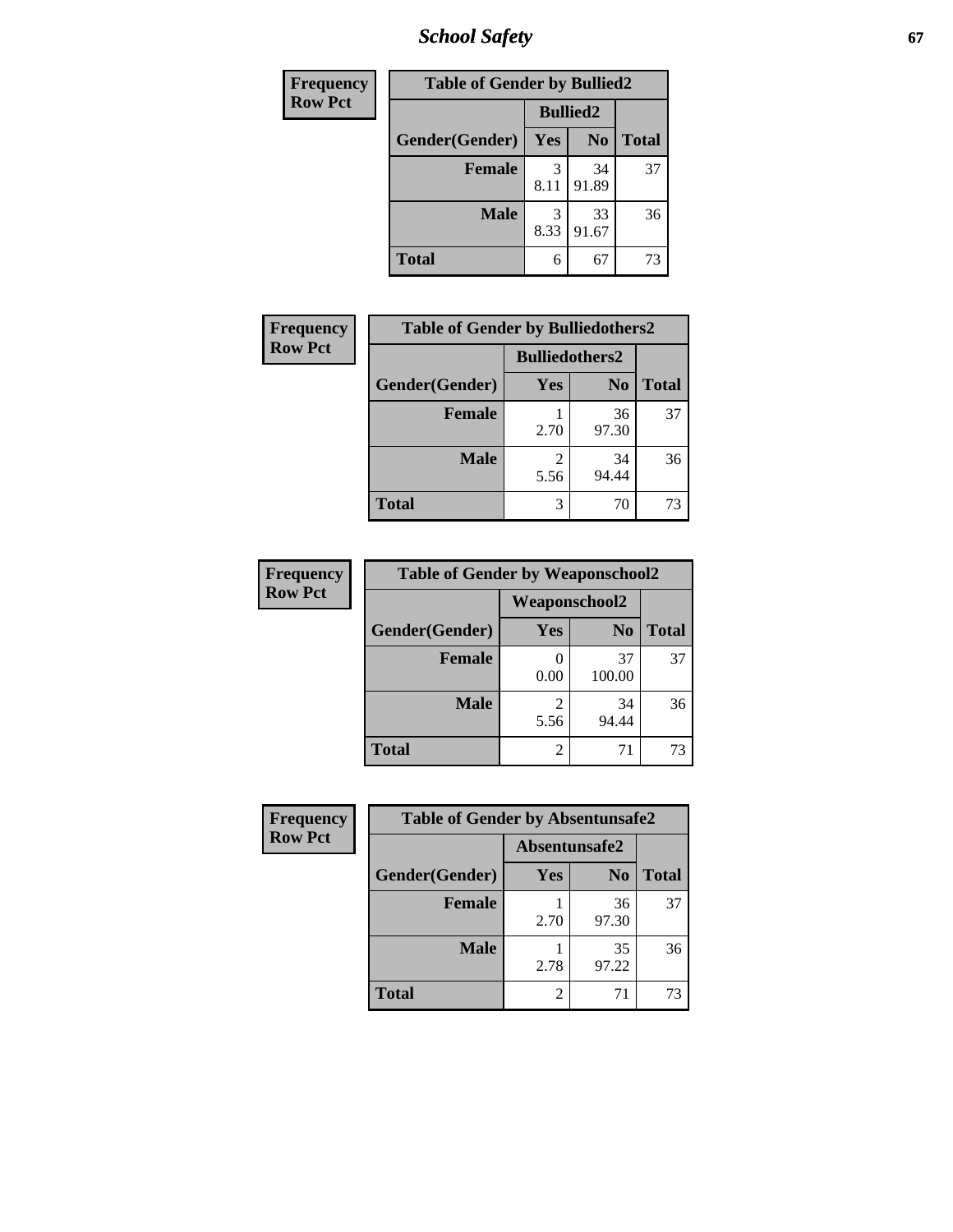*School Safety* **68**

| Frequency      | <b>Table of Gender by Gangself</b> |                                                                                                |                |              |
|----------------|------------------------------------|------------------------------------------------------------------------------------------------|----------------|--------------|
| <b>Row Pct</b> |                                    | Gangself(I<br>have<br>participated<br>in illegal gang<br>activities in<br>the past 30<br>days) |                |              |
|                | Gender(Gender)                     | Yes                                                                                            | N <sub>0</sub> | <b>Total</b> |
|                | <b>Female</b>                      | 0<br>0.00                                                                                      | 37<br>100.00   | 37           |
|                | <b>Male</b>                        | 4<br>11.11                                                                                     | 32<br>88.89    | 36           |
|                | <b>Total</b>                       | 4                                                                                              | 69             | 73           |

| Frequency      | <b>Table of Gender by Gangpeers</b> |                                                                                                                             |                |              |
|----------------|-------------------------------------|-----------------------------------------------------------------------------------------------------------------------------|----------------|--------------|
| <b>Row Pct</b> |                                     | <b>Gangpeers</b> (I<br>have friends<br>who have<br>participated<br>in illegal gang<br>activities in<br>the past 30<br>days) |                |              |
|                | Gender(Gender)                      | <b>Yes</b>                                                                                                                  | N <sub>0</sub> | <b>Total</b> |
|                | <b>Female</b>                       | 9<br>24.32                                                                                                                  | 28<br>75.68    | 37           |
|                | <b>Male</b>                         | 10<br>27.78                                                                                                                 | 26<br>72.22    | 36           |
|                | <b>Total</b>                        | 19                                                                                                                          | 54             | 73           |

| Frequency      | <b>Table of Gender by Pickedon2</b> |             |                |              |  |
|----------------|-------------------------------------|-------------|----------------|--------------|--|
| <b>Row Pct</b> |                                     | Pickedon2   |                |              |  |
|                | Gender(Gender)                      | <b>Yes</b>  | N <sub>0</sub> | <b>Total</b> |  |
|                | <b>Female</b>                       | 8<br>21.62  | 29<br>78.38    | 37           |  |
|                | <b>Male</b>                         | 11<br>30.56 | 25<br>69.44    | 36           |  |
|                | <b>Total</b>                        | 19          | 54             | 73           |  |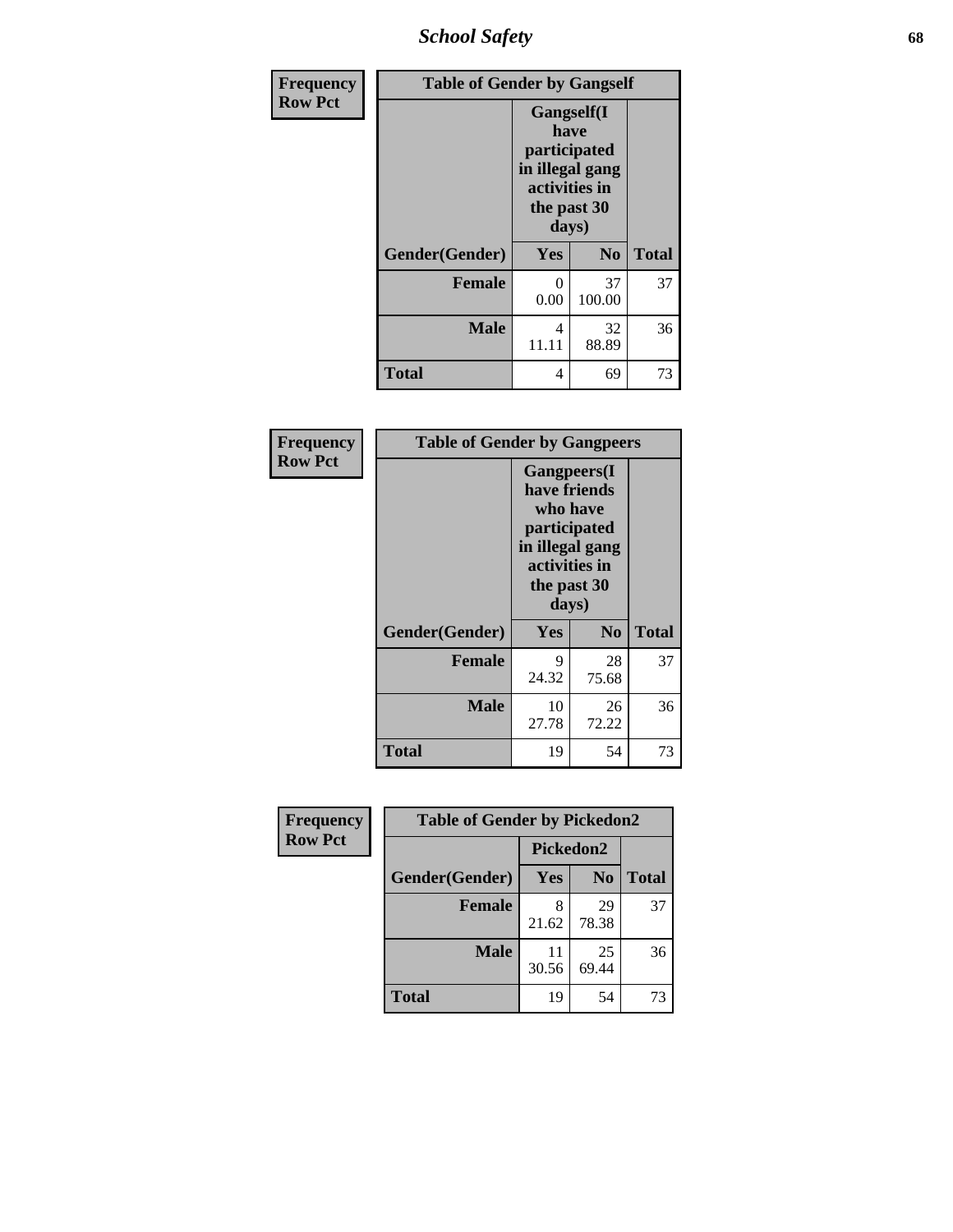*School Safety* **69**

| Frequency      | <b>Table of Gender by Safeschool2</b> |             |                |              |
|----------------|---------------------------------------|-------------|----------------|--------------|
| <b>Row Pct</b> |                                       | Safeschool2 |                |              |
|                | Gender(Gender)                        | Yes         | N <sub>0</sub> | <b>Total</b> |
|                | <b>Female</b>                         | 23<br>62.16 | 14<br>37.84    | 37           |
|                | <b>Male</b>                           | 22<br>61.11 | 14<br>38.89    | 36           |
|                | <b>Total</b>                          | 45          | 28             | 73           |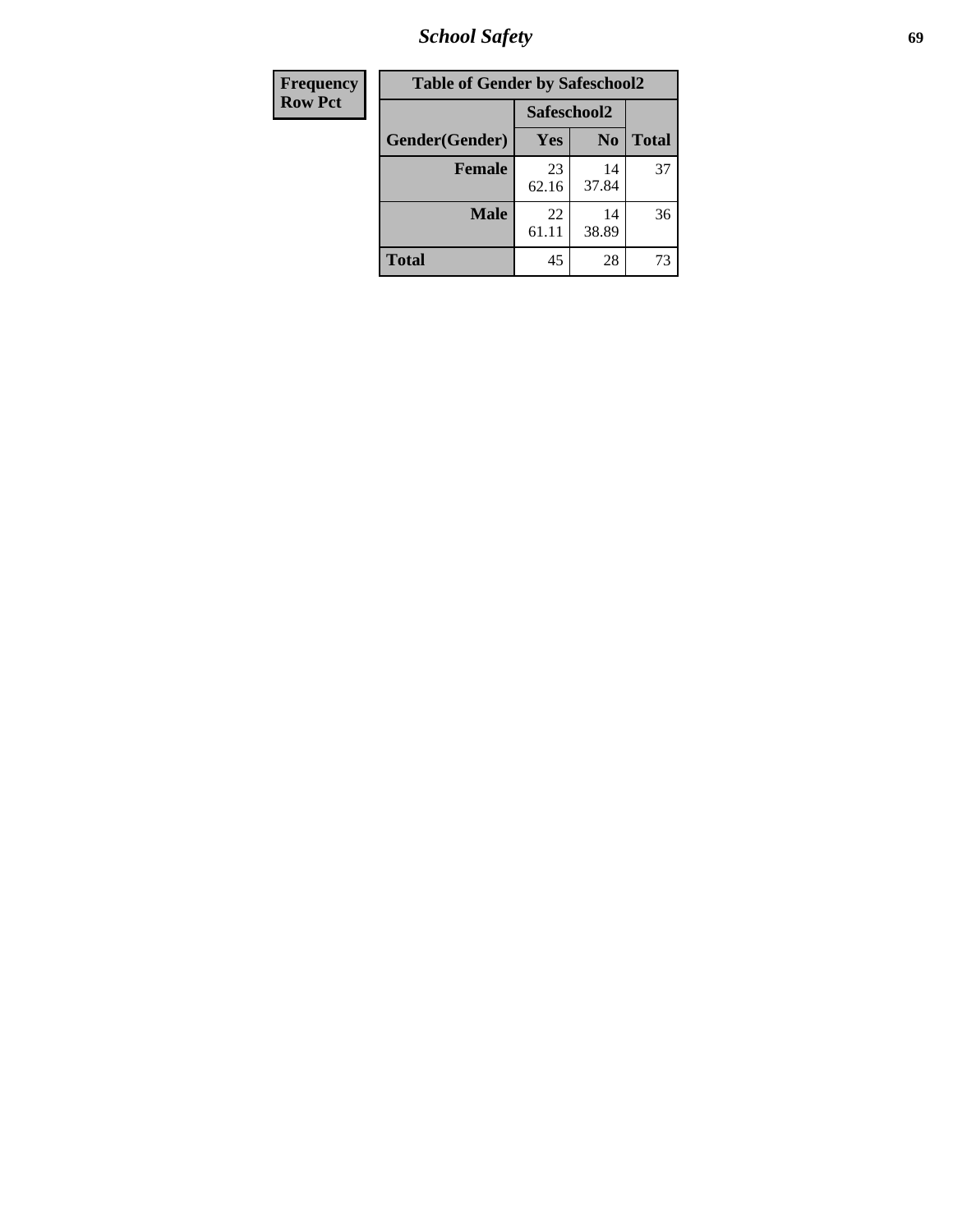# *Incidence of Drug Use* **70**

| <b>Frequency</b> | <b>Table of Gender by AlcoholAlt</b> |                                          |                |              |  |
|------------------|--------------------------------------|------------------------------------------|----------------|--------------|--|
| <b>Row Pct</b>   |                                      | AlcoholAlt(Alcohol<br>use, past 30 days) |                |              |  |
|                  | Gender(Gender)                       | Yes                                      | N <sub>0</sub> | <b>Total</b> |  |
|                  | Female                               | 5<br>13.51                               | 32<br>86.49    | 37           |  |
|                  | <b>Male</b>                          | 5<br>13.89                               | 31<br>86.11    | 36           |  |
|                  | <b>Total</b>                         | 10                                       | 63             | 73           |  |

| <b>Frequency</b> | <b>Table of Gender by TobaccoAny</b> |                                          |                |              |  |
|------------------|--------------------------------------|------------------------------------------|----------------|--------------|--|
| <b>Row Pct</b>   |                                      | TobaccoAny(Tobacco<br>use, past 30 days) |                |              |  |
|                  | Gender(Gender)                       | Yes                                      | N <sub>0</sub> | <b>Total</b> |  |
|                  | Female                               | 3<br>8.11                                | 34<br>91.89    | 37           |  |
|                  | <b>Male</b>                          | 4<br>11.1                                | 32<br>88.89    | 36           |  |
|                  | <b>Total</b>                         | ┑                                        | 66             | 73           |  |

| <b>Frequency</b> | <b>Table of Gender by MarijuanaAlt</b> |            |                                              |              |
|------------------|----------------------------------------|------------|----------------------------------------------|--------------|
| <b>Row Pct</b>   |                                        |            | MarijuanaAlt(Marijuana<br>use, past 30 days) |              |
|                  | Gender(Gender)                         | <b>Yes</b> | N <sub>0</sub>                               | <b>Total</b> |
|                  | Female                                 | 4<br>10.81 | 33<br>89.19                                  | 37           |
|                  | <b>Male</b>                            | 3<br>8.33  | 33<br>91.67                                  | 36           |
|                  | <b>Total</b>                           | 7          | 66                                           | 73           |

| <b>Frequency</b> | <b>Table of Gender by OtherDrugAny</b> |                                                      |                |              |
|------------------|----------------------------------------|------------------------------------------------------|----------------|--------------|
| <b>Row Pct</b>   |                                        | <b>OtherDrugAny(Other</b><br>drug use, past 30 days) |                |              |
|                  | Gender(Gender)                         | <b>Yes</b>                                           | N <sub>0</sub> | <b>Total</b> |
|                  | <b>Female</b>                          | 2<br>5.41                                            | 35<br>94.59    | 37           |
|                  | <b>Male</b>                            | 2<br>5.56                                            | 34<br>94.44    | 36           |
|                  | <b>Total</b>                           | 4                                                    | 69             | 73           |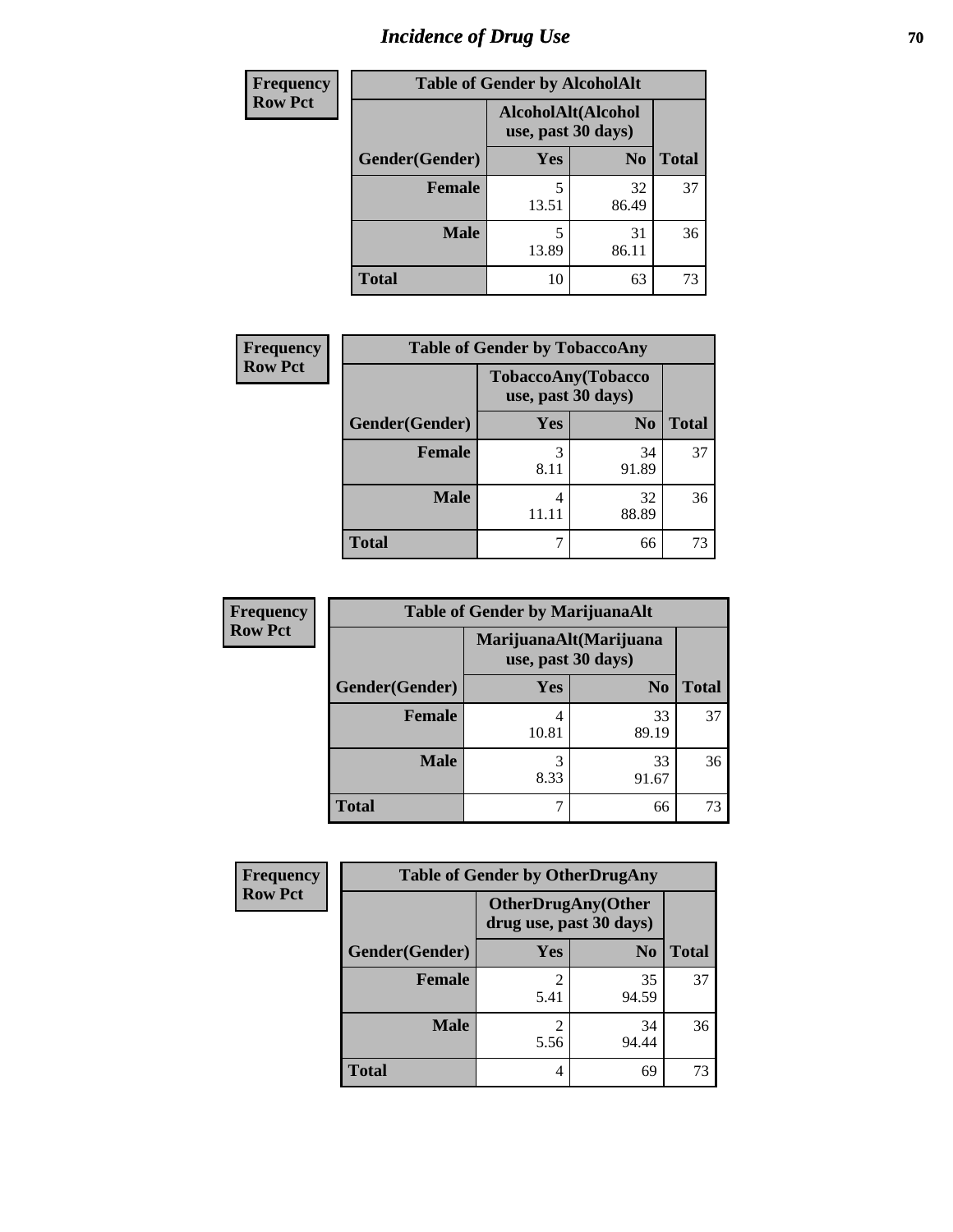### *Average Age at Onset of Use* **71** *Results for "Average Age at Onset of Use" questions exclude students who said they did not use that substance*

#### **Gender=Female**

| <b>Variable</b>    | <b>Label</b>                                                       | <b>Mean</b> |
|--------------------|--------------------------------------------------------------------|-------------|
| Alcoholinit2       | I started using alcohol when I was                                 | 15.20       |
| Cigarettesinit2    | I started smoking tobacco when I was                               | 14.75       |
| Smokelessinit2     | I started chewing tobacco when I was                               |             |
| Marijuanainit2     | I started using marijuana when I was                               | 14.80       |
| Cocaineinit2       | I started using cocaine when I was                                 |             |
| Inhalantsinit2     | I started using inhalants when I was                               |             |
| Steroidsinit2      | I started using steroids when I was                                |             |
| Ecstasyinit2       | I started using ecstasy when I was                                 |             |
| Methinit2          | I started using methamphetamines when I was                        |             |
| Hallucinogensinit2 | I started using hallucinogens when I was                           |             |
| Prescription in t2 | I started using prescription drugs not prescribed to me when I was | 16.00       |

#### **Gender=Male**

| <b>Variable</b>    | Label                                                              | <b>Mean</b> |
|--------------------|--------------------------------------------------------------------|-------------|
| Alcoholinit2       | I started using alcohol when I was                                 | 13.92       |
| Cigarettesinit2    | I started smoking tobacco when I was                               | 12.00       |
| Smokelessinit2     | I started chewing tobacco when I was                               | 11.75       |
| Marijuanainit2     | I started using marijuana when I was                               | 14.00       |
| Cocaineinit2       | I started using cocaine when I was                                 | 15.00       |
| Inhalantsinit2     | I started using inhalants when I was                               | 15.00       |
| Steroidsinit2      | I started using steroids when I was                                | 16.00       |
| Ecstasyinit2       | I started using ecstasy when I was                                 | 16.50       |
| Methinit2          | I started using methamphetamines when I was                        | 18.00       |
| Hallucinogensinit2 | I started using hallucinogens when I was                           | 17.00       |
| Prescriptioninit2  | I started using prescription drugs not prescribed to me when I was | 14.00       |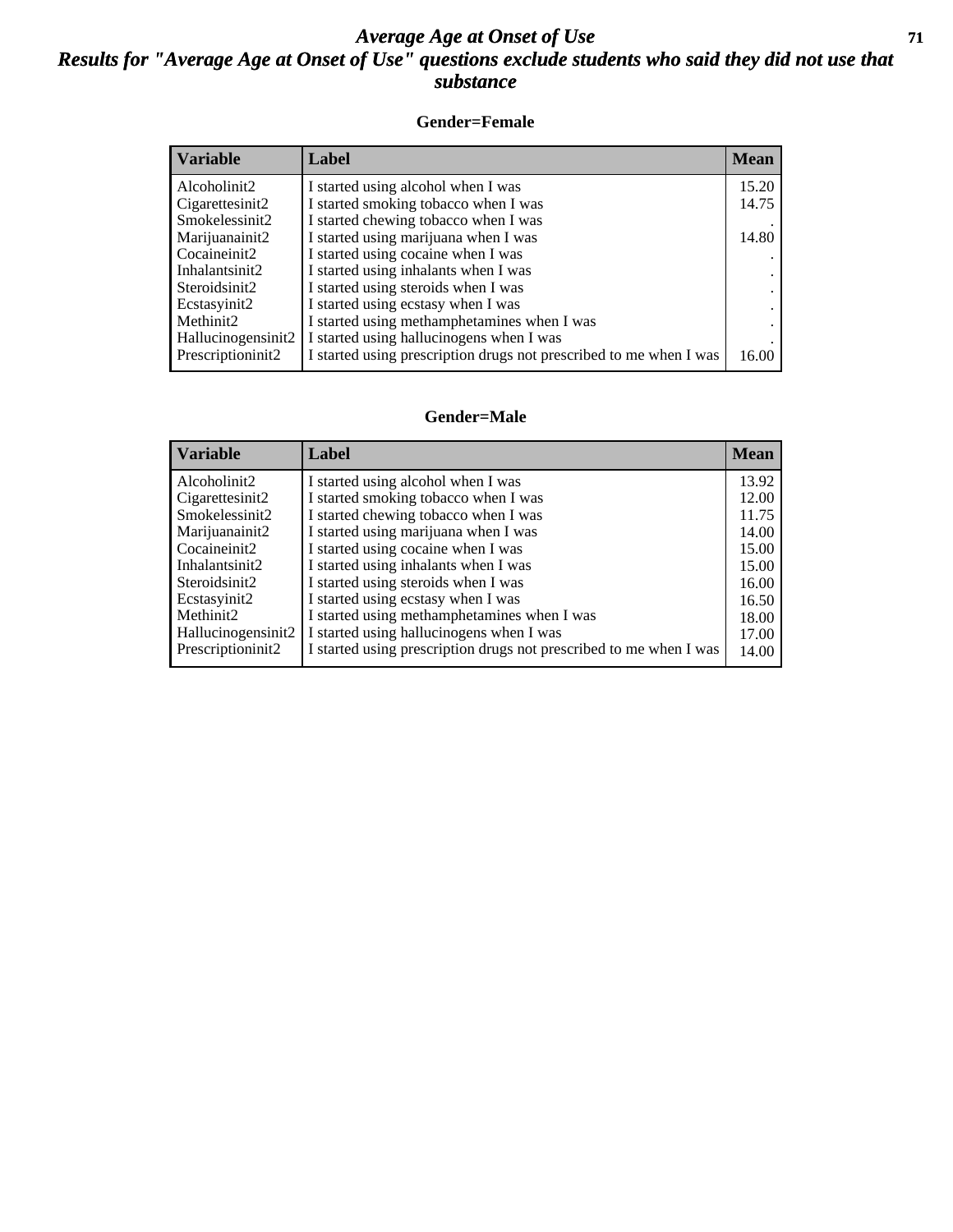# *I Think These Drugs are Harmful* **72**

| <b>Frequency</b> | <b>Table of Gender by Alcoholharmdich</b> |                                                   |                        |              |
|------------------|-------------------------------------------|---------------------------------------------------|------------------------|--------------|
| <b>Row Pct</b>   |                                           | Alcoholharmdich(I<br>think alcohol is<br>harmful) |                        |              |
|                  | Gender(Gender)                            | <b>Yes</b>                                        | N <sub>0</sub>         | <b>Total</b> |
|                  | <b>Female</b>                             | 35<br>94.59                                       | $\overline{2}$<br>5.41 | 37           |
|                  | <b>Male</b>                               | 30<br>83.33                                       | 6<br>16.67             | 36           |
|                  | <b>Total</b>                              | 65                                                | 8                      | 73           |

| Frequency      | <b>Table of Gender by Tobaccoharmdich</b> |                                       |                |              |
|----------------|-------------------------------------------|---------------------------------------|----------------|--------------|
| <b>Row Pct</b> |                                           | Tobaccoharmdich(I<br>think tobacco is | harmful)       |              |
|                | Gender(Gender)                            | Yes                                   | N <sub>0</sub> | <b>Total</b> |
|                | <b>Female</b>                             | 35<br>94.59                           | 2<br>5.41      | 37           |
|                | <b>Male</b>                               | 33<br>91.67                           | 3<br>8.33      | 36           |
|                | <b>Total</b>                              | 68                                    | 5              | 73           |

| Frequency      | <b>Table of Gender by Marijuanaharmdich</b> |                                |                     |              |  |
|----------------|---------------------------------------------|--------------------------------|---------------------|--------------|--|
| <b>Row Pct</b> |                                             | think marijuana is<br>harmful) | Marijuanaharmdich(I |              |  |
|                | Gender(Gender)                              | <b>Yes</b>                     | N <sub>0</sub>      | <b>Total</b> |  |
|                | <b>Female</b>                               | 34<br>91.89                    | 3<br>8.11           | 37           |  |
|                | <b>Male</b>                                 | 27<br>75.00                    | Q<br>25.00          | 36           |  |
|                | <b>Total</b>                                | 61                             | 12                  | 73           |  |

| Frequency      | <b>Table of Gender by Otherdrugharmdich</b> |                                                          |                        |              |
|----------------|---------------------------------------------|----------------------------------------------------------|------------------------|--------------|
| <b>Row Pct</b> |                                             | Otherdrugharmdich(I<br>think other drugs are<br>harmful) |                        |              |
|                | Gender(Gender)                              | <b>Yes</b>                                               | N <sub>0</sub>         | <b>Total</b> |
|                | <b>Female</b>                               | 35<br>94.59                                              | $\overline{c}$<br>5.41 | 37           |
|                | <b>Male</b>                                 | 33<br>91.67                                              | 3<br>8.33              | 36           |
|                | <b>Total</b>                                | 68                                                       | 5                      | 73           |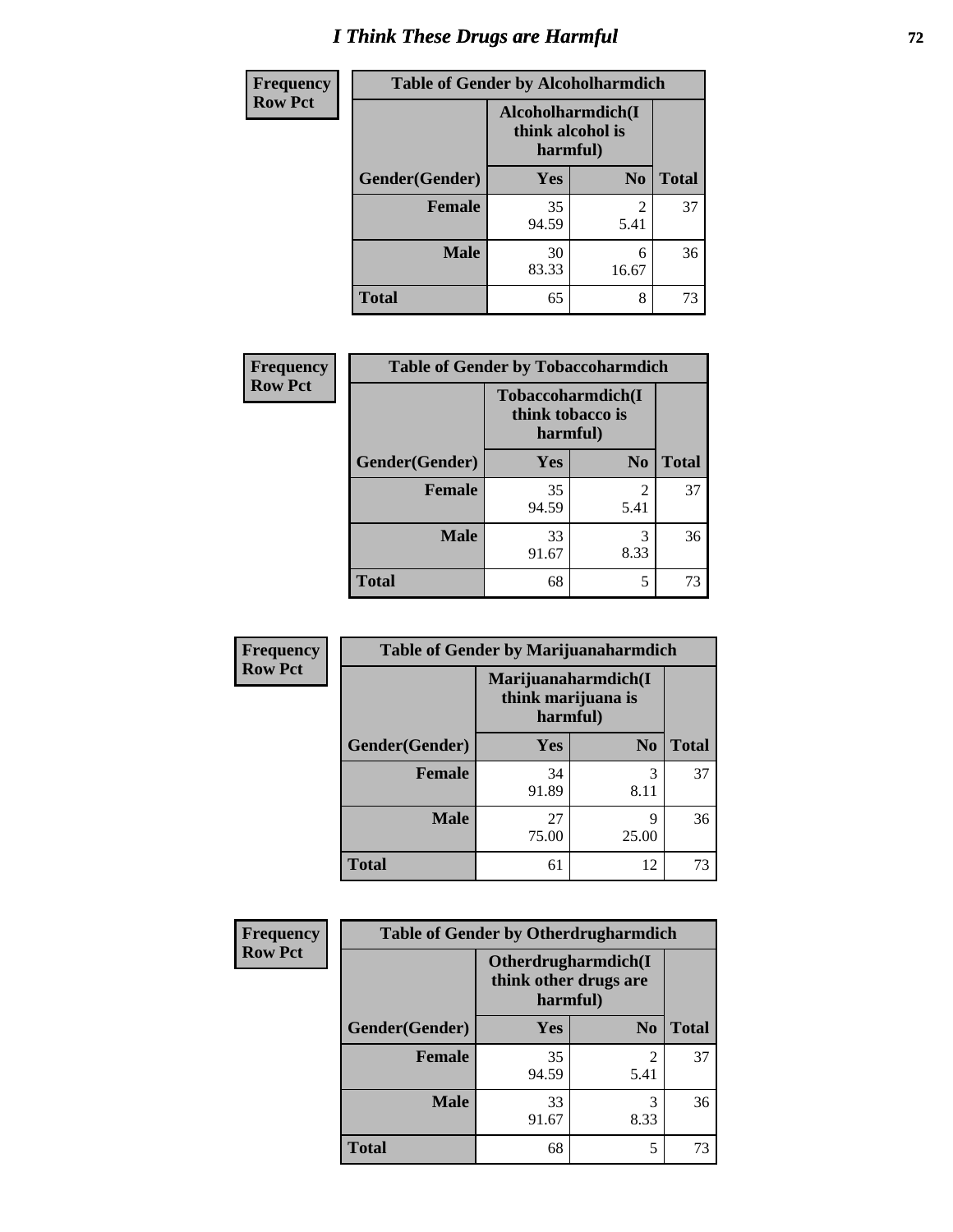| <b>Frequency</b> | <b>Table of Gender by Alcohollocation1</b> |                                                               |             |              |  |
|------------------|--------------------------------------------|---------------------------------------------------------------|-------------|--------------|--|
| <b>Row Pct</b>   |                                            | <b>Alcohollocation1(Places</b><br><b>Friends Use Alcohol)</b> |             |              |  |
|                  | Gender(Gender)                             |                                                               | Do Not Use  | <b>Total</b> |  |
|                  | <b>Female</b>                              | 19<br>51.35                                                   | 18<br>48.65 | 37           |  |
|                  | <b>Male</b>                                | 17<br>47.22                                                   | 19<br>52.78 | 36           |  |
|                  | Total                                      | 36                                                            | 37          | 73           |  |

| <b>Frequency</b> | <b>Table of Gender by Alcohollocation2</b> |                                                               |             |              |
|------------------|--------------------------------------------|---------------------------------------------------------------|-------------|--------------|
| <b>Row Pct</b>   |                                            | <b>Alcohollocation2(Places</b><br><b>Friends Use Alcohol)</b> |             |              |
|                  | Gender(Gender)                             |                                                               | Home        | <b>Total</b> |
|                  | <b>Female</b>                              | 24<br>64.86                                                   | 13<br>35.14 | 37           |
|                  | <b>Male</b>                                | 22<br>61.11                                                   | 14<br>38.89 | 36           |
|                  | <b>Total</b>                               | 46                                                            | 27          | 73           |

| Frequency      | <b>Table of Gender by Alcohollocation3</b> |                                                               |               |              |
|----------------|--------------------------------------------|---------------------------------------------------------------|---------------|--------------|
| <b>Row Pct</b> |                                            | <b>Alcohollocation3(Places</b><br><b>Friends Use Alcohol)</b> |               |              |
|                | Gender(Gender)                             |                                                               | <b>School</b> | <b>Total</b> |
|                | <b>Female</b>                              | 37<br>100.00                                                  | 0.00          | 37           |
|                | <b>Male</b>                                | 34<br>94.44                                                   | 5.56          | 36           |
|                | <b>Total</b>                               | 71                                                            | 2             | 73           |

| <b>Frequency</b> | <b>Table of Gender by Alcohollocation4</b> |                                                               |       |              |
|------------------|--------------------------------------------|---------------------------------------------------------------|-------|--------------|
| <b>Row Pct</b>   |                                            | <b>Alcohollocation4(Places</b><br><b>Friends Use Alcohol)</b> |       |              |
|                  | Gender(Gender)                             |                                                               | Car   | <b>Total</b> |
|                  | <b>Female</b>                              | 33<br>89.19                                                   | 10.81 | 37           |
|                  | <b>Male</b>                                | 30<br>83.33                                                   | 16.67 | 36           |
|                  | <b>Total</b>                               | 63                                                            | 10    | 73           |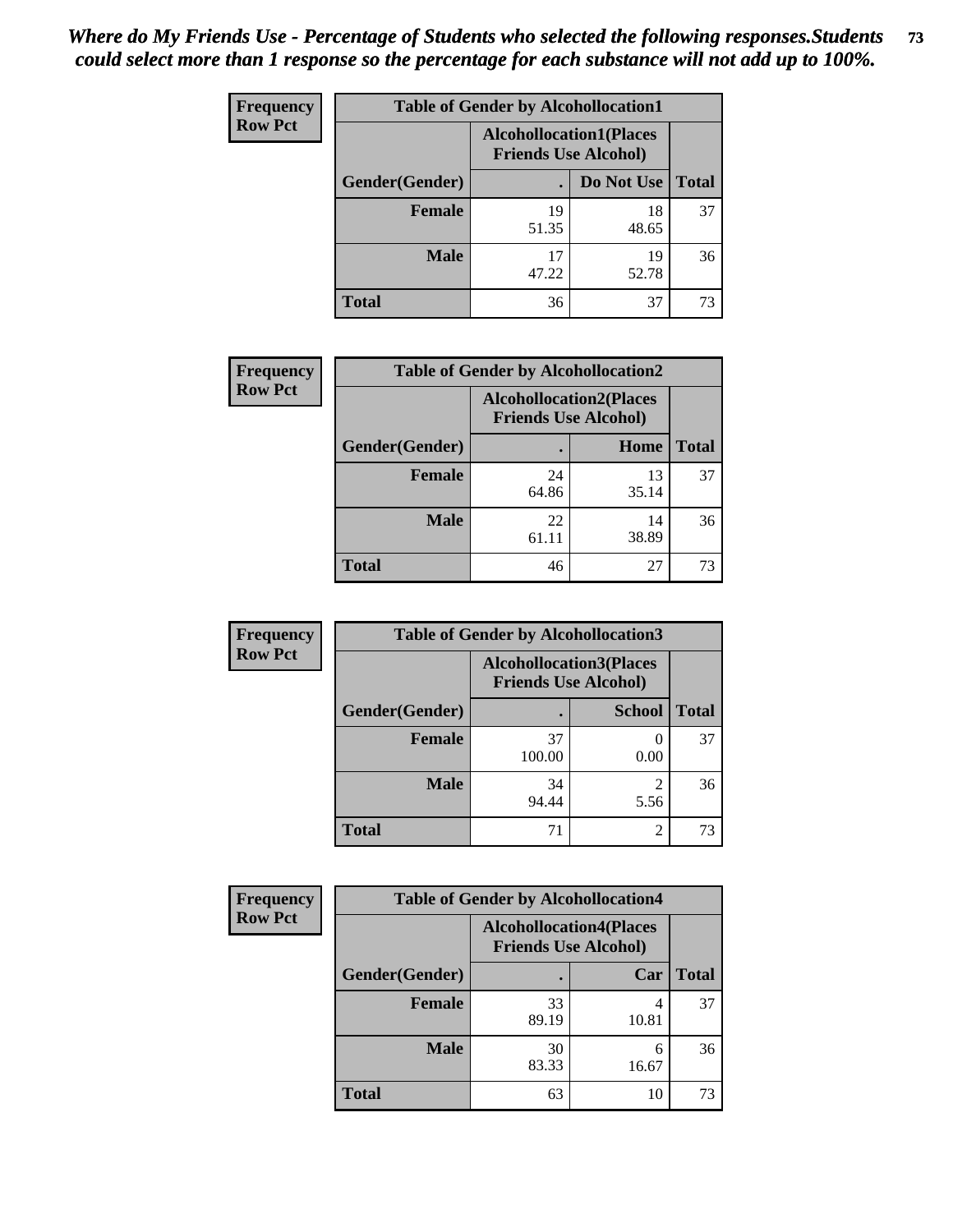| <b>Frequency</b> | <b>Table of Gender by Alcohollocation5</b> |                                                               |                                 |              |
|------------------|--------------------------------------------|---------------------------------------------------------------|---------------------------------|--------------|
| <b>Row Pct</b>   |                                            | <b>Alcohollocation5(Places</b><br><b>Friends Use Alcohol)</b> |                                 |              |
|                  | Gender(Gender)                             |                                                               | <b>Friend's</b><br><b>House</b> | <b>Total</b> |
|                  | <b>Female</b>                              | 25<br>67.57                                                   | 12<br>32.43                     | 37           |
|                  | <b>Male</b>                                | 27<br>75.00                                                   | Q<br>25.00                      | 36           |
|                  | <b>Total</b>                               | 52                                                            | 21                              | 73           |

| Frequency      | <b>Table of Gender by Alcohollocation6</b> |                                                               |              |              |
|----------------|--------------------------------------------|---------------------------------------------------------------|--------------|--------------|
| <b>Row Pct</b> |                                            | <b>Alcohollocation6(Places</b><br><b>Friends Use Alcohol)</b> |              |              |
|                | Gender(Gender)                             |                                                               | <b>Other</b> | <b>Total</b> |
|                | Female                                     | 31<br>83.78                                                   | 6<br>16.22   | 37           |
|                | <b>Male</b>                                | 26<br>72.22                                                   | 10<br>27.78  | 36           |
|                | <b>Total</b>                               | 57                                                            | 16           | 73           |

| Frequency      |                | <b>Table of Gender by Tobaccolocation1</b>                    |             |              |
|----------------|----------------|---------------------------------------------------------------|-------------|--------------|
| <b>Row Pct</b> |                | <b>Tobaccolocation1(Places</b><br><b>Friends Use Tobacco)</b> |             |              |
|                | Gender(Gender) |                                                               | Do Not Use  | <b>Total</b> |
|                | Female         | 13<br>35.14                                                   | 24<br>64.86 | 37           |
|                | <b>Male</b>    | 13<br>36.11                                                   | 23<br>63.89 | 36           |
|                | <b>Total</b>   | 26                                                            | 47          | 73           |

| <b>Frequency</b> | <b>Table of Gender by Tobaccolocation2</b> |                                                               |             |              |
|------------------|--------------------------------------------|---------------------------------------------------------------|-------------|--------------|
| <b>Row Pct</b>   |                                            | <b>Tobaccolocation2(Places</b><br><b>Friends Use Tobacco)</b> |             |              |
|                  | Gender(Gender)                             |                                                               | Home        | <b>Total</b> |
|                  | Female                                     | 27<br>72.97                                                   | 10<br>27.03 | 37           |
|                  | <b>Male</b>                                | 27<br>75.00                                                   | q<br>25.00  | 36           |
|                  | <b>Total</b>                               | 54                                                            | 19          | 73           |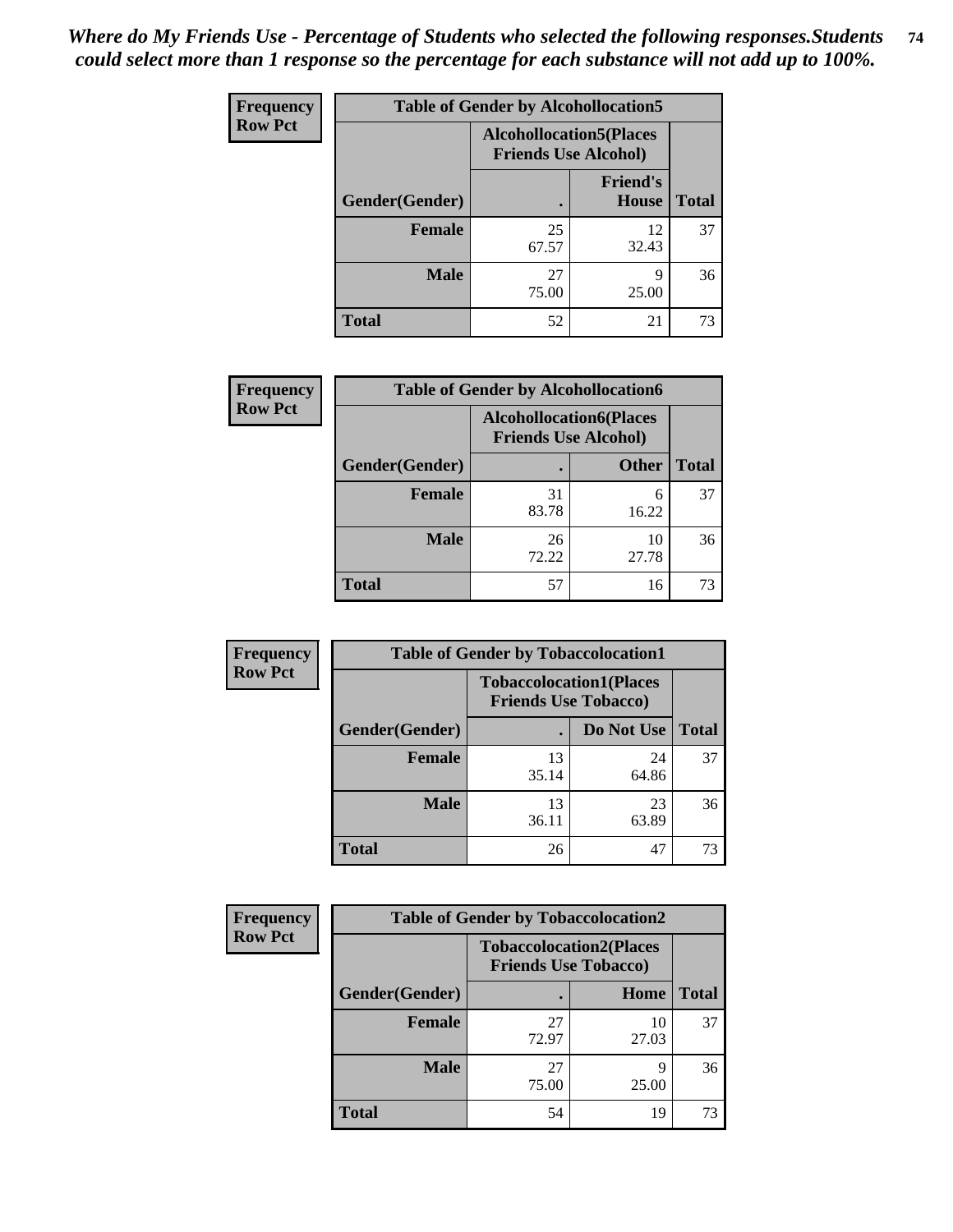| <b>Frequency</b> | <b>Table of Gender by Tobaccolocation3</b> |                                                               |               |              |
|------------------|--------------------------------------------|---------------------------------------------------------------|---------------|--------------|
| <b>Row Pct</b>   |                                            | <b>Tobaccolocation3(Places</b><br><b>Friends Use Tobacco)</b> |               |              |
|                  | Gender(Gender)                             |                                                               | <b>School</b> | <b>Total</b> |
|                  | <b>Female</b>                              | 32<br>86.49                                                   | 13.51         | 37           |
|                  | <b>Male</b>                                | 28<br>77.78                                                   | 8<br>22.22    | 36           |
|                  | <b>Total</b>                               | 60                                                            | 13            | 73           |

| <b>Frequency</b> | <b>Table of Gender by Tobaccolocation4</b> |                                                               |       |              |
|------------------|--------------------------------------------|---------------------------------------------------------------|-------|--------------|
| <b>Row Pct</b>   |                                            | <b>Tobaccolocation4(Places</b><br><b>Friends Use Tobacco)</b> |       |              |
|                  | Gender(Gender)                             |                                                               | Car   | <b>Total</b> |
|                  | <b>Female</b>                              | 29<br>78.38                                                   | 21.62 | 37           |
|                  | <b>Male</b>                                | 29<br>80.56                                                   | 19.44 | 36           |
|                  | <b>Total</b>                               | 58                                                            | 15    | 73           |

| <b>Frequency</b> | <b>Table of Gender by Tobaccolocation5</b> |                                                               |                                 |              |
|------------------|--------------------------------------------|---------------------------------------------------------------|---------------------------------|--------------|
| <b>Row Pct</b>   |                                            | <b>Tobaccolocation5(Places</b><br><b>Friends Use Tobacco)</b> |                                 |              |
|                  | Gender(Gender)                             |                                                               | <b>Friend's</b><br><b>House</b> | <b>Total</b> |
|                  | <b>Female</b>                              | 30<br>81.08                                                   | 18.92                           | 37           |
|                  | <b>Male</b>                                | 27<br>75.00                                                   | q<br>25.00                      | 36           |
|                  | <b>Total</b>                               | 57                                                            | 16                              | 73           |

| <b>Frequency</b> | <b>Table of Gender by Tobaccolocation6</b> |                                                               |              |              |  |
|------------------|--------------------------------------------|---------------------------------------------------------------|--------------|--------------|--|
| <b>Row Pct</b>   |                                            | <b>Tobaccolocation6(Places</b><br><b>Friends Use Tobacco)</b> |              |              |  |
|                  | Gender(Gender)                             |                                                               | <b>Other</b> | <b>Total</b> |  |
|                  | Female                                     | 31<br>83.78                                                   | 6<br>16.22   | 37           |  |
|                  | <b>Male</b>                                | 24<br>66.67                                                   | 12<br>33.33  | 36           |  |
|                  | <b>Total</b>                               | 55                                                            | 18           | 73           |  |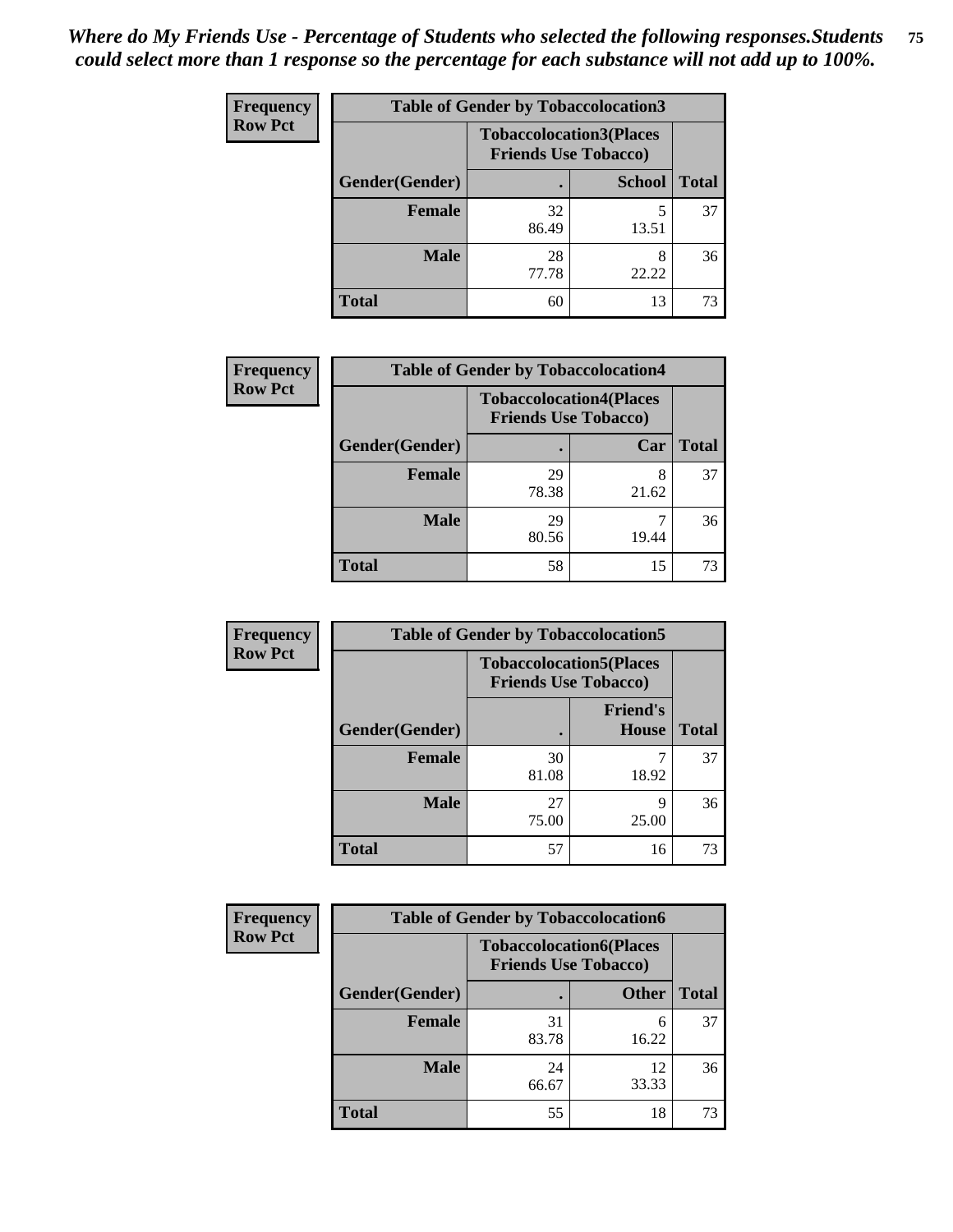| <b>Frequency</b> | <b>Table of Gender by Marijuanalocation1</b> |                                                                    |             |              |
|------------------|----------------------------------------------|--------------------------------------------------------------------|-------------|--------------|
| <b>Row Pct</b>   |                                              | <b>Marijuanalocation1(Places</b><br><b>Friends Use Marijuana</b> ) |             |              |
|                  | Gender(Gender)                               |                                                                    | Do Not Use  | <b>Total</b> |
|                  | <b>Female</b>                                | 15<br>40.54                                                        | 22<br>59.46 | 37           |
|                  | <b>Male</b>                                  | 16<br>44.44                                                        | 20<br>55.56 | 36           |
|                  | <b>Total</b>                                 | 31                                                                 | 42          | 73           |

| <b>Frequency</b> | <b>Table of Gender by Marijuanalocation2</b> |                                                                    |             |              |
|------------------|----------------------------------------------|--------------------------------------------------------------------|-------------|--------------|
| <b>Row Pct</b>   |                                              | <b>Marijuanalocation2(Places</b><br><b>Friends Use Marijuana</b> ) |             |              |
|                  | Gender(Gender)                               |                                                                    | Home        | <b>Total</b> |
|                  | Female                                       | 27<br>72.97                                                        | 10<br>27.03 | 37           |
|                  | <b>Male</b>                                  | 24<br>66.67                                                        | 12<br>33.33 | 36           |
|                  | <b>Total</b>                                 | 51                                                                 | 22          | 73           |

| Frequency      | <b>Table of Gender by Marijuanalocation3</b> |                                                                    |               |              |
|----------------|----------------------------------------------|--------------------------------------------------------------------|---------------|--------------|
| <b>Row Pct</b> |                                              | <b>Marijuanalocation3(Places</b><br><b>Friends Use Marijuana</b> ) |               |              |
|                | Gender(Gender)                               |                                                                    | <b>School</b> | <b>Total</b> |
|                | Female                                       | 34<br>91.89                                                        | 3<br>8.11     | 37           |
|                | <b>Male</b>                                  | 31<br>86.11                                                        | 13.89         | 36           |
|                | <b>Total</b>                                 | 65                                                                 | 8             | 73           |

| <b>Frequency</b> | <b>Table of Gender by Marijuanalocation4</b> |                                                                    |            |              |  |
|------------------|----------------------------------------------|--------------------------------------------------------------------|------------|--------------|--|
| <b>Row Pct</b>   |                                              | <b>Marijuanalocation4(Places</b><br><b>Friends Use Marijuana</b> ) |            |              |  |
|                  | Gender(Gender)                               |                                                                    | Car        | <b>Total</b> |  |
|                  | <b>Female</b>                                | 31<br>83.78                                                        | 6<br>16.22 | 37           |  |
|                  | <b>Male</b>                                  | 28<br>77.78                                                        | 22.22      | 36           |  |
|                  | <b>Total</b>                                 | 59                                                                 | 14         | 73           |  |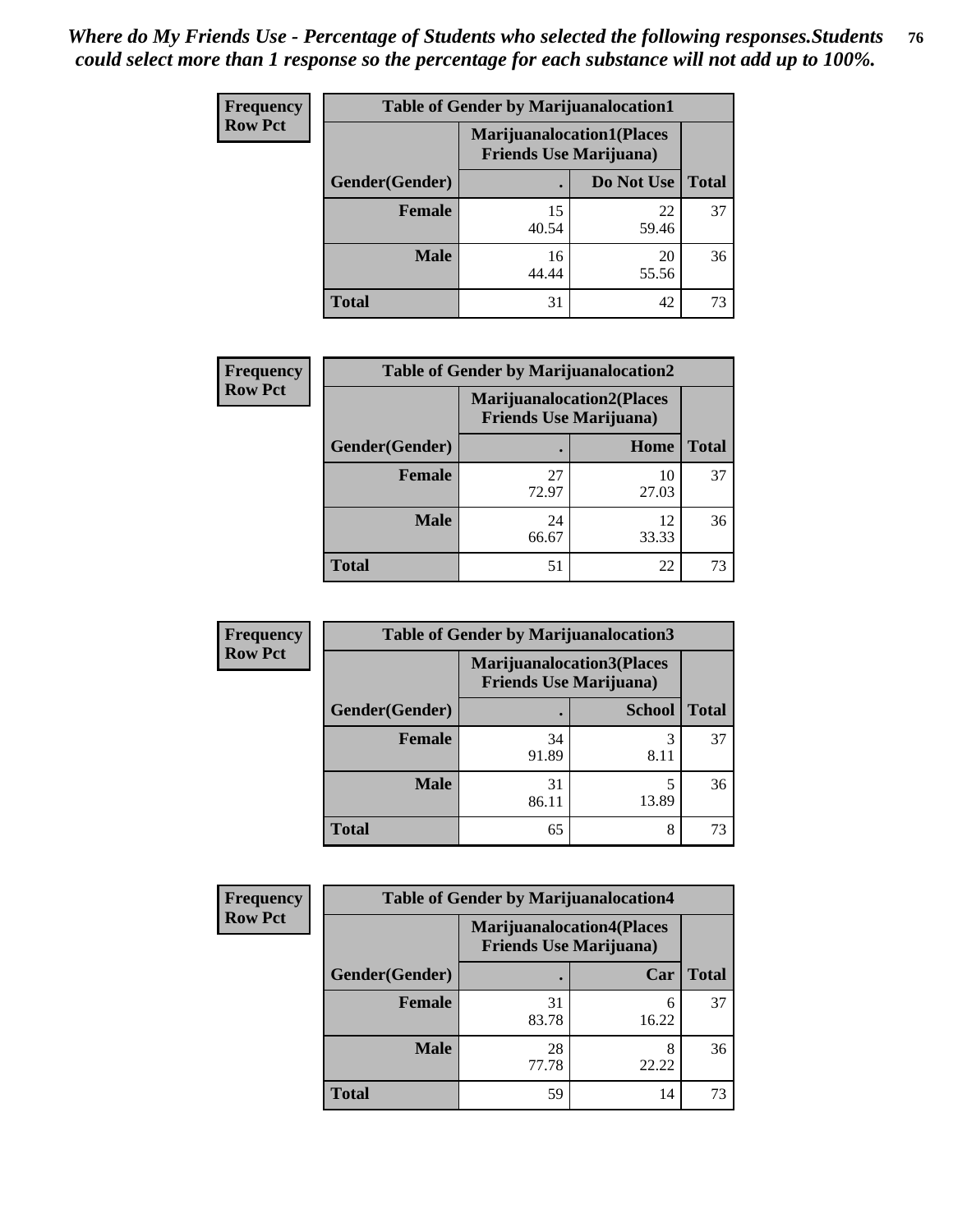| Frequency      | <b>Table of Gender by Marijuanalocation5</b> |                                                                    |                          |              |
|----------------|----------------------------------------------|--------------------------------------------------------------------|--------------------------|--------------|
| <b>Row Pct</b> |                                              | <b>Marijuanalocation5(Places</b><br><b>Friends Use Marijuana</b> ) |                          |              |
|                | Gender(Gender)                               |                                                                    | <b>Friend's</b><br>House | <b>Total</b> |
|                | <b>Female</b>                                | 27<br>72.97                                                        | 10<br>27.03              | 37           |
|                | <b>Male</b>                                  | 27<br>75.00                                                        | Q<br>25.00               | 36           |
|                | <b>Total</b>                                 | 54                                                                 | 19                       | 73           |

| <b>Frequency</b> | <b>Table of Gender by Marijuanalocation6</b> |                                                                    |              |              |
|------------------|----------------------------------------------|--------------------------------------------------------------------|--------------|--------------|
| <b>Row Pct</b>   |                                              | <b>Marijuanalocation6(Places</b><br><b>Friends Use Marijuana</b> ) |              |              |
|                  | <b>Gender</b> (Gender)                       |                                                                    | <b>Other</b> | <b>Total</b> |
|                  | <b>Female</b>                                | 32<br>86.49                                                        | 5<br>13.51   | 37           |
|                  | <b>Male</b>                                  | 24<br>66.67                                                        | 12<br>33.33  | 36           |
|                  | Total                                        | 56                                                                 | 17           |              |

| Frequency      | <b>Table of Gender by Otherdruglocation1</b> |                                                                                |             |              |
|----------------|----------------------------------------------|--------------------------------------------------------------------------------|-------------|--------------|
| <b>Row Pct</b> |                                              | <b>Otherdruglocation1(Places</b><br><b>Friends Use Other Illegal</b><br>Drugs) |             |              |
|                | <b>Gender</b> (Gender)                       |                                                                                | Do Not Use  | <b>Total</b> |
|                | <b>Female</b>                                | q<br>24.32                                                                     | 28<br>75.68 | 37           |
|                | <b>Male</b>                                  | 11<br>30.56                                                                    | 25<br>69.44 | 36           |
|                | <b>Total</b>                                 | 20                                                                             | 53          | 73           |

| Frequency      | <b>Table of Gender by Otherdruglocation2</b>                                   |             |            |              |
|----------------|--------------------------------------------------------------------------------|-------------|------------|--------------|
| <b>Row Pct</b> | <b>Otherdruglocation2(Places</b><br><b>Friends Use Other Illegal</b><br>Drugs) |             |            |              |
|                | Gender(Gender)                                                                 |             | Home       | <b>Total</b> |
|                | Female                                                                         | 33<br>89.19 | 4<br>10.81 | 37           |
|                | <b>Male</b>                                                                    | 29<br>80.56 | 19.44      | 36           |
|                | <b>Total</b>                                                                   | 62          | 11         | 73           |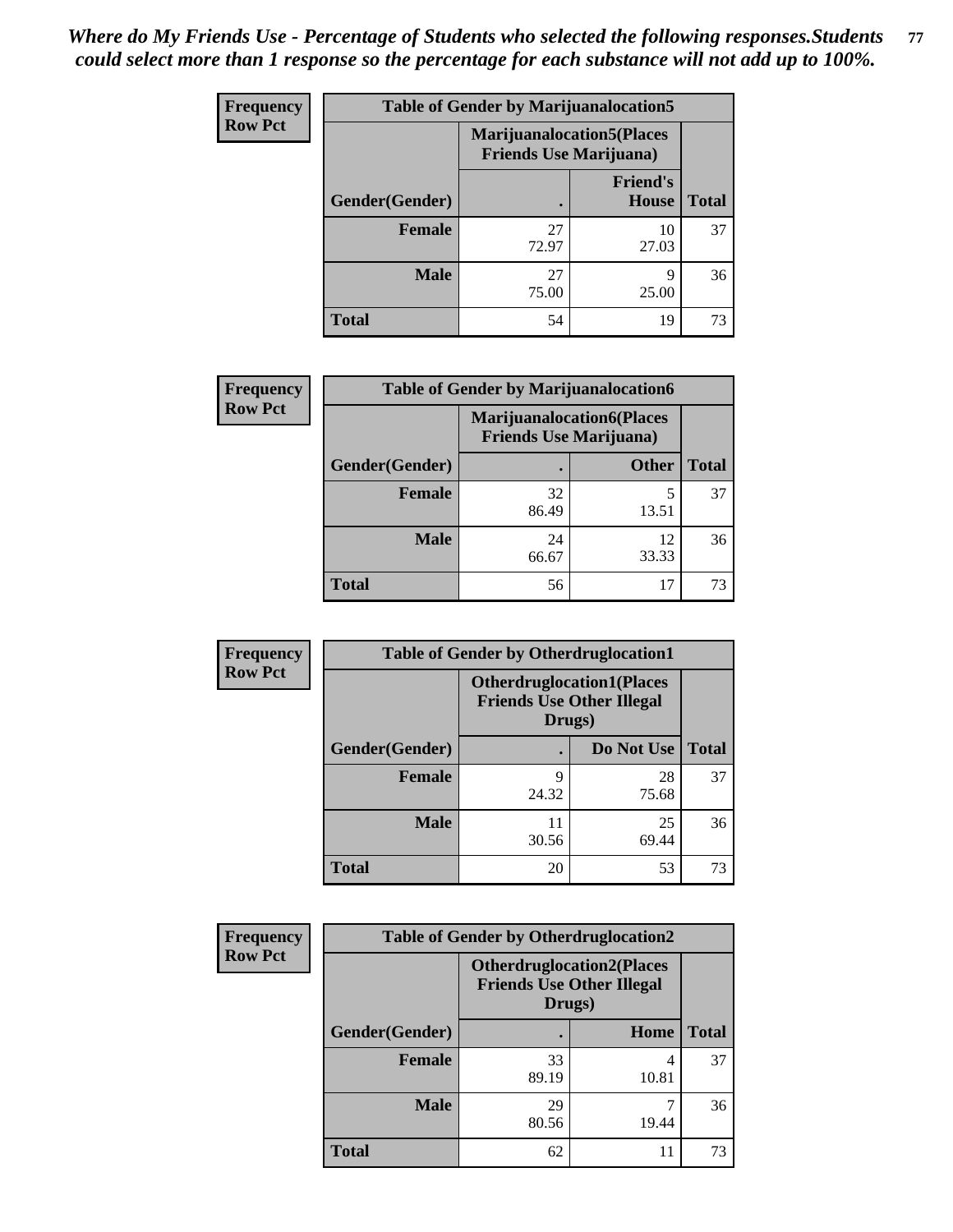| Frequency      | <b>Table of Gender by Otherdruglocation3</b> |                                                                                |               |              |
|----------------|----------------------------------------------|--------------------------------------------------------------------------------|---------------|--------------|
| <b>Row Pct</b> |                                              | <b>Otherdruglocation3(Places</b><br><b>Friends Use Other Illegal</b><br>Drugs) |               |              |
|                | Gender(Gender)                               |                                                                                | <b>School</b> | <b>Total</b> |
|                | <b>Female</b>                                | 35<br>94.59                                                                    | 2<br>5.41     | 37           |
|                | <b>Male</b>                                  | 29<br>80.56                                                                    | 19.44         | 36           |
|                | <b>Total</b>                                 | 64                                                                             | Q             | 73           |

| Frequency      | <b>Table of Gender by Otherdruglocation4</b> |                                                                                |       |              |
|----------------|----------------------------------------------|--------------------------------------------------------------------------------|-------|--------------|
| <b>Row Pct</b> |                                              | <b>Otherdruglocation4(Places</b><br><b>Friends Use Other Illegal</b><br>Drugs) |       |              |
|                | Gender(Gender)                               |                                                                                | Car   | <b>Total</b> |
|                | Female                                       | 35<br>94.59                                                                    | 5.41  | 37           |
|                | <b>Male</b>                                  | 29<br>80.56                                                                    | 19.44 | 36           |
|                | <b>Total</b>                                 | 64                                                                             | 9     | 73           |

| <b>Frequency</b> | <b>Table of Gender by Otherdruglocation5</b> |             |                                                                      |              |
|------------------|----------------------------------------------|-------------|----------------------------------------------------------------------|--------------|
| <b>Row Pct</b>   |                                              | Drugs)      | <b>Otherdruglocation5(Places</b><br><b>Friends Use Other Illegal</b> |              |
|                  | Gender(Gender)                               |             | <b>Friend's</b><br><b>House</b>                                      | <b>Total</b> |
|                  | <b>Female</b>                                | 34          | 3                                                                    | 37           |
|                  |                                              | 91.89       | 8.11                                                                 |              |
|                  | <b>Male</b>                                  | 29<br>80.56 | 19.44                                                                | 36           |
|                  | <b>Total</b>                                 | 63          | 10                                                                   | 73           |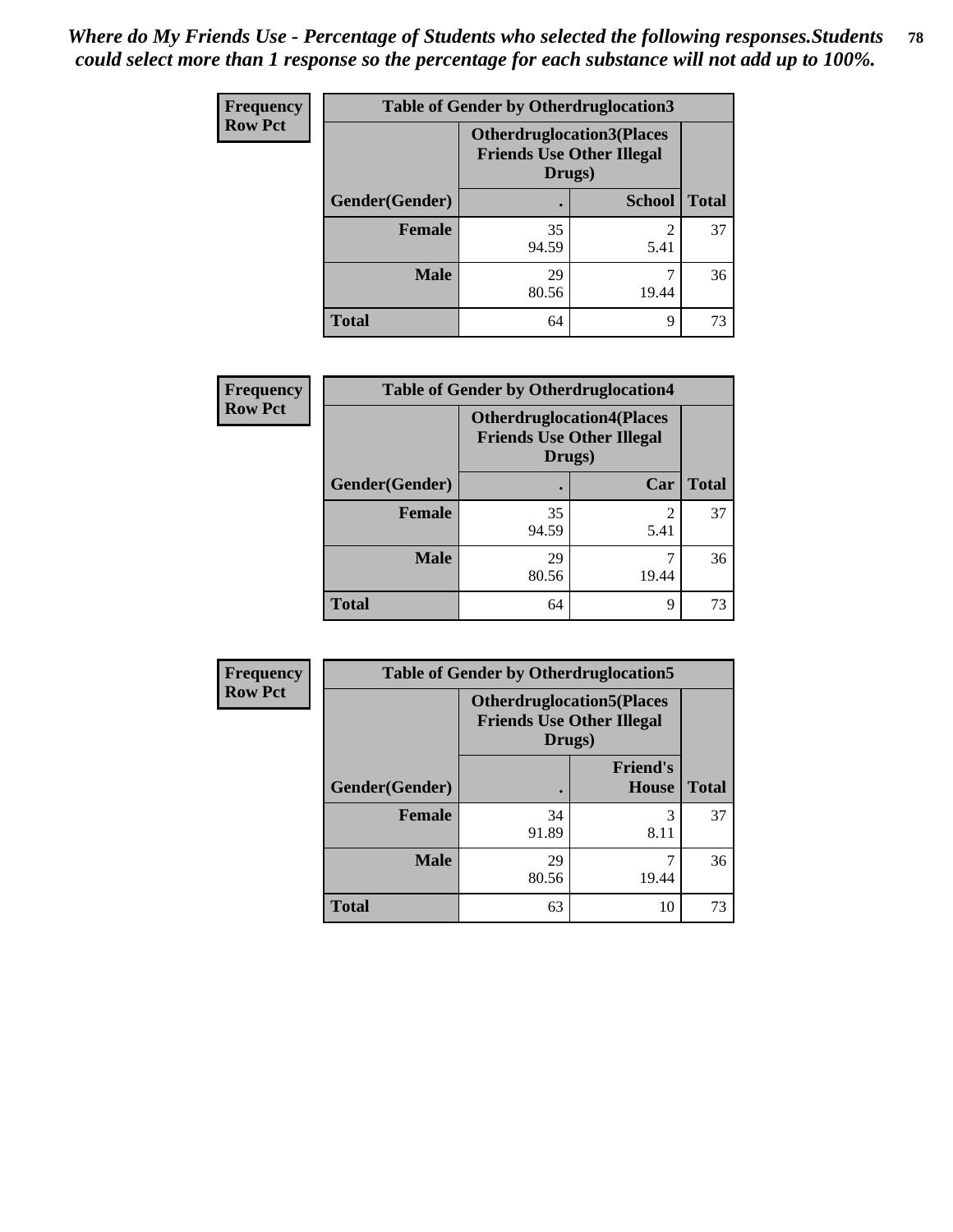| <b>Frequency</b> | <b>Table of Gender by Otherdruglocation6</b> |                                                                                |              |              |
|------------------|----------------------------------------------|--------------------------------------------------------------------------------|--------------|--------------|
| <b>Row Pct</b>   |                                              | <b>Otherdruglocation6(Places</b><br><b>Friends Use Other Illegal</b><br>Drugs) |              |              |
|                  | Gender(Gender)                               |                                                                                | <b>Other</b> | <b>Total</b> |
|                  | <b>Female</b>                                | 31<br>83.78                                                                    | 6<br>16.22   | 37           |
|                  | <b>Male</b>                                  | 29<br>80.56                                                                    | 19.44        | 36           |
|                  | <b>Total</b>                                 | 60                                                                             | 13           | 73           |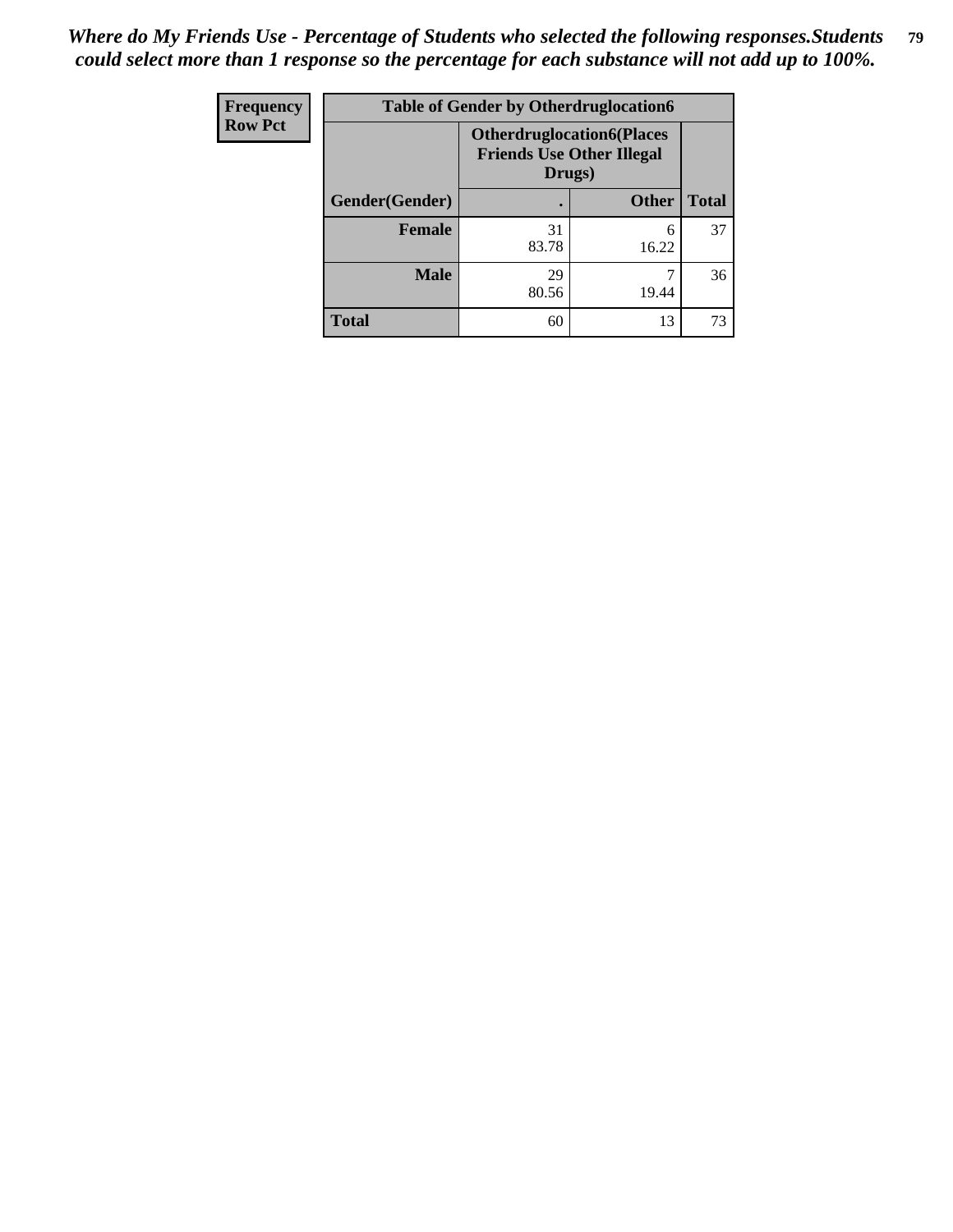| Frequency      | <b>Table of Gender by Alcoholtime1</b> |                                                          |                      |              |
|----------------|----------------------------------------|----------------------------------------------------------|----------------------|--------------|
| <b>Row Pct</b> |                                        | <b>Alcoholtime1(Times</b><br><b>Friends Use Alcohol)</b> |                      |              |
|                | Gender(Gender)                         | $\bullet$                                                | Do Not<br><b>Use</b> | <b>Total</b> |
|                | <b>Female</b>                          | 19<br>51.35                                              | 18<br>48.65          | 37           |
|                | <b>Male</b>                            | 19<br>52.78                                              | 17<br>47.22          | 36           |
|                | <b>Total</b>                           | 38                                                       | 35                   | 73           |

| <b>Frequency</b> | <b>Table of Gender by Alcoholtime2</b> |                                                          |                            |              |
|------------------|----------------------------------------|----------------------------------------------------------|----------------------------|--------------|
| <b>Row Pct</b>   |                                        | <b>Alcoholtime2(Times</b><br><b>Friends Use Alcohol)</b> |                            |              |
|                  | Gender(Gender)                         |                                                          | <b>On Way</b><br>to School | <b>Total</b> |
|                  | <b>Female</b>                          | 35<br>94.59                                              | 2<br>5.41                  | 37           |
|                  | <b>Male</b>                            | 36<br>100.00                                             | 0<br>0.00                  | 36           |
|                  | <b>Total</b>                           | 71                                                       | 2                          | 73           |

| Frequency      | <b>Table of Gender by Alcoholtime3</b> |                                                          |                                  |              |
|----------------|----------------------------------------|----------------------------------------------------------|----------------------------------|--------------|
| <b>Row Pct</b> |                                        | <b>Alcoholtime3(Times</b><br><b>Friends Use Alcohol)</b> |                                  |              |
|                | Gender(Gender)                         |                                                          | <b>During</b><br><b>School</b>   | <b>Total</b> |
|                | Female                                 | 36<br>97.30                                              | 2.70                             | 37           |
|                | <b>Male</b>                            | 34<br>94.44                                              | $\overline{\mathcal{L}}$<br>5.56 | 36           |
|                | <b>Total</b>                           | 70                                                       | 3                                | 73           |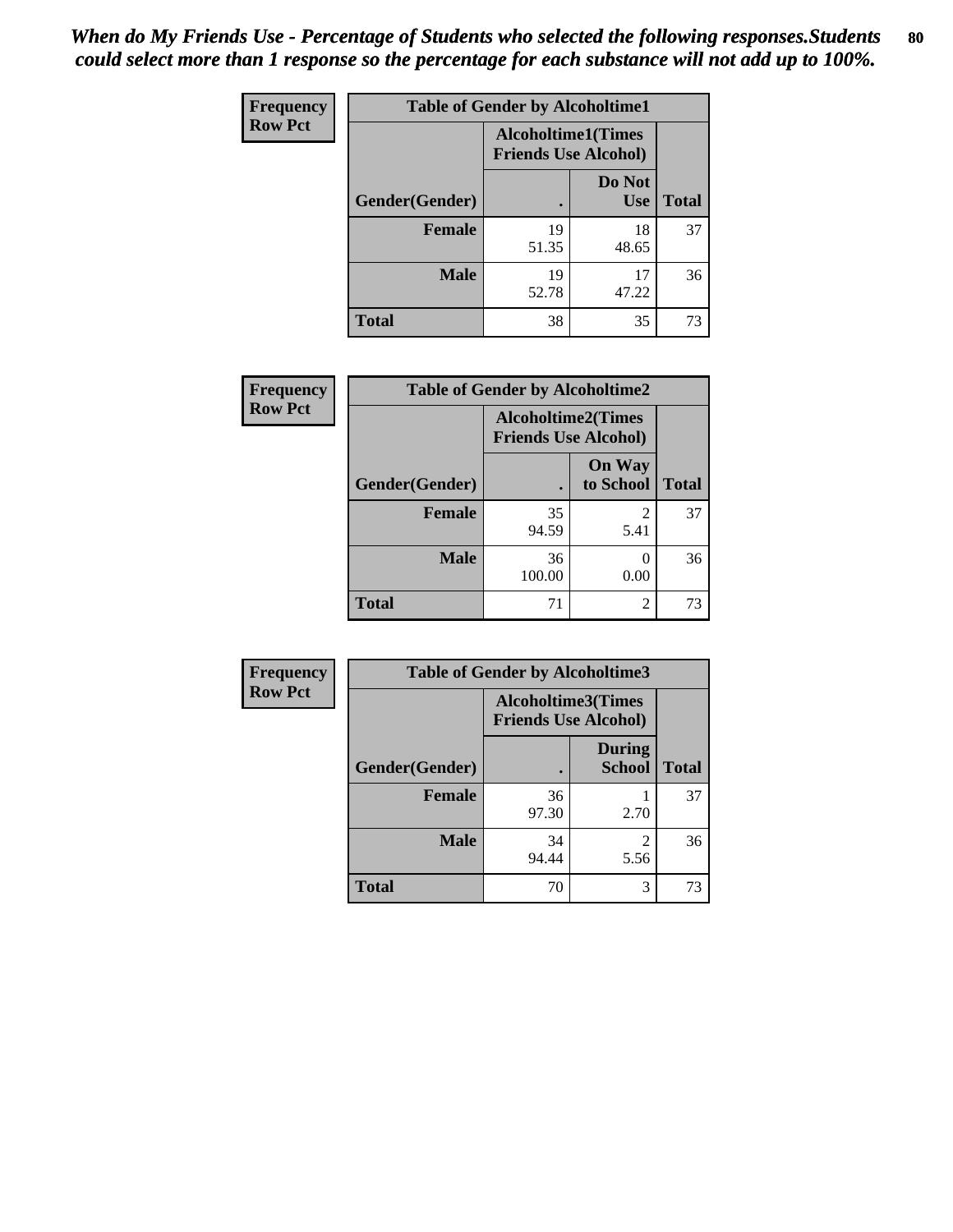*When do My Friends Use - Percentage of Students who selected the following responses.Students could select more than 1 response so the percentage for each substance will not add up to 100%.* **81**

| <b>Frequency</b> | <b>Table of Gender by Alcoholtime4</b> |                                                          |                                                       |              |
|------------------|----------------------------------------|----------------------------------------------------------|-------------------------------------------------------|--------------|
| <b>Row Pct</b>   |                                        | <b>Alcoholtime4(Times</b><br><b>Friends Use Alcohol)</b> |                                                       |              |
|                  | Gender(Gender)                         | $\bullet$                                                | <b>On Way</b><br>Home<br><b>From</b><br><b>School</b> | <b>Total</b> |
|                  | <b>Female</b>                          | 35<br>94.59                                              | 2<br>5.41                                             | 37           |
|                  | <b>Male</b>                            | 36<br>100.00                                             | 0<br>0.00                                             | 36           |
|                  | <b>Total</b>                           | 71                                                       | 2                                                     | 73           |

| <b>Frequency</b> | <b>Table of Gender by Alcoholtime5</b> |                                                           |                   |              |
|------------------|----------------------------------------|-----------------------------------------------------------|-------------------|--------------|
| <b>Row Pct</b>   |                                        | <b>Alcoholtime5</b> (Times<br><b>Friends Use Alcohol)</b> |                   |              |
|                  | Gender(Gender)                         |                                                           | <b>Weeknights</b> | <b>Total</b> |
|                  | <b>Female</b>                          | 31<br>83.78                                               | 6<br>16.22        | 37           |
|                  | <b>Male</b>                            | 30<br>83.33                                               | 6<br>16.67        | 36           |
|                  | <b>Total</b>                           | 61                                                        | 12                | 73           |

| <b>Frequency</b> | <b>Table of Gender by Alcoholtime6</b> |             |                                                          |              |
|------------------|----------------------------------------|-------------|----------------------------------------------------------|--------------|
| <b>Row Pct</b>   |                                        |             | <b>Alcoholtime6(Times</b><br><b>Friends Use Alcohol)</b> |              |
|                  | Gender(Gender)                         |             | <b>Weekends</b>                                          | <b>Total</b> |
|                  | Female                                 | 19<br>51.35 | 18<br>48.65                                              | 37           |
|                  | <b>Male</b>                            | 16<br>44.44 | 20<br>55.56                                              | 36           |
|                  | <b>Total</b>                           | 35          | 38                                                       | 73           |

| Frequency      | <b>Table of Gender by Tobaccotime1</b> |                                                          |                      |              |
|----------------|----------------------------------------|----------------------------------------------------------|----------------------|--------------|
| <b>Row Pct</b> |                                        | <b>Tobaccotime1(Times</b><br><b>Friends Use Tobacco)</b> |                      |              |
|                | Gender(Gender)                         |                                                          | Do Not<br><b>Use</b> | <b>Total</b> |
|                | <b>Female</b>                          | 13<br>35.14                                              | 24<br>64.86          | 37           |
|                | <b>Male</b>                            | 14<br>38.89                                              | 22<br>61.11          | 36           |
|                | <b>Total</b>                           | 27                                                       | 46                   | 73           |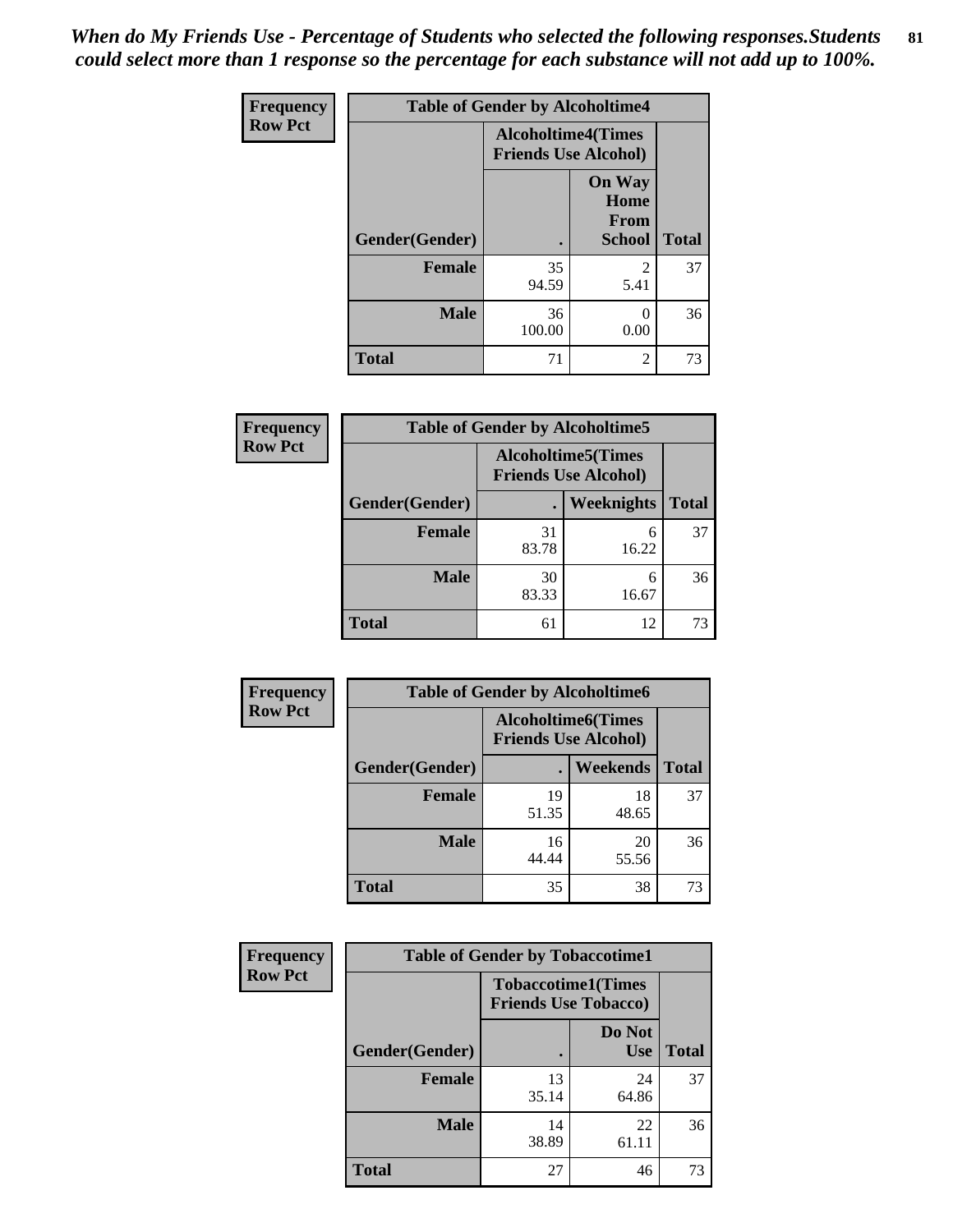*When do My Friends Use - Percentage of Students who selected the following responses.Students could select more than 1 response so the percentage for each substance will not add up to 100%.* **82**

| Frequency      | <b>Table of Gender by Tobaccotime2</b> |                                                          |                            |              |
|----------------|----------------------------------------|----------------------------------------------------------|----------------------------|--------------|
| <b>Row Pct</b> |                                        | <b>Tobaccotime2(Times</b><br><b>Friends Use Tobacco)</b> |                            |              |
|                | Gender(Gender)                         | $\bullet$                                                | <b>On Way</b><br>to School | <b>Total</b> |
|                | <b>Female</b>                          | 31<br>83.78                                              | 6<br>16.22                 | 37           |
|                | <b>Male</b>                            | 31<br>86.11                                              | 5<br>13.89                 | 36           |
|                | <b>Total</b>                           | 62                                                       | 11                         | 73           |

| Frequency      | <b>Table of Gender by Tobaccotime3</b> |                                                          |                                |              |
|----------------|----------------------------------------|----------------------------------------------------------|--------------------------------|--------------|
| <b>Row Pct</b> |                                        | <b>Tobaccotime3(Times</b><br><b>Friends Use Tobacco)</b> |                                |              |
|                | Gender(Gender)                         |                                                          | <b>During</b><br><b>School</b> | <b>Total</b> |
|                | Female                                 | 32<br>86.49                                              | 5<br>13.51                     | 37           |
|                | <b>Male</b>                            | 30<br>83.33                                              | 6<br>16.67                     | 36           |
|                | <b>Total</b>                           | 62                                                       | 11                             | 73           |

| <b>Frequency</b> | <b>Table of Gender by Tobaccotime4</b> |                                                          |                                                       |              |
|------------------|----------------------------------------|----------------------------------------------------------|-------------------------------------------------------|--------------|
| <b>Row Pct</b>   |                                        | <b>Tobaccotime4(Times</b><br><b>Friends Use Tobacco)</b> |                                                       |              |
|                  | Gender(Gender)                         |                                                          | <b>On Way</b><br>Home<br><b>From</b><br><b>School</b> | <b>Total</b> |
|                  | <b>Female</b>                          | 35<br>94.59                                              | $\mathfrak{D}$<br>5.41                                | 37           |
|                  | <b>Male</b>                            | 36<br>100.00                                             | 0.00                                                  | 36           |
|                  | <b>Total</b>                           | 71                                                       | $\overline{c}$                                        | 73           |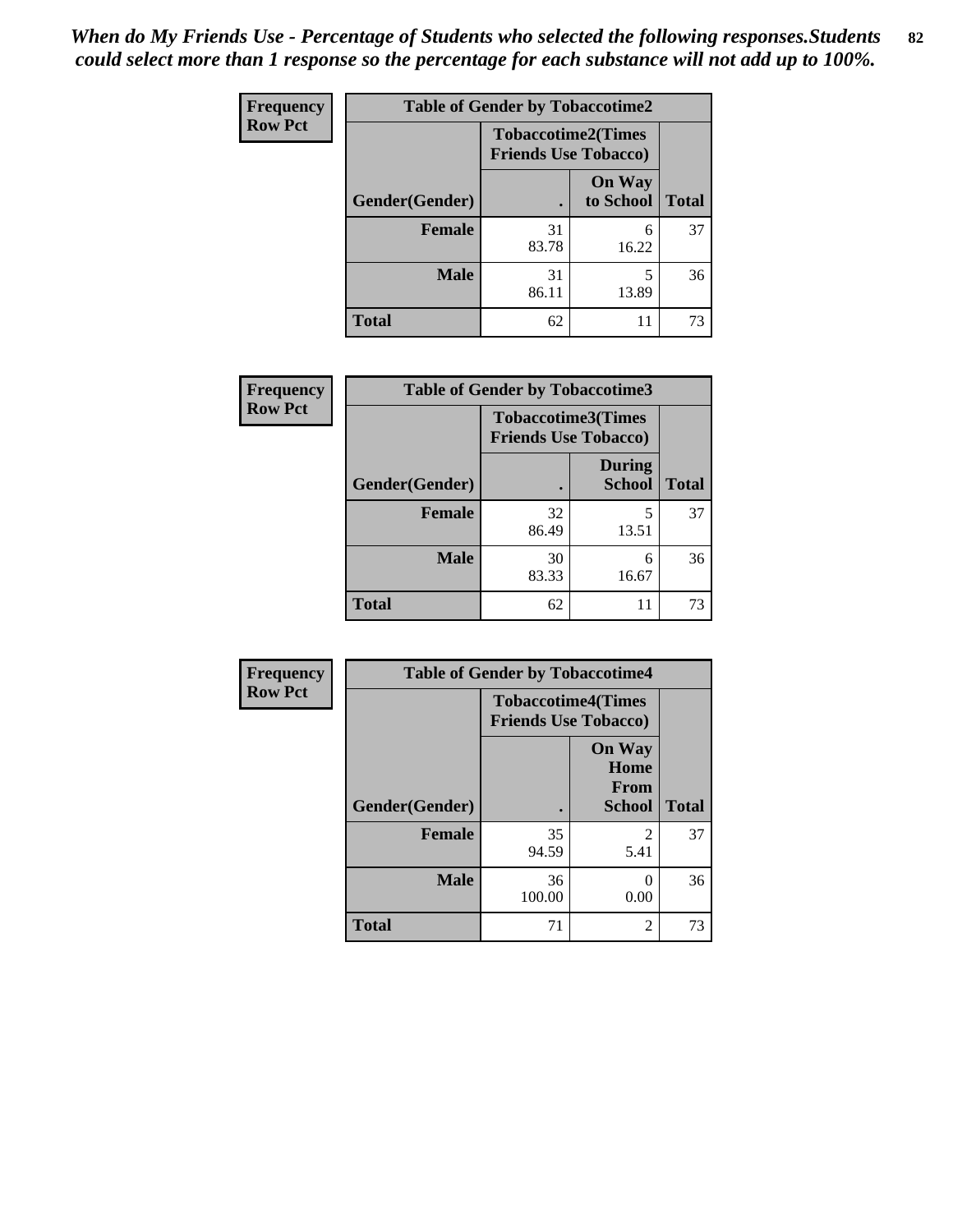| <b>Frequency</b> | <b>Table of Gender by Tobaccotime5</b> |             |                                                           |              |  |
|------------------|----------------------------------------|-------------|-----------------------------------------------------------|--------------|--|
| <b>Row Pct</b>   |                                        |             | <b>Tobaccotime5</b> (Times<br><b>Friends Use Tobacco)</b> |              |  |
|                  | Gender(Gender)                         |             | Weeknights                                                | <b>Total</b> |  |
|                  | <b>Female</b>                          | 28<br>75.68 | q<br>24.32                                                | 37           |  |
|                  | <b>Male</b>                            | 26<br>72.22 | 10<br>27.78                                               | 36           |  |
|                  | Total                                  | 54          | 19                                                        | 73           |  |

| <b>Frequency</b> | <b>Table of Gender by Tobaccotime6</b> |                                                          |             |              |
|------------------|----------------------------------------|----------------------------------------------------------|-------------|--------------|
| <b>Row Pct</b>   |                                        | <b>Tobaccotime6(Times</b><br><b>Friends Use Tobacco)</b> |             |              |
|                  | Gender(Gender)                         |                                                          | Weekends    | <b>Total</b> |
|                  | Female                                 | 27<br>72.97                                              | 10<br>27.03 | 37           |
|                  | <b>Male</b>                            | 24<br>66.67                                              | 12<br>33.33 | 36           |
|                  | <b>Total</b>                           | 51                                                       | 22          | 73           |

| Frequency      | <b>Table of Gender by Marijuanatime1</b> |                                                               |             |              |
|----------------|------------------------------------------|---------------------------------------------------------------|-------------|--------------|
| <b>Row Pct</b> |                                          | <b>Marijuanatime1(Times</b><br><b>Friends Use Marijuana</b> ) |             |              |
|                | Gender(Gender)                           |                                                               | Do Not Use  | <b>Total</b> |
|                | <b>Female</b>                            | 13<br>35.14                                                   | 24<br>64.86 | 37           |
|                | <b>Male</b>                              | 17<br>47.22                                                   | 19<br>52.78 | 36           |
|                | <b>Total</b>                             | 30                                                            | 43          | 73           |

| <b>Frequency</b> | <b>Table of Gender by Marijuanatime2</b> |                                                               |                            |              |
|------------------|------------------------------------------|---------------------------------------------------------------|----------------------------|--------------|
| <b>Row Pct</b>   |                                          | <b>Marijuanatime2(Times</b><br><b>Friends Use Marijuana</b> ) |                            |              |
|                  | Gender(Gender)                           |                                                               | On Way to<br><b>School</b> | <b>Total</b> |
|                  | <b>Female</b>                            | 32<br>86.49                                                   | 5<br>13.51                 | 37           |
|                  | <b>Male</b>                              | 33<br>91.67                                                   | 3<br>8.33                  | 36           |
|                  | <b>Total</b>                             | 65                                                            | 8                          | 73           |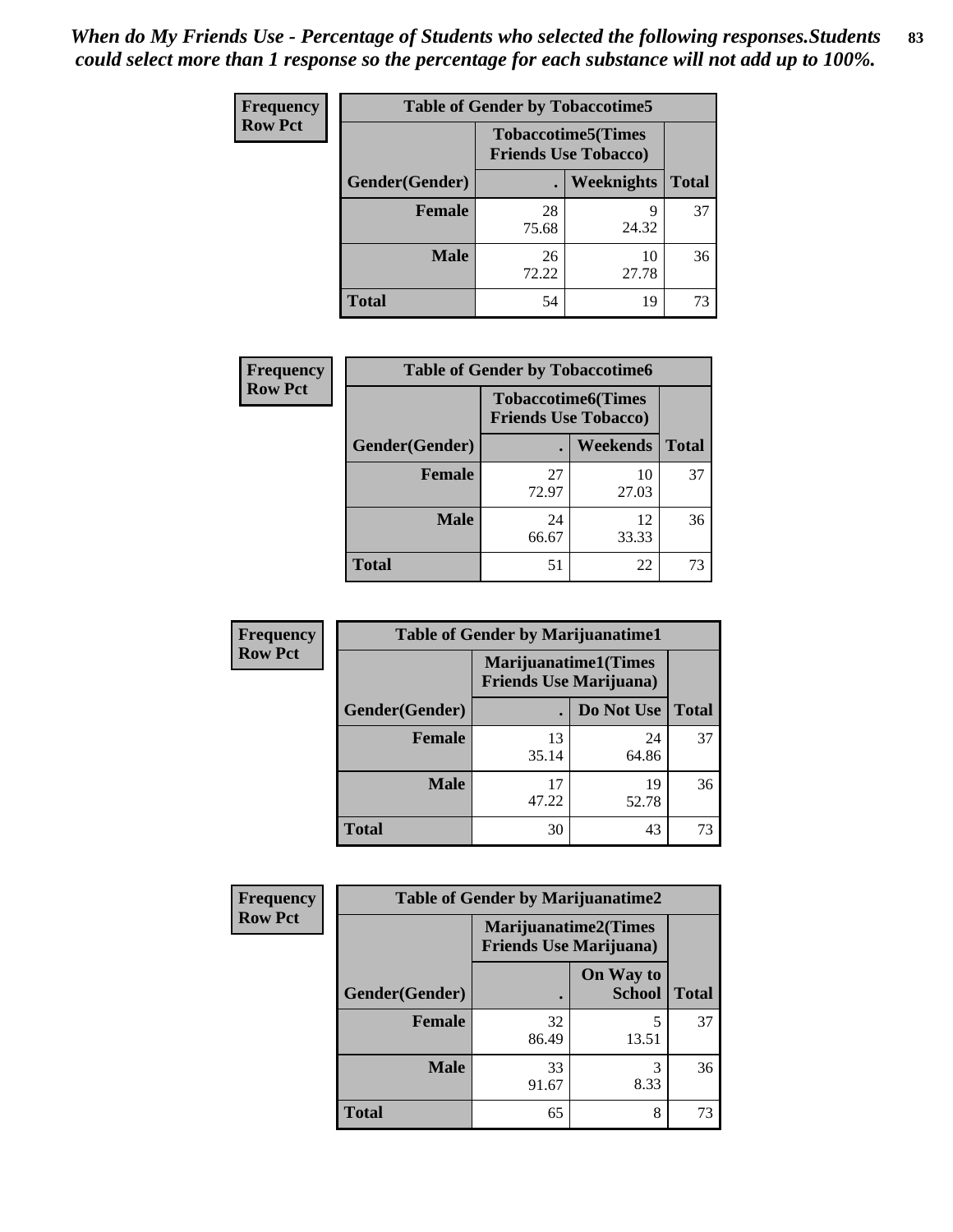| <b>Frequency</b> | <b>Table of Gender by Marijuanatime3</b> |                                                        |                                |              |
|------------------|------------------------------------------|--------------------------------------------------------|--------------------------------|--------------|
| <b>Row Pct</b>   |                                          | Marijuanatime3(Times<br><b>Friends Use Marijuana</b> ) |                                |              |
|                  | Gender(Gender)                           |                                                        | <b>During</b><br><b>School</b> | <b>Total</b> |
|                  | <b>Female</b>                            | 32<br>86.49                                            | 5<br>13.51                     | 37           |
|                  | <b>Male</b>                              | 33<br>91.67                                            | 3<br>8.33                      | 36           |
|                  | <b>Total</b>                             | 65                                                     | 8                              | 73           |

| Frequency      | <b>Table of Gender by Marijuanatime4</b> |                             |                                                |              |
|----------------|------------------------------------------|-----------------------------|------------------------------------------------|--------------|
| <b>Row Pct</b> |                                          | <b>Marijuanatime4(Times</b> | <b>Friends Use Marijuana</b> )                 |              |
|                | Gender(Gender)                           |                             | <b>On Way</b><br>Home<br>From<br><b>School</b> | <b>Total</b> |
|                | <b>Female</b>                            | 32<br>86.49                 | 5<br>13.51                                     | 37           |
|                | <b>Male</b>                              | 33<br>91.67                 | 3<br>8.33                                      | 36           |
|                | <b>Total</b>                             | 65                          | 8                                              | 73           |

| Frequency      | <b>Table of Gender by Marijuanatime5</b> |             |                                                                |              |  |
|----------------|------------------------------------------|-------------|----------------------------------------------------------------|--------------|--|
| <b>Row Pct</b> |                                          |             | <b>Marijuanatime5</b> (Times<br><b>Friends Use Marijuana</b> ) |              |  |
|                | Gender(Gender)                           |             | Weeknights                                                     | <b>Total</b> |  |
|                | <b>Female</b>                            | 31<br>83.78 | 6<br>16.22                                                     | 37           |  |
|                | <b>Male</b>                              | 28<br>77.78 | 8<br>22.22                                                     | 36           |  |
|                | <b>Total</b>                             | 59          | 14                                                             | 73           |  |

| <b>Frequency</b> | <b>Table of Gender by Marijuanatime6</b> |                                                               |                 |              |  |
|------------------|------------------------------------------|---------------------------------------------------------------|-----------------|--------------|--|
| <b>Row Pct</b>   |                                          | <b>Marijuanatime6(Times</b><br><b>Friends Use Marijuana</b> ) |                 |              |  |
|                  | Gender(Gender)                           |                                                               | <b>Weekends</b> | <b>Total</b> |  |
|                  | Female                                   | 25<br>67.57                                                   | 12<br>32.43     | 37           |  |
|                  | <b>Male</b>                              | 20<br>55.56                                                   | 16<br>44.44     | 36           |  |
|                  | <b>Total</b>                             | 45                                                            | 28              | 73           |  |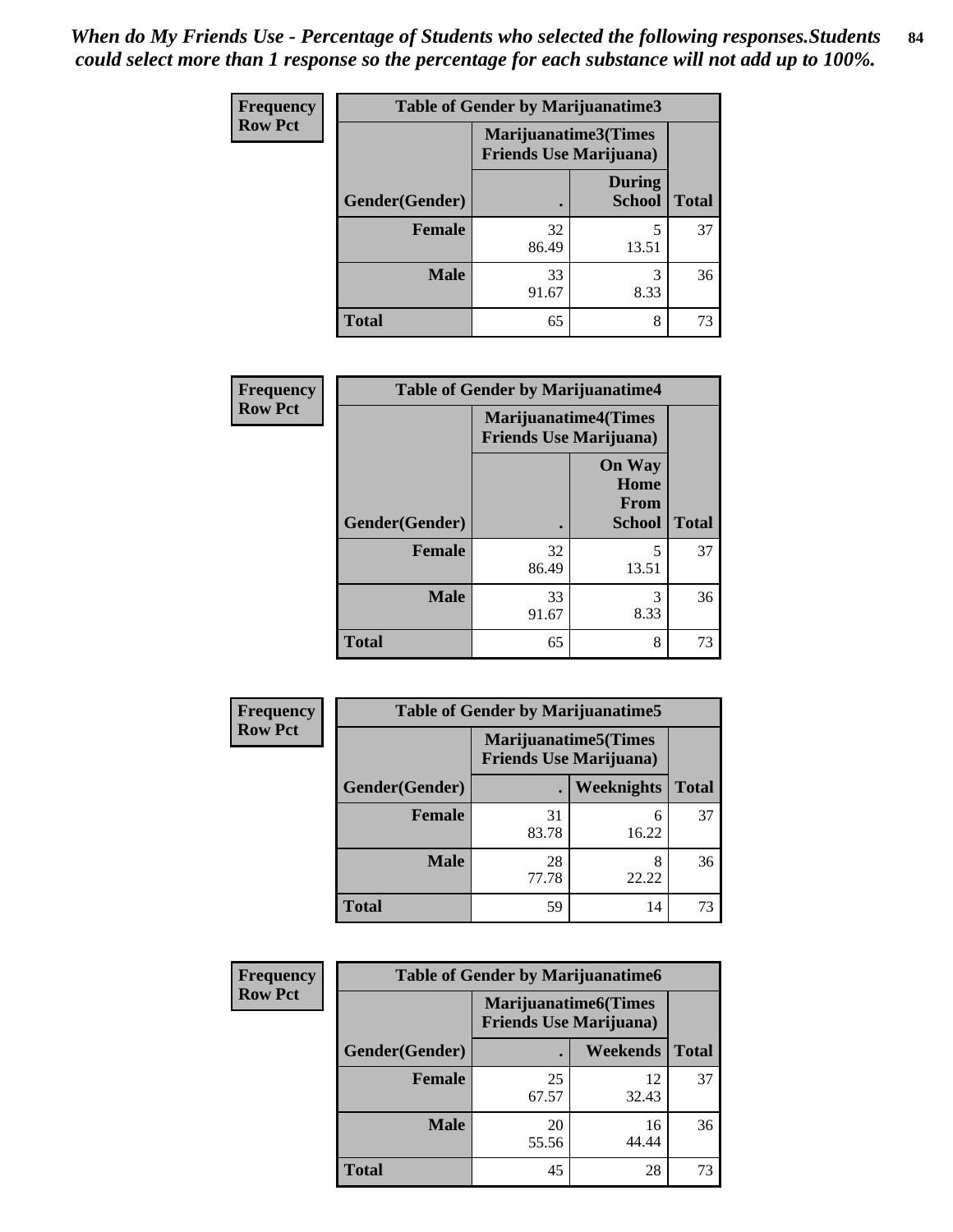| <b>Frequency</b> | <b>Table of Gender by Otherdrugtime1</b> |                                                                                   |             |              |  |
|------------------|------------------------------------------|-----------------------------------------------------------------------------------|-------------|--------------|--|
| <b>Row Pct</b>   |                                          | <b>Otherdrugtime1(Times</b><br><b>Friends Use Other</b><br><b>Illegal Drugs</b> ) |             |              |  |
|                  | Gender(Gender)                           |                                                                                   | Do Not Use  | <b>Total</b> |  |
|                  | <b>Female</b>                            | 4<br>10.81                                                                        | 33<br>89.19 | 37           |  |
|                  | Male                                     | 9<br>25.00                                                                        | 27<br>75.00 | 36           |  |
|                  | <b>Total</b>                             | 13                                                                                | 60          | 73           |  |

| Frequency      | <b>Table of Gender by Otherdrugtime2</b> |                                                                                   |                            |              |
|----------------|------------------------------------------|-----------------------------------------------------------------------------------|----------------------------|--------------|
| <b>Row Pct</b> |                                          | <b>Otherdrugtime2(Times</b><br><b>Friends Use Other</b><br><b>Illegal Drugs</b> ) |                            |              |
|                | Gender(Gender)                           |                                                                                   | On Way to<br><b>School</b> | <b>Total</b> |
|                | <b>Female</b>                            | 36<br>97.30                                                                       | 2.70                       | 37           |
|                | <b>Male</b>                              | 34<br>94.44                                                                       | 5.56                       | 36           |
|                | <b>Total</b>                             | 70                                                                                | 3                          | 73           |

| Frequency      | <b>Table of Gender by Otherdrugtime3</b> |                       |                                                         |              |
|----------------|------------------------------------------|-----------------------|---------------------------------------------------------|--------------|
| <b>Row Pct</b> |                                          | <b>Illegal Drugs)</b> | <b>Otherdrugtime3(Times</b><br><b>Friends Use Other</b> |              |
|                | Gender(Gender)                           |                       | <b>During</b><br><b>School</b>                          | <b>Total</b> |
|                | <b>Female</b>                            | 35<br>94.59           | 2<br>5.41                                               | 37           |
|                | <b>Male</b>                              | 33<br>91.67           | 3<br>8.33                                               | 36           |
|                | <b>Total</b>                             | 68                    | 5                                                       | 73           |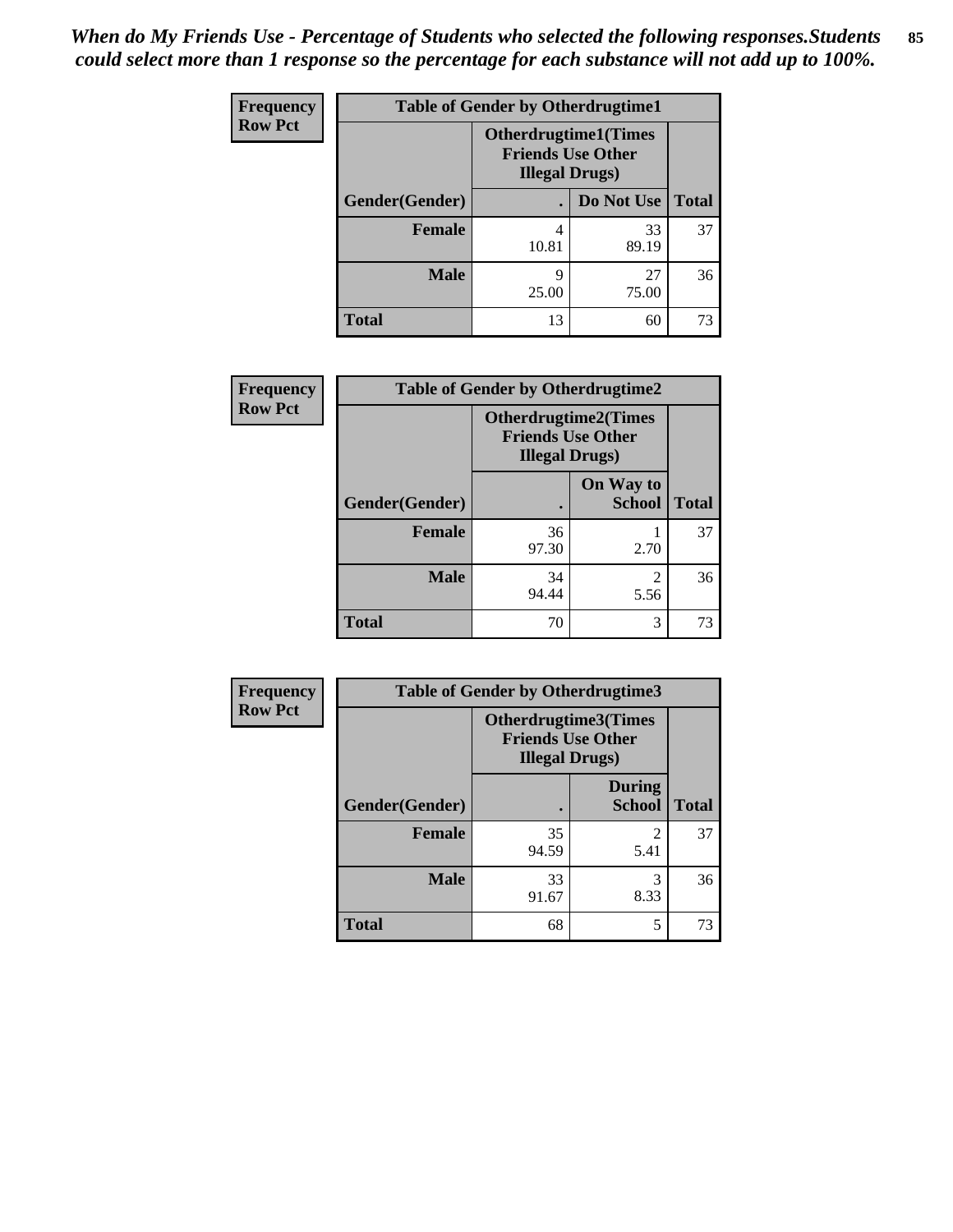*When do My Friends Use - Percentage of Students who selected the following responses.Students could select more than 1 response so the percentage for each substance will not add up to 100%.* **86**

| <b>Frequency</b> |                | <b>Table of Gender by Otherdrugtime4</b>           |                                                |              |
|------------------|----------------|----------------------------------------------------|------------------------------------------------|--------------|
| <b>Row Pct</b>   |                | <b>Friends Use Other</b><br><b>Illegal Drugs</b> ) | <b>Otherdrugtime4(Times</b>                    |              |
|                  | Gender(Gender) |                                                    | <b>On Way</b><br>Home<br>From<br><b>School</b> | <b>Total</b> |
|                  | <b>Female</b>  | 36<br>97.30                                        | 2.70                                           | 37           |
|                  | <b>Male</b>    | 35<br>97.22                                        | 2.78                                           | 36           |
|                  | <b>Total</b>   | 71                                                 | $\mathfrak{D}$                                 | 73           |

| Frequency      | <b>Table of Gender by Otherdrugtime5</b> |                                                                                    |                   |              |
|----------------|------------------------------------------|------------------------------------------------------------------------------------|-------------------|--------------|
| <b>Row Pct</b> |                                          | <b>Otherdrugtime5</b> (Times<br><b>Friends Use Other</b><br><b>Illegal Drugs</b> ) |                   |              |
|                | Gender(Gender)                           |                                                                                    | <b>Weeknights</b> | <b>Total</b> |
|                | <b>Female</b>                            | 36<br>97.30                                                                        | 2.70              | 37           |
|                | <b>Male</b>                              | 32<br>88.89                                                                        | 4                 | 36           |
|                | <b>Total</b>                             | 68                                                                                 | 5                 | 73           |

| Frequency      | <b>Table of Gender by Otherdrugtime6</b> |                                                                                   |            |              |  |
|----------------|------------------------------------------|-----------------------------------------------------------------------------------|------------|--------------|--|
| <b>Row Pct</b> |                                          | <b>Otherdrugtime6(Times</b><br><b>Friends Use Other</b><br><b>Illegal Drugs</b> ) |            |              |  |
|                | Gender(Gender)                           |                                                                                   | Weekends   | <b>Total</b> |  |
|                | <b>Female</b>                            | 34<br>91.89                                                                       | 3<br>8.11  | 37           |  |
|                | <b>Male</b>                              | 27<br>75.00                                                                       | Q<br>25.00 | 36           |  |
|                | <b>Total</b>                             | 61                                                                                | 12         | 73           |  |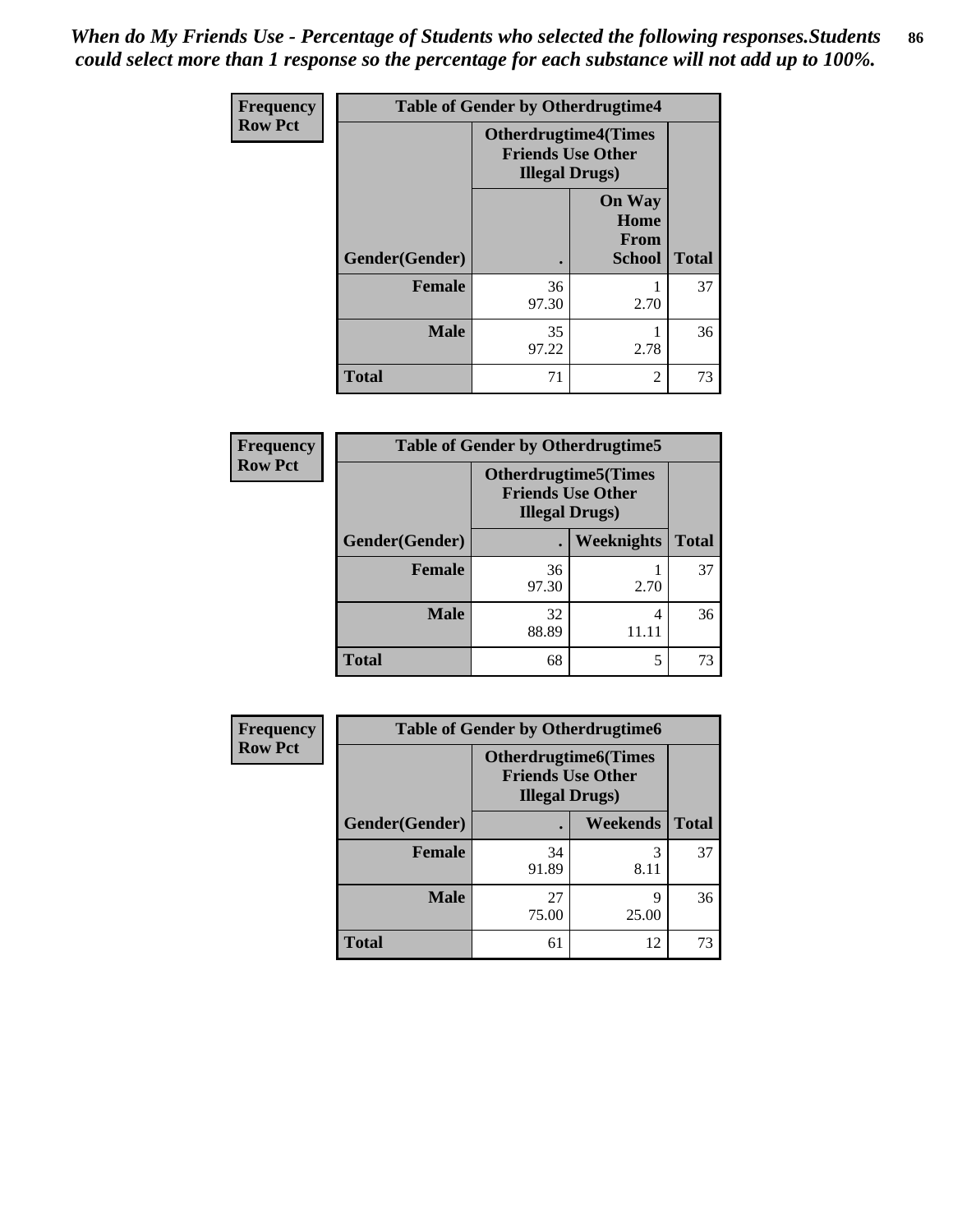## *Other Questions* **87**

| <b>Frequency</b> | <b>Table of Gender by Educationalcohol</b> |                                                                                                                                       |                |              |
|------------------|--------------------------------------------|---------------------------------------------------------------------------------------------------------------------------------------|----------------|--------------|
| <b>Row Pct</b>   |                                            | <b>Educationalcohol</b> (I<br>have been taught<br>about alcohol,<br>tobacco,<br>and other drugs<br>within the last year<br>at school) |                |              |
|                  | Gender(Gender)                             | <b>Yes</b>                                                                                                                            | N <sub>0</sub> | <b>Total</b> |
|                  | <b>Female</b>                              | 28<br>75.68                                                                                                                           | 9<br>24.32     | 37           |
|                  | <b>Male</b>                                | 21<br>58.33                                                                                                                           | 15<br>41.67    | 36           |
|                  | <b>Total</b>                               | 49                                                                                                                                    | 24             | 73           |

| Frequency      | <b>Table of Gender by Rodedrinking</b> |                                                                                                                     |                |              |
|----------------|----------------------------------------|---------------------------------------------------------------------------------------------------------------------|----------------|--------------|
| <b>Row Pct</b> |                                        | Rodedrinking(In<br>the past 30 days I<br>have ridden in a<br>car with a driver<br>who had been<br>drinking alcohol) |                |              |
|                | Gender(Gender)                         | Yes                                                                                                                 | N <sub>0</sub> | <b>Total</b> |
|                | <b>Female</b>                          | 2.70                                                                                                                | 36<br>97.30    | 37           |
|                | <b>Male</b>                            | 4<br>11.11                                                                                                          | 32<br>88.89    | 36           |
|                | <b>Total</b>                           | 5                                                                                                                   | 68             | 73           |

| Frequency      | <b>Table of Gender by Drugsschool</b> |                                                                                                                                     |                |              |
|----------------|---------------------------------------|-------------------------------------------------------------------------------------------------------------------------------------|----------------|--------------|
| <b>Row Pct</b> |                                       | <b>Drugsschool</b> (During<br>the past 12 months,<br>I have been offered,<br>sold,<br>or given illegal drugs<br>on school property) |                |              |
|                | Gender(Gender)                        | <b>Yes</b>                                                                                                                          | N <sub>0</sub> | <b>Total</b> |
|                | <b>Female</b>                         | 3<br>8.11                                                                                                                           | 34<br>91.89    | 37           |
|                | <b>Male</b>                           | 5<br>13.89                                                                                                                          | 31<br>86.11    | 36           |
|                | <b>Total</b>                          | 8                                                                                                                                   | 65             | 73           |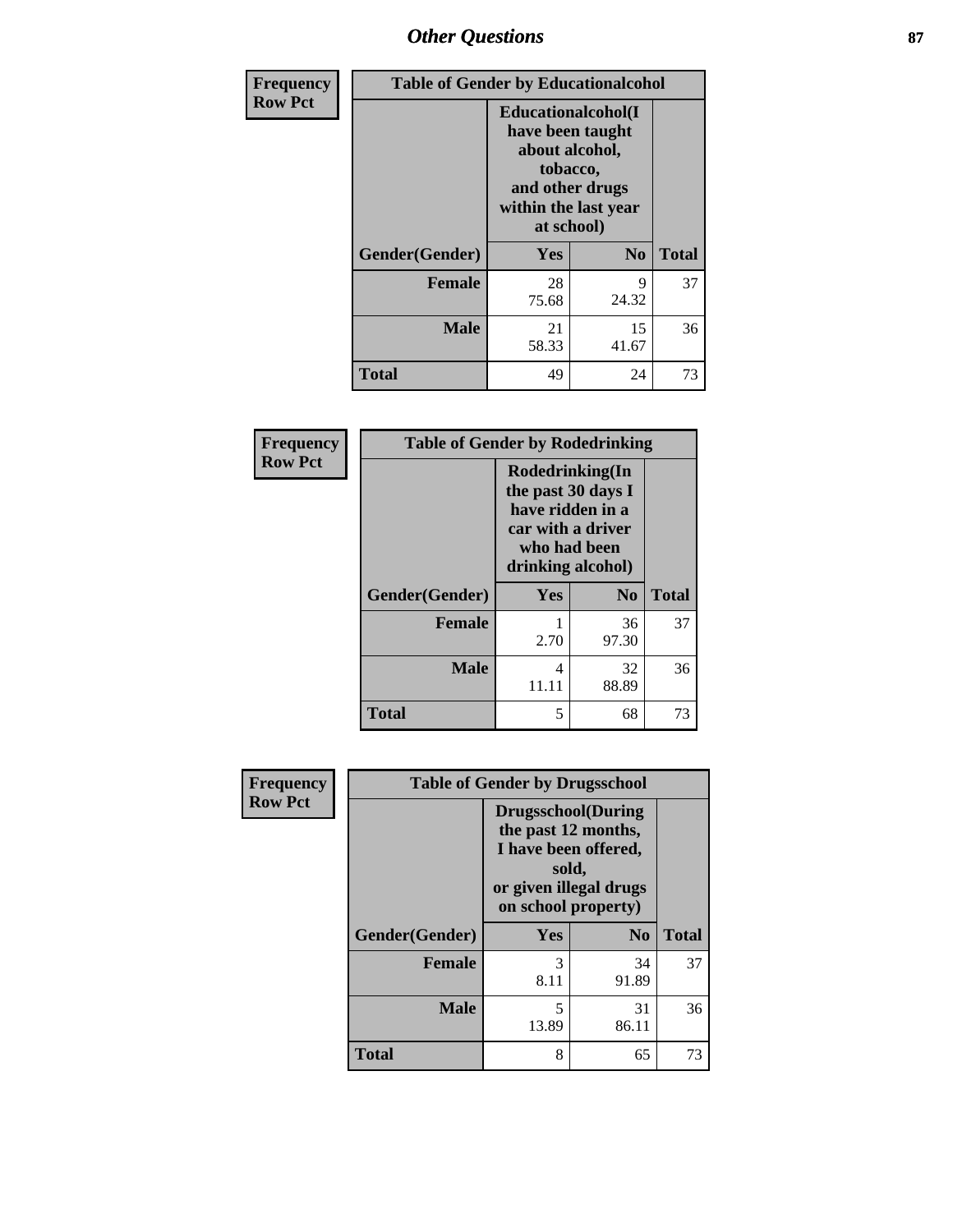*Other Questions* **88**

| <b>Frequency</b> | <b>Table of Gender by Bingedrinking</b> |                                                                                                                       |                   |                   |                        |              |
|------------------|-----------------------------------------|-----------------------------------------------------------------------------------------------------------------------|-------------------|-------------------|------------------------|--------------|
| <b>Row Pct</b>   |                                         | <b>Bingedrinking</b> (I have<br>drunk five or more<br>drinks of alcohol at one<br>sitting during the last<br>30 days) |                   |                   |                        |              |
|                  | Gender(Gender)                          | 0<br><b>Days</b>                                                                                                      | 1 or<br>2<br>days | 6 to<br>9<br>days | 10<br>to<br>19<br>days | <b>Total</b> |
|                  | <b>Female</b>                           | 34<br>91.89                                                                                                           | 2<br>5.41         | 2.70              | 0<br>0.00              | 37           |
|                  | <b>Male</b>                             | 33<br>91.67                                                                                                           | 2.78              | 2.78              | 2.78                   | 36           |
|                  | <b>Total</b>                            | 67                                                                                                                    | 3                 | 2                 |                        | 73           |

| Frequency      | <b>Table of Gender by Educationaids</b> |                                                                                                 |                |              |  |
|----------------|-----------------------------------------|-------------------------------------------------------------------------------------------------|----------------|--------------|--|
| <b>Row Pct</b> |                                         | <b>Educationaids</b> (I<br>have been taught<br>about HIV/AIDS<br>at school in the<br>past year) |                |              |  |
|                | Gender(Gender)                          | <b>Yes</b>                                                                                      | N <sub>0</sub> | <b>Total</b> |  |
|                | <b>Female</b>                           | 28<br>75.68                                                                                     | 9<br>24.32     | 37           |  |
|                | <b>Male</b>                             | 25<br>69.44                                                                                     | 11<br>30.56    | 36           |  |
|                | <b>Total</b>                            | 53                                                                                              | 20             | 73           |  |

| <b>Frequency</b> | <b>Table of Gender by Suicideconsider</b> |                 |                |              |
|------------------|-------------------------------------------|-----------------|----------------|--------------|
| <b>Row Pct</b>   |                                           | Suicideconsider |                |              |
|                  | Gender(Gender)                            | Yes             | N <sub>0</sub> | <b>Total</b> |
|                  | <b>Female</b>                             | 10.81           | 33<br>89.19    | 37           |
|                  | <b>Male</b>                               | 5.56            | 34<br>94.44    | 36           |
|                  | <b>Total</b>                              | 6               | 67             | 73           |